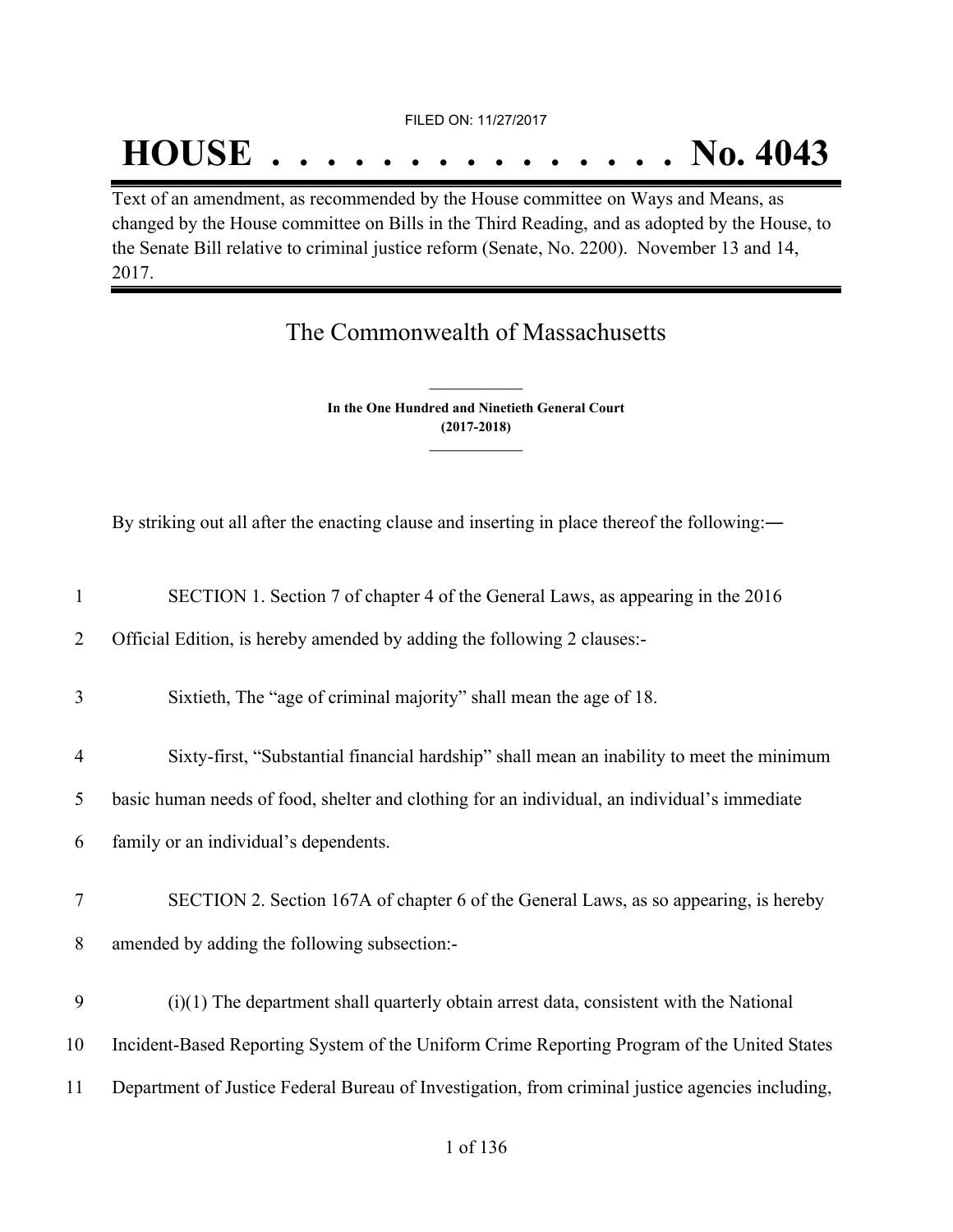without limitation: the Massachusetts state police; the Massachusetts Bay Transportation Authority police force; any police department in the commonwealth or any of its political subdivisions; any law enforcement council, as defined in section 4J of chapter 40, created by contract between or among cities and towns, pursuant to section 4A of said chapter 40 ; and any entity employing 1 or more special state police officers appointed pursuant to section 63 of chapter 22C.

 (2) The department shall quarterly post the data collected pursuant to paragraph (1) of this subsection on its webpage. All criminal justice agencies shall submit arrest data consistent with the National Incident-Based Reporting System to the department. The department shall promulgate regulations for the administration and enforcement of this section including regulations establishing: (i) schedules for the submission, transmission, and publication of the data and regulations; (ii) the format for the submission of arrest data; (iii) the categories and types of arrest data required to be submitted; and (iv) a description of categories of data which constitute personally identifiable information, including but not limited to names and dates of birth of individual arrestees; provided, however, that the arrest data, shall include for each arrest (i) the name of the arresting authority, (ii) the incident number, (iii) the alleged offense, (iv) the date and time of the arrest, (v) the location of the arrest, and (vi) the race, gender and age of the arrestee. Categories of data which constitute personally identifiable information shall not be posted or made available to the public and shall not be public records as defined in section 7 of chapter 4.

 SECTION 2A. Section 167 of chapter 6 of the General Laws, as appearing in the 2016 Official Edition, is hereby amended by inserting in line 5, after the word "conviction," the following words:- including a finding of guilty or not guilty by reason of insanity,.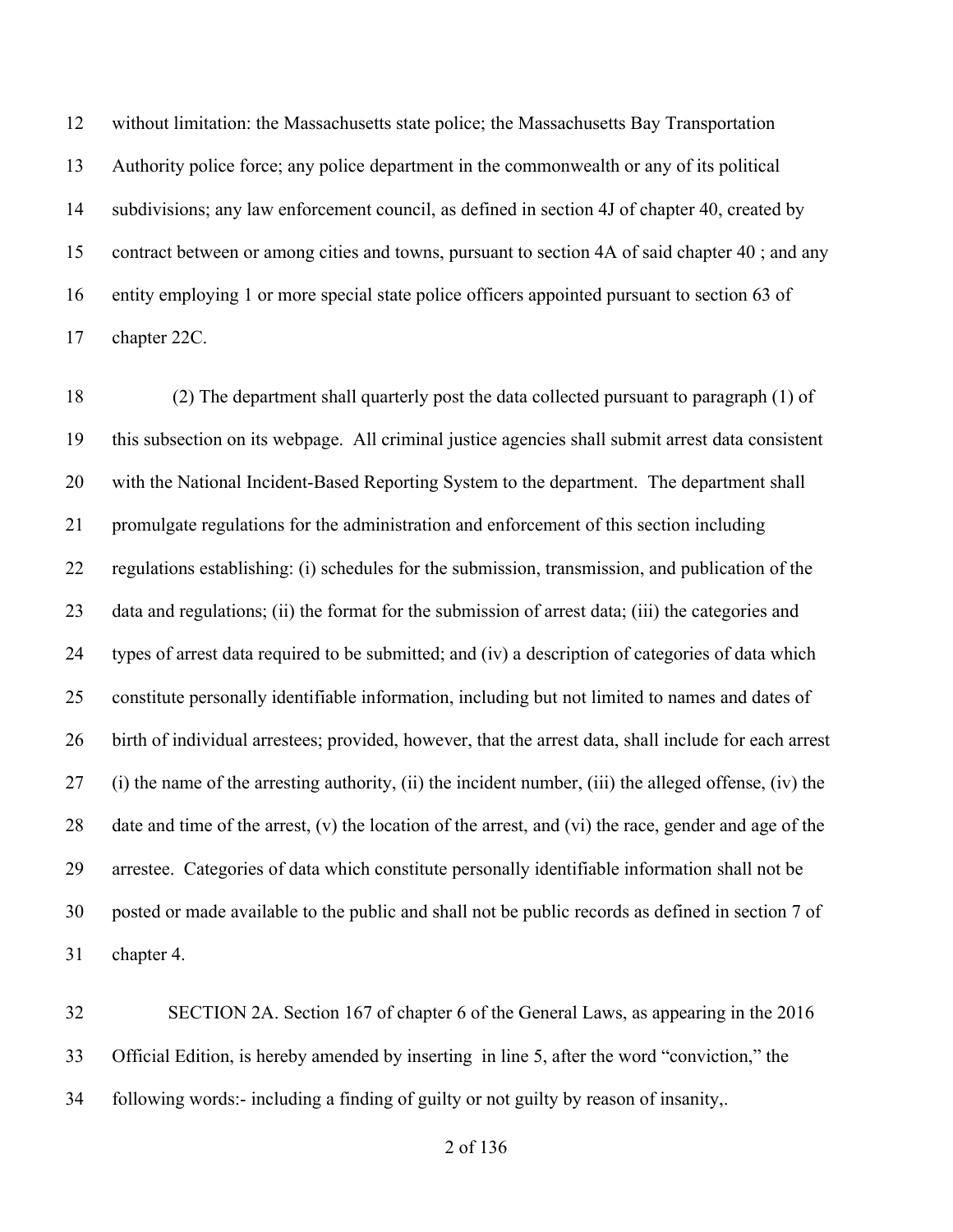SECTION 2B. Section 18 ¾ of chapter 6A of the General Laws, as appearing in the 2016 Official Edition, is hereby amended by adding the following 4 paragraphs:-

 (11) (i) to establish data collection and reporting standards for criminal justice agencies and the trial court to enable the submission of data by the department of correction, houses of correction and county jails to capture and report information on their populations, including recording all applicable charges and convictions. The secretary shall require that the department, houses of correction and county jails promulgate regulations regarding: (i) the format for the submission of the data and (ii) the categories and types of data required to be submitted, including, but not limited to: (A) the unique statewide identification number assigned to each person who enters the criminal justice system known as the probation central file number, (B) the offense for which the person has been incarcerated; (C) the date and time of the offense, (D) the location of the offense, (E) the race, ethnicity, gender, age of the person, whether the person is a primary caretaker of a child and the status of the person's reproductive health needs; (F) risk and needs assessment scores; (G) participation and completion of evidence-based programs; and (H) dates entering and exiting the jail or the date entering the department or house of correction custody, wrap-up release date and actual release date.

 (ii) the data collected pursuant to clause (i) shall be in the form of a cross-tracking system for data collection and reporting standards for criminal justice agencies and the trial court, including houses of correction and county jails. The cross-tracking system shall require all criminal justice agencies and the judiciary to use the probation central file number assigned to each person who enters the criminal justice system. All criminal justice agencies and the trial court shall incorporate the probation central file number into their data systems upon a person's initial transfer to their jurisdiction. Anonymized cross-agency data shall be made available to the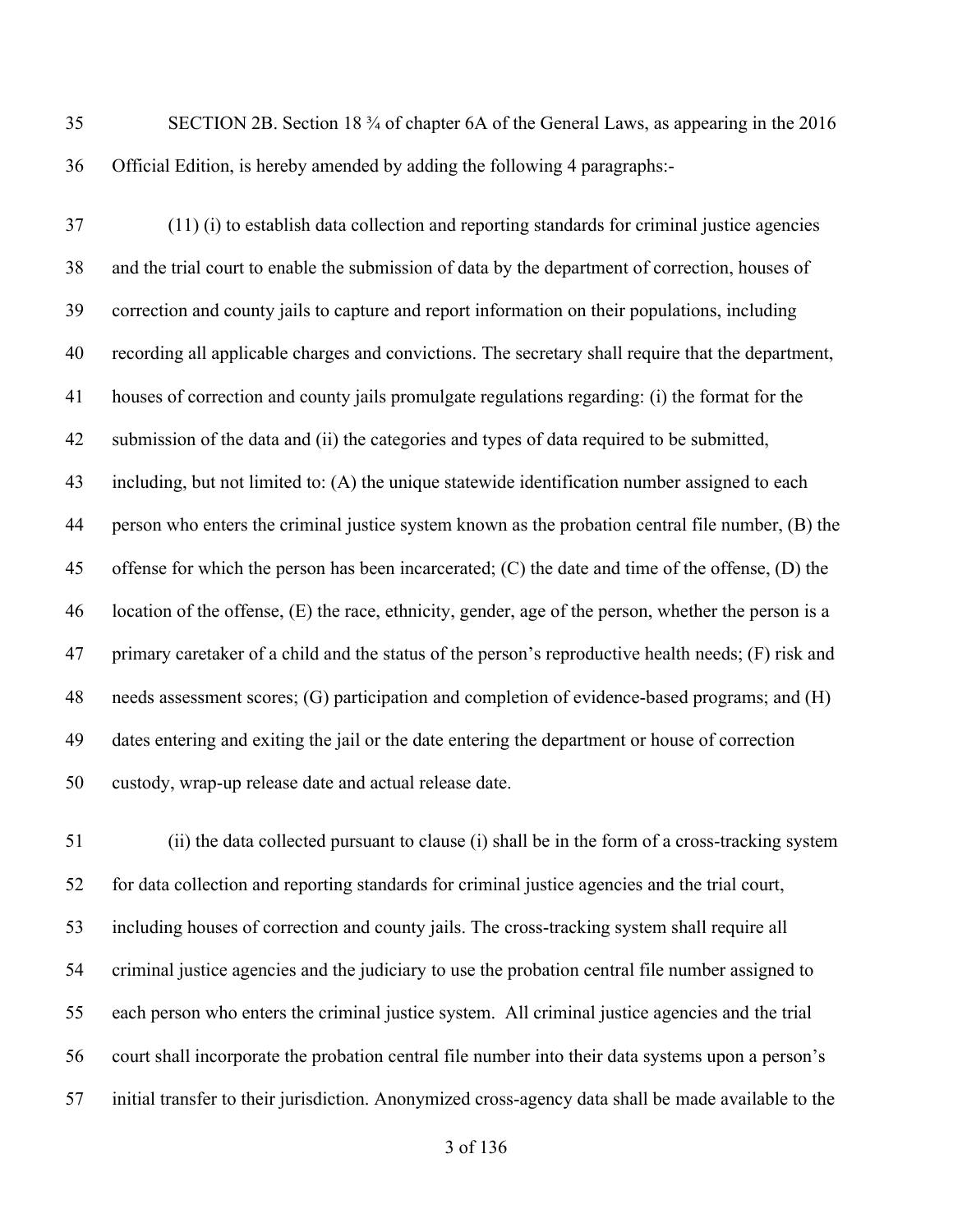public for analysis through an application programming interface which allows access to all electronically available records.

 (12) to establish data collection and reporting standards for criminal justice agencies and the trial court relative to recidivism rates for rearraignment, reconviction and reincarceration. Recidivism rates, determined by the data collected, shall be reported annually to the secretary. The data shall be submitted by each criminal justice agency and the judiciary to the secretary who shall subsequently publish the information quarterly on the executive office of public safety and security website. Reported data shall be tracked over 1, 2 and 3 year periods and include categorizations by race, ethnicity, gender and age.

 (13) to establish data collection and reporting standards for criminal justice agencies and the trial court to standardize methods of reporting of race and ethnicity data to facilitate assessment of the racial and ethnic composition of the criminal justice population of the commonwealth. The criminal justice agencies and the trial court, including houses of correction and county jails, shall coordinate to ensure that racial and ethnic data related to populations, trends and outcomes is reported accurately to the secretary of the executive office of public safety and security and the public.

 (14) The data collection and reporting standards established in paragraphs 11, 12 and 13 shall be developed in consultation with the executive office of technology services and security.

 SECTION 2C. Chapter 7D of the General Laws, as appearing in the 2016 Official Edition, is amended by adding the following section:-

 Section 11. There shall be an inter-branch, interagency oversight board to monitor and ensure that the justice reinvestment policies relative to data collection and its availability to the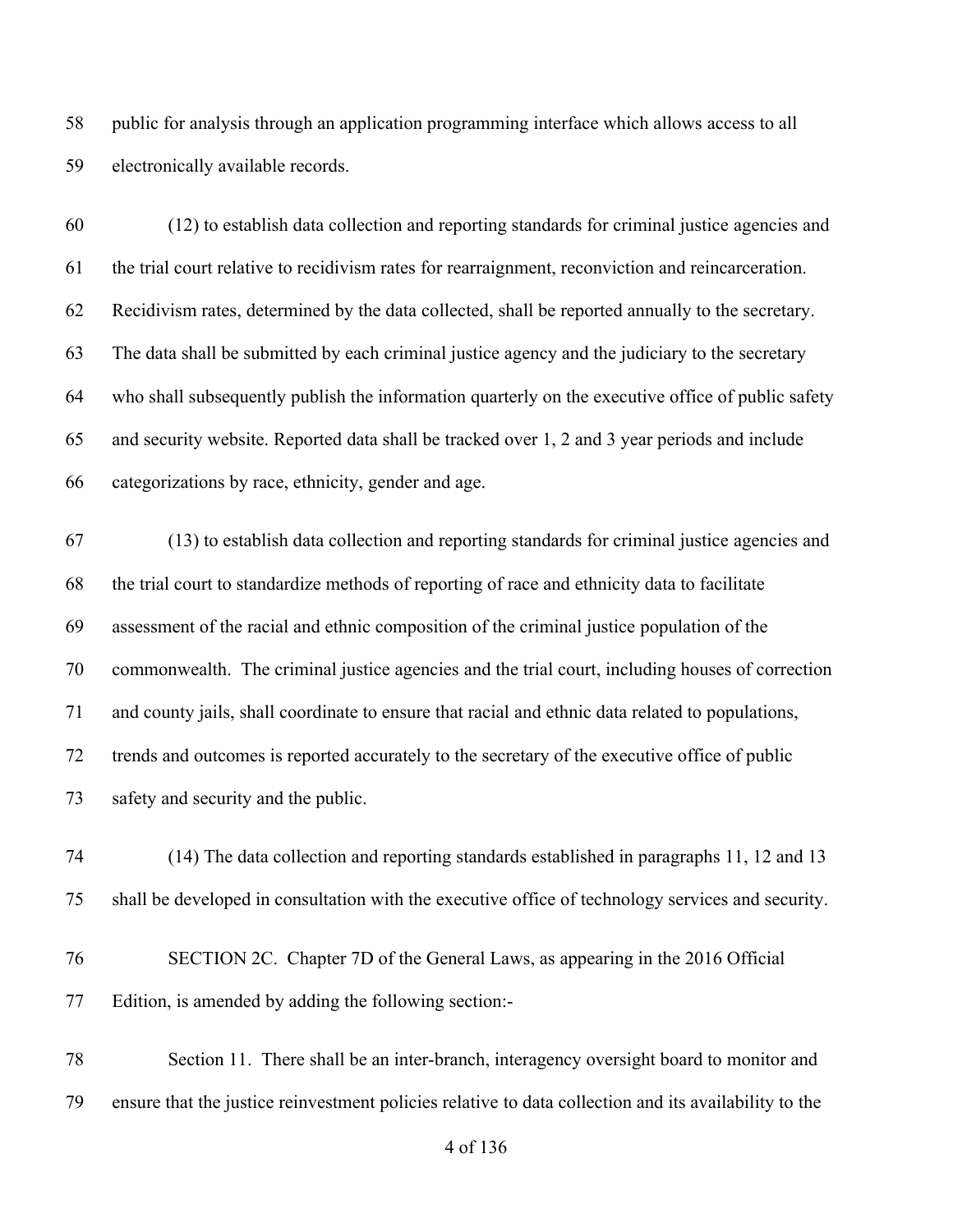public achieve anticipated goals. The board shall consist of 16 members: the secretary of the executive office of technology services and security, who shall serve as chairperson; the attorney general or a designee; the chief justice of the trial court or a designee; the secretary of the executive office of public safety and security or a designee; the commissioner of probation or a designee, the chief counsel of the committee for public counsel services or a designee; the commissioner of correction or a designee; a member of the Massachusetts District Attorneys Association; a member of the Massachusetts Sheriffs Association, Inc.; the senate chair of the joint committee on the judiciary or a designee; the house chair of the joint committee on the 88 judiciary or a designee; the chief legal counsel of the Massachusetts Bar Association or a designee; the executive director of the American Civil Liberties Union of Massachusetts, Inc. or a designee; and 3 members appointed by the governor: 1 of whom shall be an expert in addressing racial, ethnic, gender or age bias and 2 of whom shall be experts in data collection and analysis.

 The board shall meet quarterly to review the compliance of : (i) criminal justice agencies and the trial court, including the probation service, the parole board, the executive office of public safety and security, the department of correction, houses of correction and county jails in: (1) collecting and submitting data required by paragraphs 11, 12 and 13 of section 18¾ of chapter 6A; (2) making said data available to the public as required by said paragraphs 11, 12 and 13 of said section 18¾ through the development of data portals to make data without personally identifiable information so available; and (ii) criminal justice agencies and the trial court, including the department of correction, houses of correction and county jails, with polices ensuring risk assessment accurately predict outcomes across racial, ethnic, and gender classifications; provided, that compliance shall include a review of whether the tools are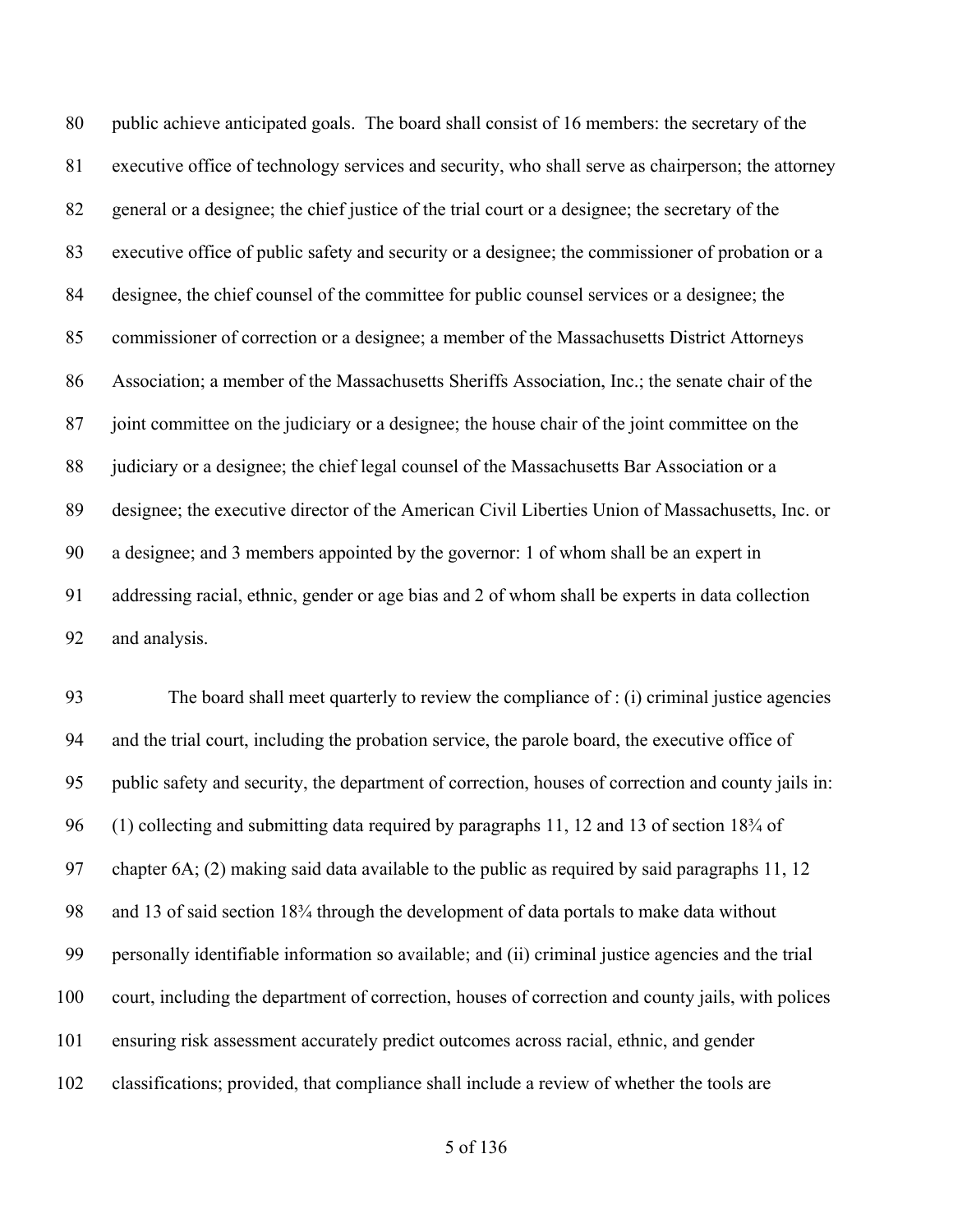appropriately screening for gender-specific risk or needs that may be addressed by evidence- based programs. A report on the collection of data and the compliance with justice reinvestment policies shall be submitted annually to the clerks of the house of representatives and the senate on or before July 1.

 SECTION 3. Section 3 of chapter 7D of the General Laws, as amended by section 13 of chapter 64 of the acts of 2017, is hereby further amended by striking out the words "and (xii) adapt standards as necessary for individual agencies to comply with federal law" and inserting in place thereof the following words:- (xii) adapt standards as necessary for individual agencies to comply with federal law; and

 (xiii) maintain a page on the commonwealth's official website, open to the public through the Massachusetts open data portal, providing data, as transmitted by the department of criminal justice information services pursuant to subsection (i) of section 167A of chapter 6, concerning arrests; provided, however, that categories of data which constitute personally identifiable information shall not be posted or made available to the public.

 SECTION 3A. Section 66A of Chapter 10 of the General Laws, as appearing in the 2016 Official Edition, is hereby amended by inserting after the words "chapter 265", in line 6, the following words:- and section 107 of chapter 272.

 SECTION 4. Chapter 12 of the General Laws is hereby amended by adding the following section:-

 Section 34. (a) The district attorneys shall, within their respective districts, establish a pre-arraignment diversion program which may be used to divert a veteran or person who is in active service in the armed forces, a person with a substance use disorder or a person with mental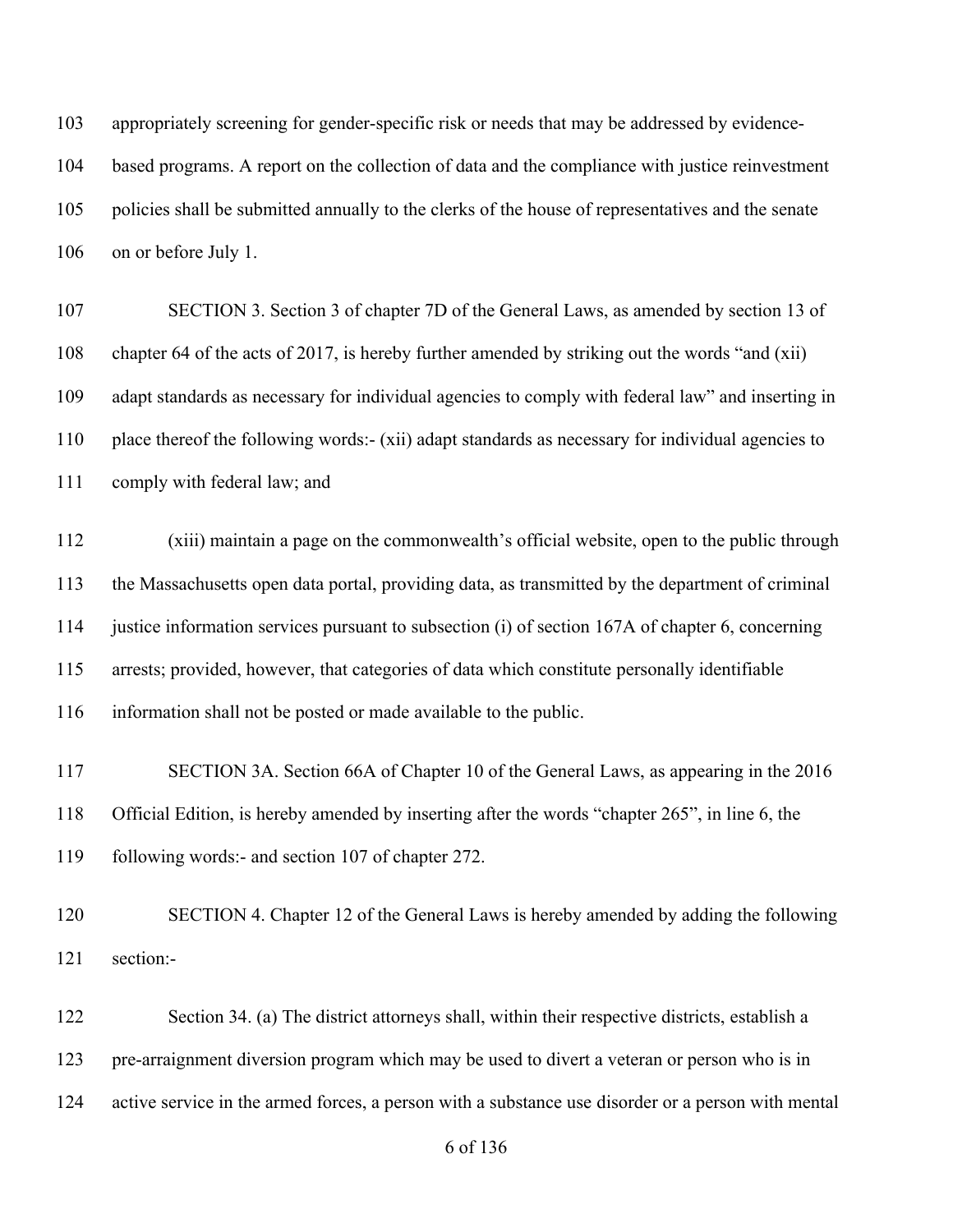illness if such veteran or person is charged with an offense or offenses against the commonwealth.

 SECTION 5. Chapter 18C of the General Laws is hereby amended by adding the following section:-

 Section 14. The office shall convene a childhood trauma task force made up of members of the juvenile justice policy and data commission established pursuant to section 86 of chapter 119 to study, report and make recommendations on gender responsive and trauma-informed approaches to treatment services for juveniles and youthful offenders in the juvenile justice system. Said task force shall review the current means of (i) identifying school-aged children who have experienced trauma, particularly undiagnosed trauma, and (ii) providing services to help child recover from the psychological damage caused by such exposure to violence, crime or maltreatment. The task force shall consider the feasibility of providing school-based trainings on early, trauma-focused interventions, trauma-informed screenings and assessments, and the recognition of reactions to victimization, as well as the necessity for diagnostic tools. A priority shall be placed on juvenile or youthful offender's pathways into the juvenile justice system with the goal of reducing the likelihood of recidivism by addressing the unique issues associated with juvenile or youthful offenders including emotional abuse, physical abuse, sexual abuse, emotional neglect, physical neglect, family violence, household substance abuse, household mental illness, parental absence, and household member incarceration.

 The childhood trauma task force shall annually report its findings and recommendations by December 31 of each year to the governor, the house and senate chairs of the joint committee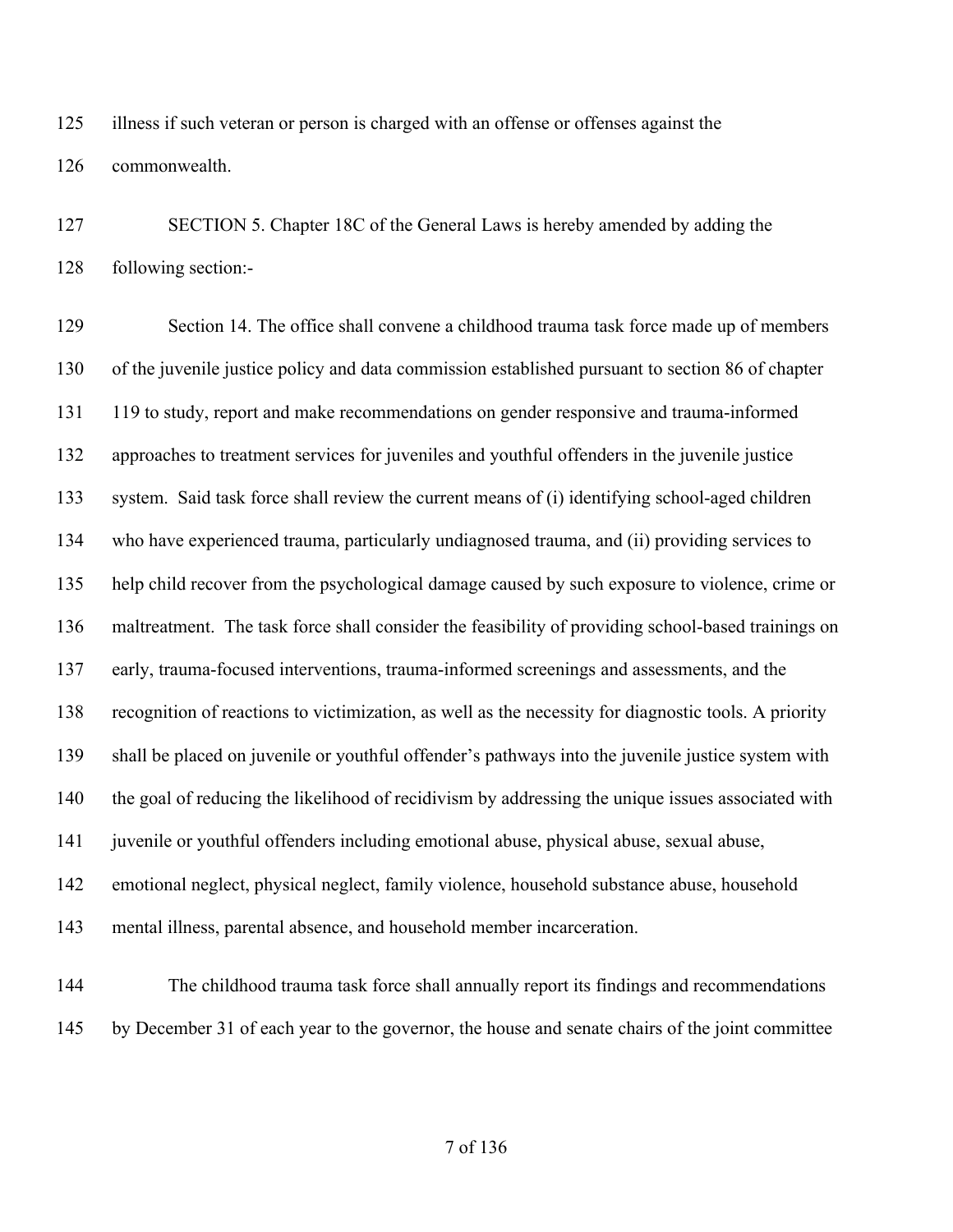146 on the judiciary, the house and senate chairs of the joint committee on public safety and homeland security and the chief justice of the trial court.

 SECTION 6. Chapter 22E of the General Laws is hereby amended by striking out section 3, as appearing in the 2016 Official Edition, and inserting in place thereof of the following section:-

 Section 3. (a) Any person who is convicted of an offense that is punishable by imprisonment in the state prison and any person adjudicated a youthful offender by reason of an offense that would be punishable by imprisonment in the state prison if committed by an adult shall submit a DNA sample to the department within 1 year of such conviction or adjudication or, if incarcerated, the DNA sample shall be collected upon intake or return to the correctional facility to which the inmate has been sentenced, or as a condition of probation for any sentence which does not include incarceration at a correctional facility. No person required to submit a DNA sample pursuant to this section shall be released from a correctional facility until a DNA sample has been collected.

 (b) The trial court, the commissioner of probation and the department shall establish and implement a system for the electronic notification to the department whenever a person is convicted of an offense that requires the submission of a DNA sample under subsection (a). The sample shall be collected by a person authorized under section 4, in accordance with regulations or procedures established by the director. The results of such sample shall become 166 part of the state DNA database. The submission of such DNA sample shall not be stayed pending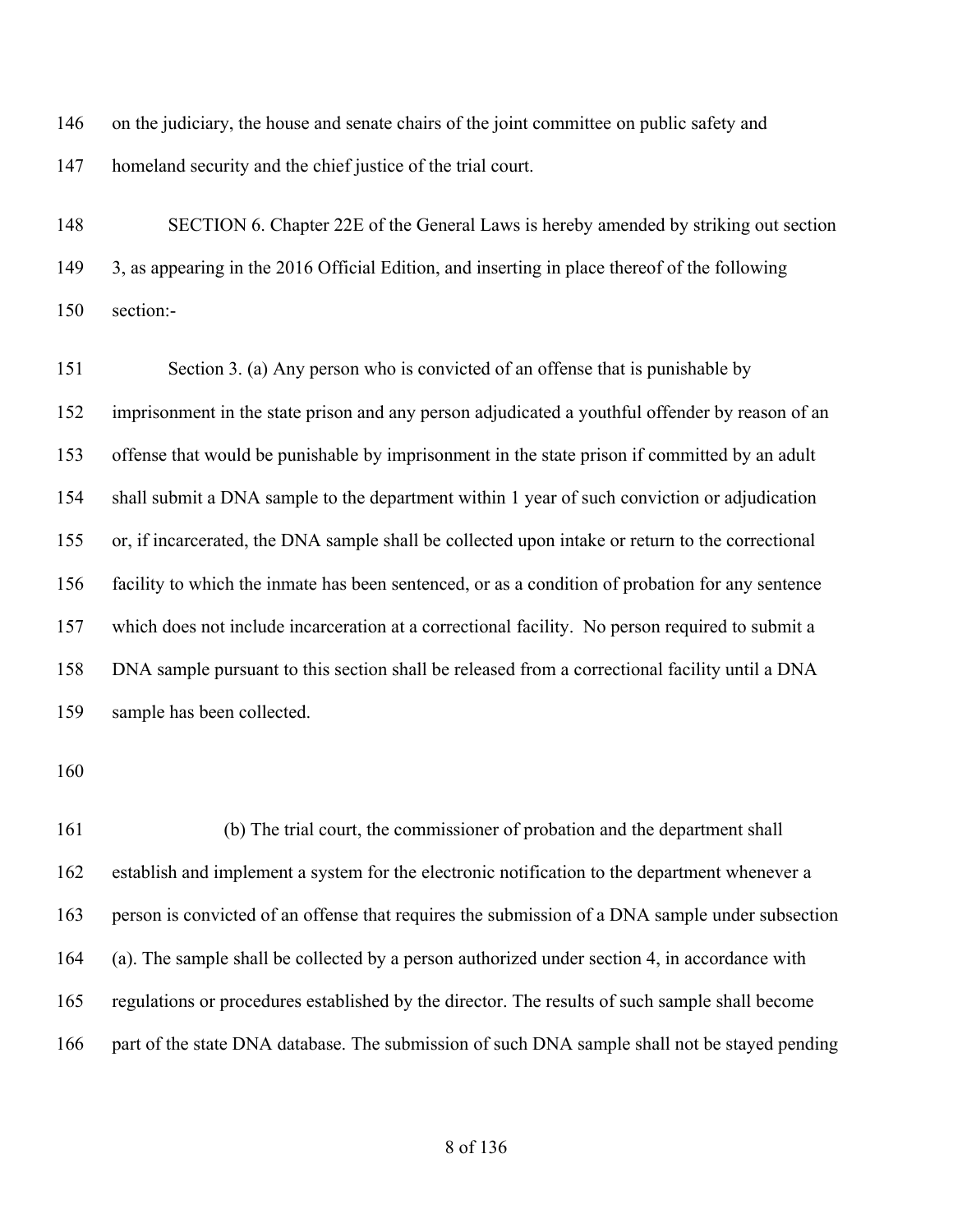a sentence appeal, motion for new trial, appeal to an appellate court or other post conviction motion or petition.

| 169 | SECTION 7. Said chapter 22E is hereby further amended by striking out section 3,                |
|-----|-------------------------------------------------------------------------------------------------|
| 170 | inserted by section 6 of this act, and inserting in place thereof of the following section:-    |
| 171 | Section 3. (a) Any person who is convicted of an offense that is punishable by                  |
| 172 | imprisonment in the state prison and any person adjudicated a youthful offender by reason of an |
| 173 | offense that would be punishable by imprisonment in the state prison if committed by an adult   |
| 174 | shall submit a DNA sample to the department or the commissioner of probation forthwith upon     |
| 175 | conviction or, if sentenced to a term of imprisonment, the DNA sample shall be collected upon   |
| 176 | intake or return to the correctional facility to which the inmate has been sentenced. No person |
| 177 | required to submit a DNA sample pursuant to this section shall be released from a correctional  |
| 178 | facility until a DNA sample has been collected.                                                 |
| 179 | (b) The trial court, the commissioner of probation and the department shall                     |
| 180 | establish and implement a system for the electronic notification to the department whenever a   |
| 181 | person is convicted of an offense that requires the submission of a DNA sample under subsection |

181 person is convicted of an offense that requires the submission of a DNA sample under subsection (a). The sample shall be collected by a person authorized under section 4, in accordance with regulations or procedures established by the director. The results of such sample shall become part of the state DNA database. The submission of such DNA sample shall not be stayed pending a sentence appeal, motion for new trial, appeal to an appellate court or other post conviction motion or petition.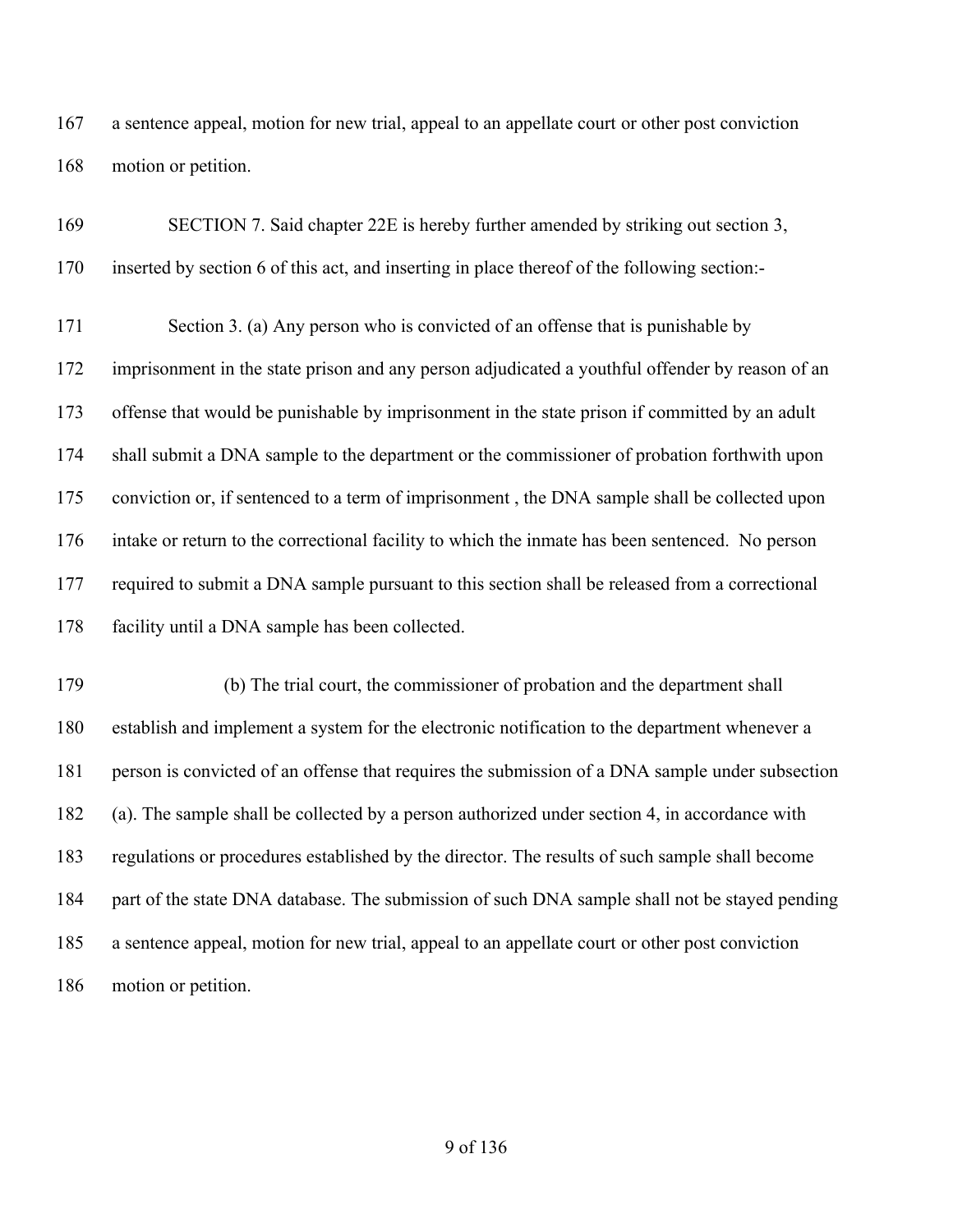SECTION 8. Section 4 of said chapter 22E, as appearing in the 2016 Official Edition, is hereby amended by inserting after the word "training", in line 5, the following words:- , a probation officer.

 SECTION 9. Said section 4 of said chapter 22E, as so appearing, is hereby further amended by inserting after the word "personnel", in lines 14 and 18, in each instance, the following words:- , including a probation officer,.

 SECTION 10. Said chapter 22E is hereby further amended by striking out section 11, as so appearing, and inserting in place thereof the following section:-

195 Section 11. Any person required to provide a DNA sample pursuant to this chapter and who, after receiving written notice, fails to provide such DNA as required by section 3 shall be punished by a fine of not more than \$1,000 or imprisonment in a jail or house of correction for not more than 6 months, or both.

 SECTION 11. Subparagraph (1) of paragraph (a) of subdivision (1) of section 24 of chapter 90, as so appearing, is hereby amended by striking out the seventh paragraph and inserting in place thereof the following 5 paragraphs:-

 If the defendant has been previously convicted or assigned to an alcohol or controlled substance education, treatment or rehabilitation program by a court of the commonwealth or any other jurisdiction because of a like offense 4 times preceding the date of the commission of the offense for which the defendant has been convicted, the defendant shall be punished by a fine of not less than \$2,000 nor more than \$50,000 and by imprisonment for not less than 2 and one-half years or by a fine of not less than \$2,000 nor more than \$50,000 and by imprisonment in the state prison for not less than 2 and one-half years nor more than 5 years; provided, however, that the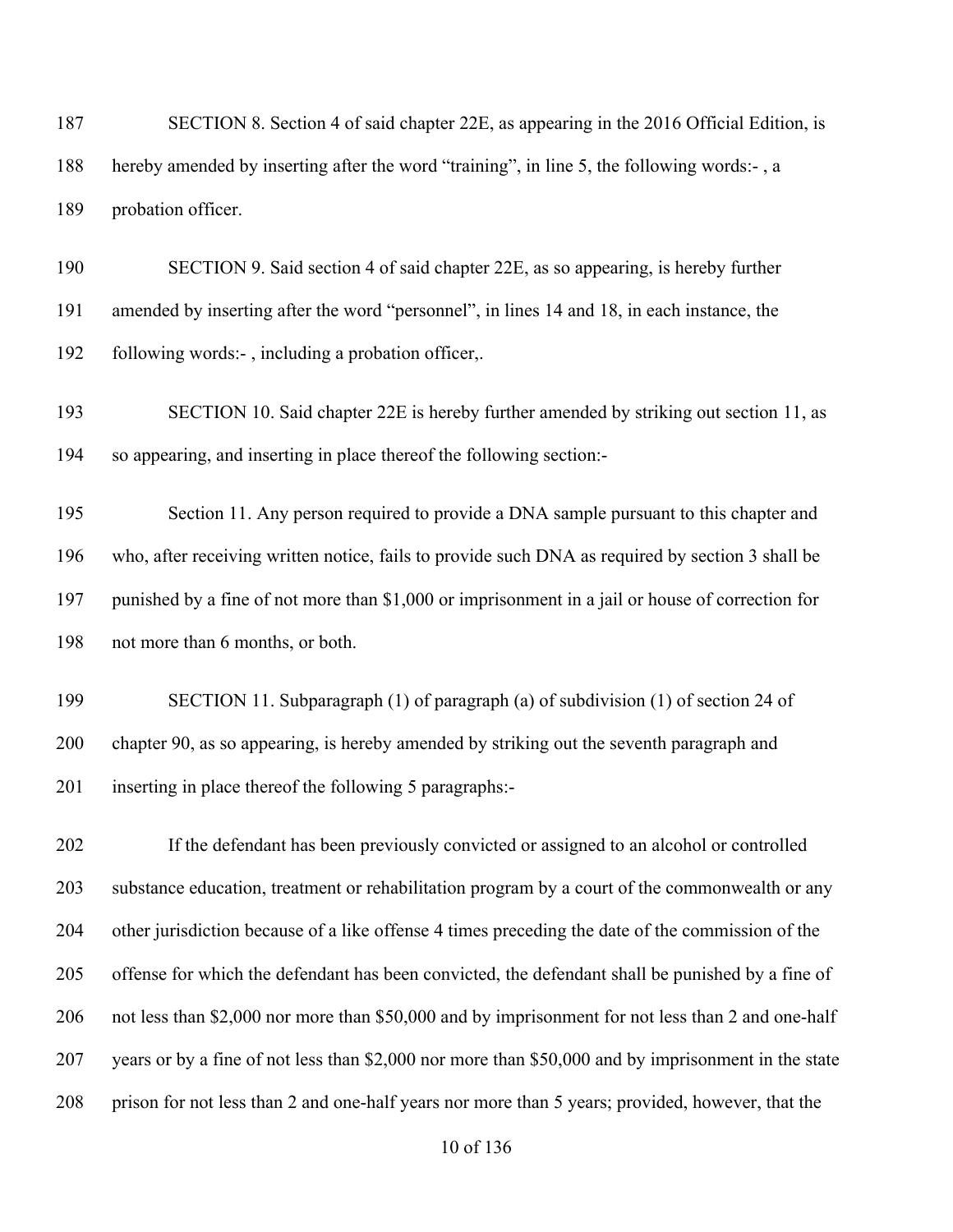sentence imposed upon such person shall not be reduced to less than 24 months, nor suspended, nor shall any such person be eligible for probation, parole, or furlough or receive any deduction from his or her sentence for good conduct until he or she shall have served 24 months of such sentence; provided, further, that the commissioner of correction may, on the recommendation of the warden, superintendent, or other person in charge of a correctional institution, or the administrator of a county correctional institution, grant to an offender committed under this subdivision a temporary release in the custody of an officer of such institution for the following purposes only: to attend the funeral of a relative; to visit a critically ill relative; to obtain emergency medical or psychiatric services unavailable at said institution; to engage in employment pursuant to a work release program; or for the purposes of an aftercare program designed to support the recovery of an offender who has completed an alcohol or controlled substance education, treatment or rehabilitation program operated by the department of correction; and provided, further, that the defendant may serve all or part of such 24 months sentence, to the extent that resources are available, in a correctional facility specifically designated by the department of correction for the incarceration and rehabilitation of drinking drivers.

 If the defendant has been previously convicted or assigned to an alcohol or controlled substance education, treatment or rehabilitation program by a court of the commonwealth or any other jurisdiction because of a like offense 5 times preceding the date of the commission of the offense for which the defendant has been convicted, the defendant shall be punished by a fine of not less than \$2,000 nor more than \$50,000 and by imprisonment for not less than 2 and one-half years or by a fine of not less than \$2,000 nor more than \$50,000 and by imprisonment in the state prison for not less than 2 and one-half years nor more than 5 years; provided, however, that the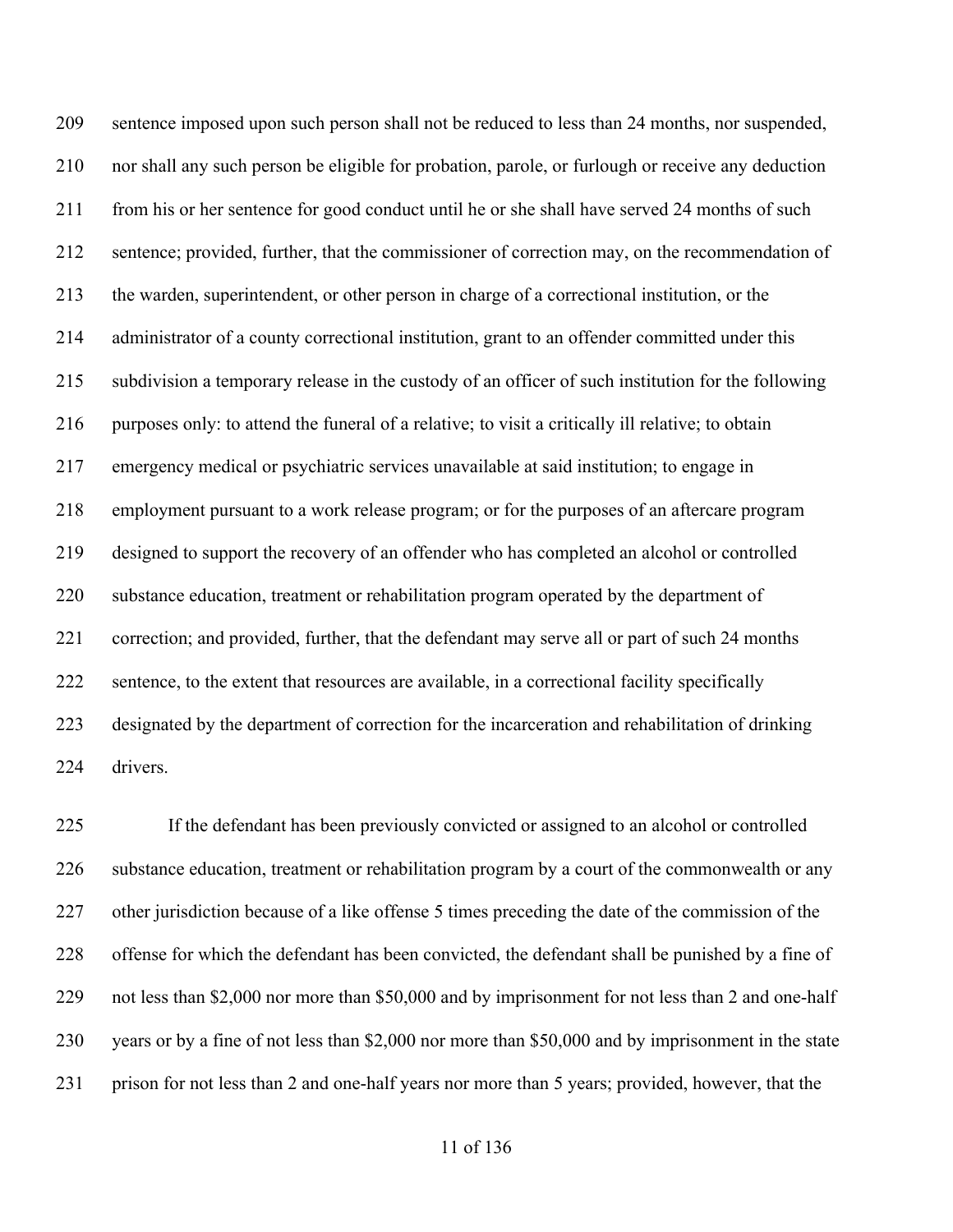sentence imposed upon such person shall not be reduced to less than 24 months, nor suspended, nor shall any such person be eligible for probation, parole, or furlough or receive any deduction from his or her sentence for good conduct until he or she shall have served 24 months of such sentence; provided, further, that the commissioner of correction may, on the recommendation of the warden, superintendent, or other person in charge of a correctional institution, or the administrator of a county correctional institution, grant to an offender committed under this subdivision a temporary release in the custody of an officer of such institution for the following purposes only: to attend the funeral of a relative; to visit a critically ill relative; to obtain emergency medical or psychiatric services unavailable at said institution; to engage in employment pursuant to a work release program; or for the purposes of an aftercare program designed to support the recovery of an offender who has completed an alcohol or controlled substance education, treatment or rehabilitation program operated by the department of correction; and provided, further, that the defendant may serve all or part of such 24 months sentence, to the extent that resources are available, in a correctional facility specifically designated by the department of correction for the incarceration and rehabilitation of drinking drivers.

 If the defendant has been previously convicted or assigned to an alcohol or controlled substance education, treatment or rehabilitation program by a court of the commonwealth or any other jurisdiction because of a like offense 6 times preceding the date of the commission of the offense for which defendant has been convicted, the defendant shall be punished by a fine of not less than \$2,000 nor more than \$50,000 and by imprisonment in the state prison for not less than 3 and one-half years nor more than 8 years; provided, however, that the sentence imposed upon such person shall not be reduced to less than 36 months, nor suspended, nor shall any such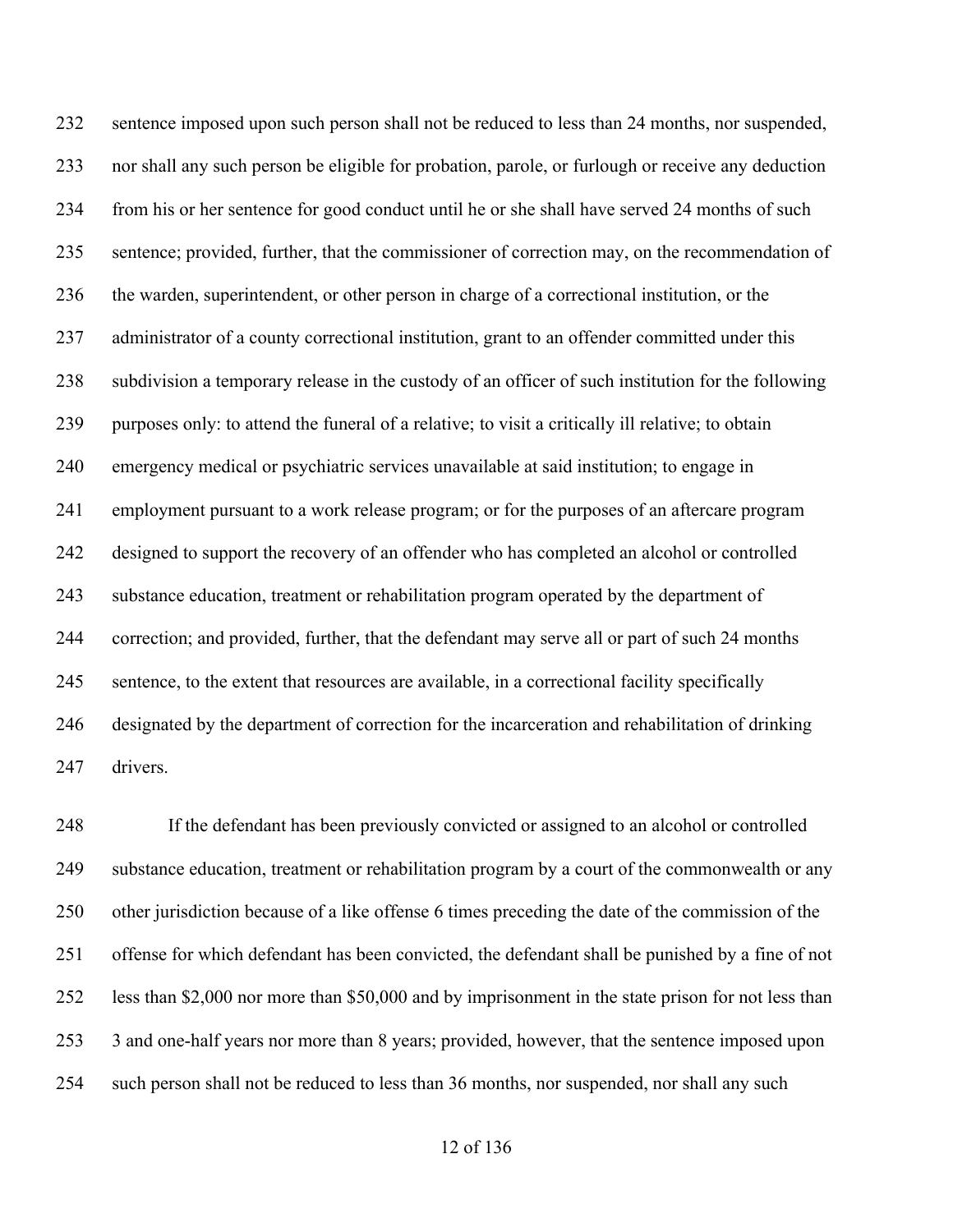person be eligible for probation, parole, or furlough or receive any deduction from his or her sentence for good conduct until he or she shall have served 36 months of such sentence; provided, further, that the commissioner of correction may, on the recommendation of the warden, superintendent, or other person in charge of a correctional institution, or the administrator of a county correctional institution, grant to an offender committed under this subdivision a temporary release in the custody of an officer of such institution for the following purposes only: to attend the funeral of a relative; to visit a critically ill relative; to obtain emergency medical or psychiatric services unavailable at said institution; to engage in employment pursuant to a work release program; or for the purposes of an aftercare program designed to support the recovery of an offender who has completed an alcohol or controlled substance education, treatment or rehabilitation program operated by the department of correction; and provided, further, that the defendant may serve all or part of such 36 months sentence, to the extent that resources are available, in a correctional facility specifically designated by the department of correction for the incarceration and rehabilitation of drinking drivers.

 If the defendant has been previously convicted or assigned to an alcohol or controlled substance education, treatment or rehabilitation program by a court of the commonwealth or any other jurisdiction because of a like offense 7 times preceding the date of the commission of the offense for which the defendant has been convicted, the defendant shall be punished by a fine of not less than \$2,000 nor more than \$50,000 and by imprisonment in the state prison for not less than 3 and one-half years nor more than 8 years; provided, however, that the sentence imposed upon such person shall not be reduced to less than 36 months, nor suspended, nor shall any such person be eligible for probation, parole, or furlough or receive any deduction from his or her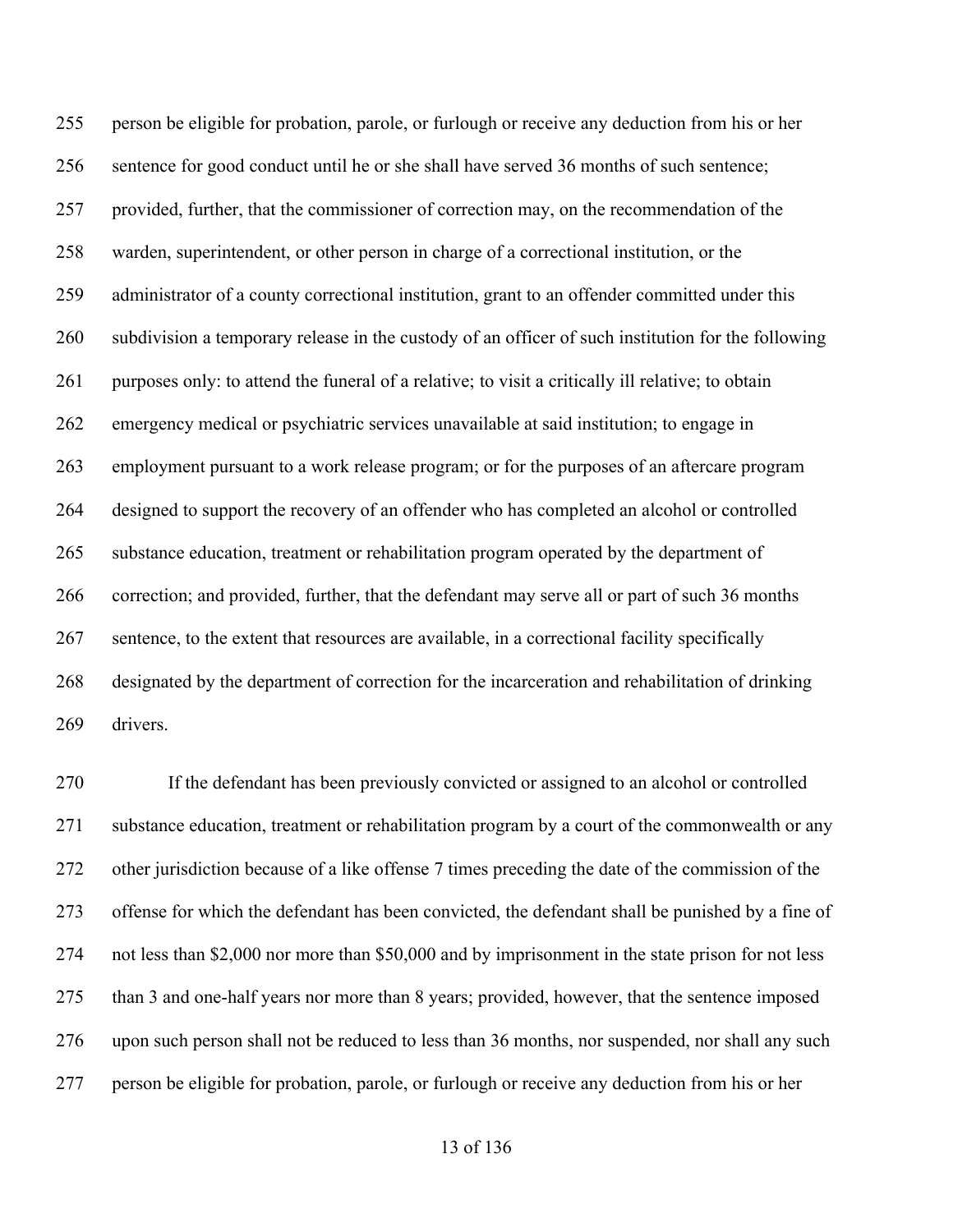sentence for good conduct until he or she shall have served 36 months of such sentence; provided, further, that the commissioner of correction may, on the recommendation of the warden, superintendent, or other person in charge of a correctional institution, or the administrator of a county correctional institution, grant to an offender committed under this subdivision a temporary release in the custody of an officer of such institution for the following purposes only: to attend the funeral of a relative; to visit a critically ill relative; to obtain emergency medical or psychiatric services unavailable at said institution; to engage in employment pursuant to a work release program; or for the purposes of an aftercare program designed to support the recovery of an offender who has completed an alcohol or controlled substance education, treatment or rehabilitation program operated by the department of correction; and provided, further, that the defendant may serve all or part of such 36 months sentence, to the extent that resources are available, in a correctional facility specifically designated by the department of correction for the incarceration and rehabilitation of drinking drivers.

 If the defendant has been previously convicted or assigned to an alcohol or controlled substance education, treatment or rehabilitation program by a court of the commonwealth or any other jurisdiction because of a like offense 8 or more times preceding the date of the commission of the offense for which the defendant has been convicted, the defendant shall be punished by a fine of not less than \$2,000 nor more than \$50,000 and by imprisonment in the state prison for not less than 4 and one-half years nor more than 10 years; provided, however, that the sentence imposed upon such person shall not be reduced to less than 48 months, nor suspended, nor shall any such person be eligible for probation, parole, or furlough or receive any deduction from his or her sentence for good conduct until he or she shall have served 48 months of such sentence;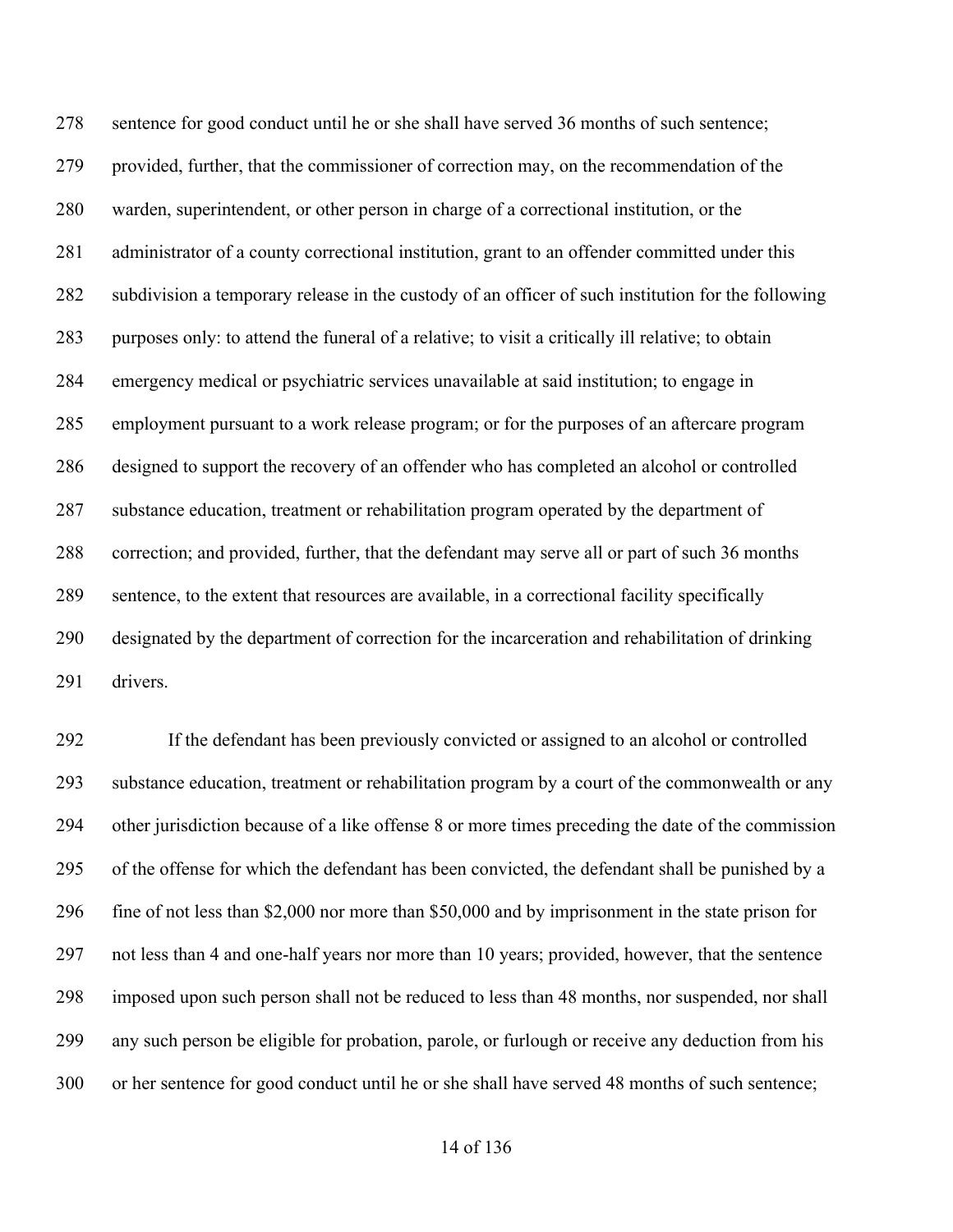provided, further, that the commissioner of correction may, on the recommendation of the warden, superintendent, or other person in charge of a correctional institution, or the administrator of a county correctional institution, grant to an offender committed under this subdivision a temporary release in the custody of an officer of such institution for the following purposes only: to attend the funeral of a relative; to visit a critically ill relative; to obtain emergency medical or psychiatric services unavailable at said institution; to engage in employment pursuant to a work release program; or for the purposes of an aftercare program designed to support the recovery of an offender who has completed an alcohol or controlled substance education, treatment or rehabilitation program operated by the department of correction; and provided, further, that the defendant may serve all or part of such 48 months sentence, to the extent that resources are available, in a correctional facility specifically designated by the department of correction for the incarceration and rehabilitation of drinking drivers.

 SECTION 12. Section 24D of said chapter 90, as so appearing, is hereby amended by striking out, in lines 138 and 139, the words "grave and serious hardship to such individual or to the family of such individual" and inserting in place thereof the following words:- substantial financial hardship to the individual, the individual's immediate family or the individual's dependents.

 SECTION 12A. Said section 24D of said chapter 90, as so appearing, is hereby further amended by striking out, in lines 173 and 174, the words "grave and serious hardship to such 321 individual or to the family thereof" and inserting in place thereof the following words:- substantial financial hardship to the individual, the individual's immediate family or the individual's dependents.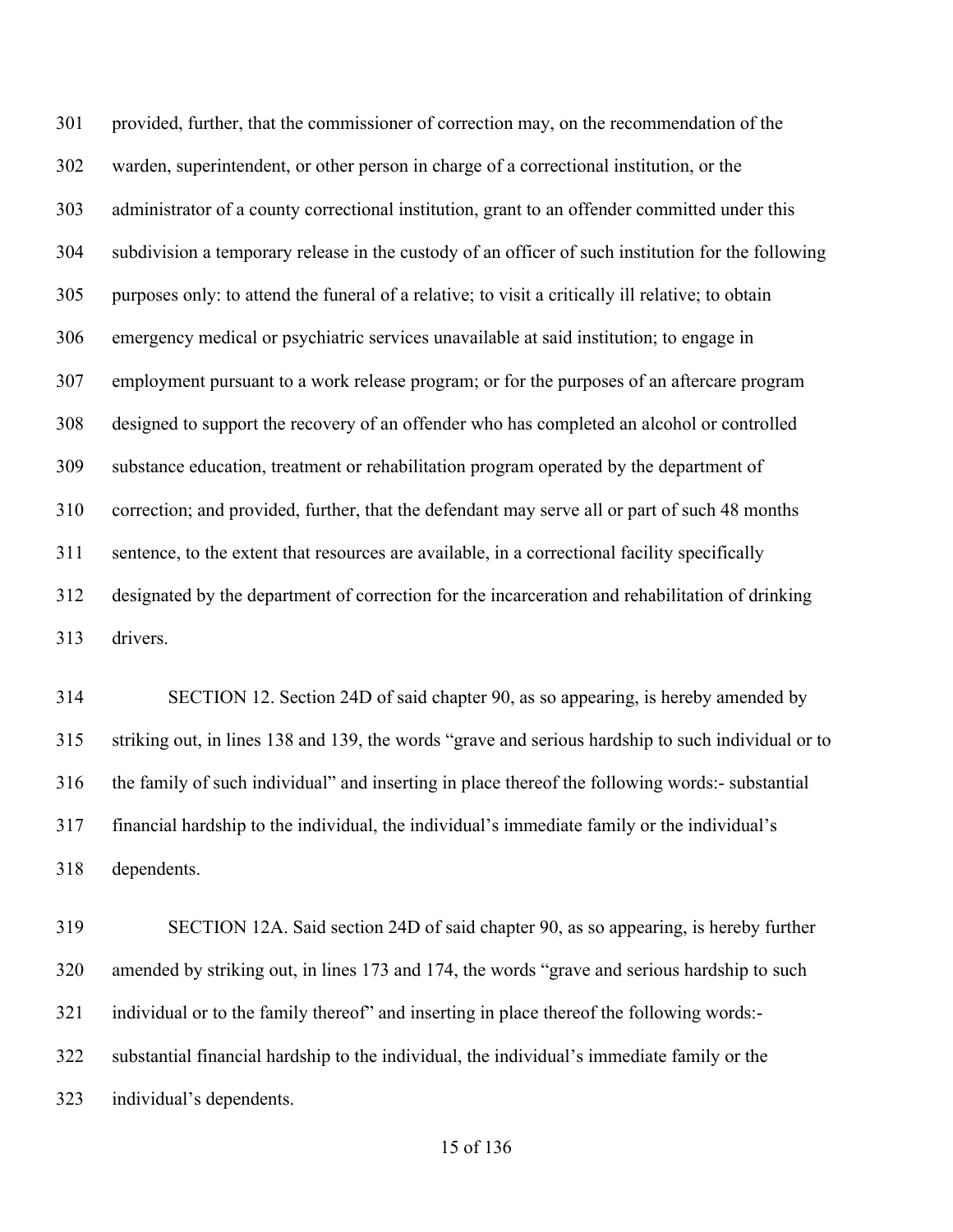| 324 | SECTION 13. Section 31 of chapter 94C of the General Laws, as so appearing, is hereby                   |
|-----|---------------------------------------------------------------------------------------------------------|
| 325 | amended by striking out, in line 86, the words "(3) Ketamine." and inserting in place thereof the       |
| 326 | following words:-                                                                                       |
| 327 | (3) Ketamine                                                                                            |
| 328 | (4) Carfentanil                                                                                         |
| 329 | (5) Fentanyl                                                                                            |
| 330 | (6) Acetyl fentanyl                                                                                     |
| 331 | SECTION 14. Subsection (b) of Class B of said section 31 of said chapter 94C, as so                     |
| 332 | appearing, is hereby amended by striking out clauses $(1)$ to $(21)$ and inserting in place thereof the |
| 333 | following 20 clauses:-                                                                                  |
| 334 | (1) Alphaprodine                                                                                        |
| 335 | (2) Anileridine                                                                                         |
| 336 | (3) Bezitramide                                                                                         |
| 337 | (4) Dihydrocodeine                                                                                      |
| 338 | (5) Diphenoxylate                                                                                       |
| 339 | (6) Isomethadone                                                                                        |
| 340 | (7) Levomethorphan                                                                                      |
| 341 | (8) Levorphanol                                                                                         |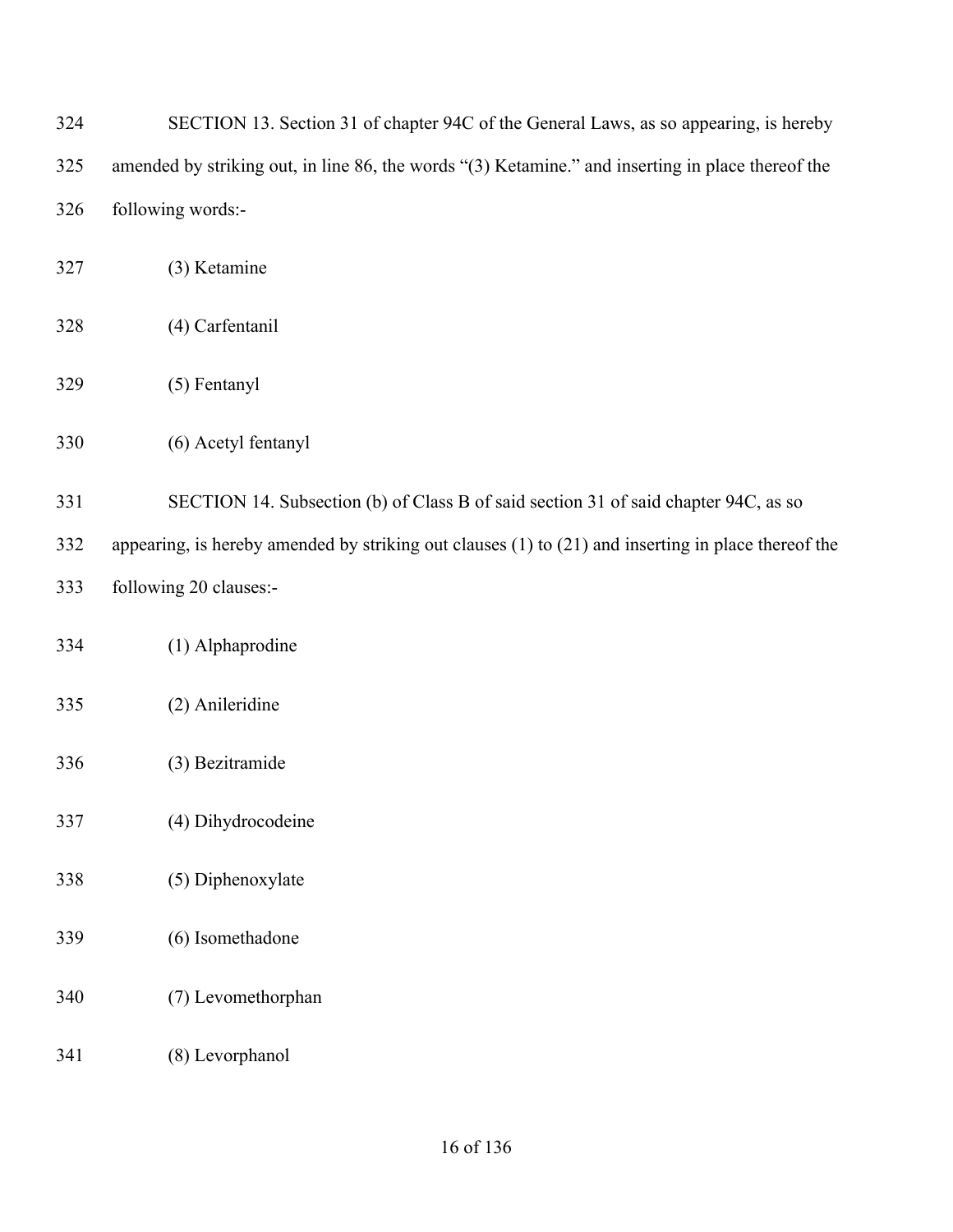| 342 |      | (9) Metazocine                                                                                    |
|-----|------|---------------------------------------------------------------------------------------------------|
| 343 |      | (10) Methadone                                                                                    |
| 344 |      | (11) Methadone-Intermediate, 4-cyano-2-dimethylamino-4, 4-diphenyl butane                         |
| 345 |      | (12) Moramide-Intermediate, 2-methyl-3 morpholine-1, 1-diphenyl-propane carboxylic                |
| 346 | acid |                                                                                                   |
| 347 |      | (13) Pethidine                                                                                    |
| 348 |      | (14) Pethidine-Intermediate-A, 4-cyano-1-methyl-4-phenylpiperidine                                |
| 349 |      | (15) Pethidine-Intermediate-B, ethyl-4-phenylpiperidine-4-carboxylate                             |
| 350 |      | (16) Pethidine-Intermediate-C, 1-methyl-4-phenylpiperidine-4-carboxylic acid                      |
| 351 |      | (17) Phenazocine                                                                                  |
| 352 |      | (18) Piminodine                                                                                   |
| 353 |      | (19) Racemethorphan                                                                               |
| 354 |      | (20) Racemorphan                                                                                  |
| 355 |      | SECTION 15. Said chapter 94C is hereby further amended by striking out sections 32A               |
| 356 |      | and 32B, as so appearing, and inserting in place thereof the following 2 sections:-               |
| 357 |      | Section 32A. (a) Any person who knowingly or intentionally manufactures, distributes,             |
| 358 |      | dispenses, or possesses with intent to manufacture, distribute or dispense a controlled substance |
| 359 |      | in Class B of section 31 shall be punished by imprisonment in the state prison for not more than  |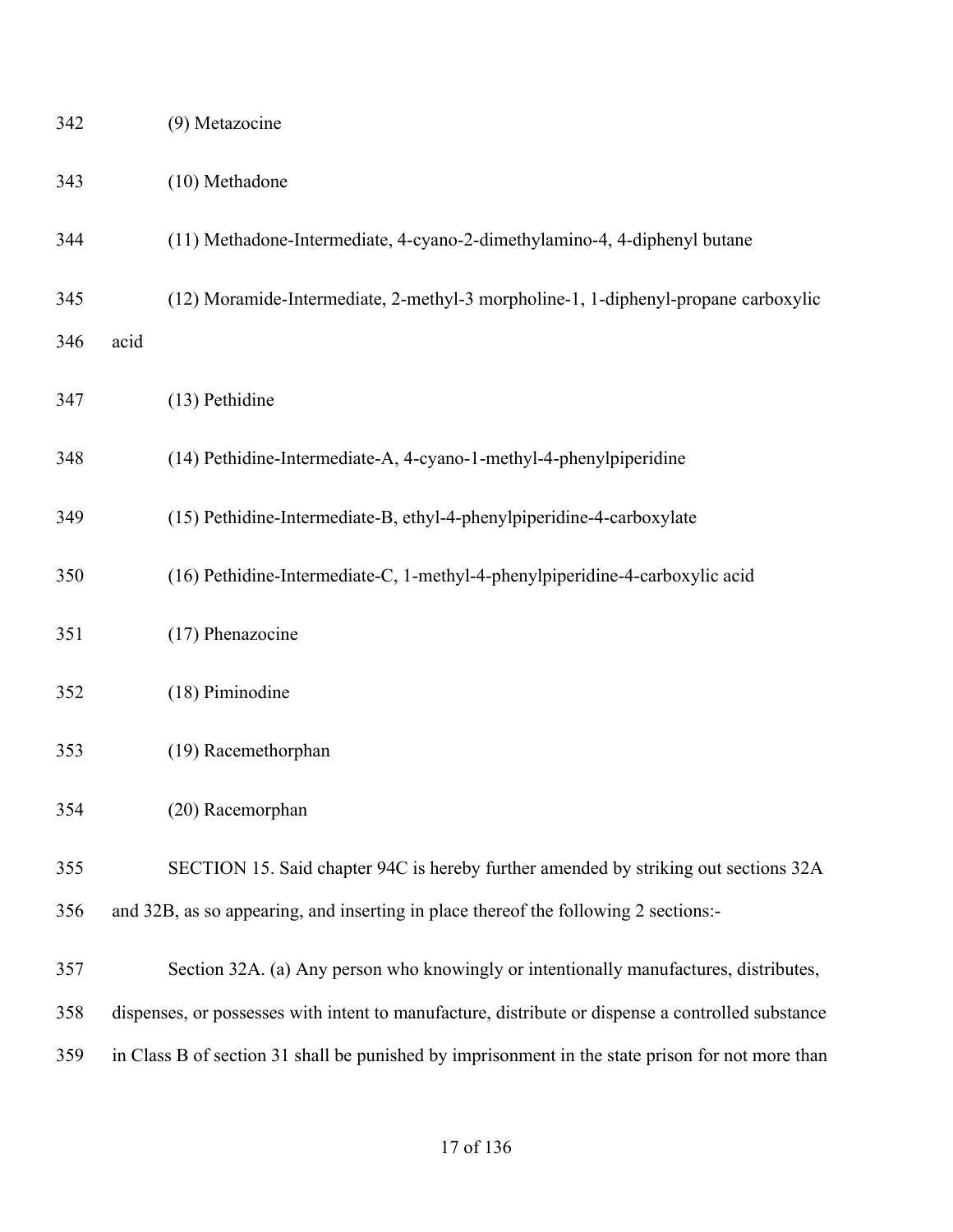10 years, or in a jail or house of correction for not more than two and one-half years, or by a fine of not less than \$1,000 nor more than \$10,000, or both such fine and imprisonment.

 (b) Any person convicted of violating this section after 1 or more prior convictions of manufacturing, distributing, dispensing, or possessing with the intent to manufacture, distribute or dispense a controlled substance as defined by section 31 under this or any other prior law of this jurisdiction or of any offense of any other jurisdiction, federal, state, or territorial, which is the same as or necessarily includes the elements of said offense shall be punished by a term of imprisonment in the state prison for not more than 10 years, by a term of imprisonment in the state prison for not more than 10 years and by a fine of not less than \$2,500 and not more than \$25,000, or by a fine of not more than \$25,000.

 (c) Any person who knowingly or intentionally manufactures, distributes, dispenses or possesses with intent to manufacture, distribute or dispense phencyclidine or a controlled substance defined in clause (4) of paragraph (a) or in clause (2) of paragraph (c) of Class B of section 31 shall be punished by a term of imprisonment in the state prison for not more than 10 years, a term of imprisonment in the state prison for not more than 10 years and a fine of not less than \$1,000 and not more than \$10,000, by imprisonment in a jail or house of correction for not more than two and one-half years, by imprisonment in a jail or house of correction for not more than two and one-half years and a fine of not less than \$1,000 and not more than \$10,000, or by a fine of not more than \$10,000.

 (d) Any person convicted of violating the provisions of subsection (c) after 1 or more prior convictions of manufacturing, distributing, dispensing or possessing with the intent to manufacture, distribute, or dispense a controlled substance, as defined in section 31 or of any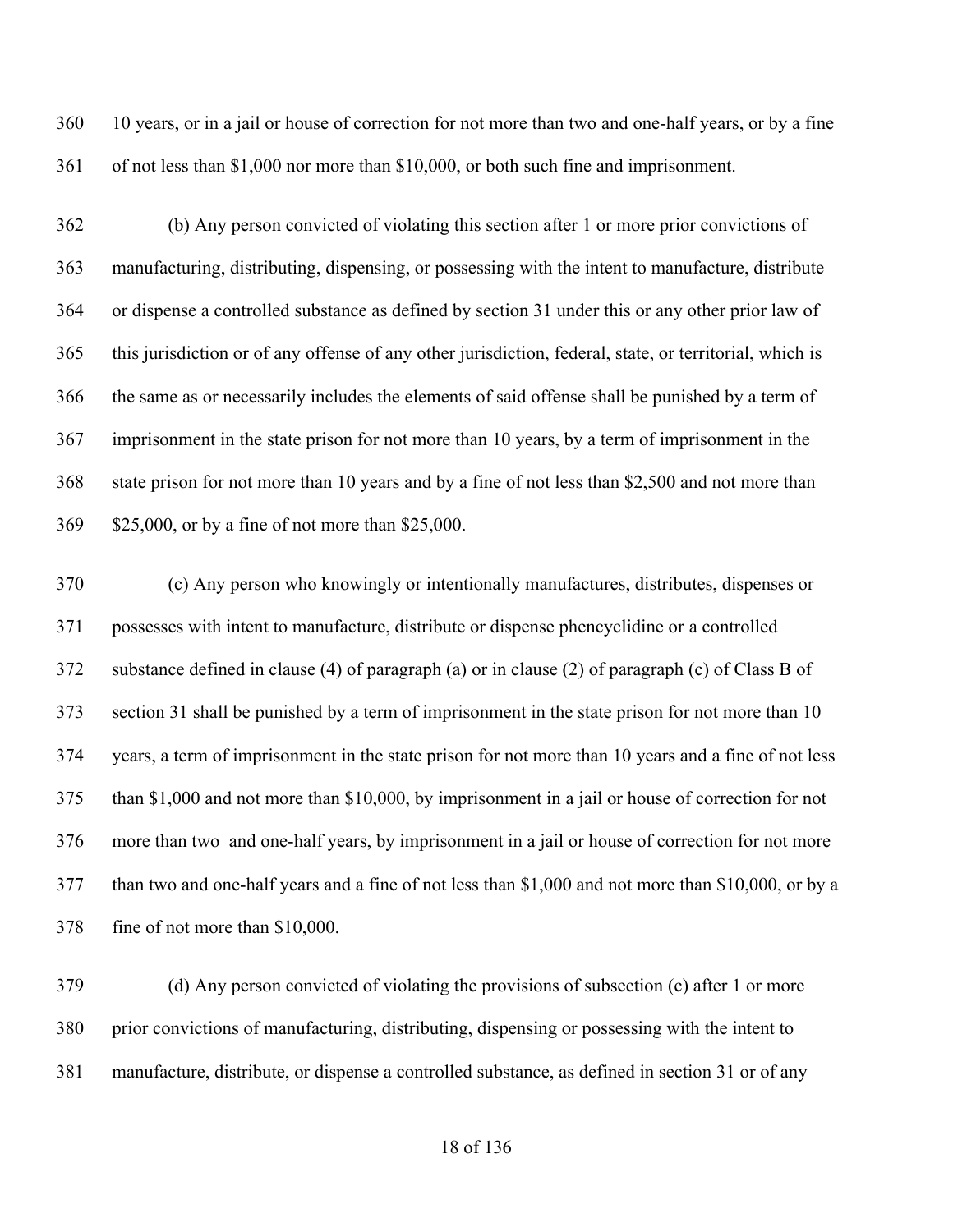offense of any other jurisdiction, either federal, state or territorial, which is the same as or necessarily includes, the elements of said offense, shall be punished by a term of imprisonment in the state prison for not more than 15 years, a term of imprisonment in the state prison for not more than 15 years and a fine of not less than \$2,500 nor more than \$25,000 or a fine of not more than \$25,000.

 Section 32B (a) Any person who knowingly or intentionally manufactures, distributes, dispenses, or possesses with intent to manufacture, distribute, or dispense a controlled substance in Class C of section 31 shall be imprisoned in state prison for not more than 5 years or in a jail or house of correction for not more than two and one-half years, or by a fine of not less than \$500 nor more than \$5,000, or both such fine and imprisonment.

 (b) Any person convicted of violating this section after 1 or more prior convictions of manufacturing, distributing, dispensing or possessing with the intent to manufacture, distribute or dispense a controlled substance as defined by section 31 under this or any prior law of this jurisdiction or of any offense of any other jurisdiction, federal, state, or territorial, which is the same as or necessarily includes the elements of said offense shall be punished by a term of imprisonment in the state prison for not more than 10 years, a term of imprisonment in the state prison for not more than 10 years and a fine of not less than \$1,000 nor more than \$10,000, a term of imprisonment in a jail or house of correction for not more than two and one-half years, a term of imprisonment in a jail or house of correction for not more than two and one-half years and a fine of not less than \$1,000 nor more than \$10,000, or and a fine of not more than \$10,000. SECTION 16. Section 32C of said chapter 94C, as so appearing, is hereby amended by

striking out, in lines 15 and 16, the words "less than one nor".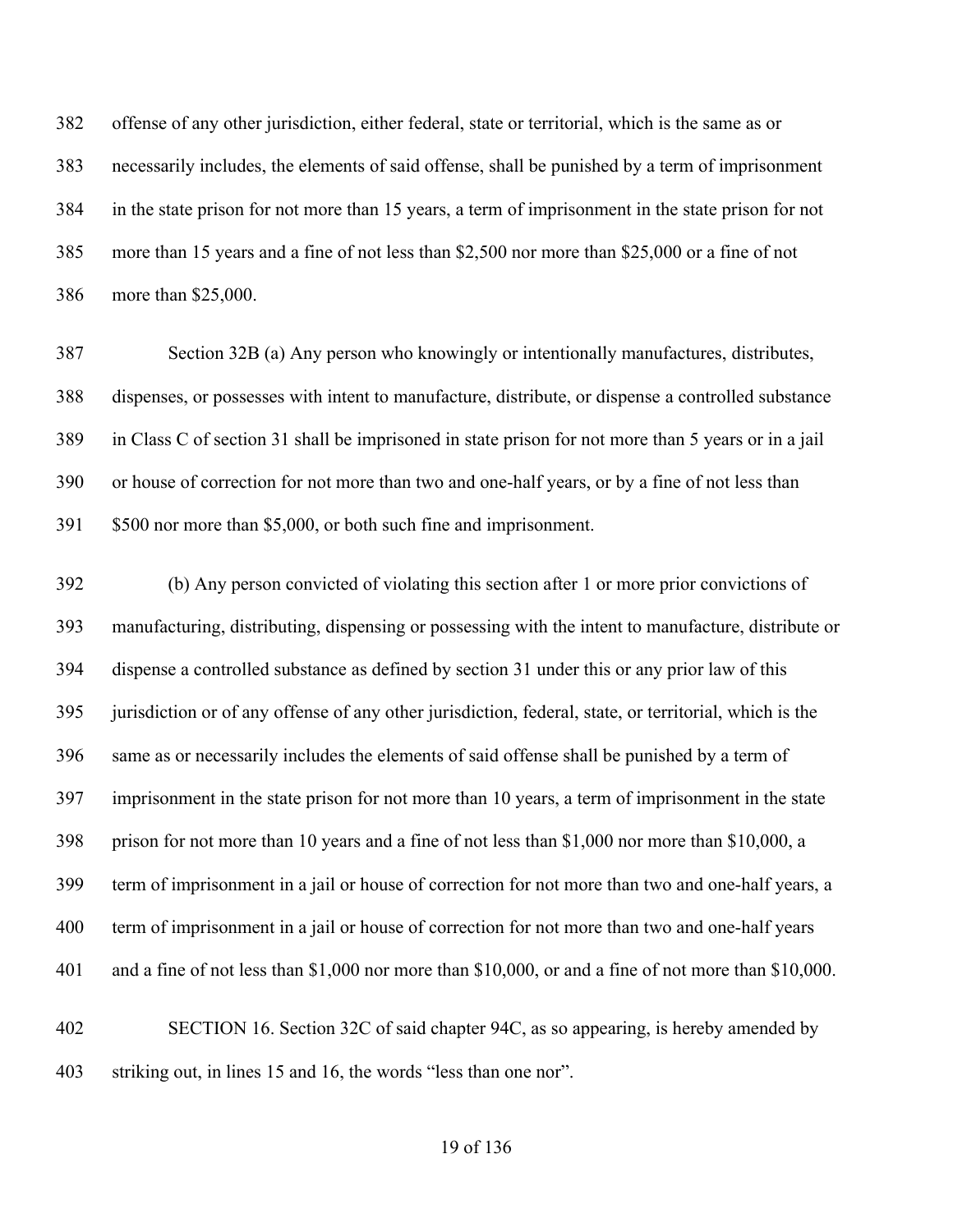SECTION 17. Section 32E of said chapter 94C, as so appearing, is hereby amended by inserting after the words "heroin or any salt thereof" in lines 80, 85, 87 and 89, in each instance, 406 the words:-, fentanyl or any derivative thereof.

 SECTION 18. Said section 32E of said chapter 94C, as so appearing, is hereby further 408 amended by striking out subsection  $(c^{1/2})$  and inserting in place thereof the following subsection:-

 (c<sup>1</sup>/<sub>2</sub>) Any person who trafficks in fentanyl or any derivative of fentanyl by knowingly or intentionally manufacturing, distributing, dispensing or possessing with intent to manufacture, distribute, or dispense or by bringing into the commonwealth a net weight of 10 grams or more of fentanyl or any derivative of fentanyl, or a net weight of 10 grams or more of any mixture containing fentanyl or any derivative of fentanyl, shall be punished by a term of imprisonment in state prison for not less than 3 and one-half nor more than 20 years. No sentence imposed under the provisions of this subsection shall be for less than a mandatory minimum term of imprisonment of 3 and one-half years.

 SECTION 19. Said section 32E of said chapter 94C, as so appearing, is hereby further 418 amended by inserting after subsection  $(c<sup>1</sup>/<sub>2</sub>)$  the following subsection:-

 (c  $\frac{3}{4}$ ) Any person who trafficks in carfentanil, including without limitation, any derivative of carfentanil and any mixture containing carfentanil or a derivative of carfentanil, by knowingly or intentionally manufacturing, distributing, dispensing or possessing with intent to manufacture, distribute or dispense or by bringing into the commonwealth carfentanil shall be punished by a term of imprisonment in state prison for not less than 3 and one-half nor more than 424 20 years. No sentence imposed under the provisions of this subsection shall be for less than a mandatory minimum term of imprisonment of 3 and one-half years.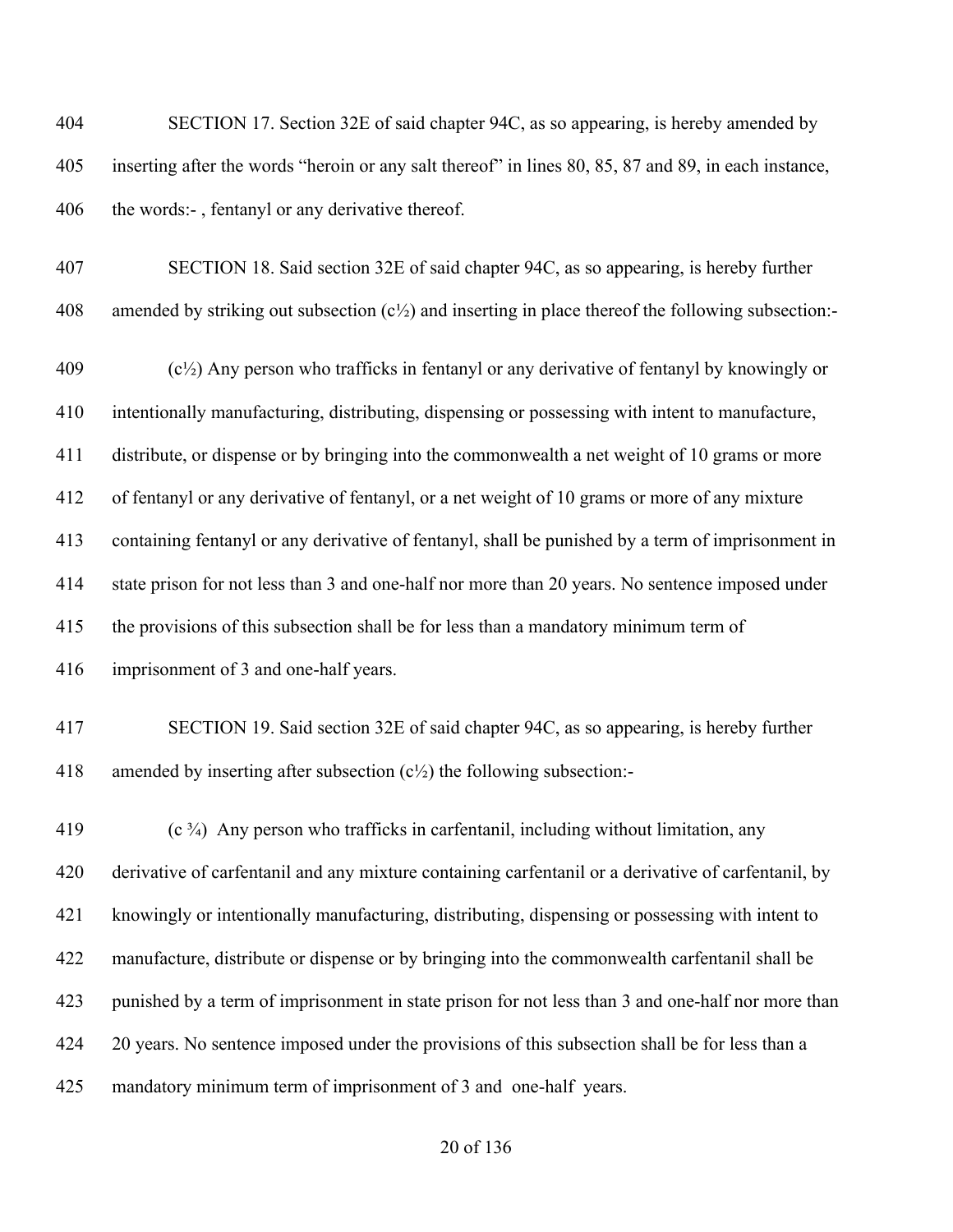SECTION 20. Section 32I of said chapter 94C, as so appearing, is hereby amended by striking out, in line 10, the words "less than one nor".

| 428 | SECTION 21. Section 52 of chapter 119 of the General Laws, as so appearing, is hereby            |
|-----|--------------------------------------------------------------------------------------------------|
| 429 | amended by inserting before the definition of "Court" the following definition:-                 |
| 430 | "Civil Infraction", a violation for which a civil proceeding is allowed, and for which the       |
| 431 | court shall not sentence any term of incarceration and therefore not appoint counsel.            |
| 432 | SECTION 22. Said section 52 of said chapter 119, as so appearing, is hereby further              |
| 433 | amended by striking out the definition of "Delinquent child" and inserting in place thereof the  |
| 434 | following definition:-                                                                           |
| 435 | "Delinquent child", a child between 10 and 18 years of age who commits any offense               |
| 436 | against a law of the commonwealth; provided however, that such offense shall not include a civil |

infraction, a violation of any municipal ordinance or town by-law, or a first offense of a

misdemeanor, except for offenses in subsection (a) of section 53 of chapter 272 for which the

 punishment is a fine, imprisonment in a jail or house of correction for not more than 6 months, or both such fine and imprisonment.

 SECTION 23. Section 54 of said chapter 119, as so appearing, is hereby amended by striking out, in line 2, the word "seven" and inserting in place thereof the following figure:- 10.

- SECTION 24. Section 67 of said chapter 119, as so appearing, is hereby amended by
- striking out, in line 2, the word "seven" and inserting in place thereof the following figure:- 10.

 SECTION 25. Section 68 of said chapter 119, as so appearing, is hereby amended by striking out, in line 1, the word "seven" and inserting in place thereof the following figure:- 10.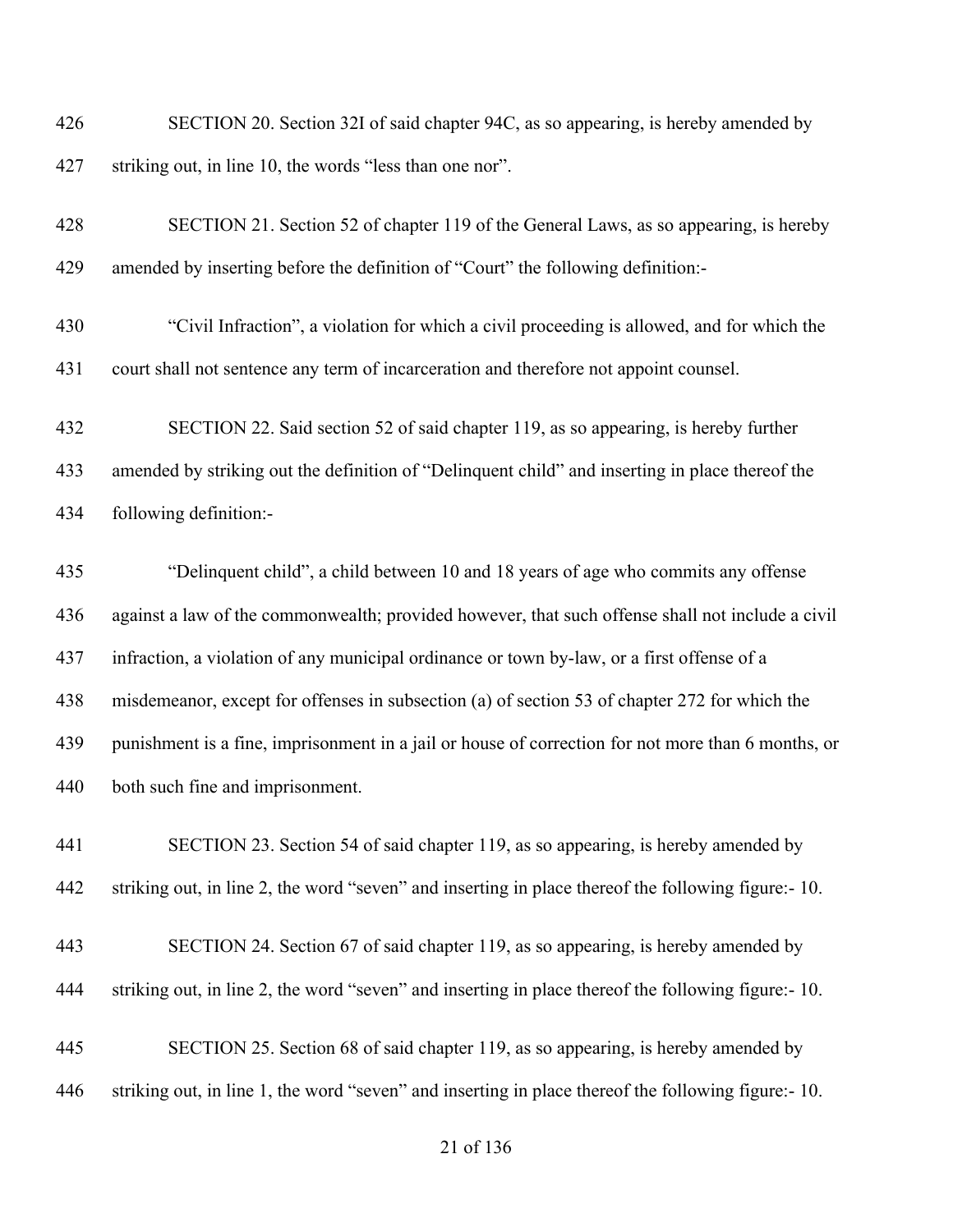| 447 | SECTION 26. Section 68A of said chapter 119, as so appearing, is hereby amended by                  |
|-----|-----------------------------------------------------------------------------------------------------|
| 448 | striking out, in line 1, the word "seven" and inserting in place thereof the following word:-10.    |
| 449 | SECTION 27. Section 84 of said chapter 119, as so appearing, is hereby amended by                   |
| 450 | striking out, in line 12, the word "seven" and inserting in place thereof the following figure:-10. |
| 451 | SECTION 28. Said chapter 119 is hereby further amended by adding the following 3                    |
| 452 | sections:-                                                                                          |
| 453 | Section 86. (a) As used in this section the following words shall, unless the context               |
| 454 | clearly requires otherwise, have the following meanings:-                                           |
| 455 | "Alternative lock-up program", a facility or program that provides for the physical care            |
| 456 | and custody of a juvenile being held by a criminal justice agency after an arrest and before an     |
| 457 | arraignment, and shall include a program provided by the police, municipal, county or state         |
| 458 | government, as well as any contractor, vendor or service-provider working with such agencies.       |
| 459 | "Child advocate", the child advocate appointed pursuant to section 3 of chapter 18C.                |
| 460 | "Contact", any action or decision by criminal justice agencies or by any other official of          |
| 461 | the commonwealth or private service provider under contract or other agreement with the             |
| 462 | commonwealth, involving a juvenile at any stage of the juvenile justice system which causes         |
| 463 | such juvenile to enter or exit the juvenile justice system or which will change the custodial       |
| 464 | status, liberty, case processing, or status of the juvenile within the juvenile justice system.     |
| 465 | "Criminal justice agencies", those agencies at all levels of government which perform as            |
| 466 | their principal function, activities relating to: (a) crime prevention, including research or the   |
| 467 | sponsorship of research; (b) the apprehension, prosecution, adjudication, incarceration, or         |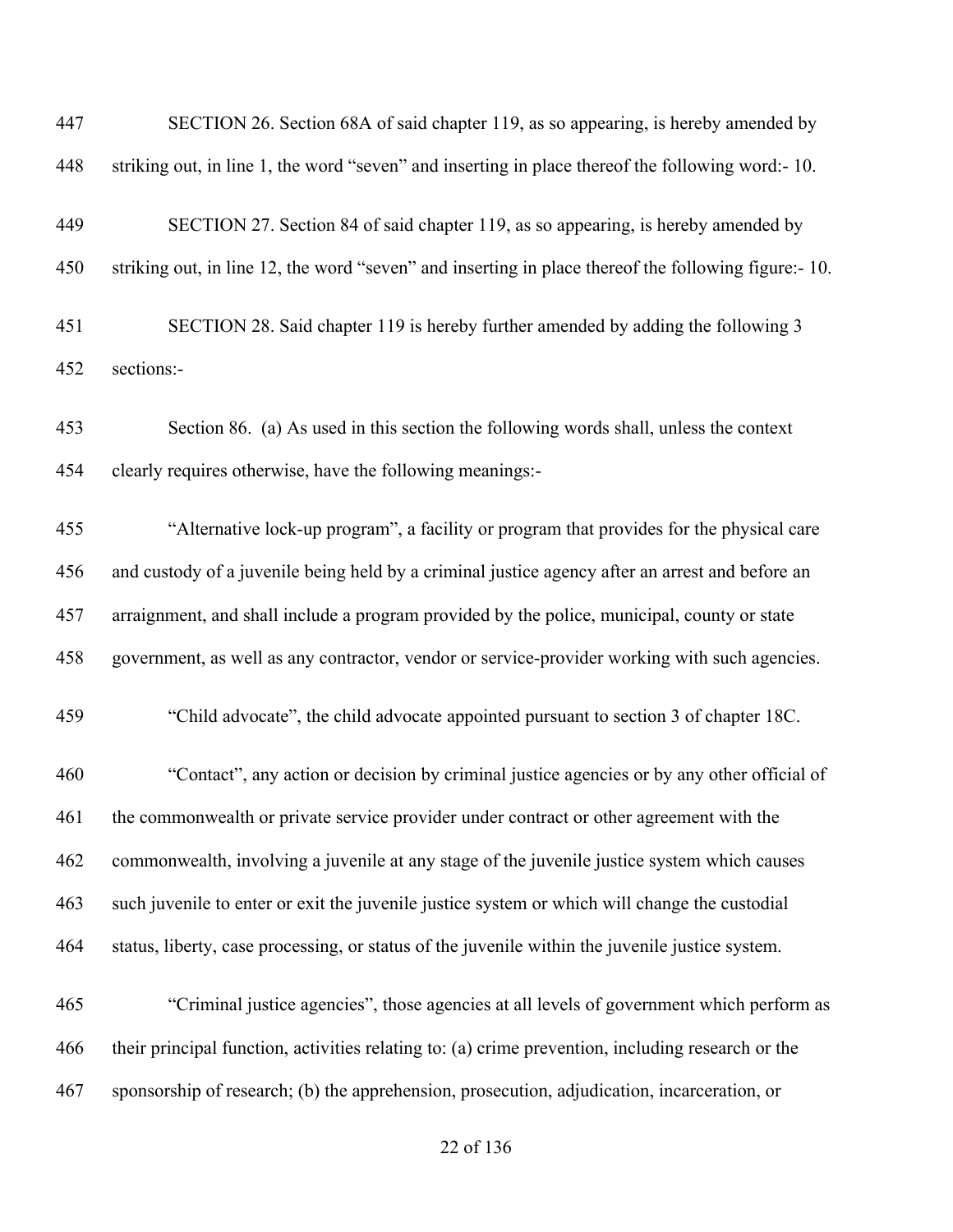rehabilitation of criminal offenders; or (c) the collection, storage, dissemination or usage of criminal offender record information.

| 470 | "Juvenile", a child under the age of 18; provided, however, that the term juvenile shall             |
|-----|------------------------------------------------------------------------------------------------------|
| 471 | include a person under the age of 22 if the person remains within the jurisdiction of the juvenile   |
| 472 | court or juvenile justice system and a child between the ages of 14 to 18, inclusive, who is         |
| 473 | charged with first or second degree murder pursuant to section 74.                                   |
| 474 | "Office", the office of the child advocate.                                                          |
| 475 | "Racial or ethnic category", the socio-cultural racial and ethnic category of an individual          |
| 476 | as categorized in a manner that is consistent with the categories established and utilized by the    |
| 477 | federal Office of Juvenile Justice and Delinquency Prevention.                                       |
| 478 | "Type of crime", the category of crime consistent with the categories established and                |
| 479 | utilized by the National Incident-Based Reporting System.                                            |
| 480 | (b) The office shall create and annually update an instrument to record aggregate                    |
| 481 | statistical data for every contact a juvenile has with criminal justice agencies, any contractor,    |
| 482 | vendor or service-provider working with said agencies, and any alternative lock-up programs.         |
| 483 | The data to be recorded on the instrument shall include, without limitation, age, gender, racial or  |
| 484 | ethnic category, and type of crime. The child advocate shall give due regard to the census of        |
| 485 | juveniles in the commonwealth when setting forth the gender, racial or ethnic categories in the      |
| 486 | instrument. The child advocate shall provide guidance about the manner in which the gender,          |
| 487 | racial or ethnic information is designated and collected, with consideration of the juveniles' self- |
| 488 | reporting of such categories. The office shall provide the instrument to all offices and             |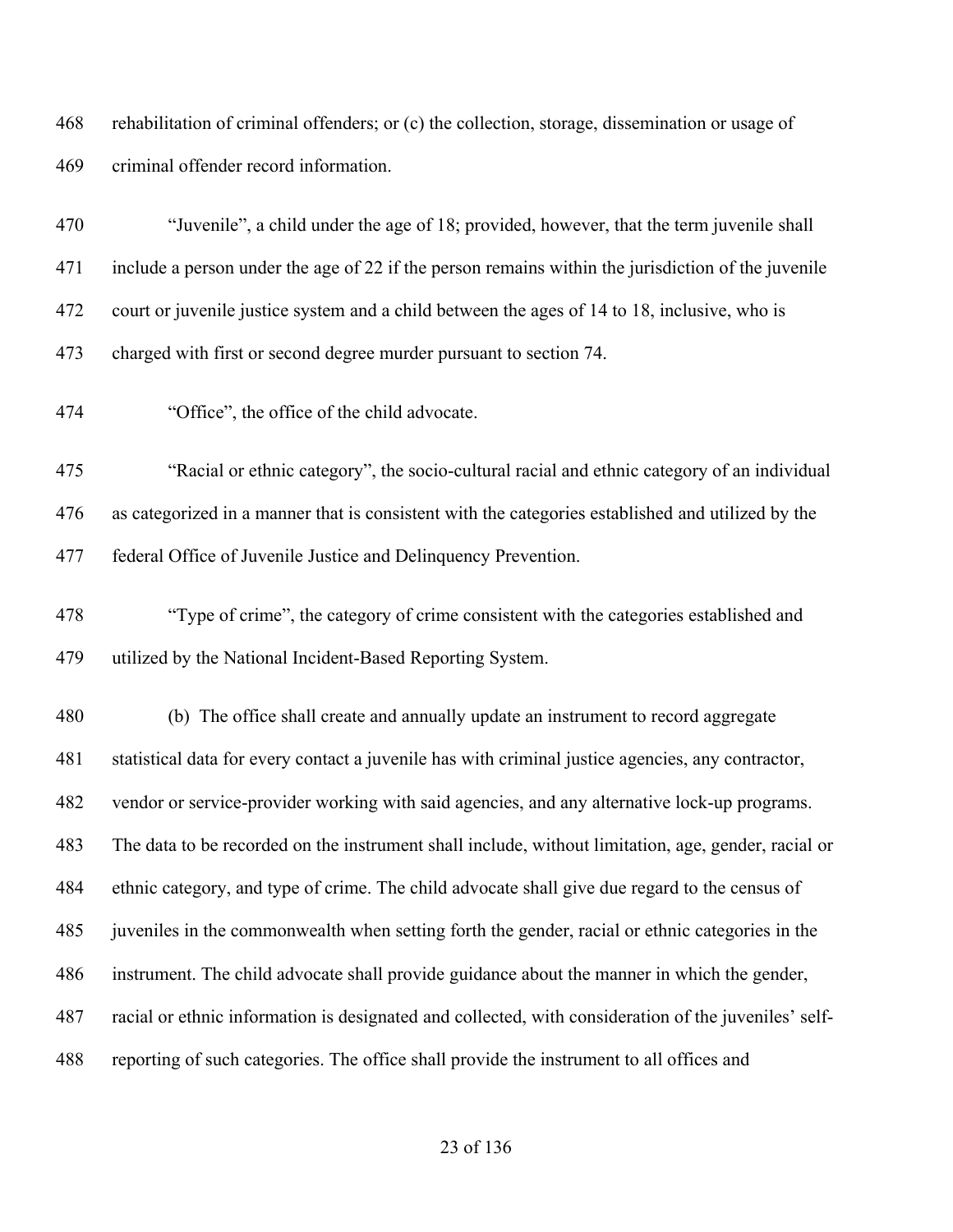departments subject to this section and all such offices and departments shall use this instrument to record contacts.

 (c) The executive office of public safety and security shall be responsible for assembling 492 and submitting to the office the data required by this section collected by (1) the department of correction; (2) the sheriffs of each county; (3) the parole board; (4) the department of the state police; (5) municipal police departments; (6) the Massachusetts bay transportation authority police; (7) school-based police; (8) alternative lock-up programs; and (9) any contractor, vendor or service provider working with school-based or other police officers.

 (d) The attorney general shall be responsible for assembling and submitting to the office the data collected by the district attorney of each county as required by this section.

 (e) The chief justice of the trial court shall be responsible for assembling and submitting to the office the data collected by judicial officers and court personnel including the commissioner of probation and the executive director of the office of community corrections as required by this section.

 (f) The executive office for health and human services shall be responsible for assembling and submitting to the office the data collected by the department of youth services as required by this section.

 (g) Data compiled, assembled or submitted by criminal justice agencies to the office shall be used only for statistical or research purposes. All criminal justice agencies compiling, assembling or submitting data to the office shall remove any personal information which could directly or indirectly identify a particular individual. Data compiled, assembled or submitted by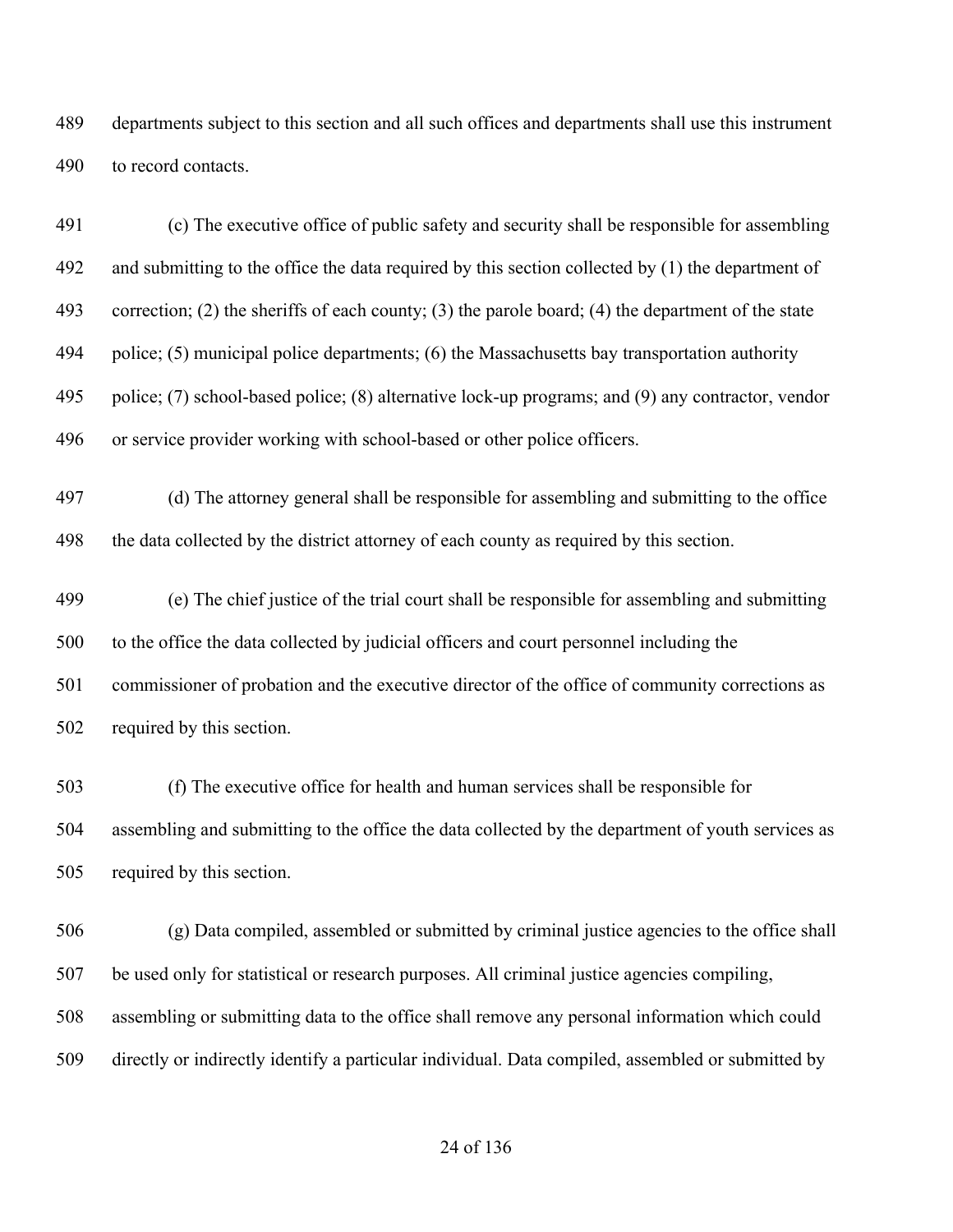criminal justice agencies to the office shall not be public records as defined in section 7 of chapter 4.

 (h) Criminal justice agencies shall annually submit the data required by this section to the office no later than March 31 for the preceding calendar year. The child advocate shall annually file a report which shall include, without limitation, an analysis of the data to the house and senate chairs of the joint committee on the judiciary, the house and senate chairs of the joint committee on public safety and homeland security, the secretary of public safety and security and the chief justice of the trial court no later than July 1.

 (i) There shall be a juvenile justice policy and data commission, referred to in this section as the commission. The commission shall evaluate policies and procedures related to the juvenile justice system, advise the child advocate on the collection and dissemination of data regarding juvenile contact with criminal justice agencies, and study the implementation of any statutory changes to the juvenile justice system.

 The commission shall consist of 21 members, 1 of whom shall be a member of the house of representatives appointed by the speaker of the house of representatives, 1 member of the house of representatives to be appointed by the minority leader of the house; 1 of whom shall be a member of the senate appointed by the president of the senate; 1 member of the senate to be appointed by the senate minority leader; 1 of whom shall be the child advocate; 1 of whom shall be the chief justice of the juvenile court, or a designee; 1 of whom shall be the commissioner of probation, or a designee; 1 of whom shall be the commissioner of youth services, or a designee; 1 of whom shall be the commissioner of children and families, or a designee; 1 of whom shall be the commissioner of mental health, or a designee; 1 of whom shall be the commissioner of public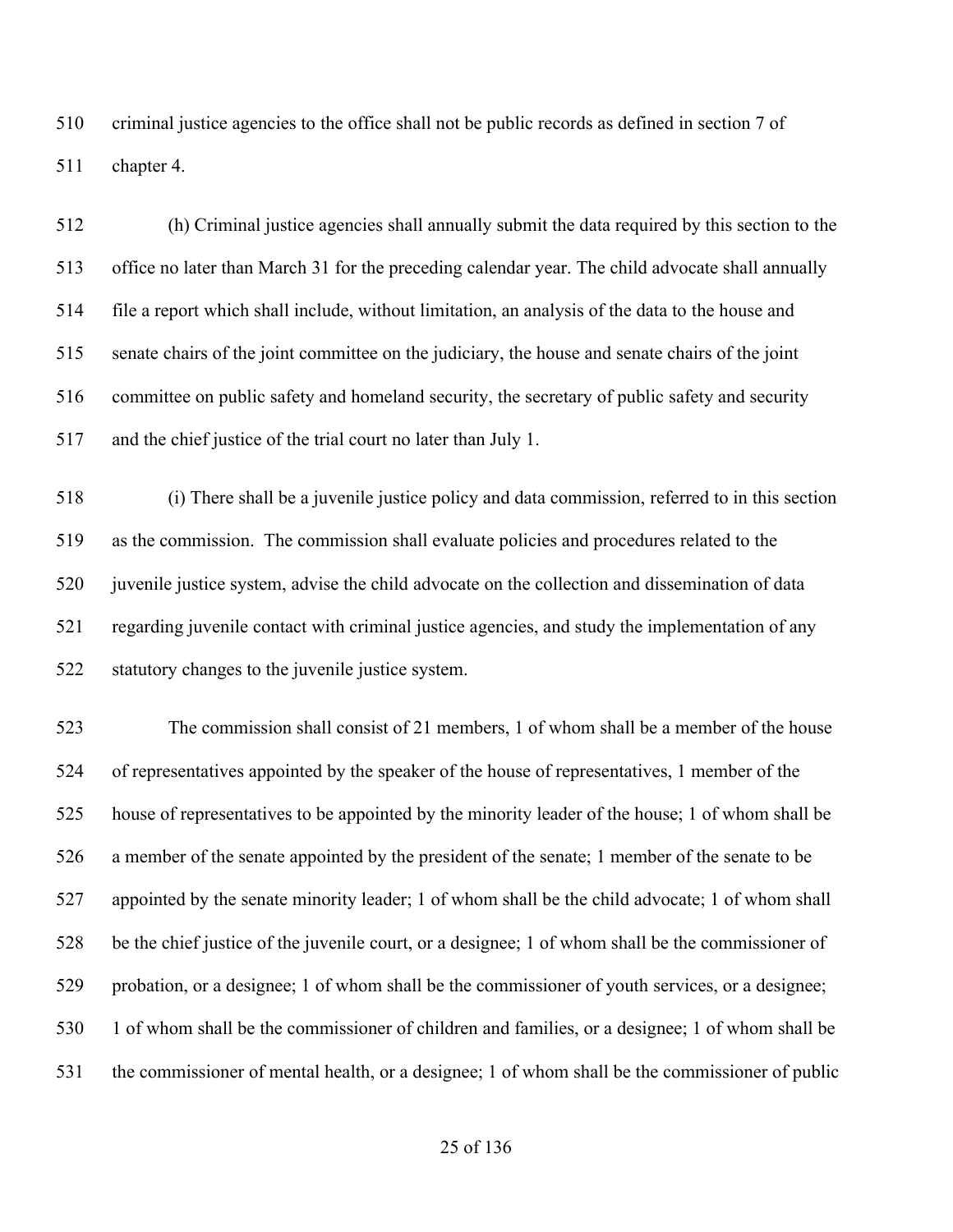health, or a designee; 1 of whom shall be the secretary of education, or a designee; 1 of whom shall be the chief counsel of the committee for public counsel services, or a designee; 1 of whom shall be the president of the Massachusetts District Attorneys Association, or a designee; 1 of whom shall be the chair of the Massachusetts juvenile justice advisory committee, or a designee; and 6 of whom shall be appointed by the governor, provided that: 1 of whom shall be from a list provided by Citizens for Juvenile Justice, Inc.; 1 of whom shall be from a list provided by the Children's League of Massachusetts, Inc.; 1 of whom shall be from a list provided by the Massachusetts Chiefs of Police Association Incorporated; 2 of whom shall be parents whose children have been subject to juvenile court jurisdiction; and 1 of whom shall have experience or expertise related to the design and implementation of state administrative data systems. Members of the commission shall serve without compensation. The child advocate shall serve as chair of the commission.

 The commission shall annually report to the governor, the house and senate chairs of the joint committee on the judiciary, the house and senate chairs of the joint committee on public safety and homeland security and the chief justice of the trial court regarding the following:

 (1) any statutory changes concerning the juvenile justice system that the commission recommends to: (i) improve public safety, (ii) promote the best interests of children and young adults who are under the jurisdiction, supervision, care or custody of the juvenile court, the commissioner of youth services or the commissioner of children and families; (iii) improve transparency and accountability with respect to state-funded services for children and young adults in the juvenile justice system with an emphasis on goals identified by the committee for community-based programs and facility-based interventions; (iv) promote the efficient sharing of information between the executive branch and the judicial branch to ensure the regular collection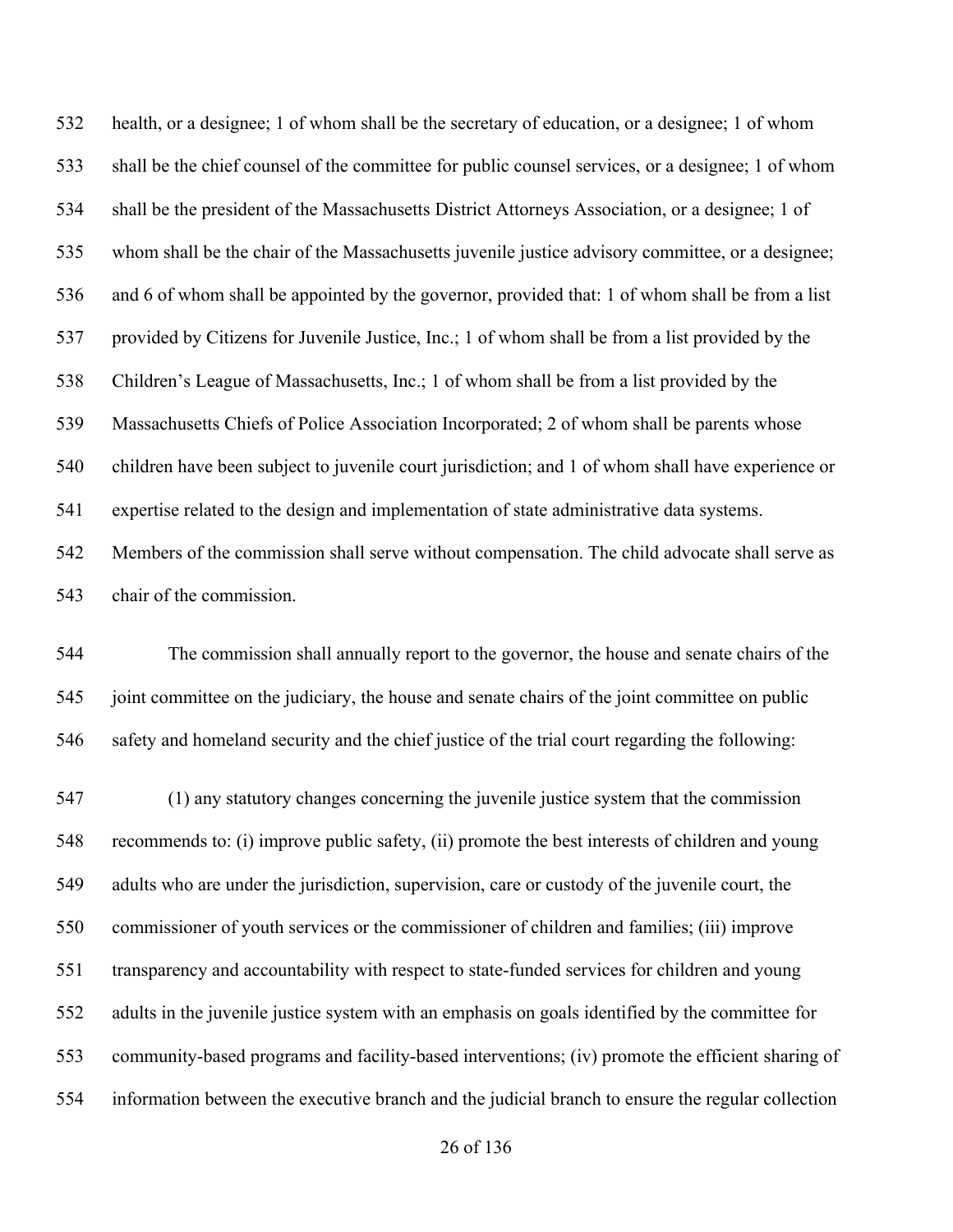and reporting of recidivism data; and (v) promote public welfare and public safety outcomes related to the juvenile justice system;

 (2) an analysis of the capacities and limitations of the data systems and networks used to collect and report state and local juvenile caseload and outcome data. The analysis shall include, without limitation, the following: (i) a review of the relevant data systems, studies and models from the commonwealth and other states; (ii) identification of changes or upgrades to current data collection processes to remove inefficiencies, track and monitor state agency and court- involved juveniles and facilitate the coordination of information sharing between relevant agencies and the courts, including without limitation, data that is required to be reported under federal law or for purposes of securing federal funding; (iii)the identification and evaluation of any gender, racial and ethnic disparities within the juvenile justice system and recommendations regarding ways to reduce such disparities; (iv) recommendations for the creation of a web-based statewide information center to make relevant juvenile justice information on operations, caseloads, dispositions and outcomes available in a user-friendly, query-based format for stakeholders and members of the public, including a feasibility assessment of implementing such system; (v) a plan for improving the current juvenile justice reporting requirements, including streamlining and consolidating current requirements without impacting data collection and including a detailed analysis of the information technology and other resources necessary to implement improved data collection; and (vi) any other matters which the commission determines may improve the collection and interagency coordination of juvenile justice data;

 (3) the impact of any statutory change that expands or alters the jurisdiction or functioning of the juvenile court, as measured by the following: (i) any change in the average age of children and young adults involved in the juvenile justice system; (ii) the types of services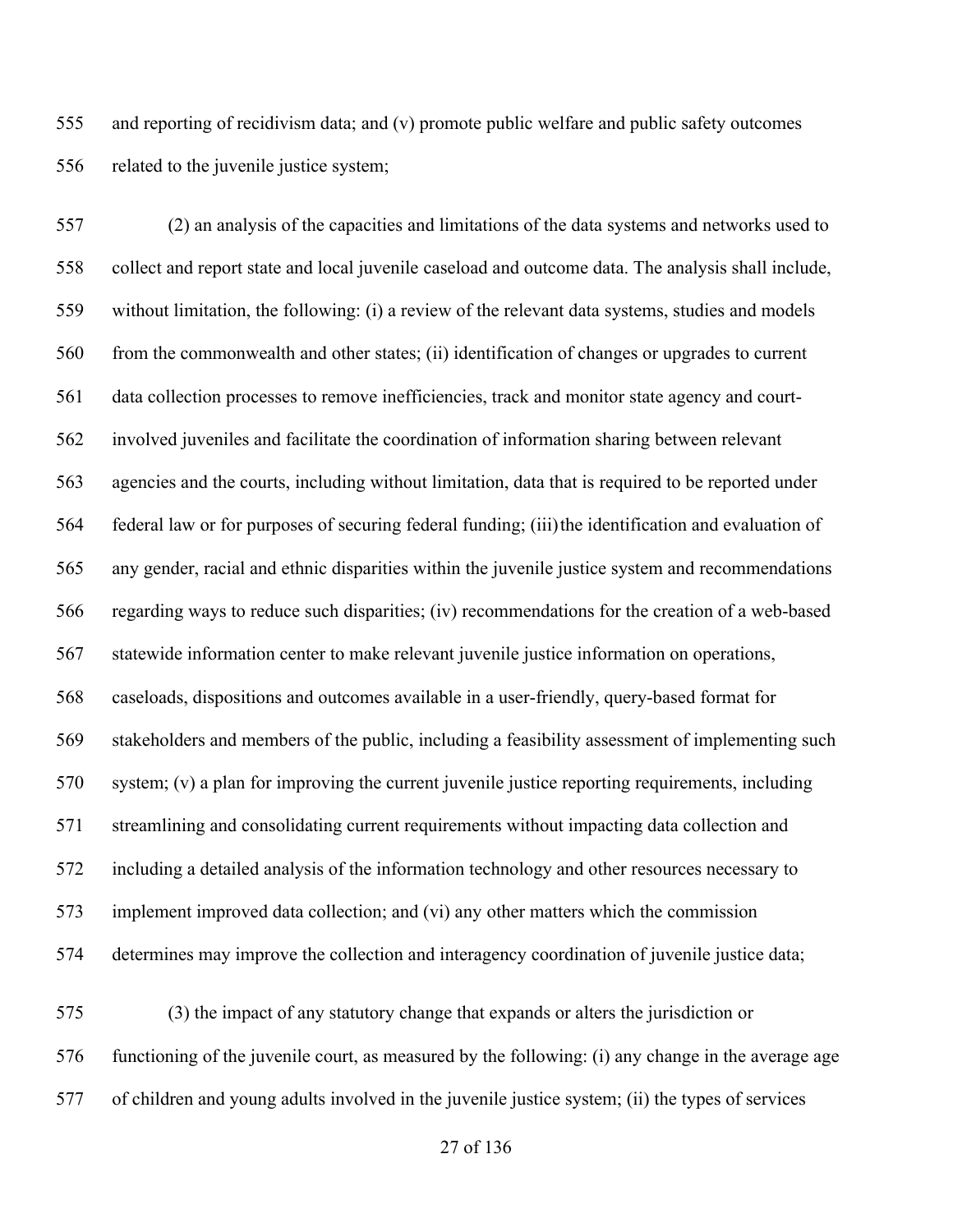used by designated age groups and the outcomes of those services; (iii) the types of delinquent acts or criminal offenses that children and young adults have been charged with since the enactment and implementation of such statutory change; (iv) the gaps in services identified by the committee with respect to children and young adults involved in the juvenile justice system, including, but not limited to, young adults who have attained the age of 18 after being involved in the juvenile justice system, and recommendations to address such gaps in services; and (v) the strengths and barriers identified by the committee that support or impede the educational needs of children and young adults in the juvenile justice system, with specific recommendations for reforms;

(4) the quality and accessibility of diversion programs available to juveniles;

 (5) an assessment of the system of community-based services for children and juveniles who are under the supervision, care or custody of the department of youth services or the juvenile court;

 (6) an assessment of the number of juveniles who, after being or while under the supervision or custody of the department of children and families, are adjudicated delinquent or as a youthful offender; and

 (7) an assessment of the overlap between the juvenile justice system and the mental health care system for children.

 The commission shall establish a timeframe for review and reporting regarding the responsibilities outlined in this section. Each report submitted by the commission shall include specific recommendations to improve outcomes and a timeline by which specific tasks or outcomes shall be achieved.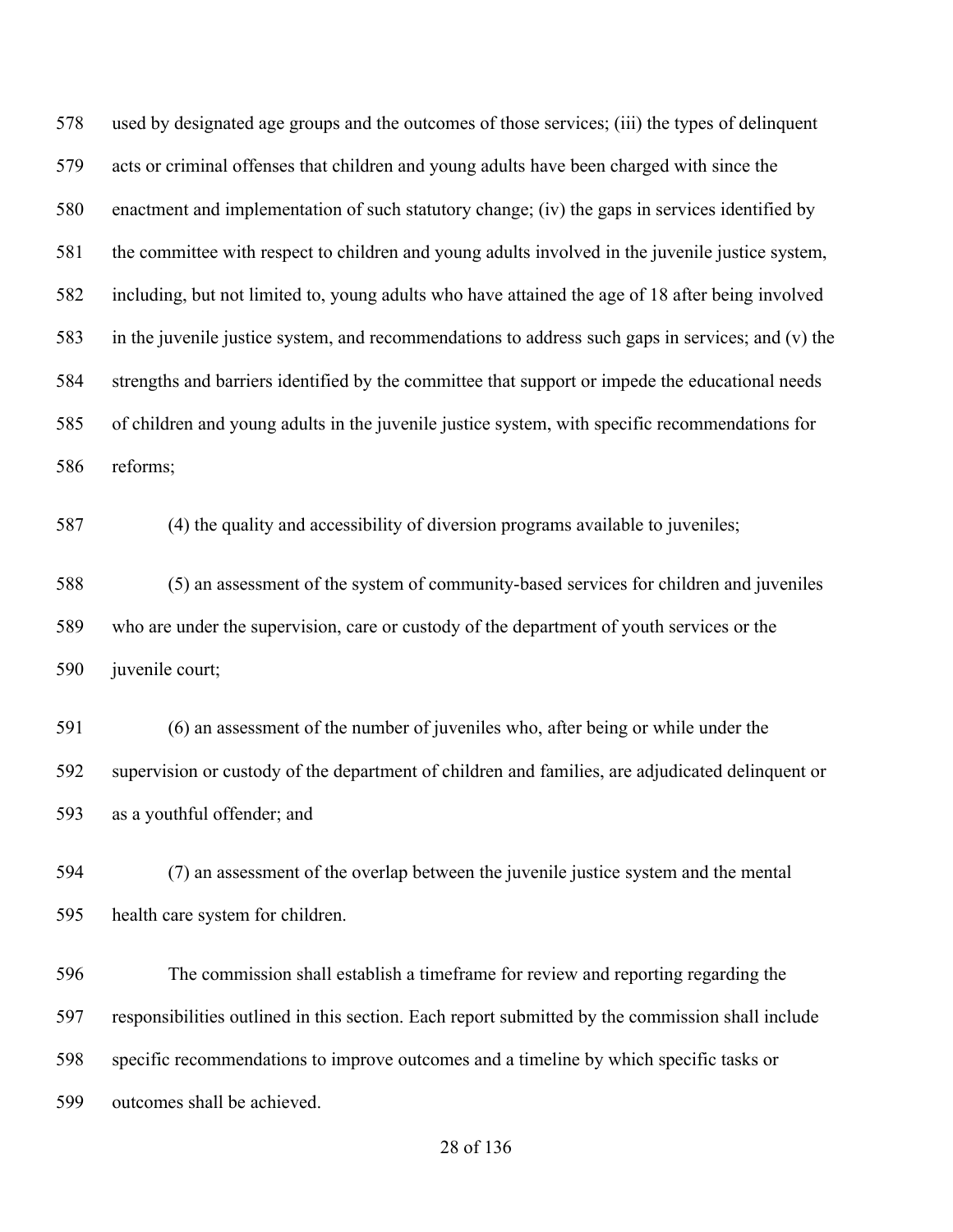Section 87. (a) The department of youth services and the department of correction shall not place in secure detention facilities or secure correctional facilities any juvenile who has: (1) been charged with, or who has committed an offense that would not be criminal if committed by an adult, except juveniles who are held in accordance with the interstate compact on juveniles as enacted by the commonwealth; (2) not been charged with any offense; or (3) been alleged to be dependent, neglected, or abused.

 (b) The department of youth services and the department of correction shall not detain or confine any juvenile identified subsection (a) or any juvenile alleged to be or found to be delinquent in any institution in which they have contact with adult inmates; and shall require that individuals employed by the department of youth services or the department of corrections who work with both juveniles and adult inmates be trained and certified to work with juveniles by the department of youth services.

 The department of youth services and the department of correction shall promulgate regulations and policies for the implementation, administration and enforcement of this section and maintain adequate records to ensure compliance with this section.

 Section 88. A child against whom a complaint is brought under this chapter may participate in a community-based restorative justice program pursuant to the requirements of chapter 276B.

 SECTION 29. Section 1 of chapter 125 of General Laws, as appearing in the 2016 Official Edition, is hereby amended by striking out, in lines 37 and 38, the words "Massachusetts Correctional Institution, Cedar Junction" and inserting in place thereof the following words:- any prison owned, operated, administered or subject to the control of the department of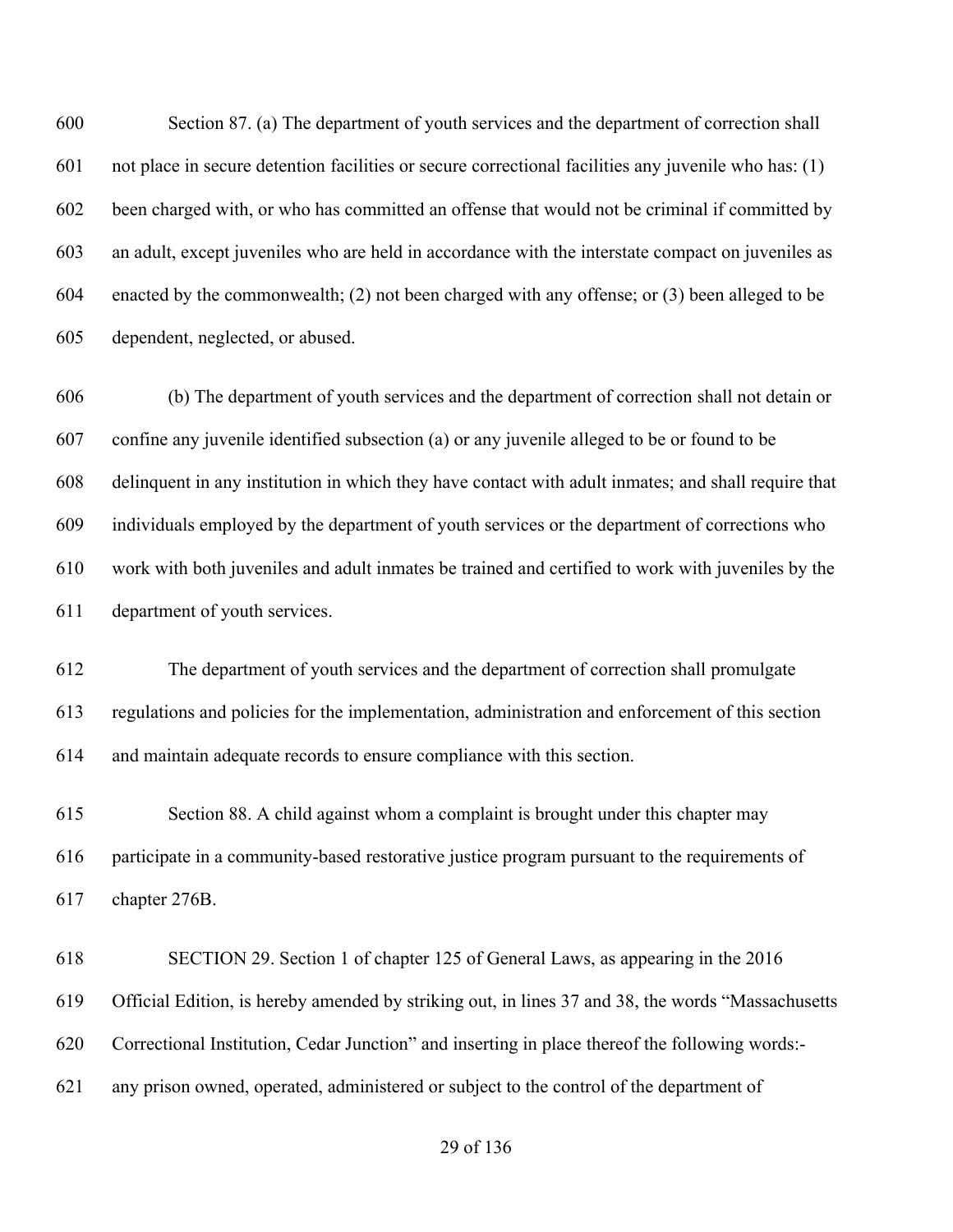| 622        | correction, including but not limited to: Massachusetts Correctional Institution, Cedar Junction;    |
|------------|------------------------------------------------------------------------------------------------------|
| 623        | Massachusetts Correctional Institution, Norfolk; Massachusetts Correctional Institution,             |
| 624        | Concord; Massachusetts Correctional Institution, Framingham; Massachusetts Correctional              |
| 625        | Institution, Bridgewater; Massachusetts Correctional Institution, Plymouth; Massachusetts            |
| 626        | Correctional Institution, Warwick; Massachusetts Correctional Institution, Monroe.                   |
| 627<br>628 | SECTION 30. Chapter 126 of the General Laws is hereby amended by adding the<br>following section:-   |
| 629        | Section 40. The sheriff shall record, without limitation, the following data for each person         |
| 630        | committed to a jail or house of correction: (i) probation central file number; (ii) race and         |
| 631        | ethnicity; (iii) offense information with standard definitions, including level and type of offense; |
| 632        | (iv) type of release; (v) type of admission; (vi) length of sentence; (vii) jail credit from         |
| 633        | pretrial incarceration; (viii) earned time; (ix) program participation and outcome during            |
| 634        | incarceration; $(x)$ case disposition; and $(xi)$ bail amount or reason if no bail set.              |
| 635        | Aggregate data on the population of each jail and house of correction shall be assembled             |
| 636        | into a quarterly report with the reported data covering the entire quarterly period. The reports     |
| 637        | prepared by the sheriff shall contain no identifying information relating to an individual inmate    |
| 638        | or detainee.                                                                                         |
| 639        | Each quarter the sheriff shall deliver the report from each jail and house of correction to          |
| 640        | the secretary of public safety and security, the house and senate chairs of the joint committee on   |
| 641        | the judiciary, the house and senate chairs of the joint committee on public safety and homeland      |
| 642        | security and the clerks of the house of representatives and the senate.                              |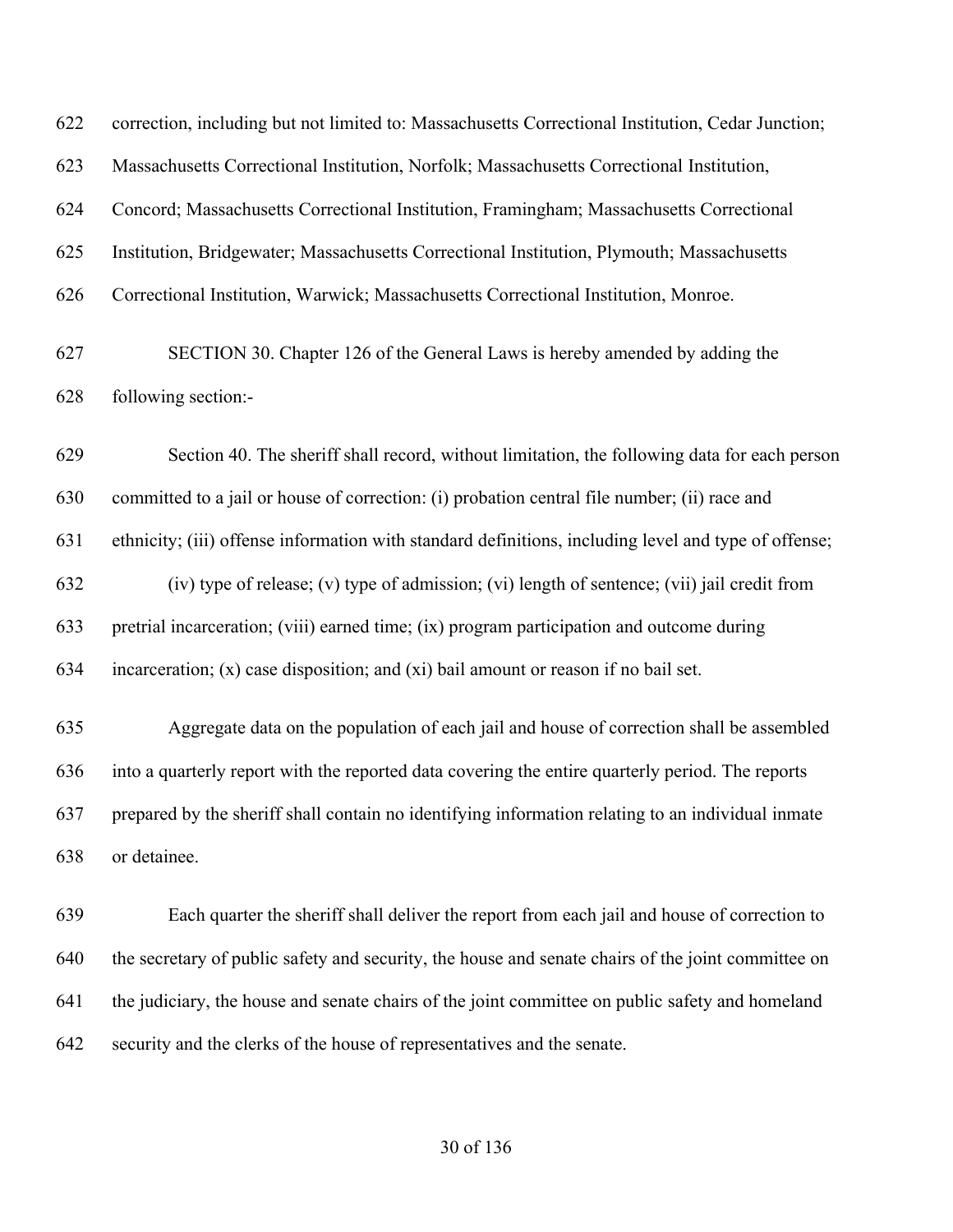SECTION 31. Chapter 127 of the General Laws is hereby amended by striking out section 1, as appearing in the 2016 Official Edition, and inserting in place thereof the following section:-

 Section 1. As used in this chapter the following words shall, unless the context clearly requires otherwise, have the following meanings:

 "Administrative and disciplinary segregation review board", a board, which shall consist of 5 members, 1 of whom is the commissioner of the department of correction, or designee; 1 of whom is the president of the Massachusetts Sheriffs Association, Inc., or designee; 1 of whom is the commissioner of mental health, or a designee; 1 of whom is a retired judge appointed by the chief justice of the supreme judicial court; and 1 of whom is the executive director of the mental health legal advisors committee, or designee.

 "Administrative segregation", the segregation of a prisoner from the general population, in a segregation unit or other housing unit for: (i) investigative, protective, or preventative reasons posed by a substantial and immediate threat; or (ii) transitional reasons, including a pending transfer, pending classification or other temporary administrative matter unrelated to the enforcement of discipline. Administrative segregation shall not include segregation for documented medical reasons or mental health emergencies.

- "Administrator", the chief administrative officer of a county correctional facility.
- "Clinical Standards", standards which shall be promulgated by the Department of Correction in consultation with the Department of Mental Health.
	- of 136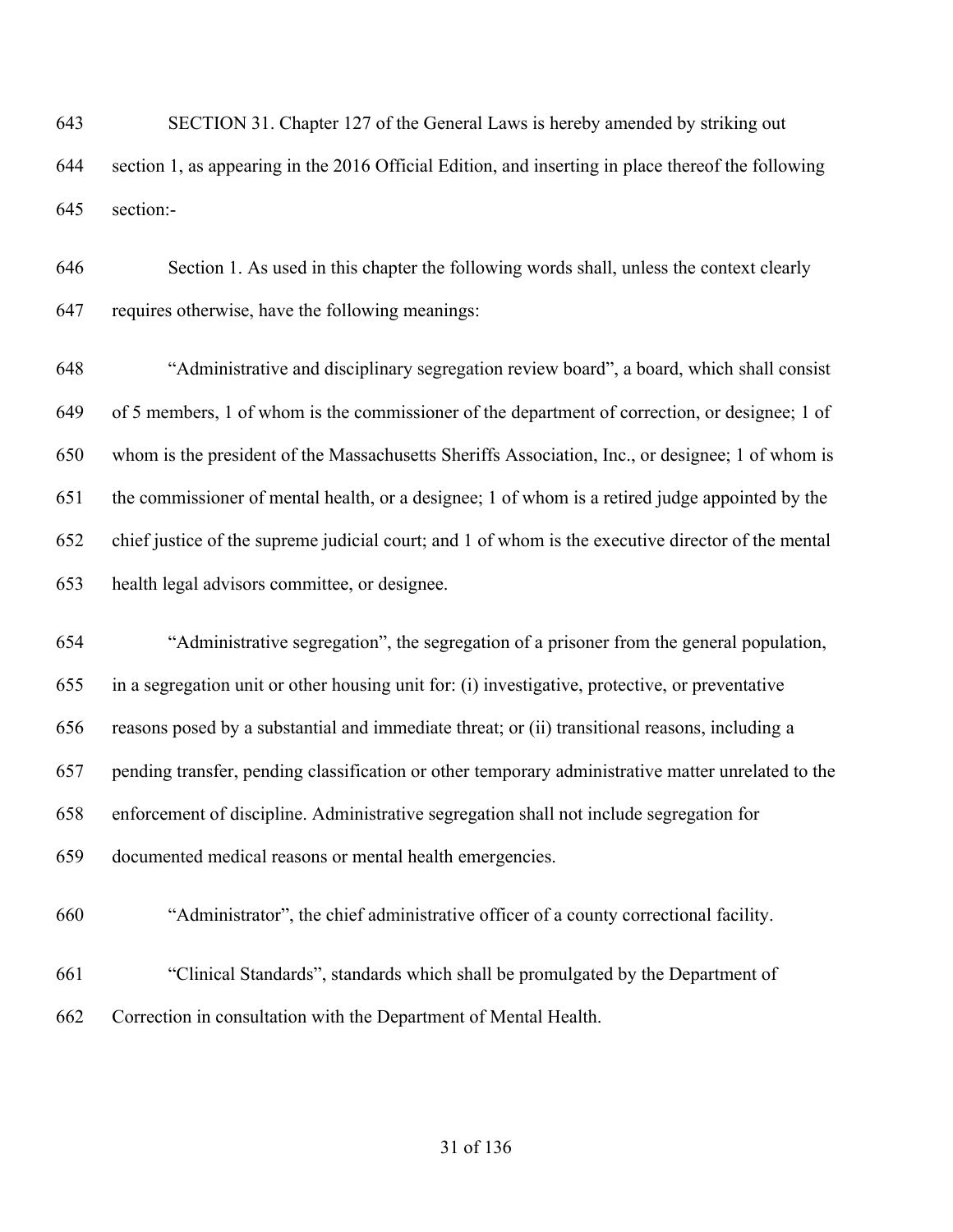| 663        | "Committed offender", a person convicted of a crime and committed, under sentence, to                                                                 |
|------------|-------------------------------------------------------------------------------------------------------------------------------------------------------|
| 664        | a correctional facility.                                                                                                                              |
| 665        | "Commissioner", the commissioner of correction.                                                                                                       |
| 666        | "Correctional facility", "correctional institution", "penal institution" or "prison", any                                                             |
| 667        | building, enclosure, space or structure used for the custody, control and rehabilitation of                                                           |
| 668        | committed offenders and of such other persons as may be placed in custody therein in                                                                  |
| 669        | accordance with law.                                                                                                                                  |
| 670<br>671 | "County correctional facility", any correctional facility owned, operated, administered or<br>subject to the control of a county of the commonwealth. |
| 672        | "Department", the department of correction.                                                                                                           |
| 673        | "Disciplinary segregation", the segregation of a prisoner from the general population in a                                                            |
| 674        | segregation unit or other housing unit for the purpose of disciplining the prisoner.                                                                  |
| 675<br>676 | "Inmate", a committed offender or such other person as is placed in custody in a<br>correctional facility in accordance with law.                     |
| 677        | "Medical parole plan", a comprehensive written medical and psychosocial care plan                                                                     |
| 678        | specific to a prisoner and including, but not limited to: (i) the proposed course of treatment; (ii)                                                  |
| 679        | the proposed site for treatment and post-treatment care; (iii) documentation that medical                                                             |
| 680        | providers qualified to provide the medical services identified in the medical parole plan are                                                         |
| 681        | prepared to provide such services; and (iv) the financial program in place to cover the cost of the                                                   |
| 682        | plan for the duration of the medical parole, which shall include eligibility for enrollment in                                                        |
|            |                                                                                                                                                       |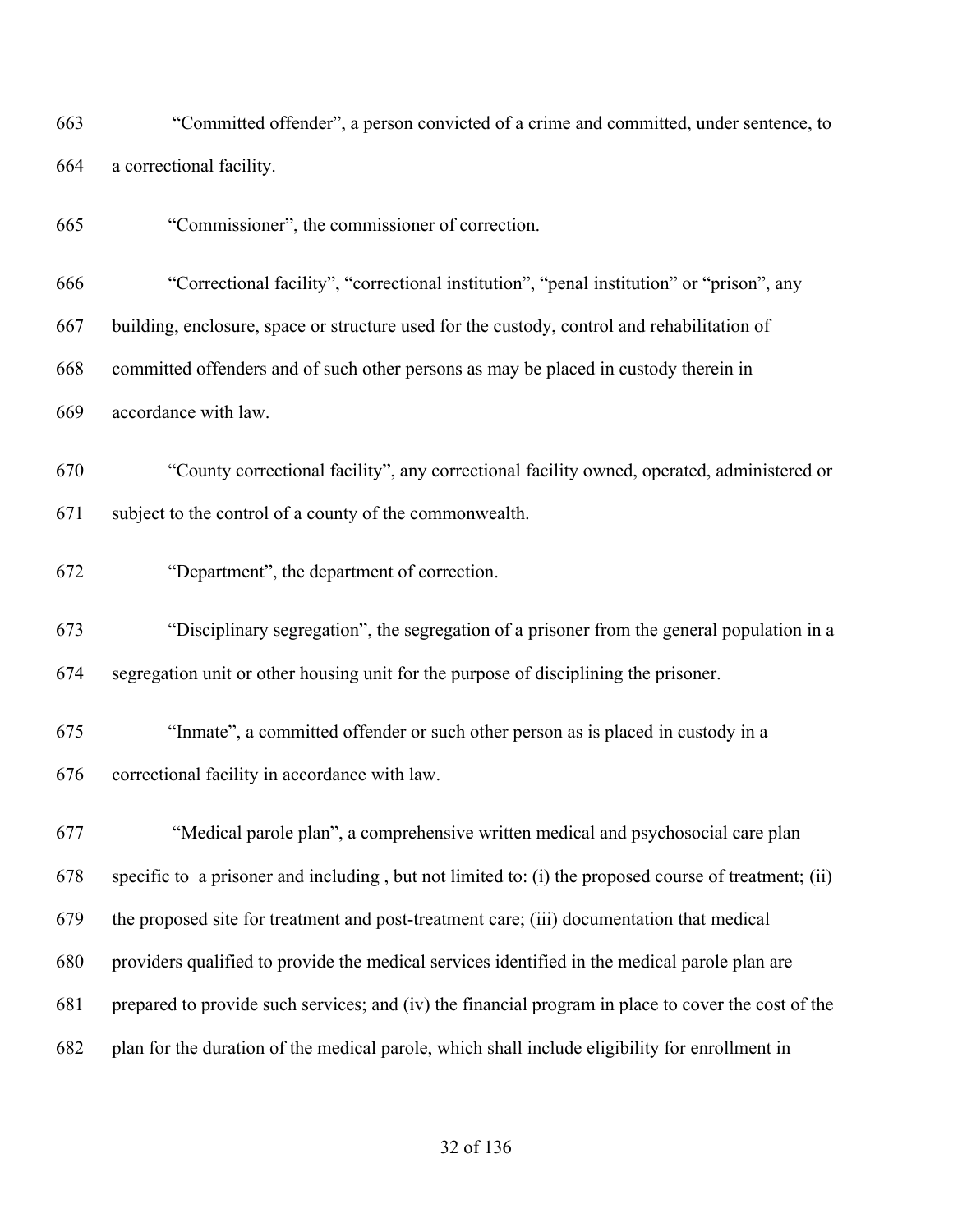commercial insurance, Medicare or Medicaid or access to other adequate financial resources for the duration of the medical parole.

"Parole board", the parole board of the department of correction.

 "Permanent incapacitation", as determined by a physician licensed to practice medicine in the commonwealth, an irreversible physical incapacitation as a result of a medical condition that was unknown at the time of sentencing, diagnosed after the time of sentencing or, since the time of sentencing, has progressed such that the prisoner does not pose a public safety risk.

 "Prisoner", a committed offender and such other person as is placed in custody in a correctional facility in accordance with law.

 "Qualified mental health professional", a treatment provider who is a psychiatrist, psychologist, psychiatric social worker or psychiatric nurse and other professionals who by virtue of education, credentials and experience are permitted by law to evaluate and care for the mental health needs of patients.

 "Residential treatment unit", a general population housing unit within a state or county correctional facility that is operated for the purpose of providing treatment and rehabilitation for inmates with mental illness.

 "Secure treatment unit", a maximum security residential treatment program designed to provide an alternative to segregation for inmates diagnosed with serious mental illness in accordance with clinical standards adopted by the department of correction.

 "Segregation," a housing placement where a prisoner is separated from the general population and confined to a cell for not less than 22 hours per day.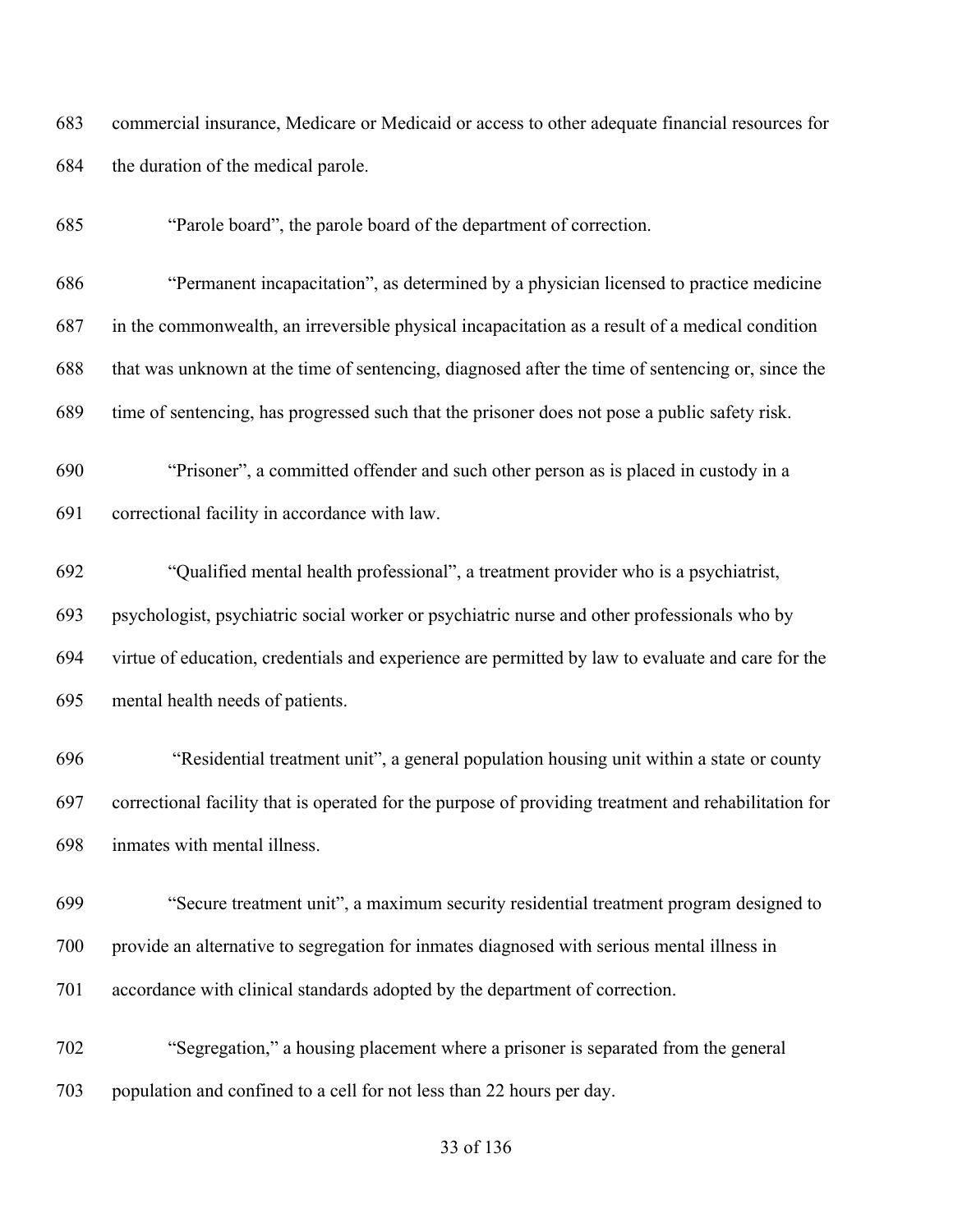704 "Serious mental illness", a current or recent diagnosis by a qualified mental health professional of 1 or more of the following disorders described in the most recent edition of the Diagnostic and Statistical Manual of Mental Disorders: (i) schizophrenia and other psychotic disorders; (ii) major depressive disorders; (iii) all types of bipolar disorders; (iv) a neurodevelopmental disorder, dementia or other cognitive disorder; (v) any disorder commonly characterized by breaks with reality or perceptions of reality; (vi) all types of anxiety disorders; (vii) trauma and stressor related disorders; or (viii) severe personality disorders; or a finding by a qualified mental health professional that the prisoner is at serious risk of substantially deteriorating mentally or emotionally while confined in segregation, or already has so deteriorated while confined in segregation, such that diversion or removal is deemed to be clinically appropriate by a qualified mental health professional."State correctional facility", any correctional facility owned, operated, administered or subject to the control of the department of correction, including but not limited to: Massachusetts Correctional Institution, Cedar Junction; Massachusetts Correctional Institution, Norfolk; Massachusetts Correctional Institution, Concord; Massachusetts Correctional Institution, Framingham; Massachusetts Correctional Institution, Bridgewater; Massachusetts Correctional Institution, Plymouth; Massachusetts Correctional Institution, Warwick; Massachusetts Correctional Institution, Monroe. "State prison", a prison owned, operated, administered or subject to the control of the department of correction, including but not limited to: Massachusetts Correctional Institution,

Cedar Junction; Massachusetts Correctional Institution, Norfolk; Massachusetts Correctional

- Institution, Concord; Massachusetts Correctional Institution, Framingham; Massachusetts
- Correctional Institution, Bridgewater; Massachusetts Correctional Institution, Plymouth;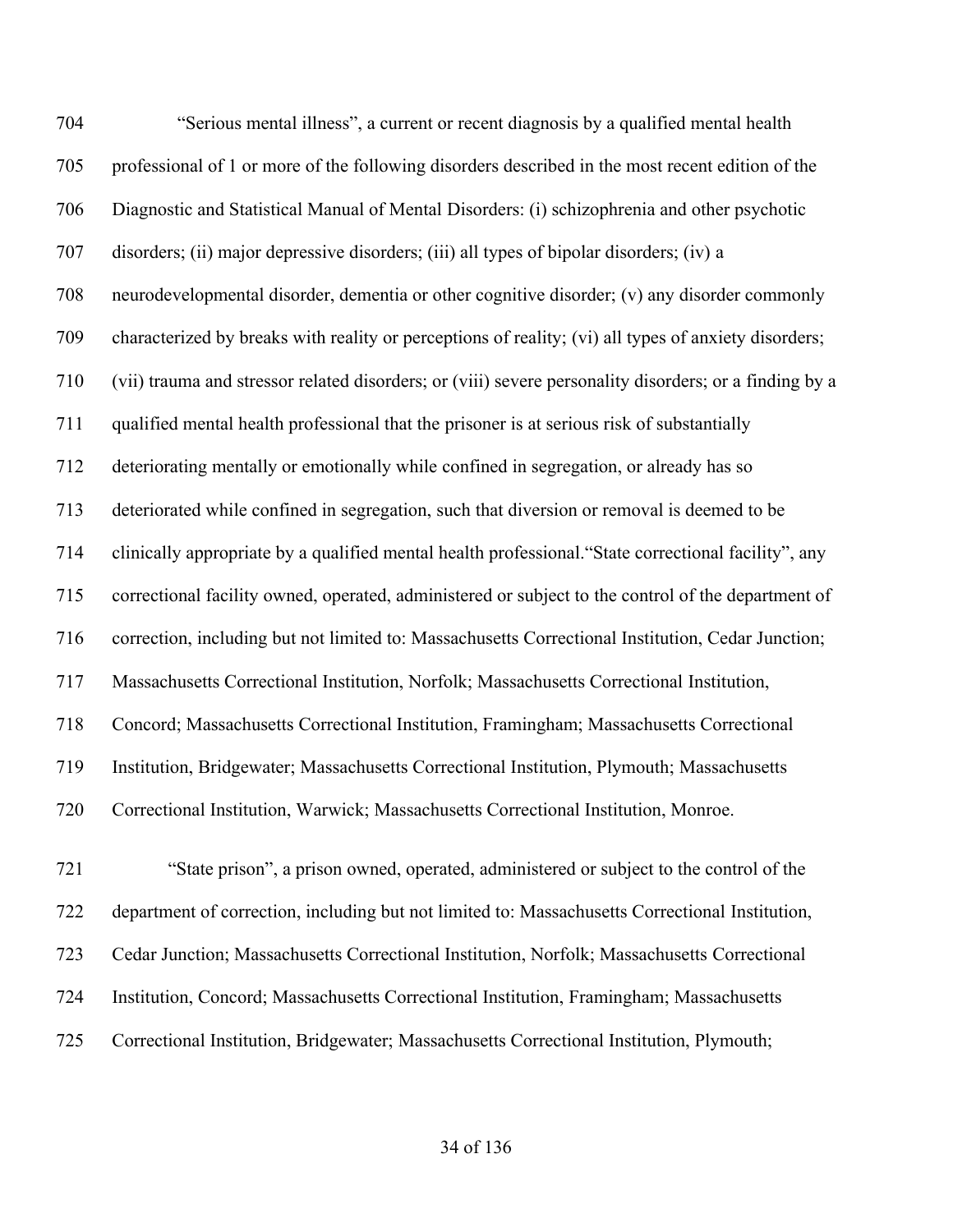Massachusetts Correctional Institution, Warwick; Massachusetts Correctional Institution, Monroe.

| 728 | "Superintendent", the chief administrative officer of a state correctional facility.                |
|-----|-----------------------------------------------------------------------------------------------------|
| 729 | "Terminal illness", as determined by a physician licensed to practice medicine in the               |
| 730 | commonwealth, an incurable condition caused by illness or disease that was unknown at the time      |
| 731 | of sentencing, diagnosed after the time of sentencing or, since the time of sentencing, has         |
| 732 | progressed, that will likely cause the death of the prisoner within 12 months and that is so        |
| 733 | debilitating that the prisoner does not pose a public safety risk.                                  |
| 734 | "Victim", (i) a person who has suffered a personal injury, including mental anguish or              |
| 735 | death, property damage or property loss and (ii) any entity which has suffered property damage      |
| 736 | or property loss as a direct result of the crime for which the sentence referred to in this chapter |
| 737 | was imposed.                                                                                        |
| 738 | SECTION 32. Section 4 of said chapter 127 is hereby repealed.                                       |
| 739 | SECTION 33. Section 23 of said chapter 127, as appearing in the 2016 Official Edition,              |
| 740 | is hereby amended by inserting after the word "weight", in line 4, the following words:-,           |
| 741 | probation central file number.                                                                      |
| 742 | SECTION 34. Said chapter 127 is hereby further amended by striking out sections 39 to               |
| 743 | 41, inclusive, as so appearing, and inserting in place thereof the following 11 sections:-          |
| 744 | Section 39. (a) For the enforcement of discipline, an inmate in a state correctional facility       |
| 745 | or a county correctional facility may, at the discretion of its superintendent or administrator, be |
| 746 | confined, for a period not to exceed 15 days, to a disciplinary segregation unit.                   |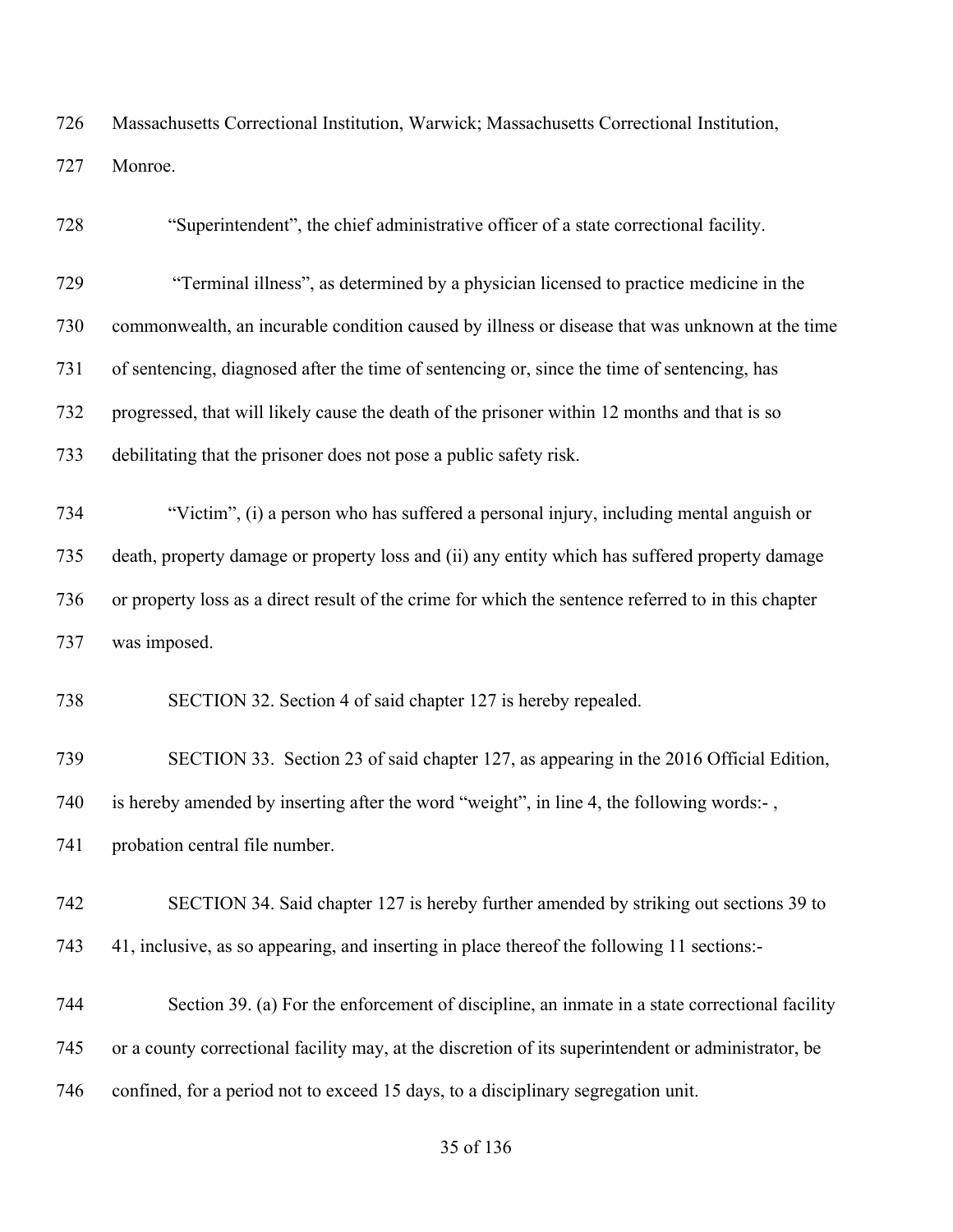(b) No inmate in a state correctional facility or a county correctional facility shall be placed in disciplinary segregation more than 6 times in any 365 day period without the approval of the administrative and disciplinary segregation review board; provided, however, that a superintendent or administrator may place an inmate in disciplinary segregation pending approval of the administrative and disciplinary segregation review board if, in the discretion of the superintendent or administrator, the inmate poses an immediate risk to himself, others or the security of the institution.

 (c) No inmate in a state correctional facility shall be placed in disciplinary segregation for more than 120 days in any 365 day period without the approval of the administrative and disciplinary segregation review board.

 (d) No inmate in a county correctional facility shall be placed in disciplinary segregation for more than 120 days in any 365 day period without the approval of the administrative and disciplinary segregation review board.

 (e) All disciplinary segregation units shall provide light, ventilation and adequate sanitary facilities; provided, that such units may contain a minimum of furniture.

 (f) No juvenile inmate in a state correctional facility, a county correctional facility or department of youth services facility shall be placed in disciplinary segregation or administrative segregation.

 (g) No pregnant inmate in a state correctional facility or a county correctional facility shall be placed in disciplinary segregation or administrative segregation.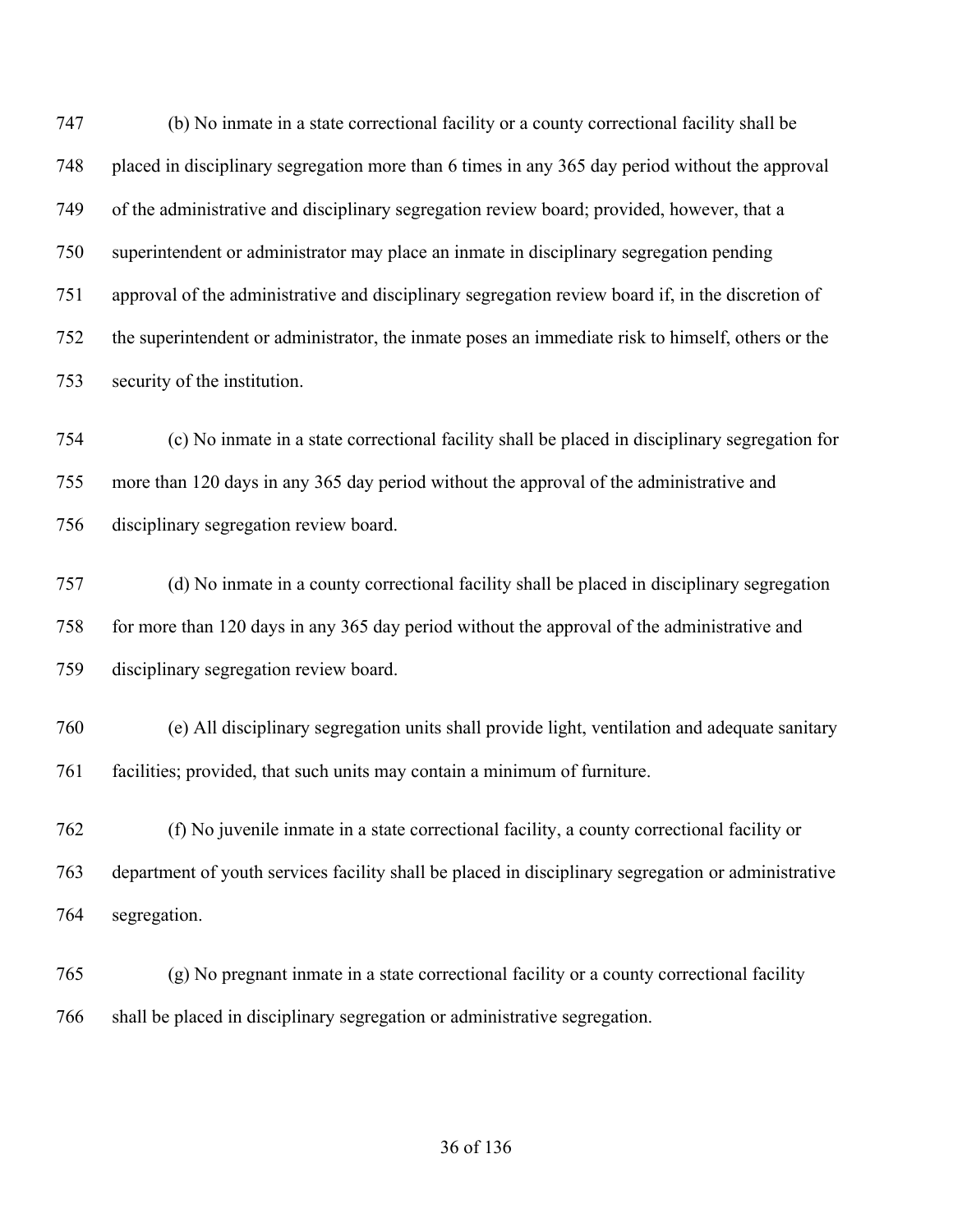(h) No inmate with a permanent physical disability shall be placed in disciplinary segregation in a state correctional facility or a county correctional facility without the approval of the administrative and disciplinary segregation review board.

 Section 39A. Except as provided in sections 39 and 39B, at the request of a superintendent of a state correctional facility the commissioner may order the disciplinary segregation of an inmate whose continued retention in the general institution population is detrimental to the program of the institution.

 All inmates in disciplinary segregation shall be provided regular meals, fully furnished cells, limited recreational facilities, rights of visitation and communication by those properly authorized, and such other privileges as may be established by the commissioner. Under the supervision of the department of mental health, all inmates in disciplinary segregation shall be given periodic medical and psychiatric examinations and shall receive such medical and psychiatric treatment as may be indicated.

 Section 39B (a) Prior to placement in disciplinary segregation within a state correctional facility an inmate shall be screened by a qualified mental health professional to determine whether the inmate has a serious mental illness and whether there are any acute mental health contraindications to placement in a segregated unit. The screening shall be conducted in accordance with clinical standards adopted by the department.

 A qualified mental health professional shall make rounds in each such segregation unit and may conduct an out-of-cell meeting with any inmate for whom a confidential meeting is warranted in the qualified mental health professional's judgment. Inmates in disciplinary

## of 136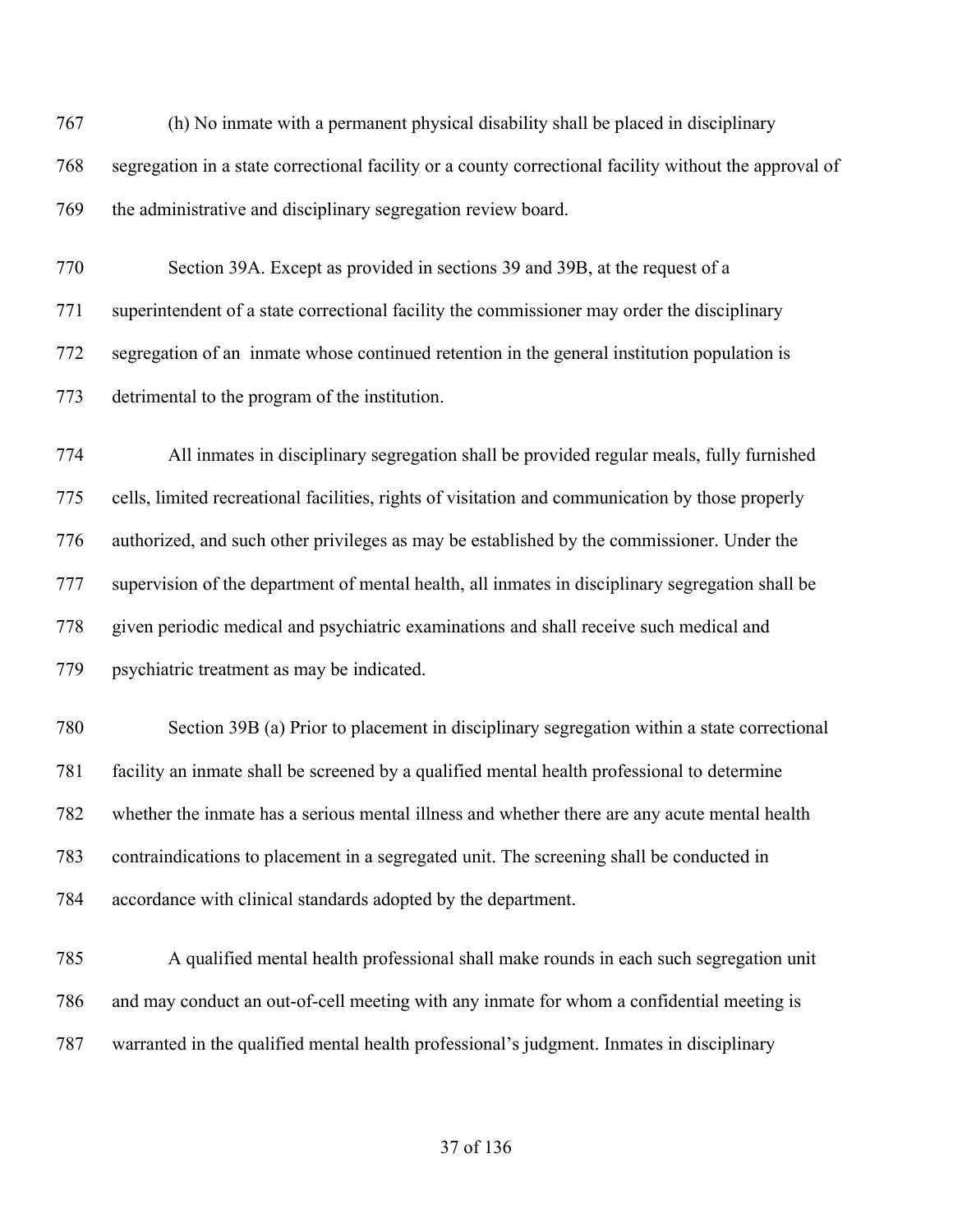segregation shall be evaluated by a qualified mental health professional in accordance with clinical standards adopted by the department.

 (b) Except in exigent circumstances that would create an unacceptable risk to the safety of any person or where no secure treatment unit bed is available, an inmate in disciplinary segregation diagnosed with a serious mental illness in accordance with clinical standards adopted by the department shall not be housed in a segregated unit for more than 15 days and shall be placed in a secure treatment unit. A correctional facility may house an inmate diagnosed with a serious mental illness in a segregated unit for no more than 15 days while waiting for a bed in a secure treatment unit. If the department fails to transfer the inmate to a secure treatment bed by day 15, the correctional facility shall submit a report to the segregation oversight committee, the house and senate chairs of the joint committee on the judiciary and the house and senate chairs of the joint committee on public safety and homeland security a report that includes the following information: : (1) The reason segregation was instituted for the inmate named in the report; (2) The reason transfer has not occurred 3) Changes to the inmate's mental state; and 4) Efforts that have been undertaken to find appropriate housing, the status of such efforts and an estimated date for removal from segregation "; and provided further that the inmate shall be evaluated by a qualified mental health professional in accordance with clinical standards adopted by the department and the department of mental health. Any inmate in disciplinary segregation awaiting transfer to a secure treatment unit shall be offered additional mental health services in accordance with clinical standards adopted by the department. In instances where no secure treatment bed is available and an inmate diagnosed with a serious mental illness is housed in a segregated unit for more than 30 days the correction facility where the inmate is housed shall submit to the segregation oversight committee, the house and senate chairs of the joint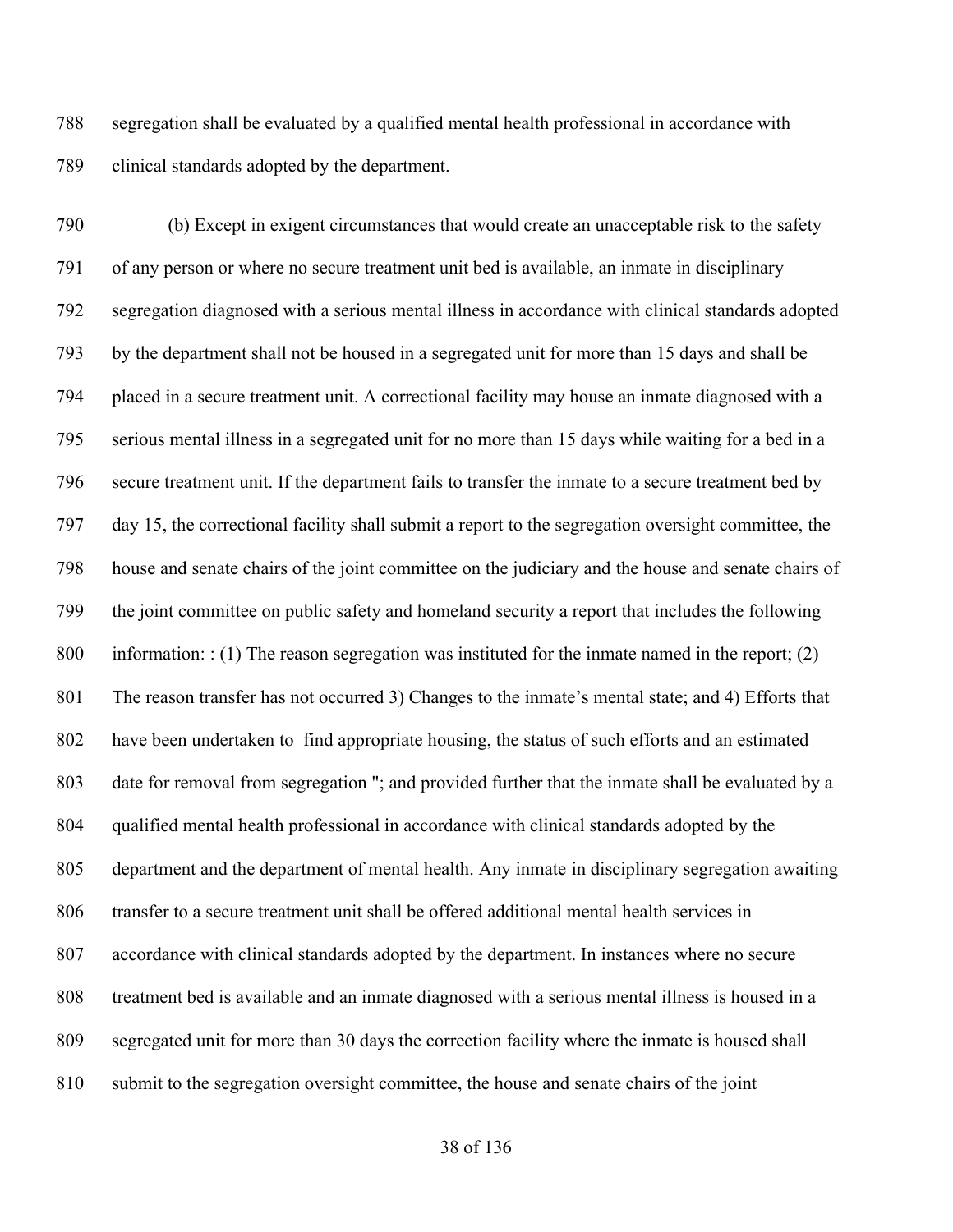committee on the judiciary and the house and senate chairs of the joint committee on public safety and homeland security every 7 days a report that includes: (1) The reason segregation was instituted for the inmate named in the report; (2) The reason transfer has not occurred 3) Changes to the inmate's mental state; and 4) Efforts that have been undertaken to find appropriate housing, the status of such efforts and an estimated date for removal from segregation "; and provided further that the inmate shall be evaluated by a qualified mental health professional in accordance with clinical standards adopted by the department and the department of mental health.

 Section 39C. Except as provided in sections 39 and 39D, at the request of an administrator of a county correctional facility a sheriff may order the disciplinary segregation of an inmate whose continued retention in the general institution population is detrimental to the program of the institution.

 All inmates in disciplinary segregation shall be provided regular meals, fully furnished cells, limited recreational facilities, rights of visitation and communication by those properly authorized, and such other privileges as may be established by the sheriff. Under the supervision of the department of mental health, all inmates in disciplinary segregation shall be given periodic medical and psychiatric examinations and shall receive such medical and psychiatric treatment as may be indicated.

 Section 39D. (a) Prior to placement in disciplinary segregation within a county correctional facility an inmate shall be screened by a qualified mental health professional to determine whether the inmate has a serious mental illness and whether there are any acute mental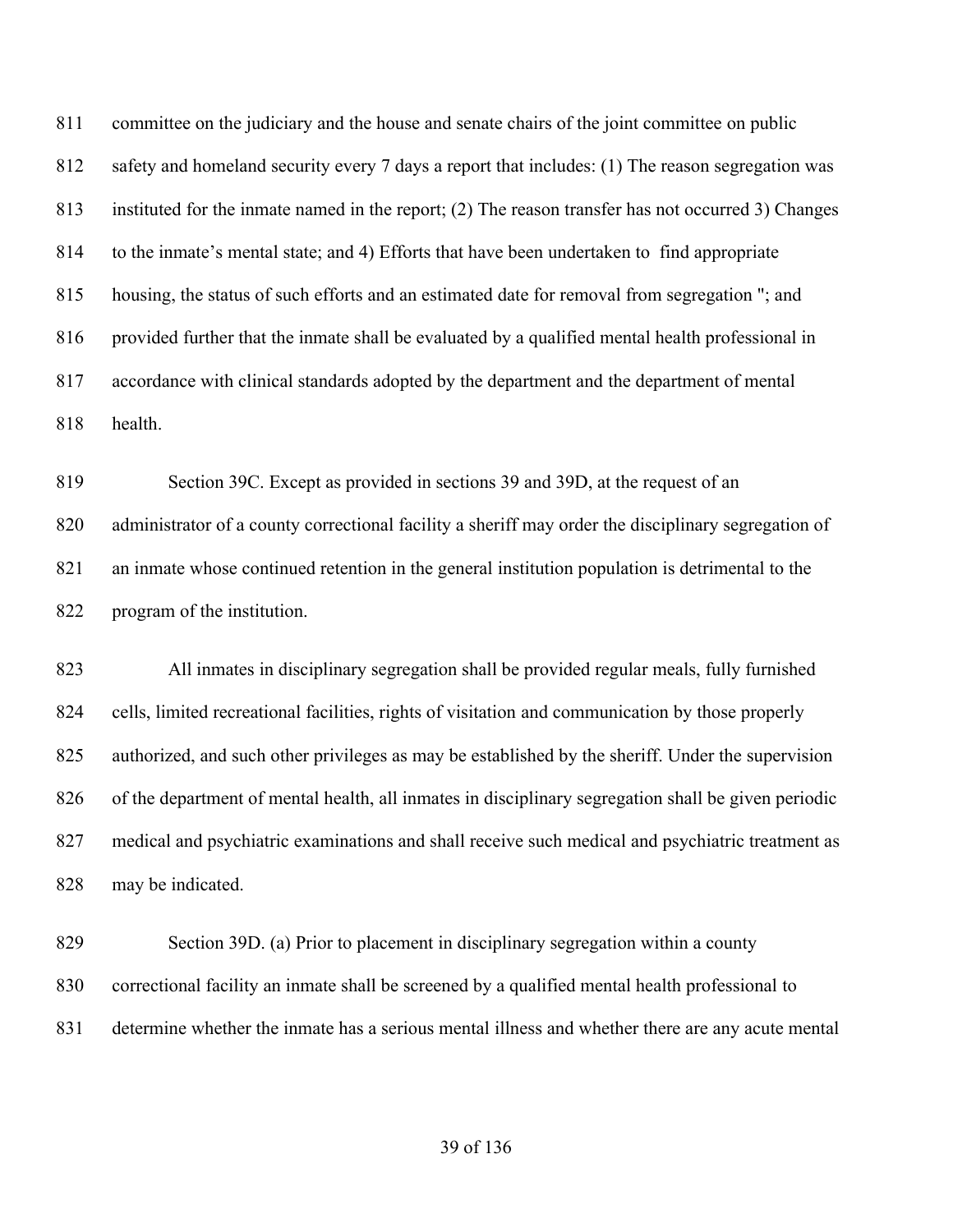health contraindications to placement in a segregated unit. The screening shall be conducted in accordance with clinical standards adopted by the sheriff.

 A qualified mental health professional shall make rounds in each such segregation unit and may conduct an out-of-cell meeting with any inmate for whom a confidential meeting is warranted in the qualified mental health professional's judgment. Inmates in disciplinary segregation shall be evaluated by a qualified mental health professional in accordance with clinical standards adopted by the sheriff.

 (b) Except in exigent circumstances that would create an unacceptable risk to the safety of any person or where no secure treatment unit bed is available, an inmate in disciplinary segregation diagnosed with a serious mental illness in accordance with clinical standards adopted by the sheriff shall not be housed in a segregated unit for more than 15 days and shall be placed in a secure treatment unit. A correctional facility may house an inmate diagnosed with a serious mental illness in a segregated unit for no more than 15 days while waiting for a bed in a secure treatment unit. If the sheriff fails to transfer the inmate to a secure treatment bed by day 15, the correctional facility shall submit a report to the segregation oversight committee, the house and senate chairs of the joint committee on the judiciary and the house and senate chairs of the joint committee on public safety and homeland security a report that includes the following information: : (1) The reason segregation was instituted for the inmate named in the report; (2) The reason transfer has not occurred 3) Changes to the inmate's mental state; and 4) Efforts that have been undertaken to find appropriate housing, the status of such efforts and an estimated date for removal from segregation "; and provided further that the inmate shall be evaluated by a qualified mental health professional in accordance with clinical standards adopted by the sheriff and the department of mental health. Any inmate in disciplinary segregation awaiting transfer to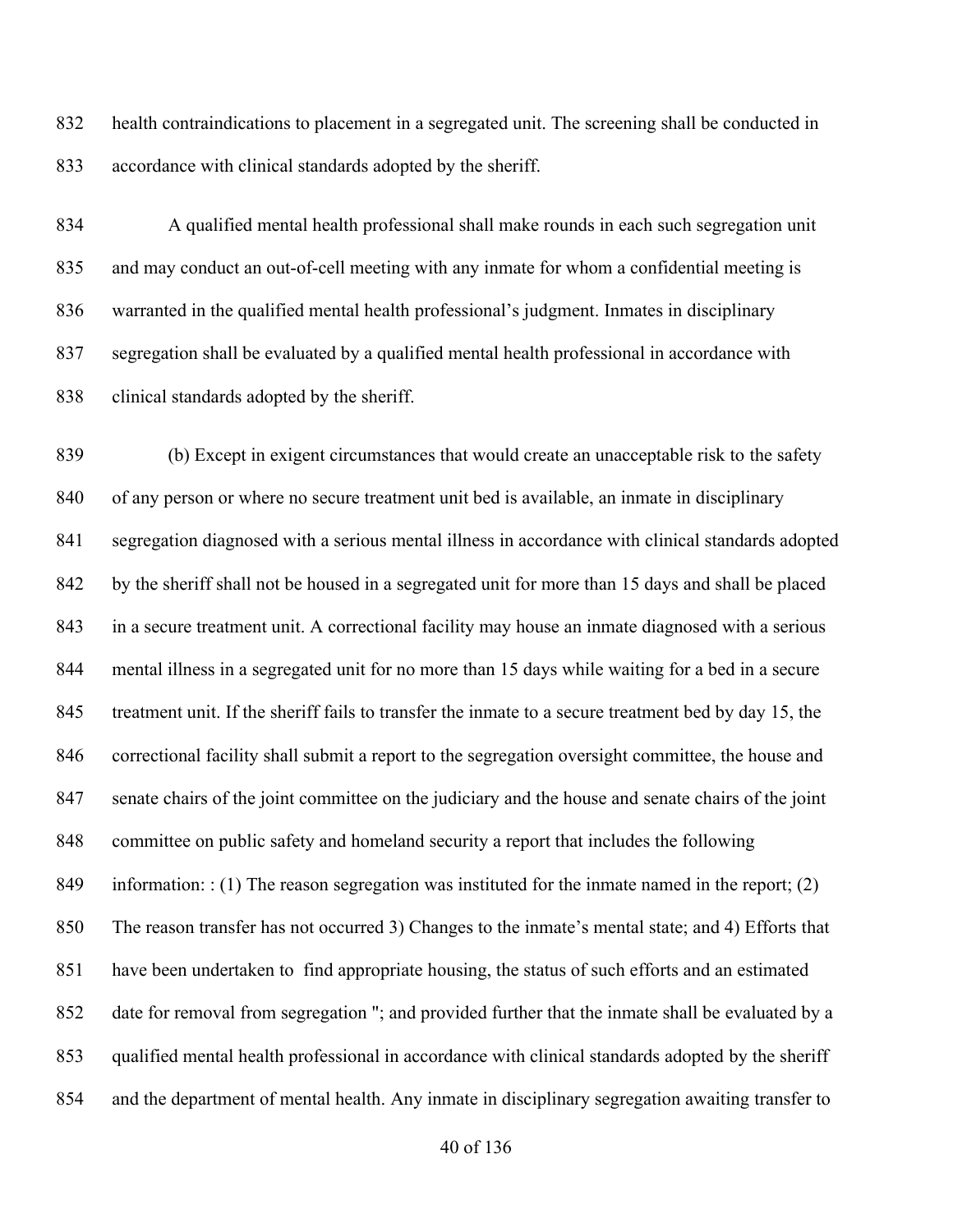a secure treatment unit shall be offered additional mental health services in accordance with clinical standards adopted by the sheriff. In instances where no secure treatment bed is available and an inmate diagnosed with a serious mental illness is housed in a segregated unit for more than 30 days the correction facility where the inmate is housed shall submit to the segregation oversight committee, the house and senate chairs of the joint committee on the judiciary and the house and senate chairs of the joint committee on public safety and homeland security every 7 days a report that includes: (1) The reason segregation was instituted for the inmate named in the report; (2) The reason transfer has not occurred 3) Changes to the inmate's mental state; and 4) Efforts that have been undertaken to find appropriate housing, the status of such efforts and an estimated date for removal from segregation "; and provided further that the inmate shall be evaluated by a qualified mental health professional in accordance with clinical standards adopted by the sheriff and the department of mental health.

 Section 40. (a) For purposes of administrative segregation, an inmate in a state correctional facility or a county correctional facility may, at the discretion of its superintendent or administrator, be confined, for a period not to exceed 15 days, to an administrative segregation unit.

 (b) No inmate in a state correctional facility or a county correctional facility shall be placed in administrative segregation more than 6 times in any 365 day period without the approval of the administrative and disciplinary segregation review board; provided, however, that a superintendent or administrator may place an inmate in administrative segregation pending approval of the administrative and disciplinary segregation review board if, in the discretion of the superintendent or administrator, the inmate poses an immediate risk to himself, others or the security of the institution.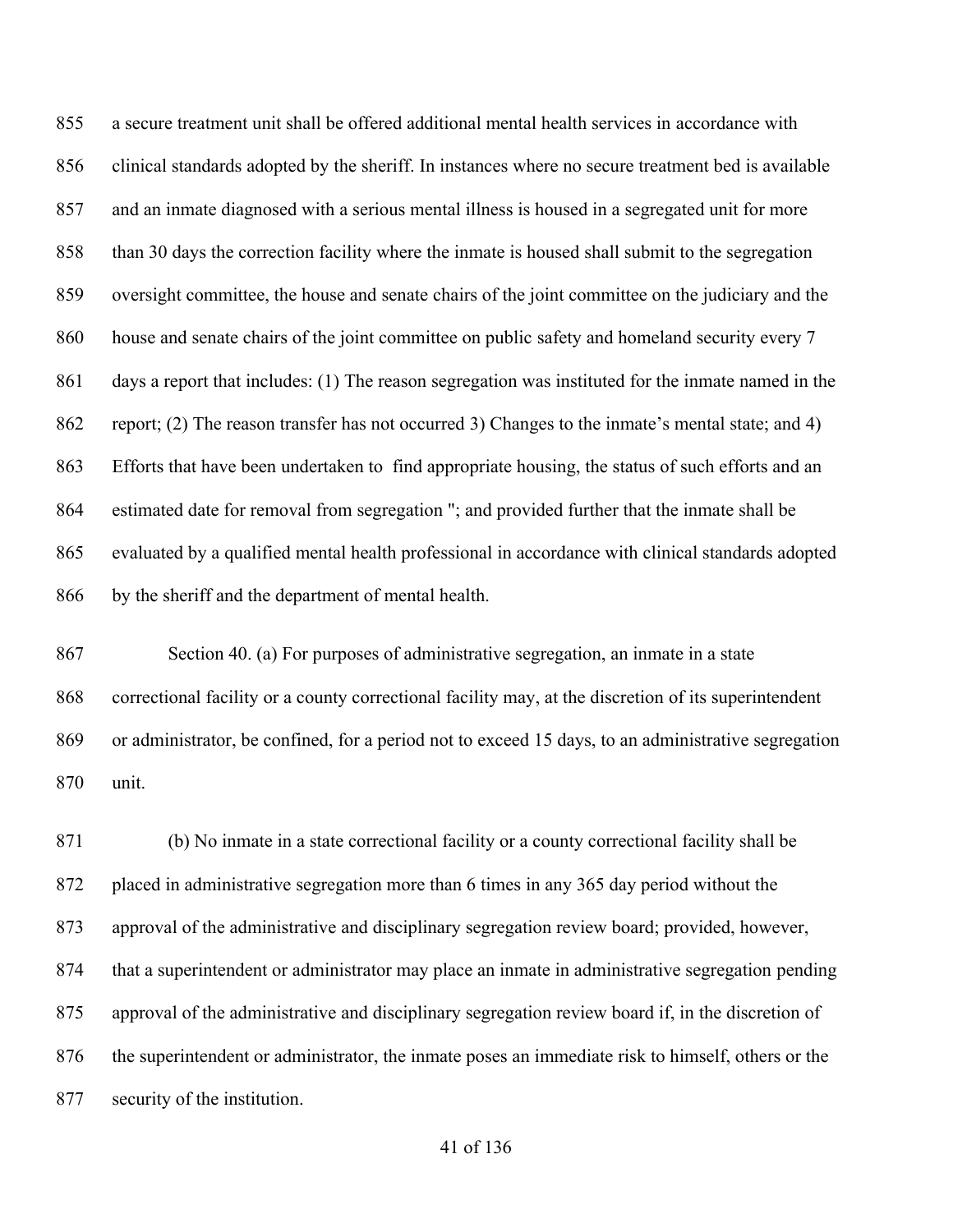(c) No inmate in a state correctional facility shall be placed in administrative segregation 879 for more than 120 days in any 365 day period without the approval of the administrative and disciplinary segregation review board.

 (d) No inmate in a county correctional facility shall be placed in administrative segregation for more than 120 days in any 365 day period without the approval of the administrative and disciplinary segregation review board.

 (e) All administrative segregation units shall provide light, ventilation and adequate sanitary facilities and may contain a minimum of furniture.

 Section 40A. Except as provided in sections 40 and 40B, at the request of a superintendent of a state correctional facility the commissioner may order the administrative segregation of an inmate whose continued retention in the general institution population is detrimental to the program of the institution.

 All inmates in administrative segregation shall, to the extent practicable, be provided 891 living conditions approximate to those in general population. Under the supervision of the department of mental health, all inmates in administrative segregation shall be given periodic medical and psychiatric examinations and shall receive such medical and psychiatric treatment as may be indicated.

 Section 40B (a) Prior to placement in administrative segregation within a state correctional facility an inmate shall be screened by a qualified mental health professional to determine whether the inmate has a serious mental illness and whether there are any acute mental health contraindications to placement in a segregated unit. The screening shall be conducted in accordance with clinical standards adopted by the department.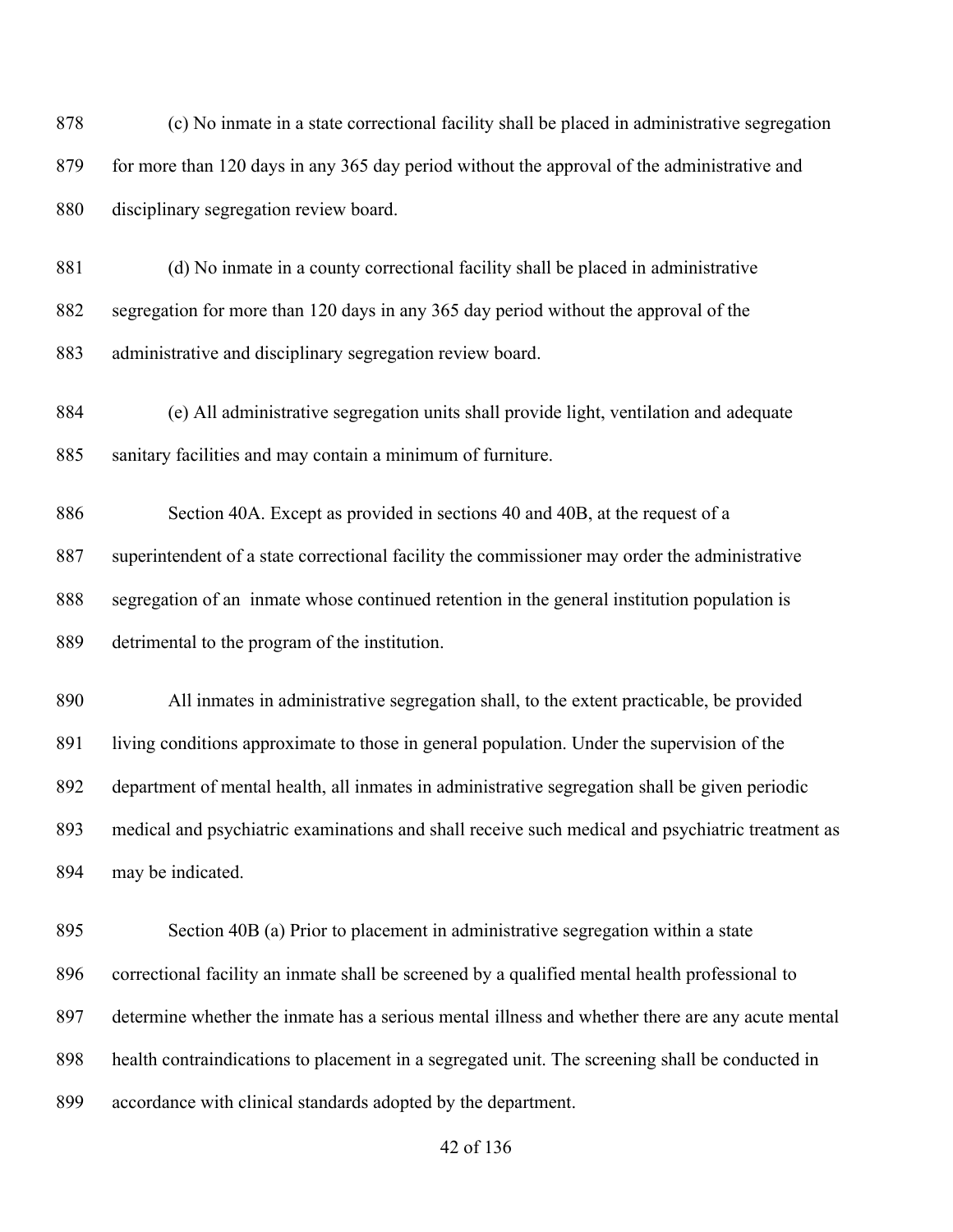A qualified mental health professional shall make rounds in each such segregation unit and may conduct an out-of-cell meeting with any inmate for whom a confidential meeting is warranted in the qualified mental health professional's judgment. Inmates in administrative segregation shall be evaluated by a qualified mental health professional in accordance with clinical standards adopted by the department.

 (b) Except in exigent circumstances that would create an unacceptable risk to the safety of any person or where no secure treatment unit bed is available, an inmate in administrative segregation diagnosed with a serious mental illness in accordance with clinical standards adopted by the department shall not be housed in a segregated unit for more than 15 days and shall be placed in a secure treatment unit. A correctional facility may house an inmate diagnosed with a serious mental illness in a segregated unit for no more than 15 days while waiting for a bed in a secure treatment unit. If the department fails to transfer the inmate to a secure treatment bed by day 15, the correctional facility shall submit a report to the segregation oversight committee, the house and senate chairs of the joint committee on the judiciary and the house and senate chairs of the joint committee on public safety and homeland security a report that includes the following 915 information: : (1) The reason segregation was instituted for the inmate named in the report; (2) The reason transfer has not occurred 3) Changes to the inmate's mental state; and 4) Efforts that have been undertaken to find appropriate housing, the status of such efforts and an estimated date for removal from segregation "; and provided further that the inmate shall be evaluated by a qualified mental health professional in accordance with clinical standards adopted by the department and the department of mental health. Any inmate in administrative segregation awaiting transfer to a secure treatment unit shall be offered additional mental health services in accordance with clinical standards adopted by the department. In instances where no secure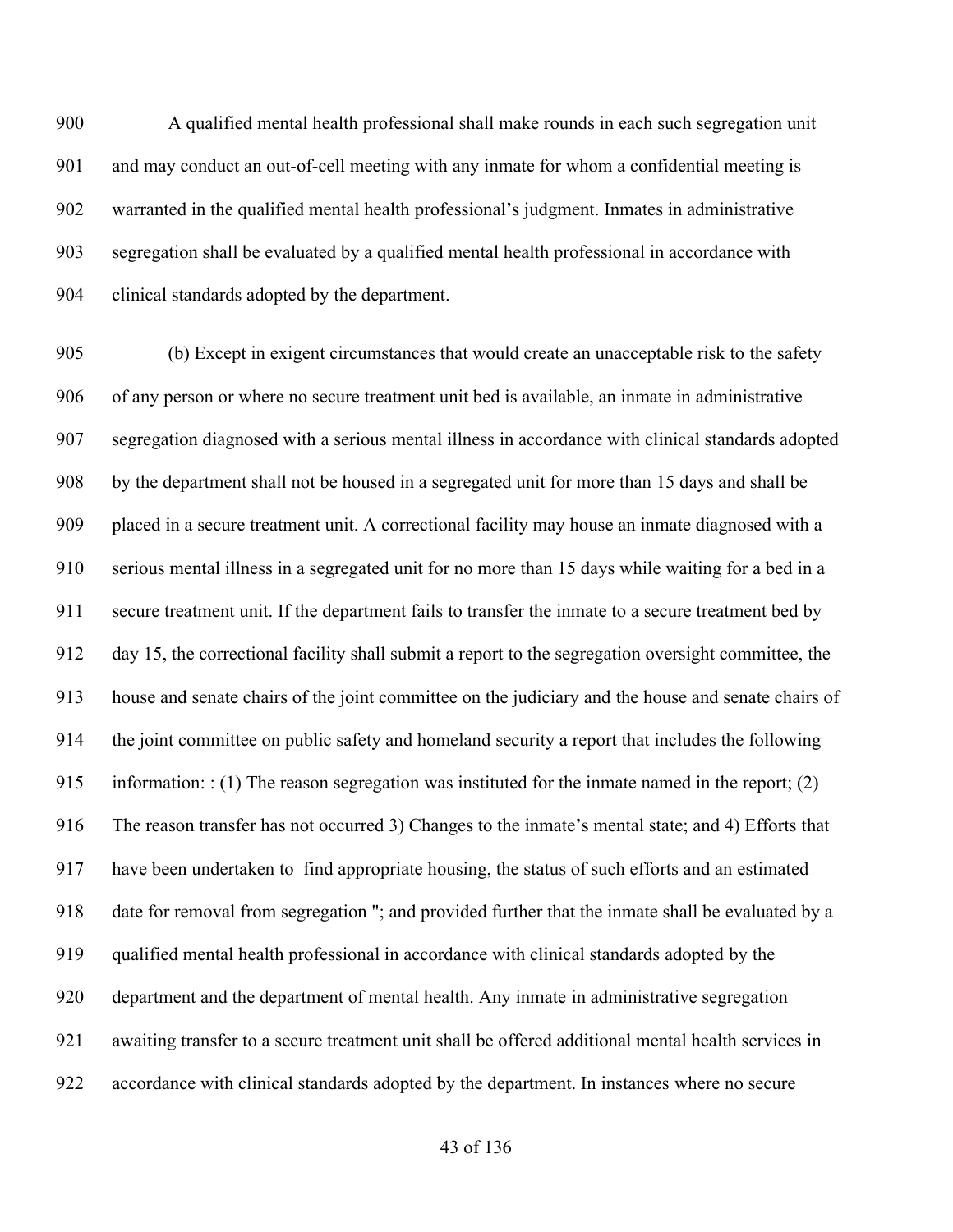treatment bed is available and an inmate diagnosed with a serious mental illness is housed in a segregated unit for more than 30 days the correction facility where the inmate is housed shall submit to the segregation oversight committee, the house and senate chairs of the joint committee on the judiciary and the house and senate chairs of the joint committee on public safety and homeland security every 7 days a report that includes: (1) The reason segregation was instituted for the inmate named in the report; (2) The reason transfer has not occurred 3) Changes to the inmate's mental state; and 4) Efforts that have been undertaken to find appropriate housing, the status of such efforts and an estimated date for removal from segregation "; and provided further that the inmate shall be evaluated by a qualified mental health professional in accordance with clinical standards adopted by the department and the department of mental health.

 Section 40C. Except as provided in sections 40 and 40D, at the request of an administrator of a county correctional facility a sheriff may order the administrative segregation of an inmate whose continued retention in the general institution population is detrimental to the program of the institution.

 All inmates in administrative segregation shall to the extent practicable, be provided living conditions approximate to those in general population. Under the supervision of the department of mental health, all inmates in administrative segregation shall be given periodic medical and psychiatric examinations and shall receive such medical and psychiatric treatment as may be indicated.

 Section 40D (a) Prior to placement in administrative segregation within a county correctional facility an inmate shall be screened by a qualified mental health professional to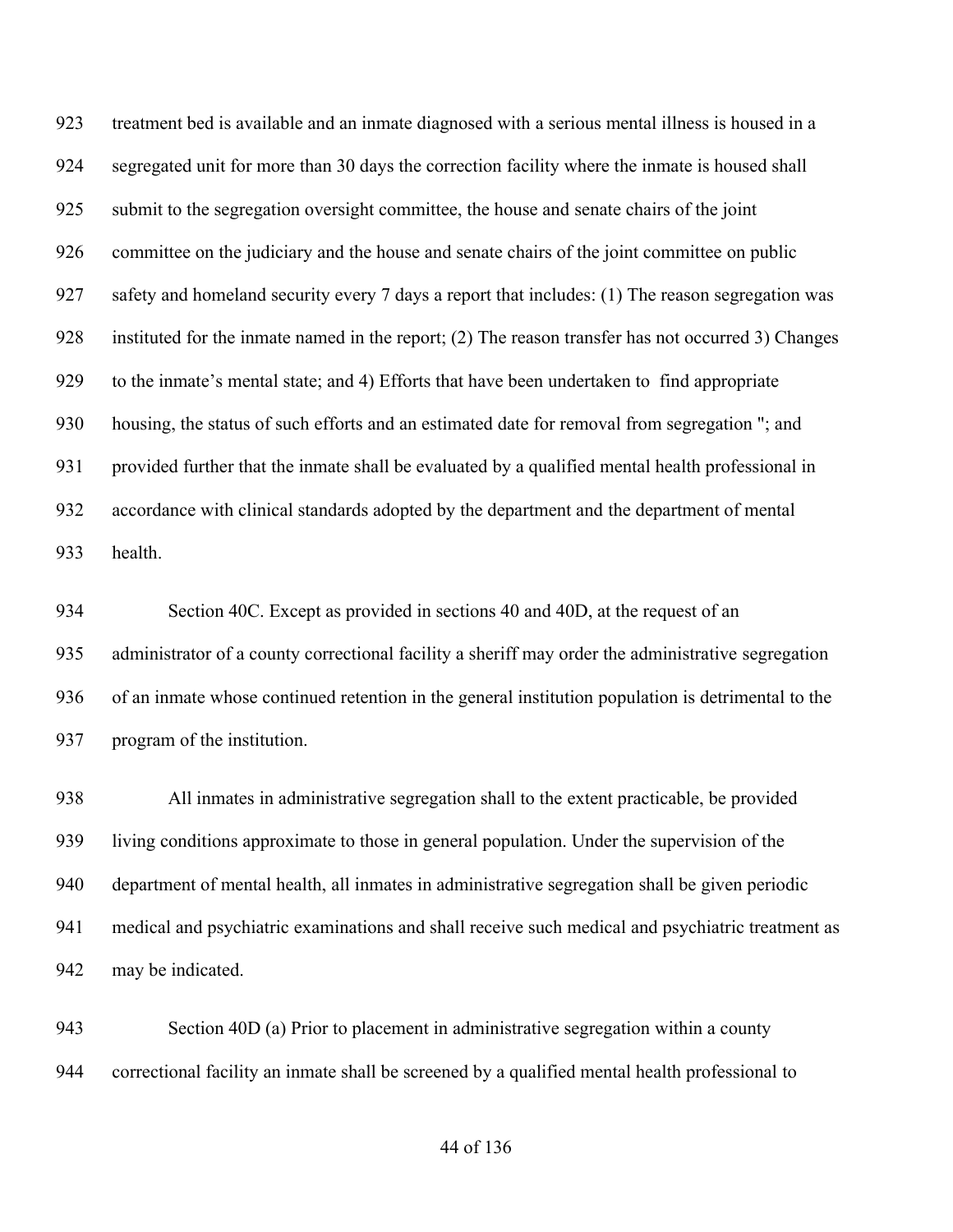determine whether the inmate has a serious mental illness and whether there are any acute mental health contraindications to placement in a segregated unit. The screening shall be conducted in accordance with clinical standards adopted by the sheriff.

 A qualified mental health professional shall make rounds in each such segregation unit and may conduct an out-of-cell meeting with any inmate for whom a confidential meeting is warranted in the qualified mental health professional's professional judgment. Inmates in administrative segregation shall be evaluated by a qualified mental health professional in accordance with clinical standards adopted by the sheriff.

 (b) Except in exigent circumstances that would create an unacceptable risk to the safety of any person or where no secure treatment unit bed is available, an inmate in administrative segregation diagnosed with a serious mental illness in accordance with clinical standards adopted by the sheriff shall not be housed in a segregated unit for more than 15 days and shall be placed in a secure treatment unit. A correctional facility may house an inmate diagnosed with a serious mental illness in a segregated unit for no more than 15 days while waiting for a bed in a secure treatment unit. If the sheriff fails to transfer the inmate to a secure treatment bed by day 15, the correctional facility shall submit a report to the segregation oversight committee, the house and senate chairs of the joint committee on the judiciary and the house and senate chairs of the joint committee on public safety and homeland security a report that includes the following information: : (1) The reason segregation was instituted for the inmate named in the report; (2) The reason transfer has not occurred 3) Changes to the inmate's mental state; and 4) Efforts that have been undertaken to find appropriate housing, the status of such efforts and an estimated date for removal from segregation "; and provided further that the inmate shall be evaluated by a qualified mental health professional in accordance with clinical standards adopted by the sheriff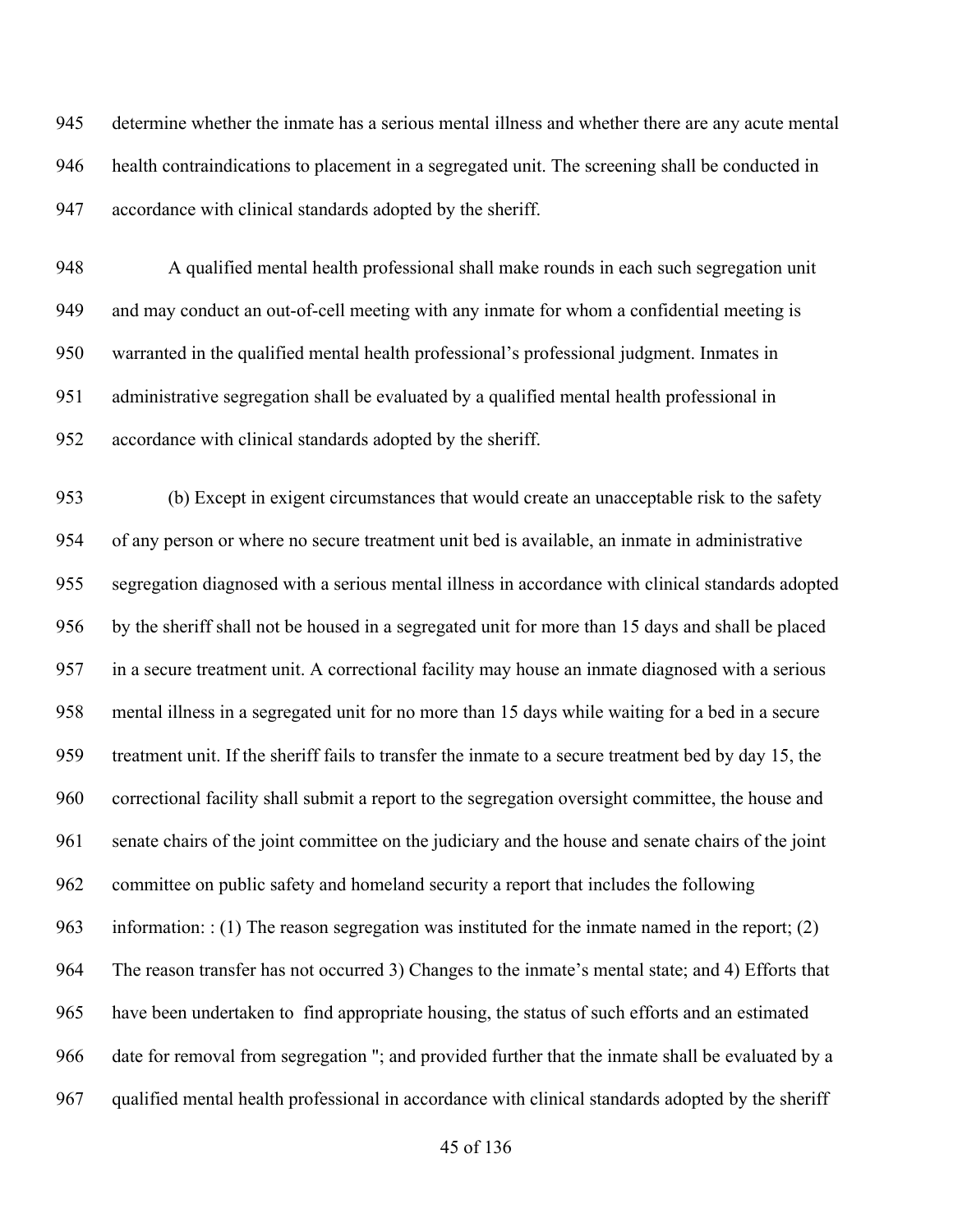and the department of mental health. Any inmate in administrative segregation awaiting transfer to a secure treatment unit shall be offered additional mental health services in accordance with clinical standards adopted by the sheriff. In instances where no secure treatment bed is available and an inmate diagnosed with a serious mental illness is housed in a segregated unit for more than 30 days the correction facility where the inmate is housed shall submit to the segregation oversight committee, the house and senate chairs of the joint committee on the judiciary and the house and senate chairs of the joint committee on public safety and homeland security every 7 days a report that includes: (1) The reason segregation was instituted for the inmate named in the report; (2) The reason transfer has not occurred 3) Changes to the inmate's mental state; and 4) Efforts that have been undertaken to find appropriate housing, the status of such efforts and an estimated date for removal from segregation "; and provided further that the inmate shall be evaluated by a qualified mental health professional in accordance with clinical standards adopted by the sheriff and the department of mental health.

 Section 41. (a) There shall be established a segregation oversight committee, hereinafter in this section referred to as the committee, which shall consist of the commissioner of the department of correction, or a designee; the commissioner of mental health, or a designee; and 5 members appointed by the governor, 1 of whom shall be the president of Massachusetts Sheriffs Association, Inc., or a designee, 1 of whom shall be a former judge designated by the chief justice of the supreme judicial court, 1 of whom shall be the executive director of Disability Law Center, Inc., or a designee, 1 of whom shall be the executive director of Prisoners' Legal Services or a designee, and 1 of whom shall be the executive director of the Massachusetts Association for Mental Health, Inc., or a designee. Members of the committee shall be appointed for a term of 6 years and shall serve without compensation but shall be reimbursed for all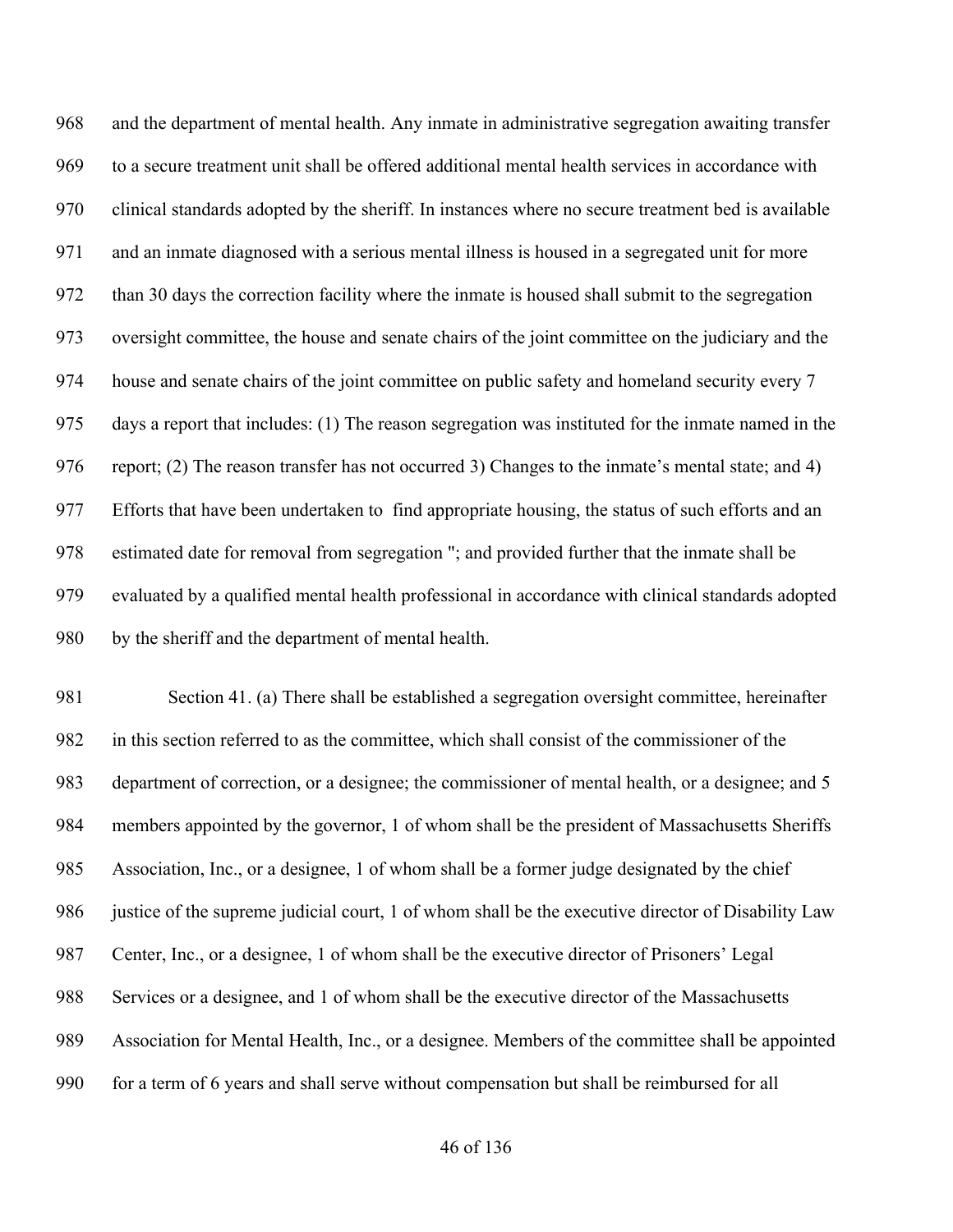reasonable expenses incurred in the performance of their official duties. No member shall serve more than 2 6-year terms. Members of the committee shall be considered special state employees for purposes of chapter 268A.

 (b) The committee shall gather information regarding the use of disciplinary segregation and administrative segregation in correctional institutions to determine the impact of such segregation on inmates, rates of violence, recidivism, incarceration costs and self-harm within correctional institutions.

 (c) The committee shall be provided full access to all correctional institutions, and shall be allowed to interview prisoners and staff.

 (d) The committee shall annually, not later than January 31, submit to the house and senate chairs of the joint committee on the judiciary and the house and senate chairs of the joint committee on public safety and homeland security a report that includes the following information for each correctional institution: (1) the criteria for placing an inmate in segregation; (2) the extent to which staff who work with prisoners in segregation receive any specialized training; (3) the results of any evaluations of the process of segregation in the commonwealth and other states; (4) the impact of use of segregation on prison order and control in correctional facilities; (5) the cost of housing an inmate in segregation compared with the cost of housing an inmate in general population; and (6) the conditions of segregation in the commonwealth.

 (e) Every correctional institution, shall quarterly submit to the committee, the house and senate chairs of the joint committee on the judiciary and the house and senate chairs of 1011 the joint committee on public safety and homeland security a report that includes: (1) the age, race, ethnicity, gender, mental health diagnoses, and known disabilities of every prisoner who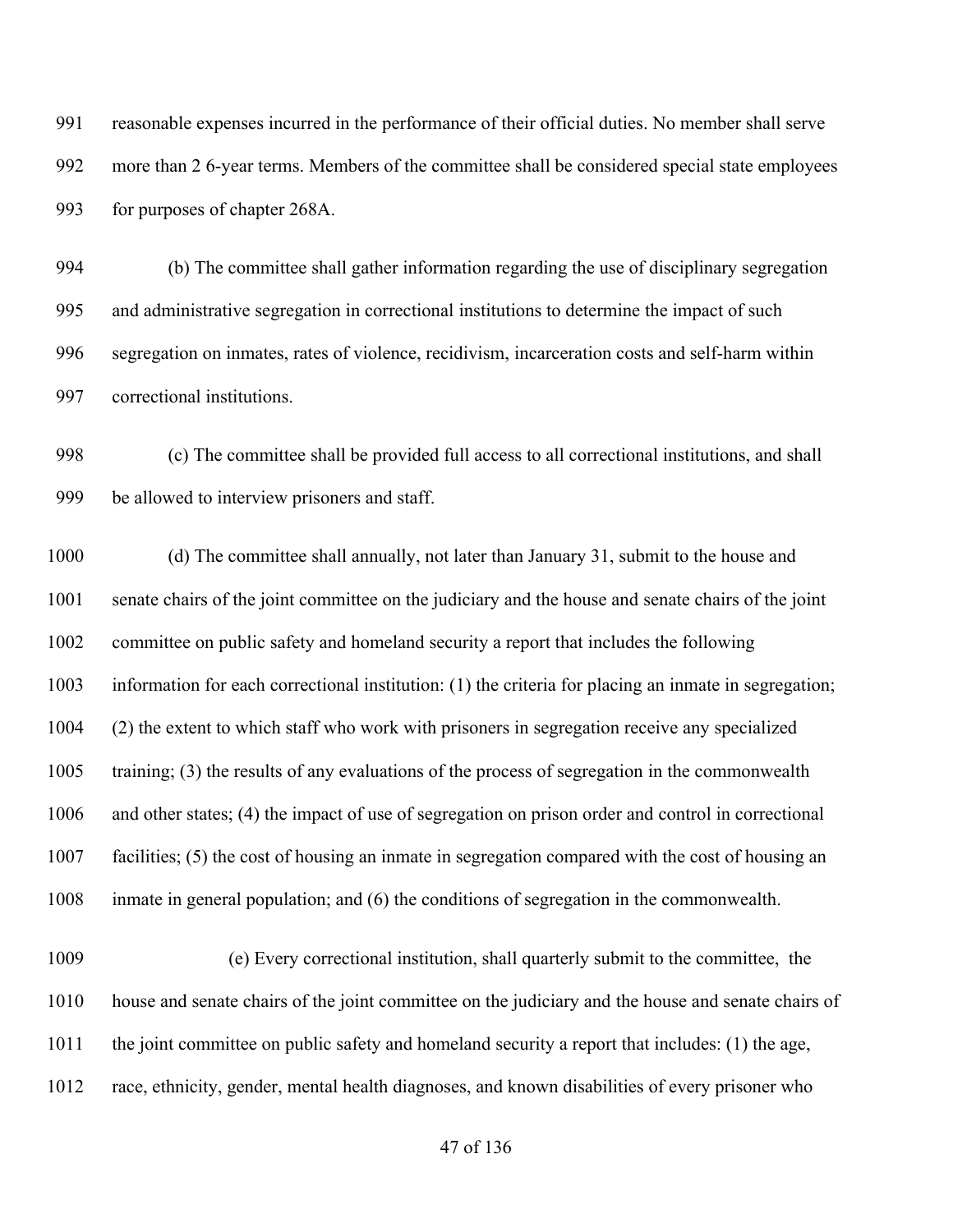was placed in administrative or disciplinary segregation during the previous 3 months; (2) the reason segregation was instituted for each instance identified in the report; (3) the dates on which each prisoner was placed in and released from segregation during the previous 3 months; (4) the number of mental health professionals who work directly with prisoners in segregation; (5) the number of transfers to outside hospitals directly from segregation; and (6) the number of suicides and, separately, acts of non-lethal self-harm committed by prisoners held in segregation.

 (f) The committee shall establish policies to ensure that an inmate with an anticipated release date of less than 120 days is not housed in segregation, unless: (i) such segregation is limited to not more than 5 days of administrative segregation relating to the upcoming release of the inmate; or (ii) the inmate poses a substantial and immediate threat.

 A superintendent or an administrator of a correctional facility shall submit a written explanation to the committee if an inmate is placed in segregation at any point within the 120 days prior to his or her release from custody.

 (g) The committee shall establish policies to establish a transitional process for each inmate with an anticipated release date of 120 days or less who is held in segregation, which shall include: (i) substantial re-socialization programming in a group setting; (ii) regular mental health counseling to assist with the transition; and (iii) re-entry planning services offered to inmates in a general population setting.

 SECTION 35. Said chapter 127 is hereby further amended by inserting after section 119 the following 5 sections:-

 Section 119A. (a) For the purposes of this section and sections 119B to 119E, inclusive, the term "medical parole board" shall mean the independent medical parole board.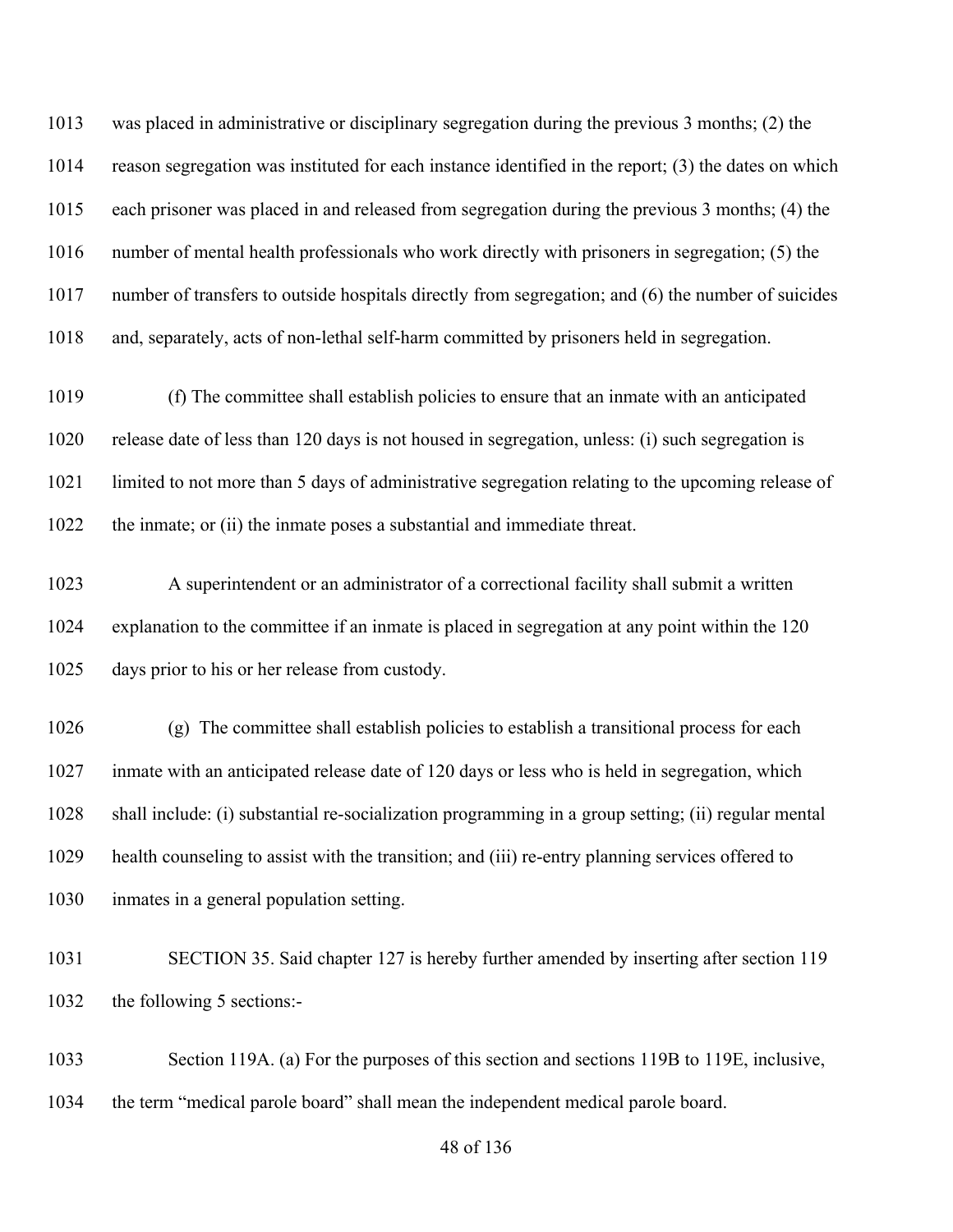(b) There shall be established an independent medical parole board which shall be comprised of 5 members appointed by the governor: 1 of whom shall be the chair of the parole board; 1 of whom shall be a retired judge designated by the chief justice of the trial court who shall have served on the Boston municipal court, district court or superior court; 2 of whom shall be medical doctors designated by the Massachusetts Medical Society; and 1 of whom shall be a member of the public with at least 5 years of training and experience in public health, probation, corrections, parole, law, criminal justice, psychiatry, psychology, sociology or social work. The medical parole board shall annually elect a chair; provided, however, that the position of chair shall rotate among the members on an annual basis. There shall be a quorum present for the medical parole board to take any official action.

 Members of the medical parole board shall be appointed for a term of 6 years and shall serve without compensation but shall be reimbursed for all reasonable expenses incurred in the performance of their official duties. No member shall serve more than 2 6-year terms. Members of the medical parole board shall be considered special state employees for purposes of chapter 268A.

 (c) The medical parole board shall promulgate regulations for the administration and enforcement of this section and sections 119B to 119D, inclusive.

 Section 119B. (a) A prisoner with a terminal illness or permanent incapacitation or the prisoner's attorney, the prisoner's immediate family, the prisoner's medical provider or a member of the correctional facility's staff may petition the superintendent of the correctional facility where the prisoner is an inmate for medical parole. The petition shall include an affidavit from a physician licensed to practice medicine in the commonwealth that the prisoner has a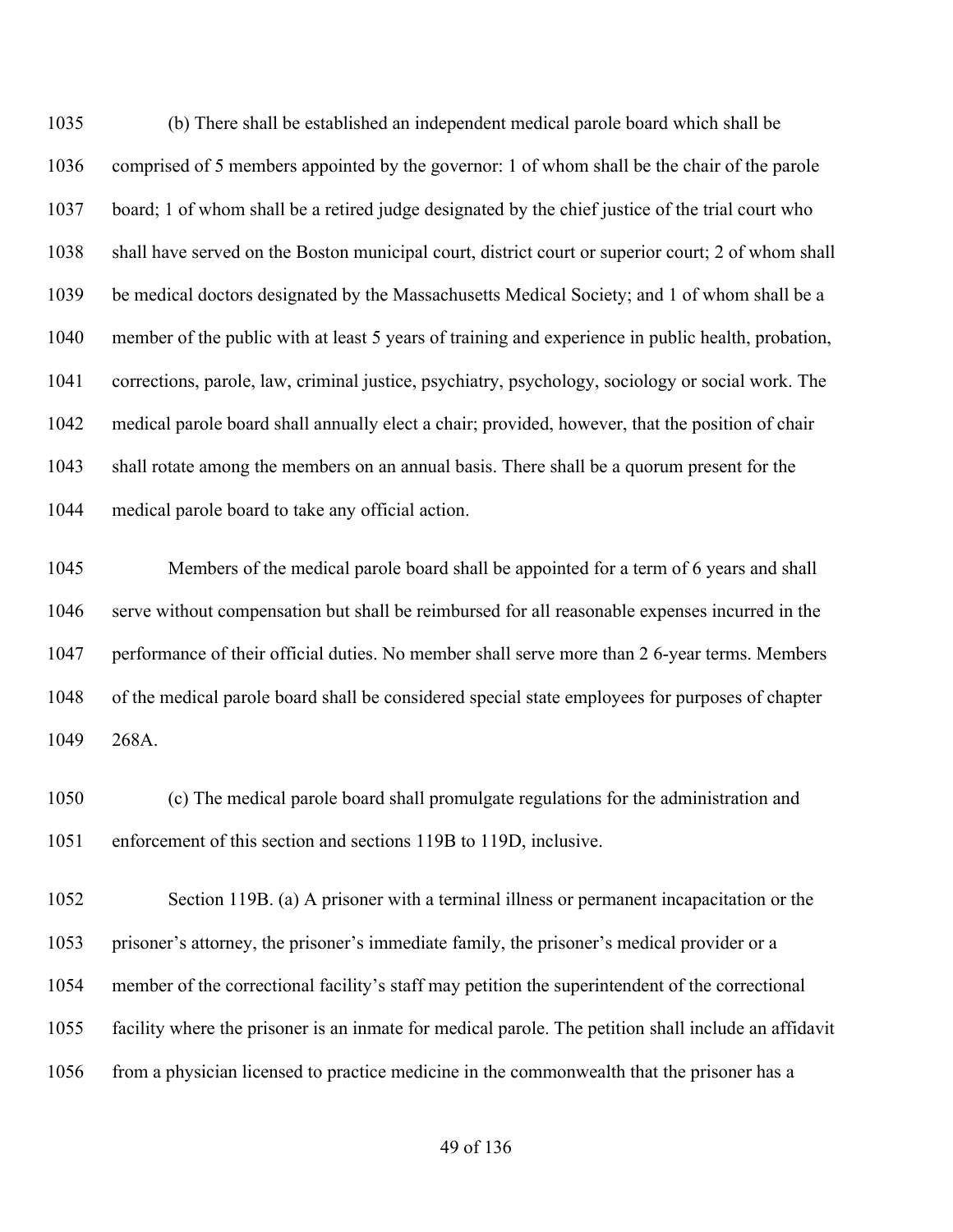terminal illness or permanent incapacitation and remaining as an inmate would be detrimental to, or exacerbate, said illness or incapacitation. Within 21 days of receipt of a petition, the superintendent shall make a recommendation to the commissioner. If the superintendent recommends that the commissioner deny medical parole, the commissioner shall notify the prisoner and the petitioner in writing within 30 days of receipt of the petition of the reasons for the denial. If the superintendent recommends that the commissioner grant medical parole, the commissioner shall petition the medical parole board within 10 days of receipt of the recommendation for an order granting the prisoner medical parole. Upon receipt of said petition the commissioner shall notify, in writing, the district attorney for the jurisdiction where the offense resulting in the prisoner being committed to the correctional facility occurred, the petitioner and, if applicable under chapter 258B, the victim or the victim's family, that the prisoner is being considered by the medical parole board for medical parole.

 (b) Upon complying with the requirements of subsection (a), the commissioner shall file the petition with the medical parole board. The commissioner shall include with the petition filed with the medical parole board: (1) an affidavit attesting that the commissioner has complied with the notice requirements of subsection (a); (2) a medical parole plan; and (3) an assessment of the prisoner's medical and psychosocial condition and the risk the prisoner poses to society, including without limitation: (i) an assessment of the risk for violence and recidivism that the prisoner poses to society; and (ii) a written diagnosis by a physician licensed to practice medicine in the commonwealth that includes: (A) a description of the terminal illness or permanent incapacitation; and (B) a prognosis concerning the likelihood of recovery from the terminal illness or permanent incapacitation; provided, however, that the physician shall be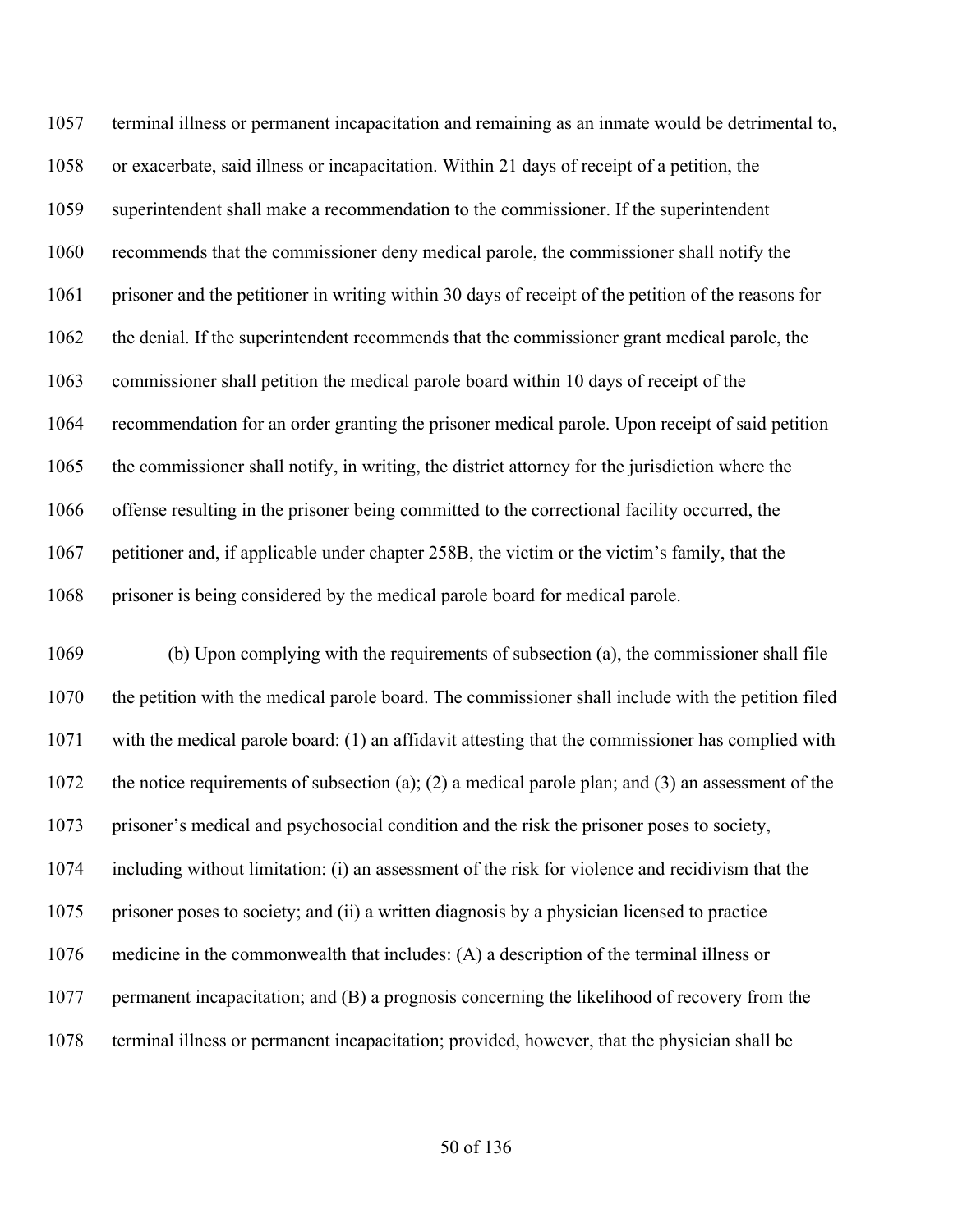employed by the department or shall be a contract provider used by the department for the evaluation and recommended treatment of prisoners.

 (c) A prisoner whose petition for medical parole was denied by the superintendent pursuant to subsection (a) may appeal the denial to the commissioner. The appeal shall be in writing and shall be filed within 30 days of receiving notice of the denial. Upon receipt of the appeal, the commissioner shall hold an adjudicatory proceeding pursuant to chapter 30A. (d) The commissioner shall promulgate regulations for the administration and enforcement of this section and section 119D.

 Section 119C. (a) A prisoner with a terminal illness or permanent incapacitation or the prisoner's attorney, the prisoner's immediate family, the prisoner's medical provider or a member of the correctional facility's staff may petition the administrator of the correctional facility where the prisoner is an inmate for medical parole. The petition shall include an affidavit 1091 from a physician licensed to practice medicine in the commonwealth that the prisoner has a terminal illness or permanent incapacitation and remaining as an inmate would be detrimental to, or exacerbate, said illness or incapacitation. Within 21 days of receipt of a petition the administrator shall make a recommendation to the sheriff. If the administrator recommends that the sheriff deny medical parole, the sheriff shall notify the prisoner and the petitioner in writing within 30 days of receipt of the petition of the reasons for the denial. If the administrator recommends that the sheriff grant medical parole, the sheriff shall petition the medical parole board within 10 days of receipt of the recommendation for an order granting the prisoner medical parole. The sheriff shall notify, in writing, the district attorney for the jurisdiction where the offense resulting in the prisoner being committed to the correctional facility occurred, the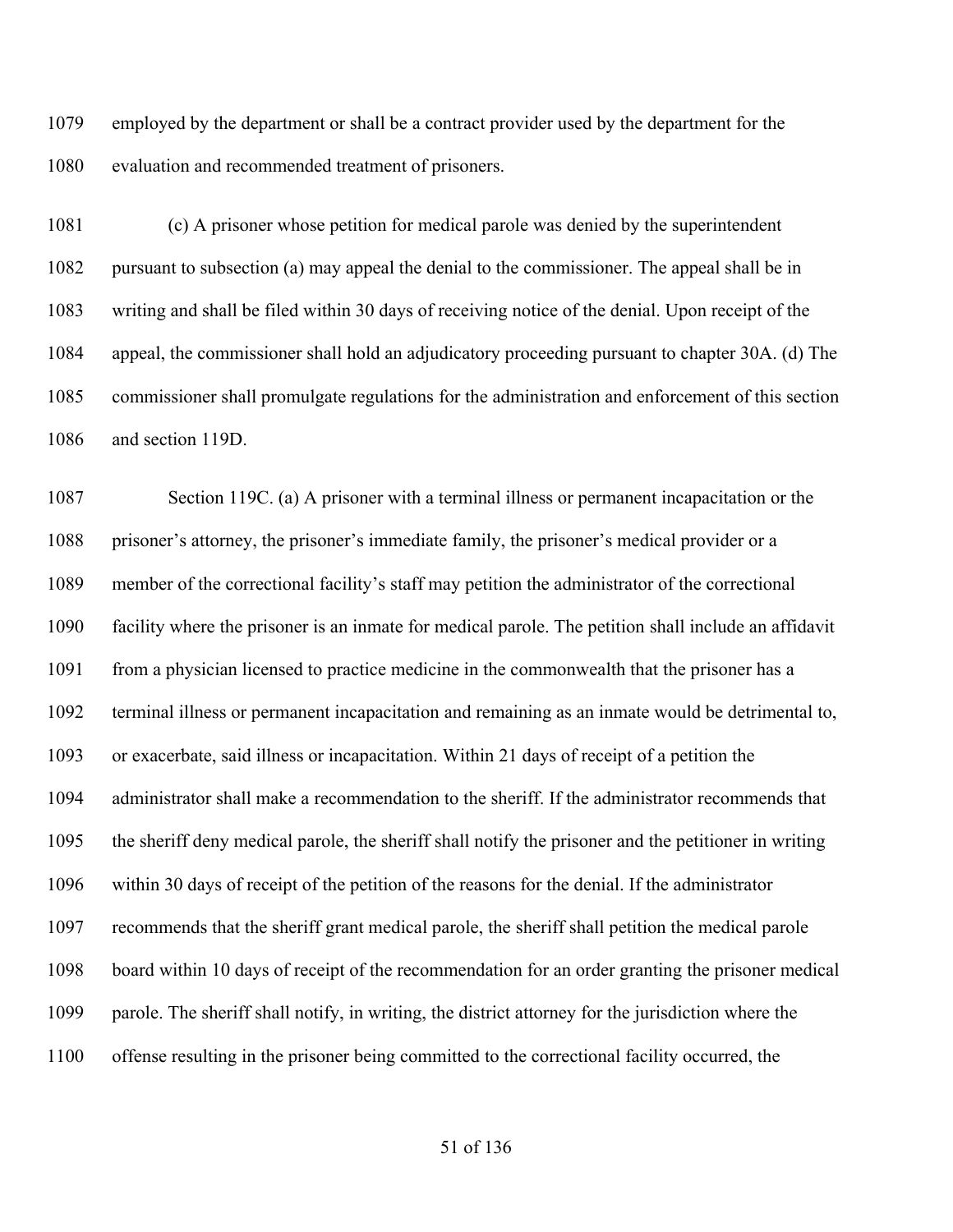petitioner and, if applicable under chapter 258B, the victim or the victim's family, that the prisoner is being considered by the medical parole board for medical parole.

 (b) Upon complying with the requirements of subsection (a), the sheriff shall file the petition with the medical parole board. The sheriff shall include with the petition filed with the medical parole board: (1) an affidavit attesting that the sheriff has complied with the notice requirements of subsection (a); (2) a medical parole plan; and (3) an assessment of the prisoner's medical and psychosocial condition and the risk the prisoner poses to society, including without limitation: (i) an assessment of the risk for violence and recidivism that the prisoner poses to society; and (ii) a written diagnosis by a physician licensed to practice medicine in the commonwealth that includes: (A) a description of the terminal illness or permanent incapacitation; and (B) a prognosis concerning the likelihood of recovery from the terminal illness or permanent incapacitation; provided, however, that the physician shall be employed by the department or shall be a contract provider used by the department for the evaluation and recommended treatment of prisoners.

 (c) A prisoner whose petition for medical parole was denied by the administrator pursuant to subsection (a) may appeal the denial to the sheriff. The appeal shall be in writing and shall be filed within 30 days of receiving notice of the denial. Upon receipt of the appeal, the sheriff shall hold an adjudicatory proceeding pursuant to chapter 30A. (d) Each sheriff shall promulgate regulations for the administration and enforcement of this section and section 119D.

 Section 119D. (a) Within 21 days of receipt of a petition for medical parole pursuant to sections 119B or 119C, the medical parole board shall conduct an adjudicatory proceeding pursuant to chapter 30A on the petition. Within 30 days of the adjudicatory proceeding the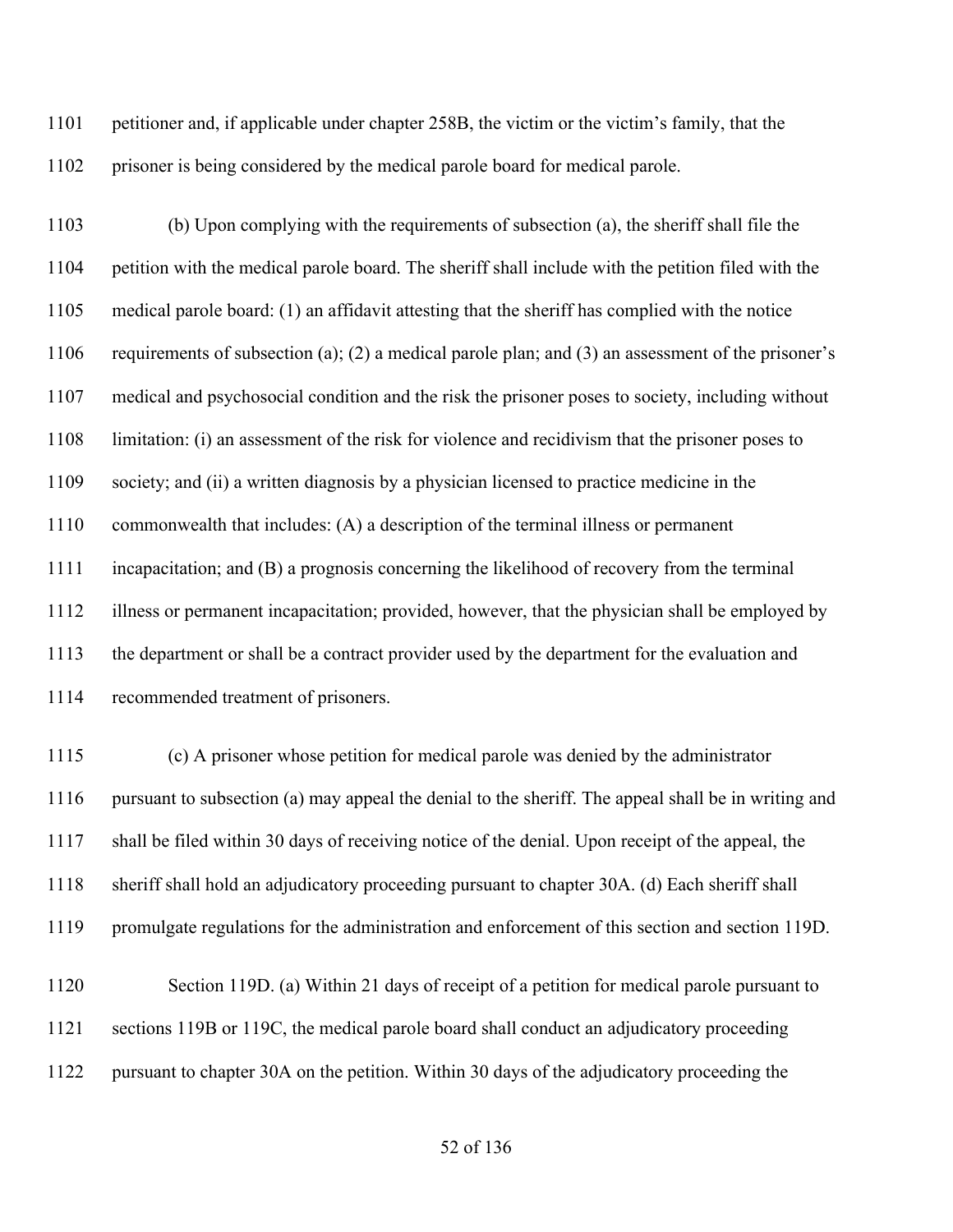medical parole board shall vote to grant or deny the petition for medical parole; provided, however, that any vote to grant a petition for medical parole shall require the affirmative vote of no less than 4 members of the medical parole board. If the medical parole board votes to deny medical parole, the medical parole board shall notify the prisoner and the petitioner in writing within 30 days of the decision of the reasons for the denial. If the medical parole board votes to approve the petition for medical parole, the medical parole board shall: (1) notify in writing the district attorney for the jurisdiction where the offense resulting in the prisoner being committed to the correctional facility occurred, the petitioner and, if applicable under chapter 258B, the victim or the victim's family, that the medical parole board has approved the prisoner for medical parole; and (2) refer the matter to the parole board established pursuant to section 4 of chapter 27 within 5 days.

 (b) Upon receipt of a recommendation for medical parole by the medical parole board pursuant to subsection (a), the parole board shall conduct an adjudicatory proceeding pursuant to chapter 30A within 10 days. Unless the parole board votes unanimously to reject the approval of the medical parole board, the prisoner shall be granted medical parole. A prisoner granted medical parole shall be under the jurisdiction, supervision and control of the parole board. The parole board shall impose terms and conditions for the medical parole that shall apply through the date upon which the prisoner's sentence would have expired. These conditions shall require, without limitation that: (1) the medical parolee's care be consistent with the care specified in the medical parole plan approved by the medical parole board; (2) the medical parolee cooperate with and comply with the prescribed medical parole plan and with reasonable requirements of medical providers to whom the prisoner is to be referred for continued treatment; and (3) the medical parolee comply with the conditions of medical parole set by the medical parole board.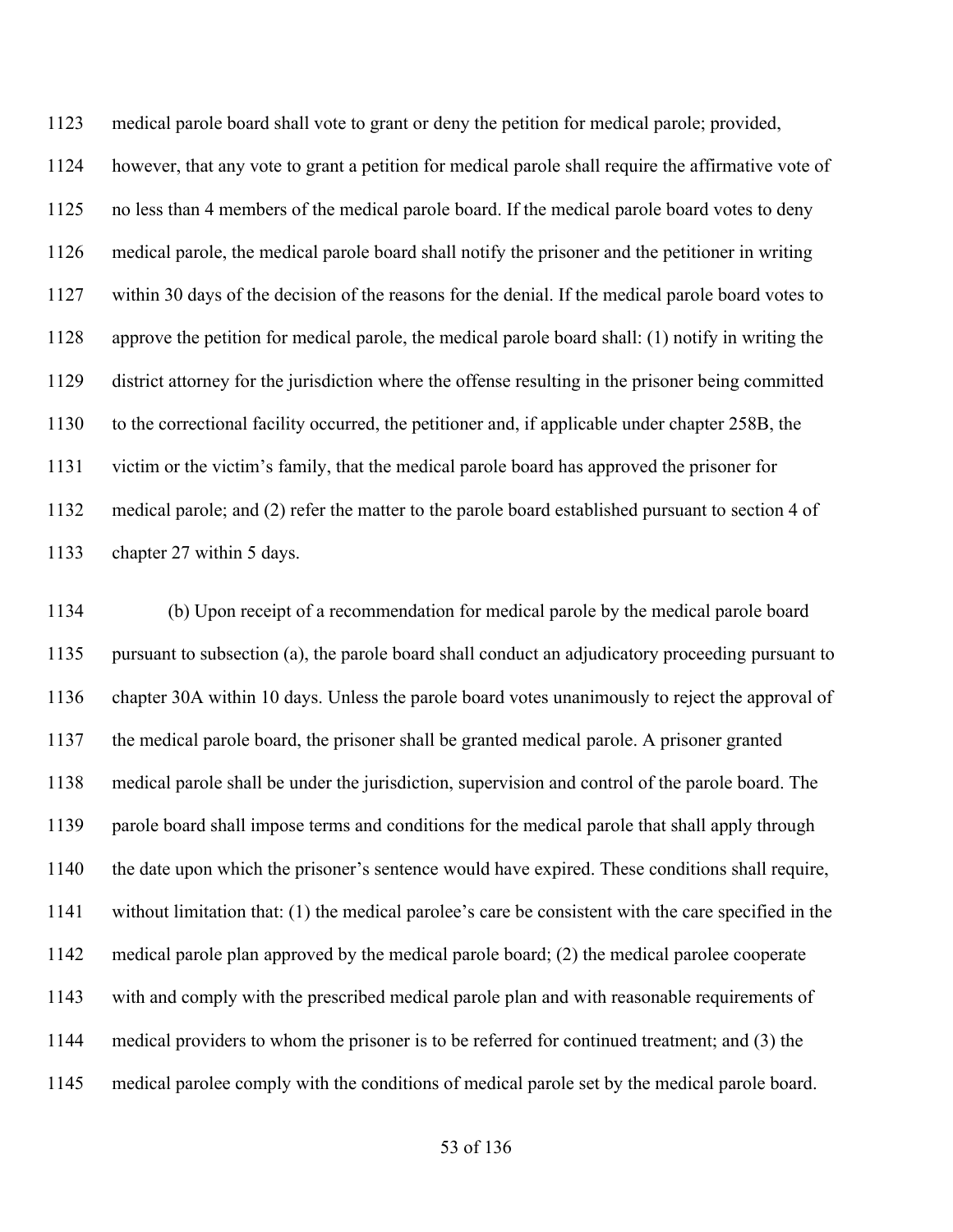(c) Not less than 5 days before the date of a prisoner's release due to medical parole, the parole board shall notify, in writing, the district attorney, the department of state police, the police department in the city or town in which the medically paroled prisoner shall reside and, if applicable under chapter 258B, the victim or the victim's family of the prisoner's release date and the terms and conditions of the prisoner's medical parole.

 (d) The parole board may revise, alter or amend the terms and conditions of a medical parole at any time. A parole officer may arrest, without warrant, a medical parolee and bring the medical parolee before the parole board for a medical parole violation hearing if the parole board has reasonable suspicion that a medical parolee has failed to comply with any condition of said medical parolee's medical parole. If the parole board determines that the medical parolee violated a condition of the medical parole or that the terminal illness or permanent incapacitation has improved to the extent that the medical parolee would no longer be eligible for medical parole pursuant sections 119B or 119C, the parole board may revoke the medical parole and order the medical parolee to surrender forthwith. Upon revocation of the medical parole, the medical parolee shall resume serving the sentence with credit given only for the duration of the medical parolee's medical parole served in compliance with all conditions imposed by the parole board. Unless the medical parole was granted based on a fraud perpetrated upon a superintendent, an administrator, the medical parole board or the parole board, by the prisoner or petitioner, a revocation of a medical parole due to a change in medical condition shall not preclude a prisoner's eligibility for medical parole in the future.

 (e) The parole board shall promulgate regulations for the administration and enforcement of this section and sections 119B and 119C.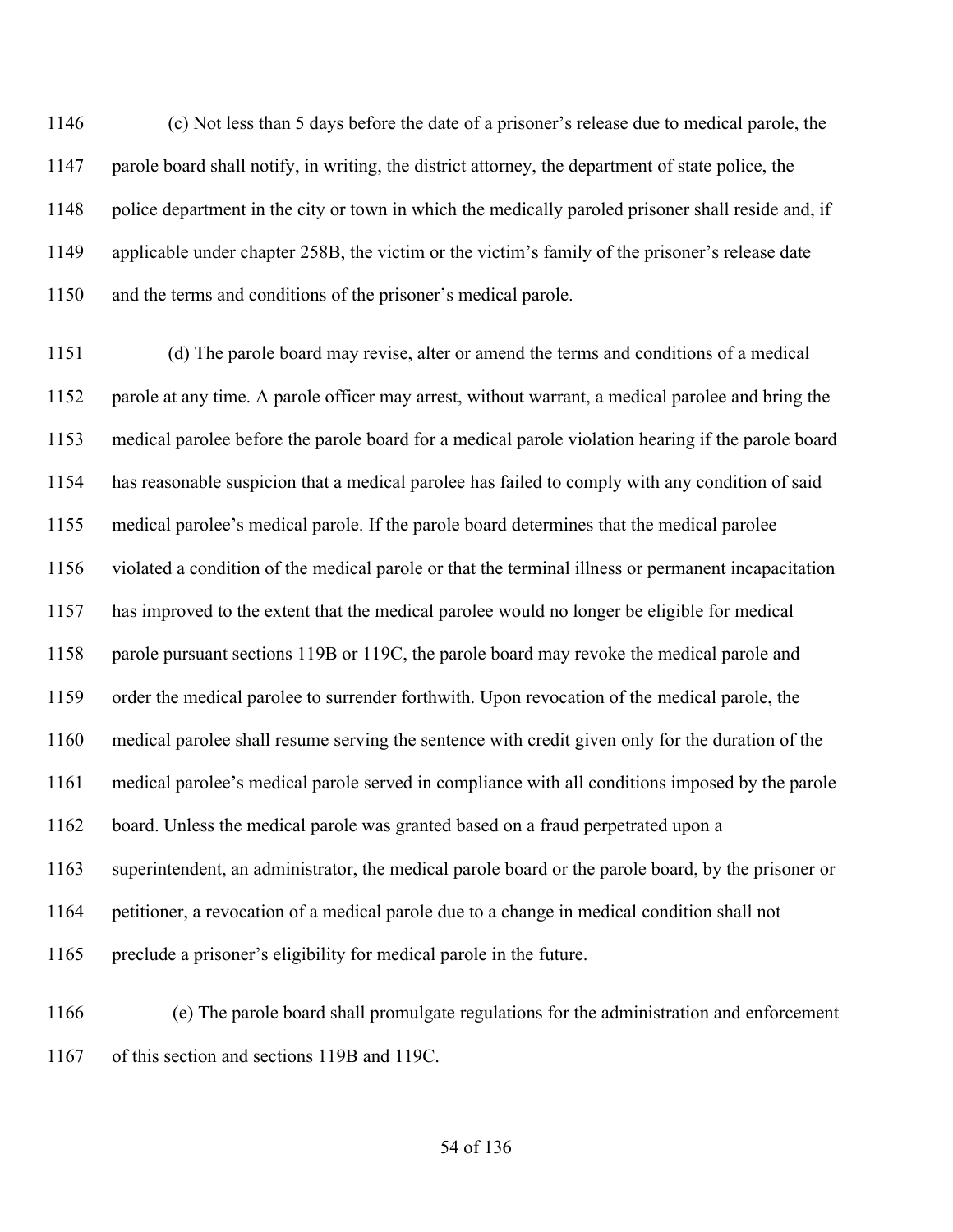Section 119E. The commissioner of the department of correction, Massachusetts Sheriffs Association, Inc., and the medical parole board shall together file an annual report not later than March 1 with the clerks of the house of representatives and the senate, the chairs of the house and senate committees on ways and means and the house and senate chairs of the joint committee on the judiciary detailing: (i) each prisoner in the custody of the department or sheriffs who is receiving treatment for a terminal illness and each prisoner in the custody of the department or sheriffs who is receiving treatment for a permanent incapacitation, including the race and ethnicity of the prisoner, the offense for which the prisoner was sentenced and a detailed description of the prisoner's physical and mental condition; provided, however, that identifying information shall be withheld from the report; (ii) the number of prisoners in the custody of the department or the sheriffs who applied for medical parole pursuant to sections 119B and 119C and the race and ethnicity of each applicant; (iii) the number, race and ethnicity of prisoners who have been granted medical parole for the prior fiscal year and total to date; (iv) the nature of the illness of the applicants for medical parole; (v) the counties to which the prisoners have been medically paroled; (vi) the nature of the placement pursuant to the medical parole plan; (vii) the categories of reasons for denial for prisoners who have been denied medical parole; (viii) the number of prisoners petitioning for medical parole on more than 1 occasion; and (ix) the number of prisoners medically paroled who have been returned to the custody of the department or sheriffs and the reasons for such returns.

 SECTION 36. Section 144 of said chapter 127, as appearing in the 2016 Official Edition, is hereby amended by striking out, in line 3, the words "thirty dollars" and inserting in place thereof the following figure:- \$90.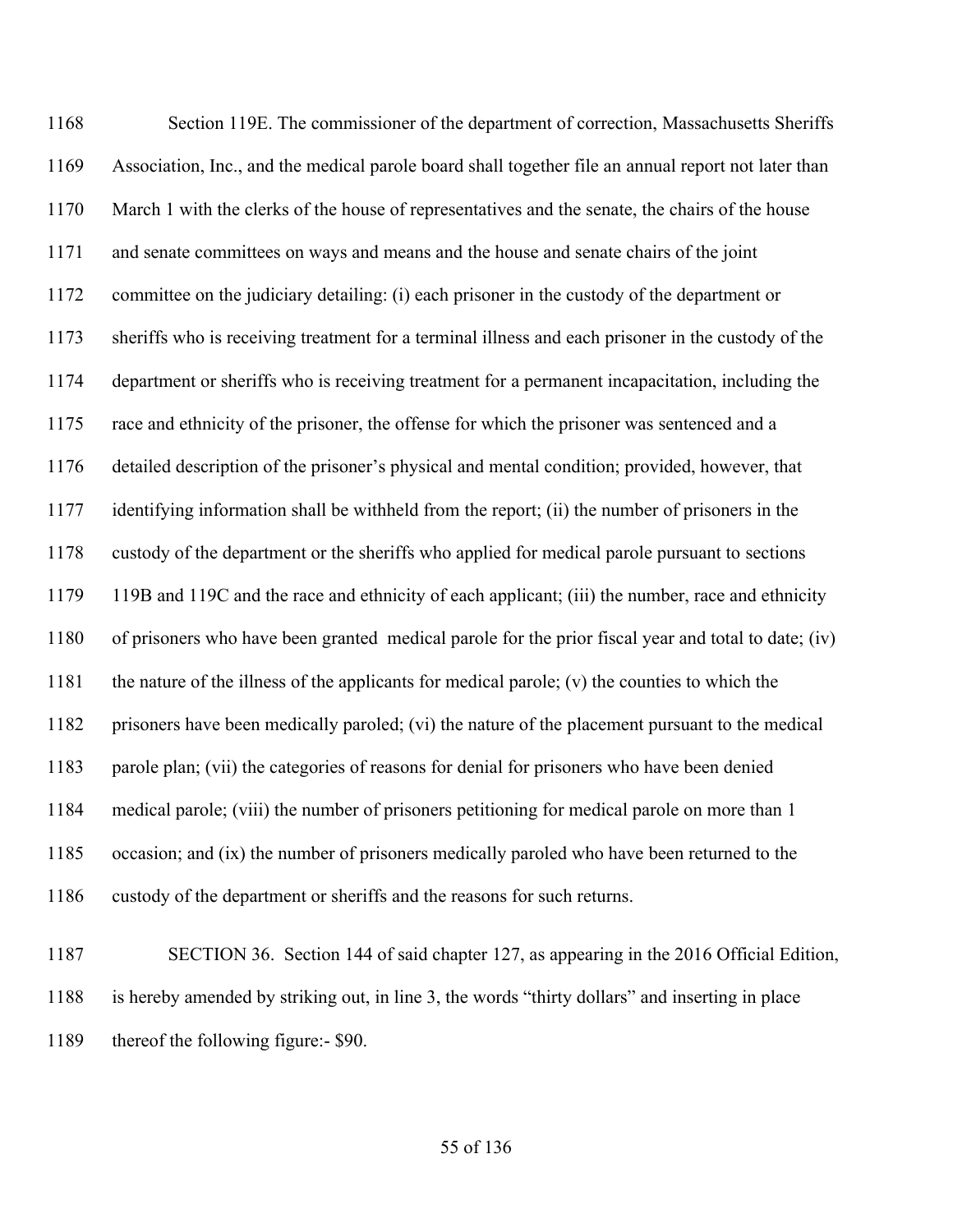SECTION 37. Said chapter 127 is hereby further amended by striking out section 145, as so appearing, and inserting in place thereof the following section:-

 Section 145. (a) No court shall commit a person to a correctional facility solely for non- payment of monies owed if such person has established, by a preponderance of the evidence, that the person is unable to pay the fine without causing substantial financial hardship to the person or their immediate family or dependents. A court shall determine whether the payment of a fine would cause such substantial financial hardship after a hearing, and, in making such determination, shall consider the person's employment status, income, financial resources, living expenses, number of dependents, and any special circumstances that may affect a person's ability to pay.

 (b) No court shall commit a person to a correctional facility for non-payment of monies owed if such a person was not represented by counsel for the commitment proceeding. A person deemed indigent for the purpose of being offered counsel and who is assigned counsel for the commitment portion of a proceeding solely for the nonpayment of money owed shall not be assessed a fee for such counsel

 (c) Courts may consider alternatives to incarceration before committing a person to a 1206 prison or place of confinement solely for non-payment of a fine or a fine and expenses.

 (d) If a court determines that the payment of a fine would cause a substantial financial hardship pursuant to subsection (a), the court shall impose an alternative to a fine or sentence to a correctional facility including, without limitation, community service.

 (e) A person confined to a correctional facility for non-payment of monies owed may petition the court for discharge from such correctional facility for an inability to pay such monies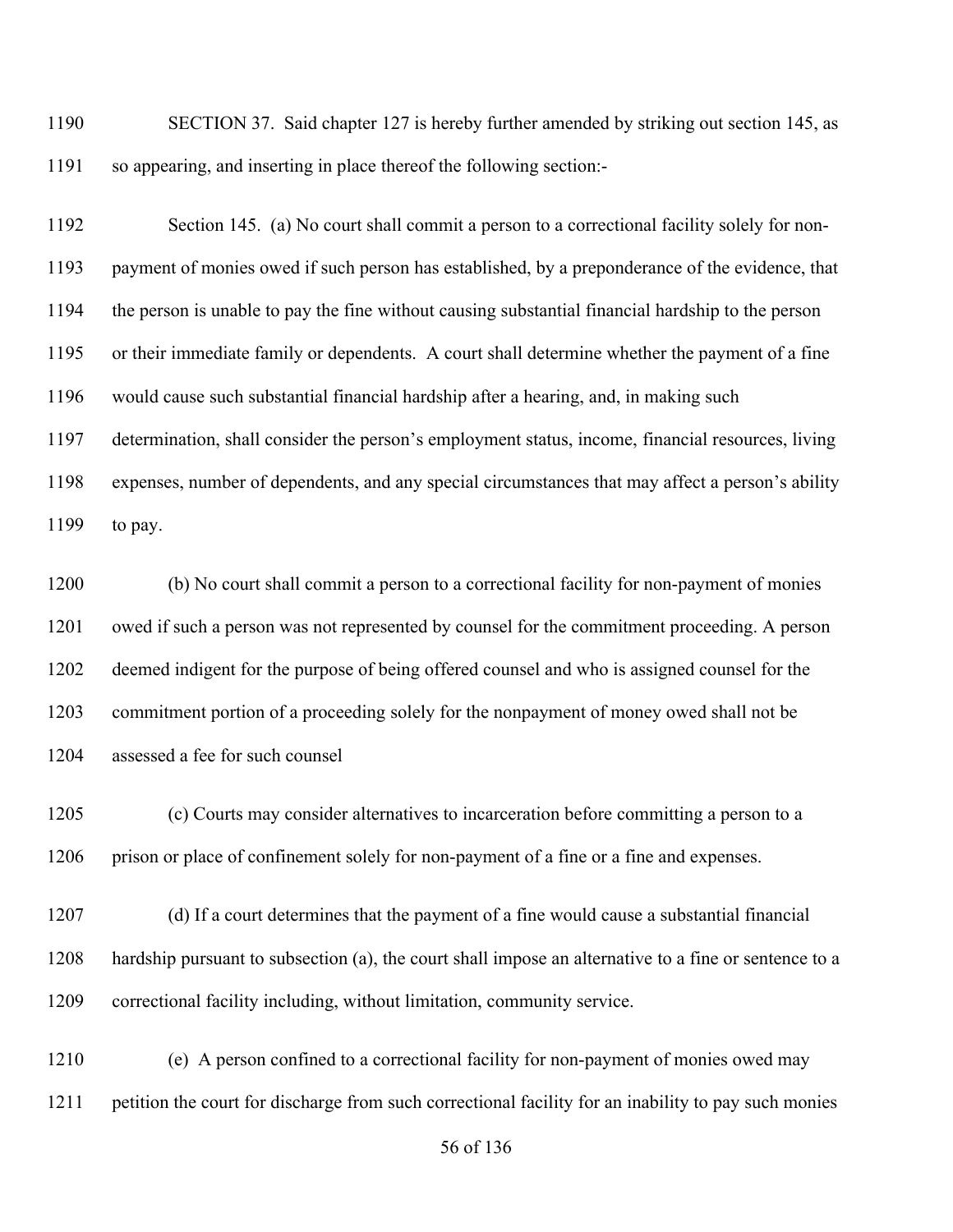owed due to a substantial financial hardship. If, after a hearing pursuant to subsection (a), the court determines that said person is not able to pay the monies owed without causing a substantial financial hardship to the person, or the person's immediate family or dependents, the court shall discharge said person from such correctional facility. No filing fee shall be charged 1216 for the filing of the petition.

 SECTION 38. Section 1 of chapter 138 of the General Laws, as so appearing, is hereby amended by inserting after the definition of "Alcoholic beverages" the following definition:

 "Alcohol-related incapacitation", the condition of an intoxicated person who, by reason of the consumption of intoxicating liquor, is: (a) unconscious; (b) in need of medical attention; or (c) likely to suffer or cause physical harm or damage property.

 SECTION 39. Said chapter 138 is hereby further amended by inserting after section 34D the following section:-

 Section 34E. (a) A person under 21 years of age who, in good faith, seeks medical assistance for someone experiencing alcohol-related incapacitation shall not be charged or prosecuted under sections 34 or 34A if the evidence for the charge of purchase or possession of alcohol was gained as a result of seeking medical assistance.

 (b) A person under 21 years of age who experiences alcohol-related incapacitation and is in need of medical assistance and, in good faith, seeks such medical assistance, or is the subject of such a good faith request for medical assistance, shall not be charged or prosecuted under sections 34 or 34A if the evidence for the charge of purchase or possession of alcohol was gained as a result of seeking medical assistance.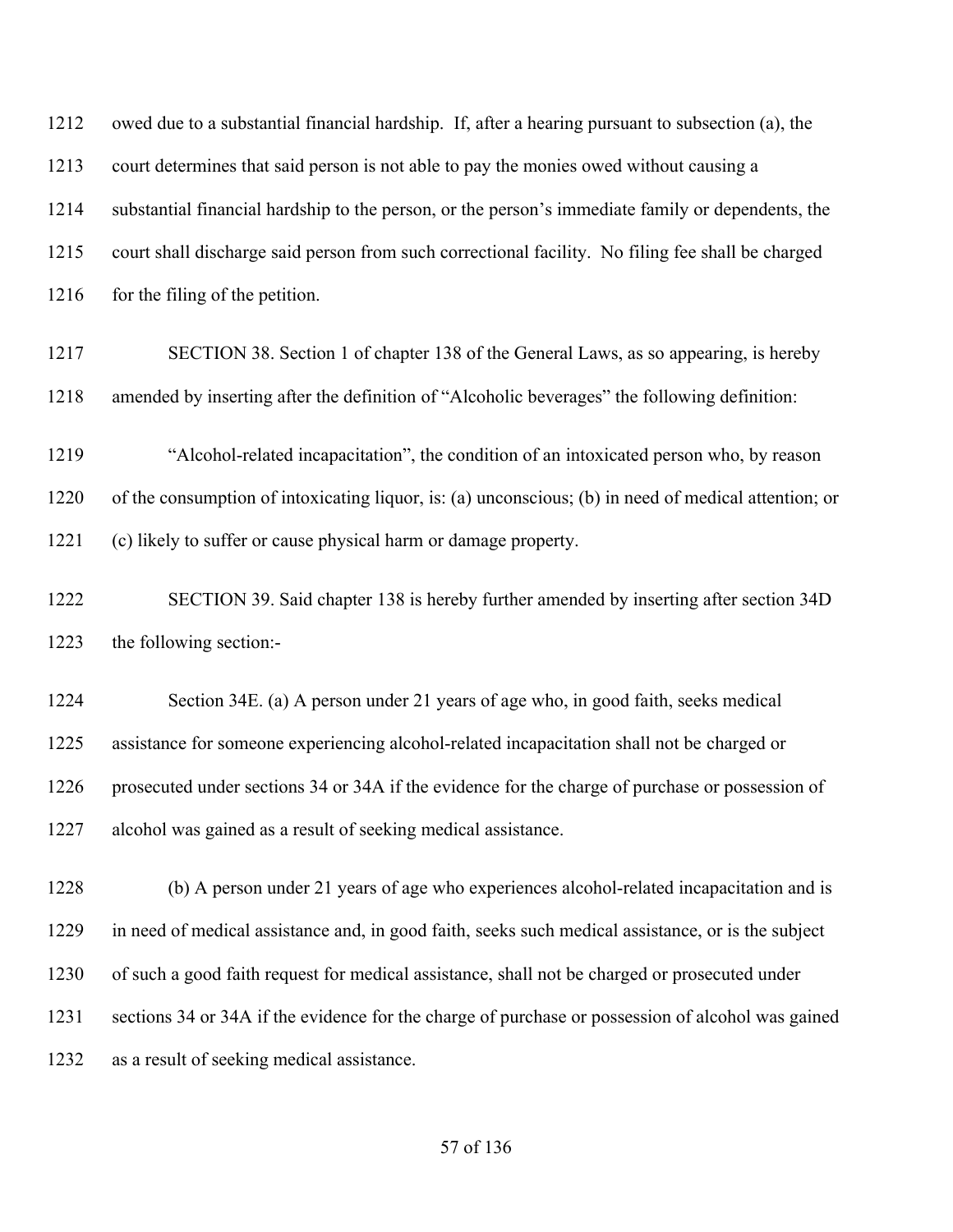SECTION 40. Section 4 of chapter 151B of the General Laws, as appearing in the 2016 Official Edition, is hereby amended by striking out, in line 408, the word "five" and inserting in place thereof the following figure:- 3.

 SECTION 41. Said section 4 of said chapter 151B, as so appearing, is hereby further amended by inserting after the word "information", in line 412, the following words:- , or (iv) a criminal record, or anything related to a criminal record, that has been sealed or expunged pursuant to chapter 276.

 SECTION 42. Section 10 of chapter 209A of the General Laws, as so appearing, is hereby amended by striking out, in lines 7 and 8, the words "the person, or the dependents of such person, severe financial hardship" and inserting in place thereof the following words:- substantial financial hardship to the person or the person's immediate family or the person's dependents.

 SECTION 43. Section 8 of chapter 258B of the General Laws, as so appearing, is hereby amended by striking out, in lines 38 to 40, inclusive, the words "would impose a severe financial hardship upon the person against whom the assessment is imposed" and inserting in place thereof the following words:- would cause a substantial financial hardship to the person against whom the assessment is imposed or the person's immediate family or the person's dependents.

 SECTION 43A. Section 1 of chapter 263A of the General Laws, as appearing in the 2016 Official Edition, is hereby amended by striking out the definition of "Critical witness" and inserting in place thereof the following definition:-

 "Critical witness", any person who is participating, has participated, or is reasonably expected to participate in a criminal investigation, motion hearing, trial, show cause hearing, or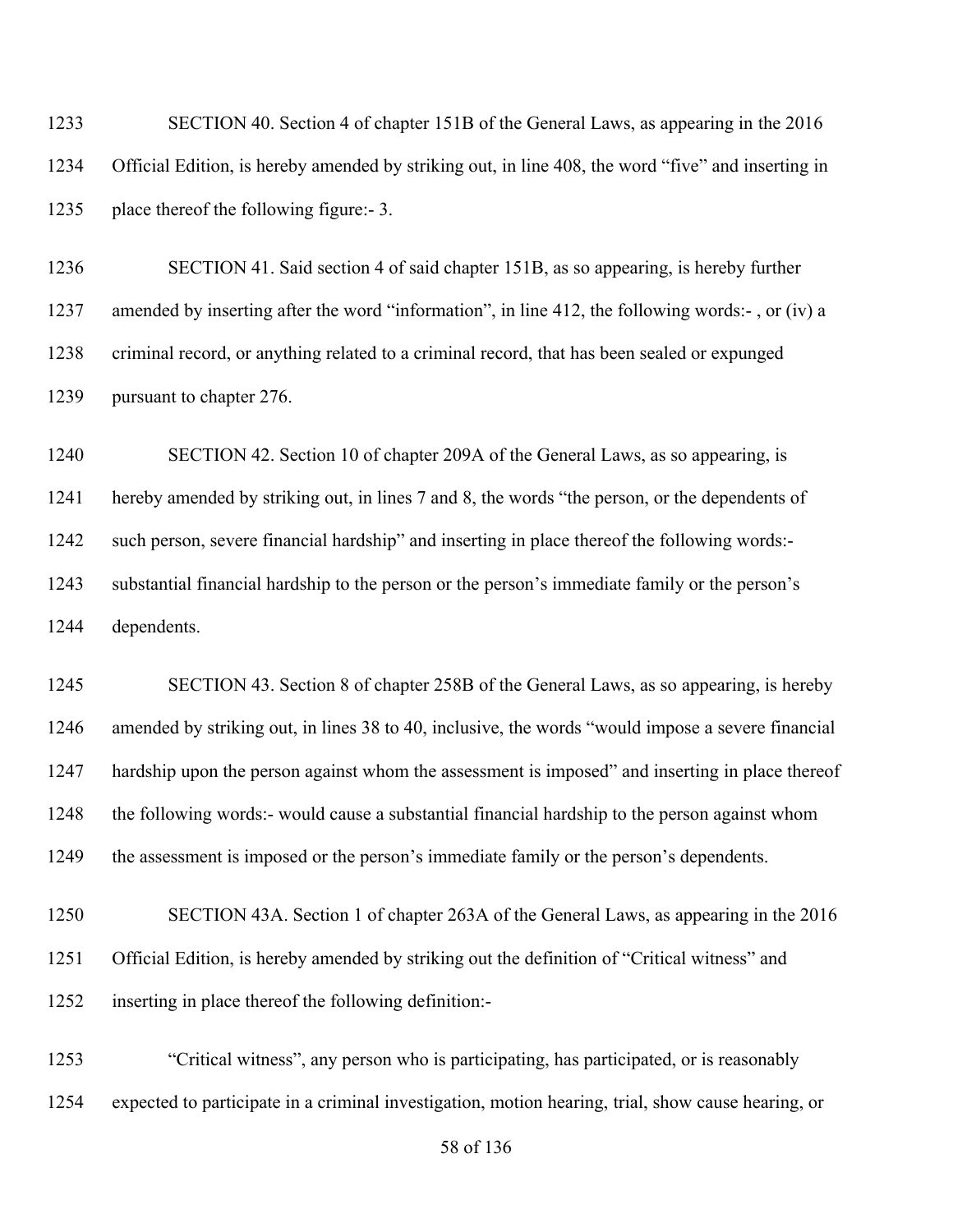other criminal proceeding, or a proceeding involving an alleged violation of conditions of 1256 probation or parole, or the commitment of a sexually dangerous person pursuant to chapter 123A; or who has received a subpoena requiring such participation; who is, or was, in the 1258 judgment of the prosecuting officer, a necessary witness at one or more of the aforementioned types of proceedings, and who is or may be endangered by such person's participation in the aforementioned proceeding; or such person's relatives, guardians, friends or associates, who are 1261 or may be endangered by such person's participation in the aforementioned proceeding;

 SECTION 44. Section 13 of chapter 265 of the General Laws, as so appearing, is hereby amended by adding the following paragraph:-

 Any business organization including, without limitation, a corporation, association, partnership, or other legal entity that commits manslaughter shall be punished by a fine of not more than \$250,000. If a business organization is found guilty under this section, the appropriate commissioner or secretary may debar the corporation, under section 29F of chapter 29, for a 1268 period not to exceed 10 years.

 SECTION 45. The second paragraph of section 47 of said chapter 265, as so appearing, is hereby amended by striking out the last sentence and inserting in place thereof the following sentence:- If the court finds that such fees would cause a substantial financial hardship to the offender or the person's immediate family or the person's dependents, the court may waive such fees.

SECTION 45A. Chapter 268 of the General Laws is hereby amended by striking out

section 13B, as so appearing, and inserting in place thereof the following section:-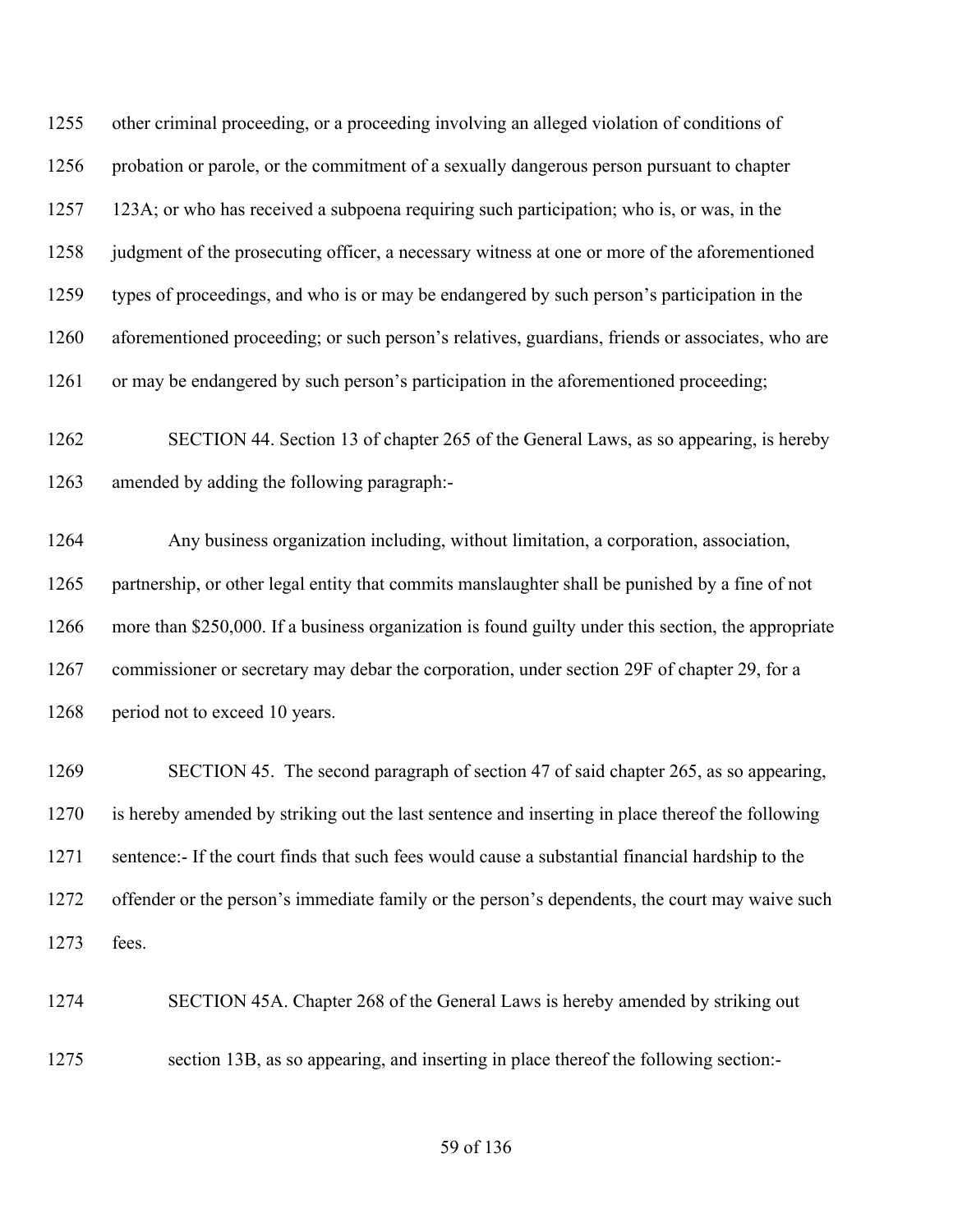Section 13B. (a) As used in this section, the following words shall have the following meanings unless the context clearly requires otherwise:

"Investigator", an individual or group of individuals lawfully authorized by a department

 or agency of the federal government or any political subdivision thereof or a department or agency of the commonwealth or any political subdivision thereof to conduct or engage in an investigation of, prosecution for, or defense of a violation of the laws of the United States or of the commonwealth in the course of such individual's or group's official duties.

 "Harass", to engage in an act directed at a specific person or group of persons that seriously alarms or annoys such person or group of persons and would cause a reasonable person or group of persons to suffer substantial emotional distress including, but not limited to, an act 1286 conducted by mail or by use of a telephonic or telecommunication device or electronic communication device including, but not limited to, a device that transfers signs, signals, writing,images, sounds, data or intelligence of any nature, transmitted in whole or in part by a wire,radio, electromagnetic, photoelectronic or photo-optical system including, but not limited to, electronic mail, internet communications, instant messages and facsimile communications.

 (b) Whoever willfully, either directly or indirectly: (i) threatens, attempts or causes physical, emotional or economic injury or property damage to; (ii) conveys a gift, offer or promise of anything of value to; or (iii) misleads, intimidates or harasses another person who is a: (A) witness or potential witness; (B) person who is or was aware of information, records, documents or objects that relate to a violation of a criminal law or a violation of conditions of 1296 probation, parole, bail or other court order; (C) judge, juror, grand juror, attorney, victim witness advocate, police officer, correction officer, federal agent, investigator, clerk, court officer, court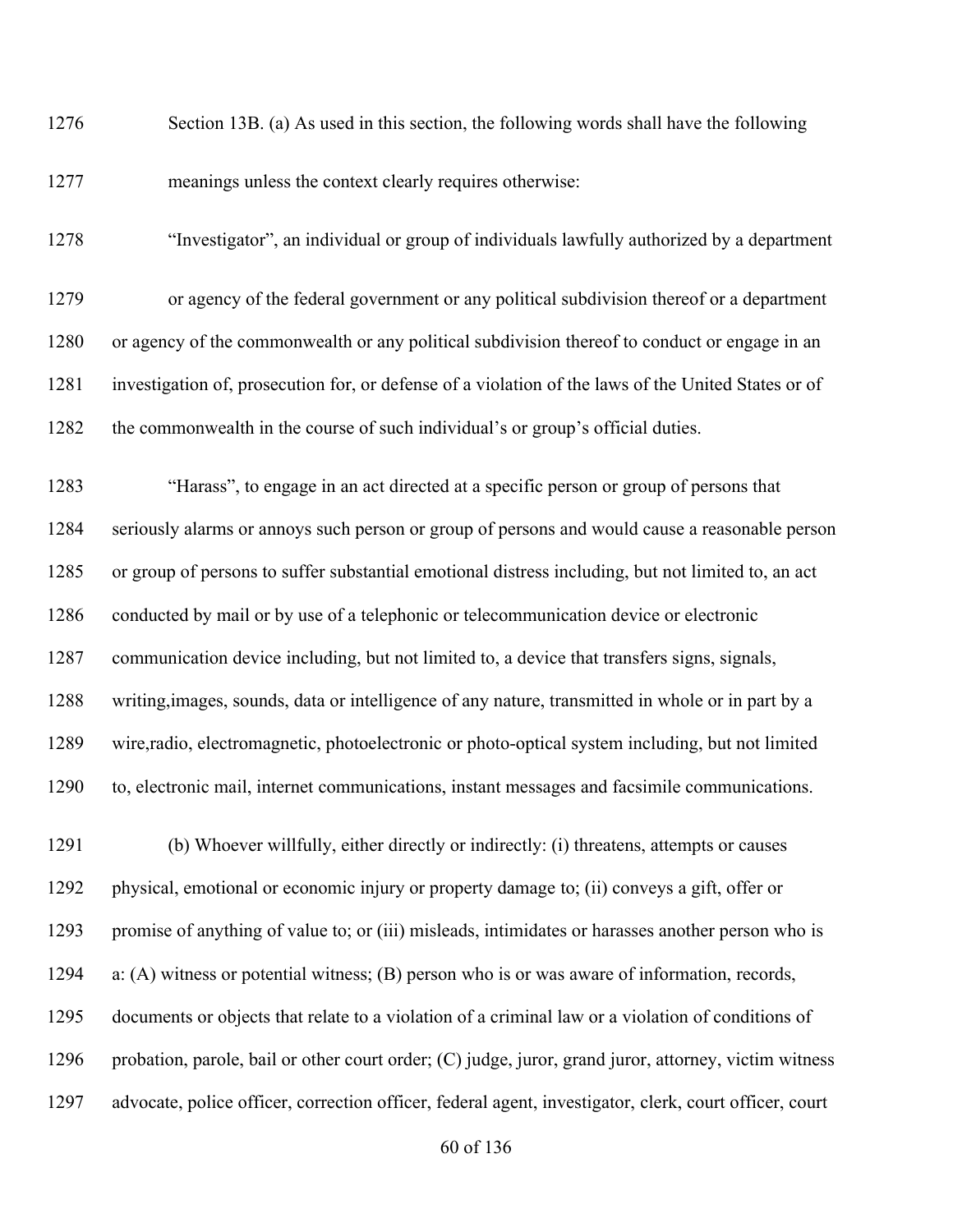reporter, court interpreter, probation officer or parole officer; (D) person who is or was attending or a person who had made known an intention to attend a proceeding described in this section; or (E) family member of a person described in this section, with the intent to or with reckless disregard for the fact that it may: (1) impede, obstruct, delay, prevent or otherwise interfere with: (I) a criminal investigation at any stage, a grand jury proceeding, a dangerousness hearing, a motion hearing, a trial or other criminal proceeding of any type or a parole hearing, parole violation proceeding or probation violation proceeding; or (II) an administrative hearing or a probate or family court proceeding, juvenile proceeding, housing proceeding, land proceeding, clerk's hearing, court-ordered mediation or any other civil proceeding of any type; or (2) punish, harm or otherwise retaliate against any such person described in this section for such person or such person's family member's participation in any of the proceedings described in this section, shall be punished by imprisonment in the state prison for not more than 10 years or by 1310 imprisonment in the house of correction for not more than 2  $\frac{1}{2}$  years or by a fine of not less than \$1,000 or more than \$5,000 or by both such fine and imprisonment. If the proceeding in which the misconduct is directed at is the investigation or prosecution of a crime punishable by life imprisonment or the parole of a person convicted of a crime punishable by life imprisonment, such person shall be punished by imprisonment in the state prison for not more than 20 years or 1315 by imprisonment in the house of corrections for not more than 2  $\frac{1}{2}$  years or by a fine of not more 1316 than \$10,000 or by both such fine and imprisonment.

(c) A prosecution under this section may be brought in the county in which the criminal

 investigation, trial or other proceeding was being conducted or took place or in the county in which the alleged conduct constituting the offense occurred.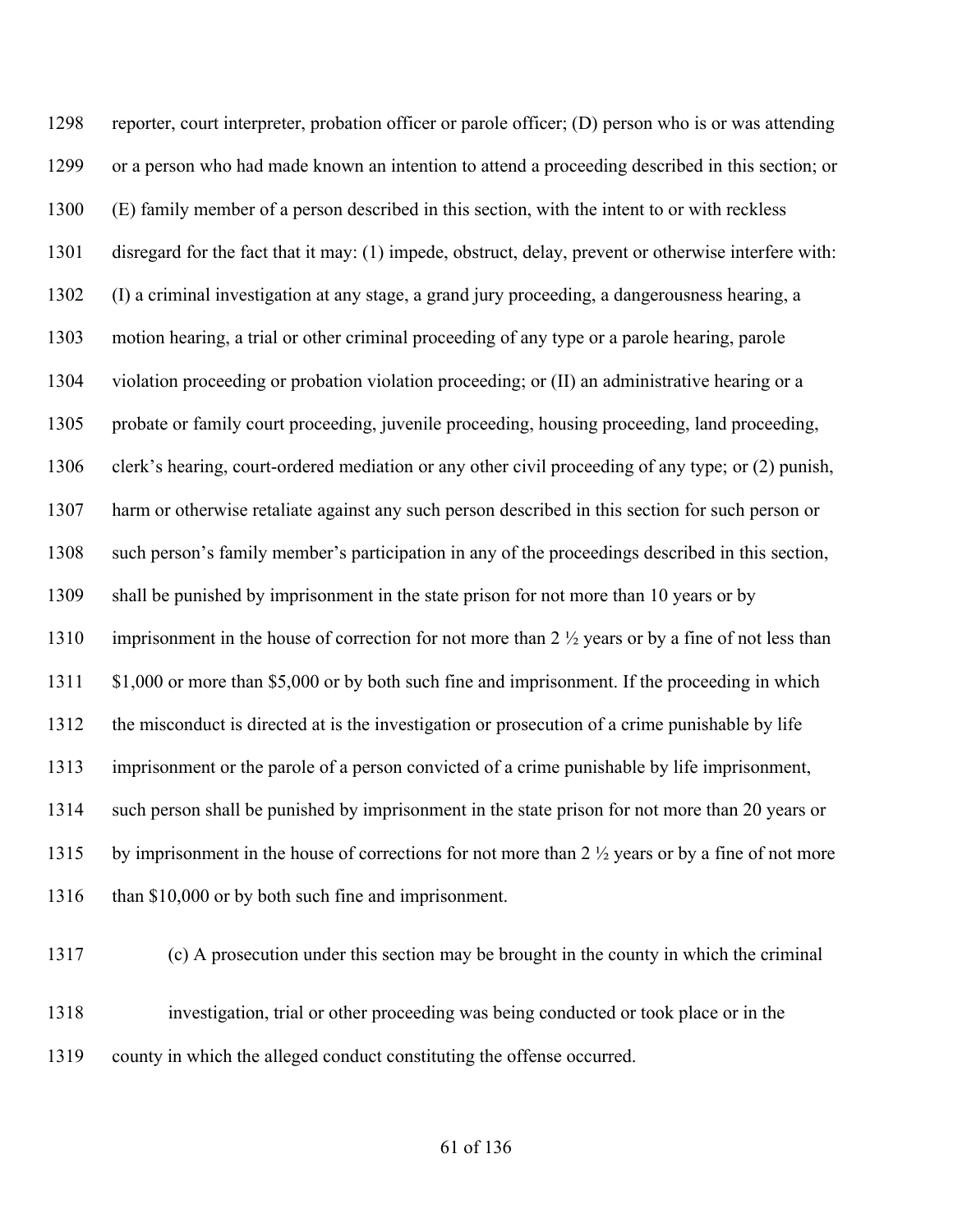| 1320 | SECTION 45B. Section 54 of chapter 265, as so appearing, is hereby amended by                     |
|------|---------------------------------------------------------------------------------------------------|
| 1321 | striking out, in line 4, the words "sections 50 and 51", and inserting in place thereof the       |
| 1322 | following words:- subsection (c) and subsection (d) of section 26D and sections 50 and 51.        |
| 1323 | SECTION 45C. Section 57 of said chapter 265 of the General Laws, as so appearing, is              |
| 1324 | hereby amended by striking out, in lines 5 and 6, the words "a violation of section 53A of said   |
| 1325 | chapter 272 that," and inserting in place thereof the following words:- charges of violating      |
| 1326 | sections 26 and 53A of chapter 272 that,;                                                         |
| 1327 | SECTION 45D. Said chapter 265 of the General Laws, as so appearing, is hereby                     |
| 1328 | amended by inserting after section 58 the following section:-                                     |
| 1329 | Section 59: (a) At any time after the entry of a judgment of disposition on an indictment         |
| 1330 | or criminal or delinquency complaint for an offense under section 26, subsection (a) of section   |
| 1331 | 53, or subsection (a) of section 53A of chapter 272 or under section 34 of chapter 94C for simple |
| 1332 | possession of a controlled substance, the court in which it was entered shall, upon motion of the |
| 1333 | defendant, vacate any conviction, adjudication of delinquency, or continuance without a finding   |
| 1334 | and permit the defendant to withdraw any plea of guilty, plea of nolo contendere, plea of         |
| 1335 | delinquent, or factual admission tendered in association therewith upon a finding by the court of |
| 1336 | a reasonable probability that the defendant's participation in the offense was a result of having |
| 1337 | been a victim of human trafficking as defined by section 20M of chapter 233 or a victim of        |
| 1338 | trafficking in persons under 22 U.S.C. 7102 provided that:                                        |
| 1339 | $(1)$ Except as provided in paragraphs $(2)$ and $(3)$ of this subsection, the defendant shall    |
| 1340 | have the burden to establish a reasonable probability that the defendant's participation in the   |
| 1341 | offense was the result of having been a victim of human trafficking;                              |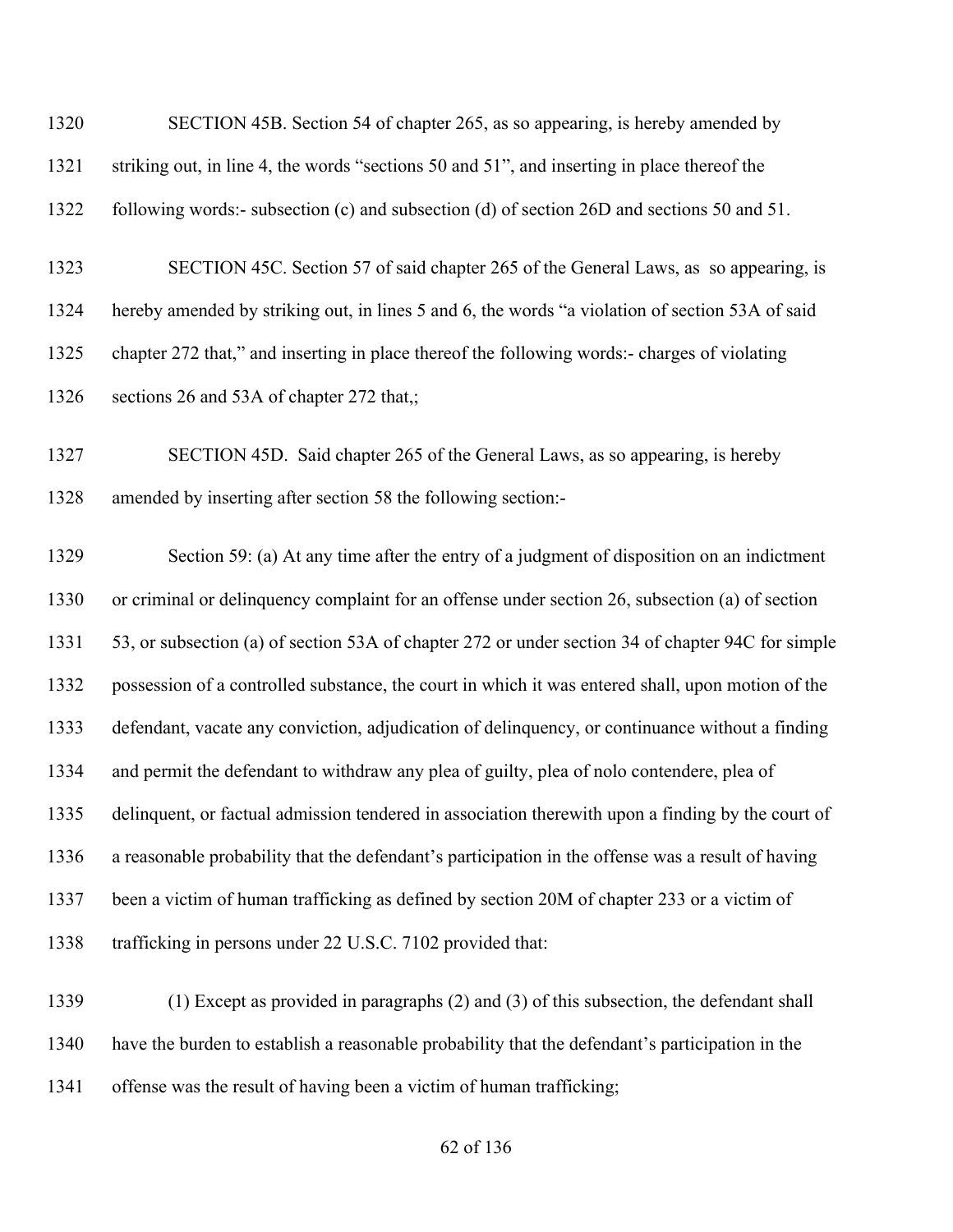(2) Where a child under the age of eighteen was adjudicated delinquent for an offense under section 26, subsection (a) of section 53, or subsection (a) of section 53A of chapter 272, based on allegations of prostitution, there shall be a rebuttable presumption that the child's participation in the offense was a result of having been a victim of human trafficking or trafficking in persons;

 (3) Where the conviction, adjudication of delinquency, or continuance without a finding was for an offense under section 26, subsection (a) of section 53, or subsection (a) of section 53A of chapter 272 committed when the defendant was 18 years of age or older, official documentation from any local, state, or federal government agency of the defendant's status as a victim of human trafficking or trafficking in persons at the time of the offense shall create a rebuttable presumption that the defendant's participation in the offense was a result of having been a victim of human trafficking or trafficking in persons, but shall not be required for granting a motion under this paragraph;

 (4) For purposes of paragraph (3) of this subsection, "official documentation" shall be defined as any document issued by a local, state, or federal government agency in the agency's official capacity;

 (5) The rules concerning the admissibility of evidence at criminal trials shall not apply to the presentation and consideration of information at a hearing conducted pursuant to this section, and the court shall consider hearsay contained in official documentation from any local, state, or federal government agency of the defendant's status as a victim of human trafficking or trafficking in persons offered in support of a motion pursuant to this section; and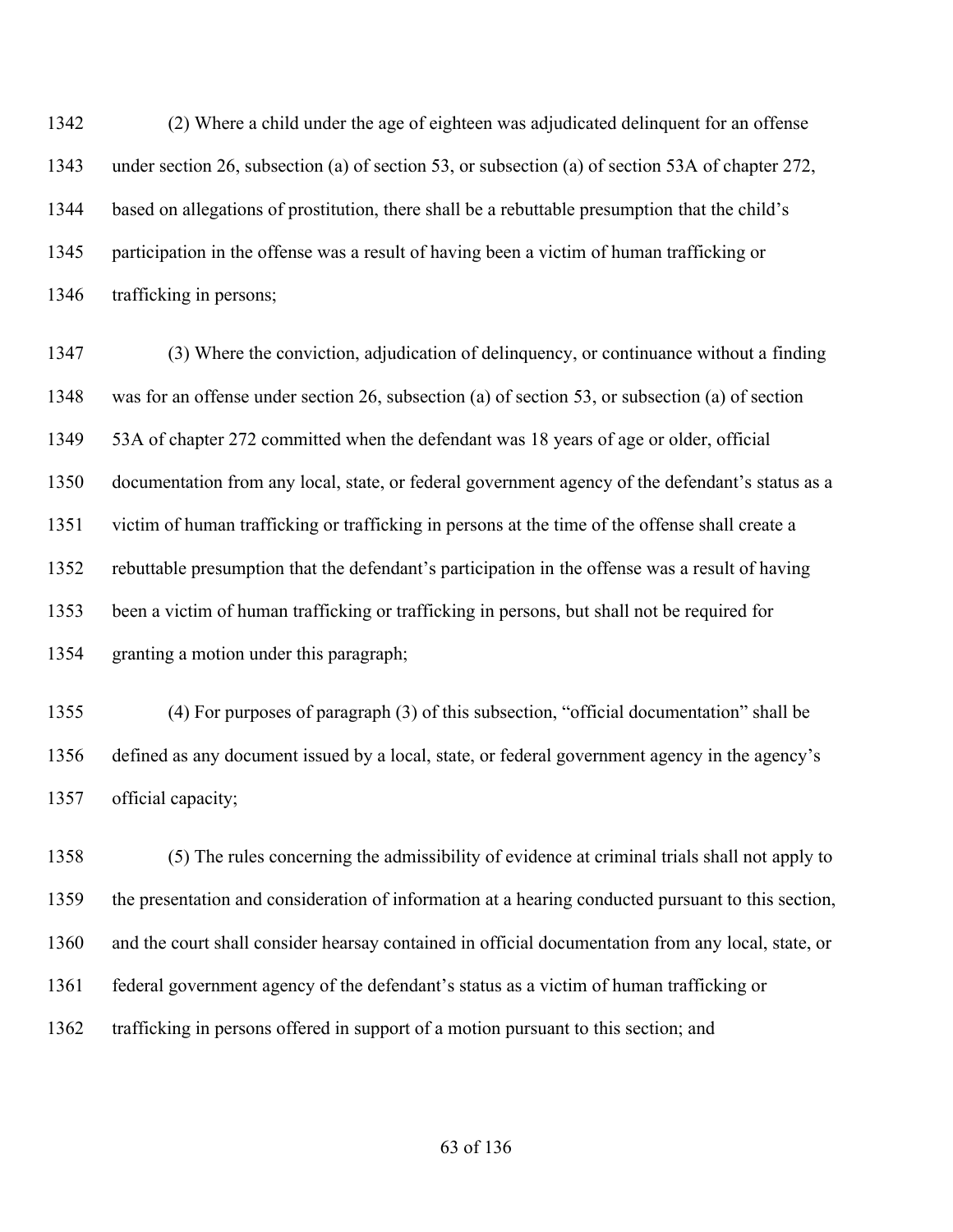(6) A motion pursuant to this section may be heard by any sitting justice of a court of competent jurisdiction.

 (b) Upon vacatur of a conviction, adjudication of delinquency, or continuance without a finding, the court shall enter a plea of not guilty. It shall be an affirmative defense to the charges against the defendant that, while a human trafficking victim, such person was under duress or coerced into committing the offenses for which such person is being prosecuted or against whom 1369 juvenile delinquency proceedings have commenced.

 (c) The administrative justices of the superior court, district court, juvenile court and the Boston municipal court departments shall jointly promulgate a motion form for use under this section.

 SECTION 45E. Chapter 265 of the General Laws is hereby amended by adding the following section:-

 Section 59. Any person who, in violation of chapter 94C, manufactures, distributes, or dispenses heroin, fentanyl, methamphetamine, lysergic acid diethylamide, phencyclidine (PCP) or any other controlled substance in Class A, Class B, or Class C, as set forth at section 31 of chapter 94C, is strictly liable for a death which results from the injection, inhalation or ingestion of that substance, and shall be punished by imprisonment for life or for any term of years as the court may order, and by a fine of not more than \$25,000; provided, however, that the sentence of imprisonment imposed upon such person shall not be reduced to less than 5 years, nor suspended, nor shall any such person be eligible for probation, parole or furlough or receive a deduction from his or her sentence for good conduct until such person shall have served 5 years of such sentence.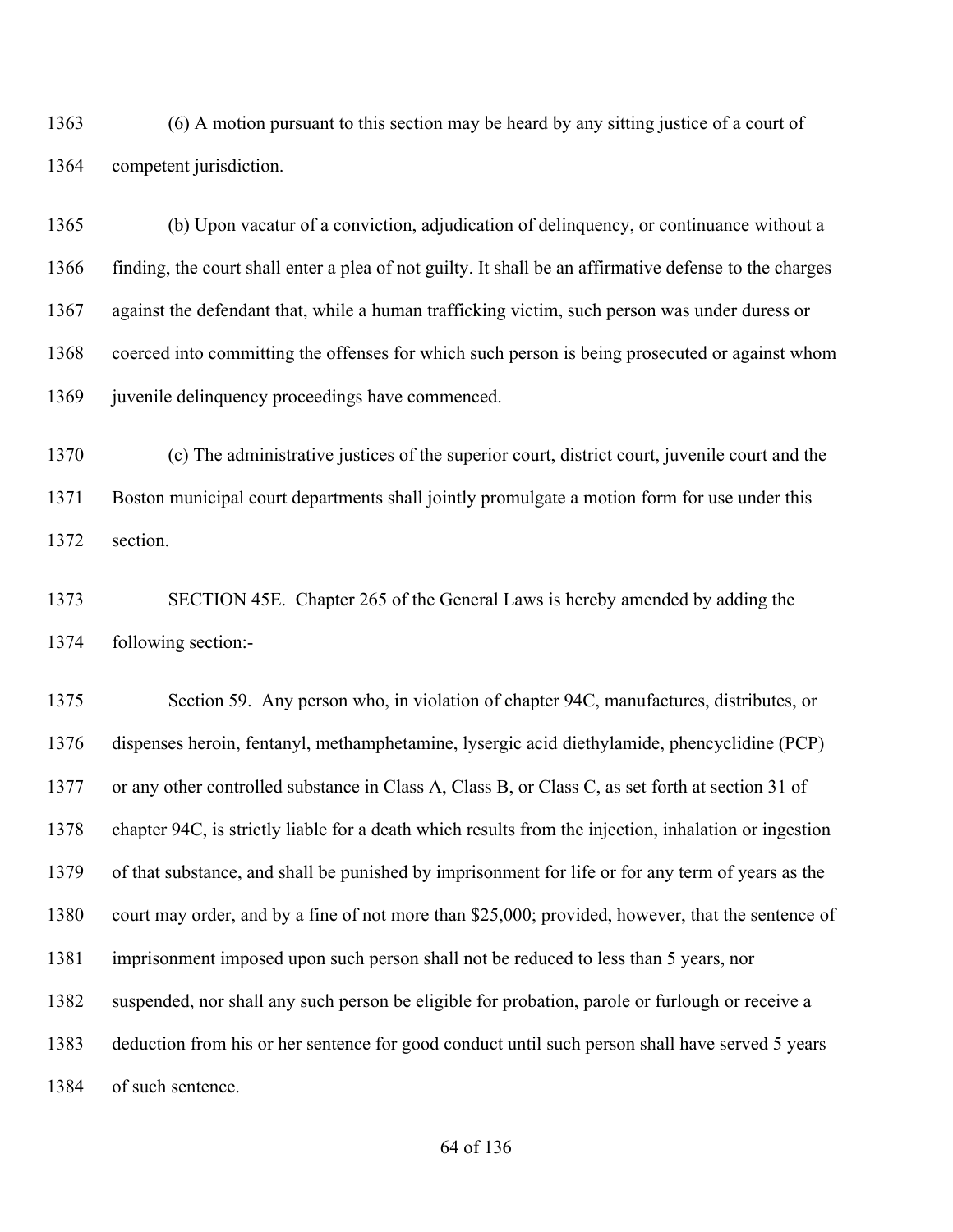For purposes of this section, a person's act of manufacturing, distributing, or dispensing a 1386 substance is the cause of a death when:

 (a) The injection, inhalation or ingestion of the substance is an antecedent but for which 1388 the death would not have occurred; and

 (b) The death was proximately caused by a person who manufactured, distributed, or dispensed such substance.

 It shall not be a defense to a prosecution under this section that the decedent contributed to his or her own death by such decedent's purposeful, knowing, reckless or negligent injection, inhalation or ingestion of the substance or by such decedent's consenting to the administration of the substance by another. Nothing in this section shall be construed to preclude or limit any other prosecution for homicide.

 SECTION 45F. Notwithstanding any general or special law to the contrary, the provisions of section 45E shall not take effect until such time as the executive office for administration and finance, in conjunction with the executive office of public safety and security, has furnished a study of the legislation's impact on public safety and its impact on the economy of the commonwealth and its municipalities, including, but not limited to, a distributional analysis of the impact to taxpayers of varying income levels, the current practice of other states, anticipated changes in employment levels and other ancillary economic activity to the joint committee on public safety and homeland security, and until legislation has been filed and enacted pursuant to Part 2, Chap. 1, Sec. 1, Art. II of the Constitution.

 SECTION 46. Section 27A of chapter 266 of the General Laws, as so appearing, is hereby amended by striking out, in lines 32 to 34, inclusive, the words "impose an undue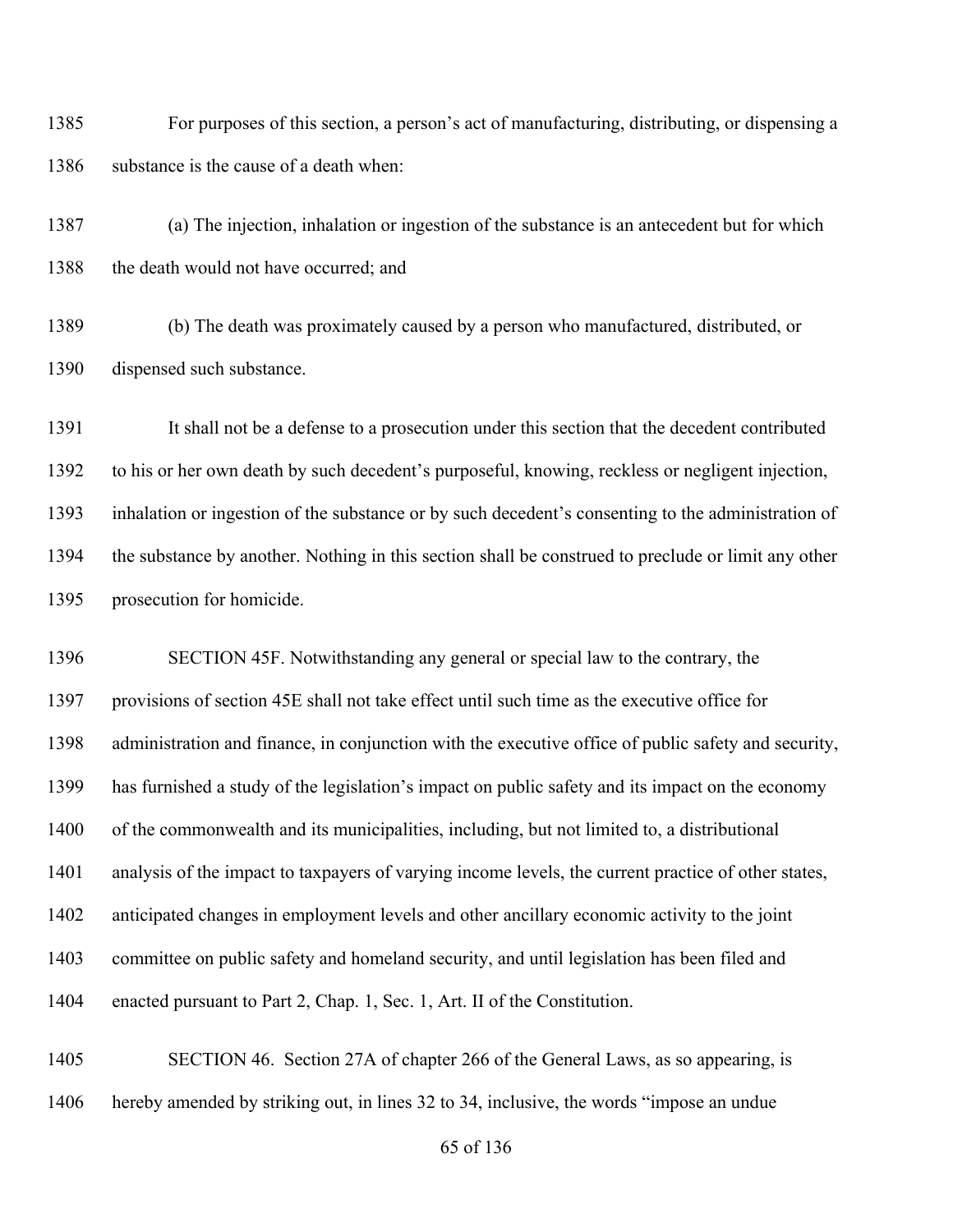financial hardship on the defendant or his family, the court may modify the amount, time or method of payment, but may not grant complete remission from payment of restitution" and inserting in place thereof the following words:- cause a substantial financial hardship to the defendant or the defendant's immediate family or the defendant's dependents, the court may 1411 grant remission from any payment of restitution or modify the amount, time or method of payment.

 SECTION 47. Section 28 of said chapter 266, as so appearing, is hereby amended by inserting after the word "thereof", in line 40, the following words- , except for a conviction or adjudication for malicious damage to a motor vehicle or trailer,.

 SECTION 48. Section 29 of said chapter 266, as so appearing, is hereby amended by striking out, in lines 45 to 47, inclusive, the words "impose an undue financial hardship on the defendant or his family, the court may modify the amount, time or method of payment, but may not grant complete remission from payment of restitution" and inserting in place thereof the 1420 following words:- cause a substantial financial hardship to the defendant or the defendant's immediate family or the defendant's dependents, the court may grant remission from any payment of restitution or modify the amount, time or method of payment.

 SECTION 49. Section 30 of said chapter 266, as so appearing, is hereby amended by striking out, in line 9 and lines 13 and 14, the words "two hundred and fifty dollars" and inserting in place thereof, in each instance, the following figure:- \$1,000.

 SECTION 50. Said section 30 of said chapter 266, as so appearing, is hereby further amended by striking out, in lines 15 to 23, inclusive, the words "three hundred dollars; or, if the property was stolen from the conveyance of a common carrier or of a person carrying on an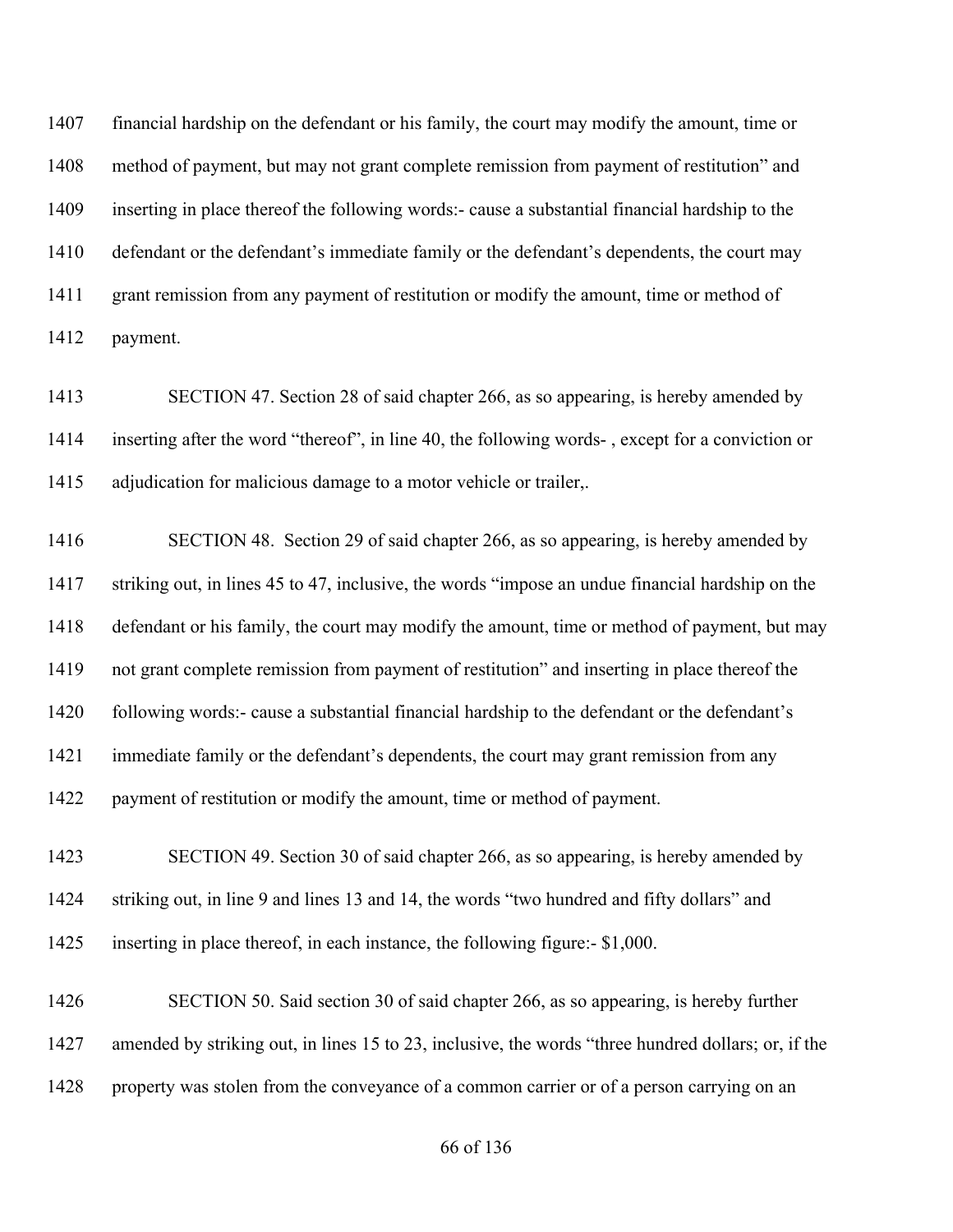express business, shall be punished for the first offence by imprisonment for not less than six months nor more than two and one half years, or by a fine of not less than fifty nor more than six hundred dollars, or both, and for a subsequent offence, by imprisonment for not less than eighteen months nor more than two and one half years, or by a fine of not less than one hundred and fifty nor more than six hundred dollars, or both" and inserting in place thereof the following figure:- \$1,200.

 SECTION 51. Section 37B of said chapter 266, as so appearing, is hereby amended by striking out, in lines 24 and 25, 29 and 30, 37 and 38, and lines 45 and 46, the words "two hundred and fifty dollars" and inserting in place thereof, in each instance, the following figure:- \$1,000.

 SECTION 52. Said section 37B of said chapter 266, as so appearing, is hereby further amended by striking out, in lines 49 and 50, the words "five hundred dollars" and inserting in place thereof the following figure:-\$2,000.

 SECTION 53. Section 37C of said chapter 266, as so appearing, is hereby amended by 1443 striking out, in lines 12, 17, 23 and lines 31 and 32, the words "two hundred and fifty dollars" and inserting in place thereof, in each instance, the following figure:-\$1,000.

 SECTION 54. Said section 37C of said chapter 266, as so appearing, is hereby further amended by striking out, in lines 39 and 40, the words "two thousand dollars" and inserting in place thereof the following figure:-\$8,000.

 SECTION 55. Section 60 of said chapter 266, as so appearing, is hereby amended by striking out, in lines 13, 16 and 20, the figure "\$250" and inserting in place thereof, in each instance, the following figure:- \$1,000.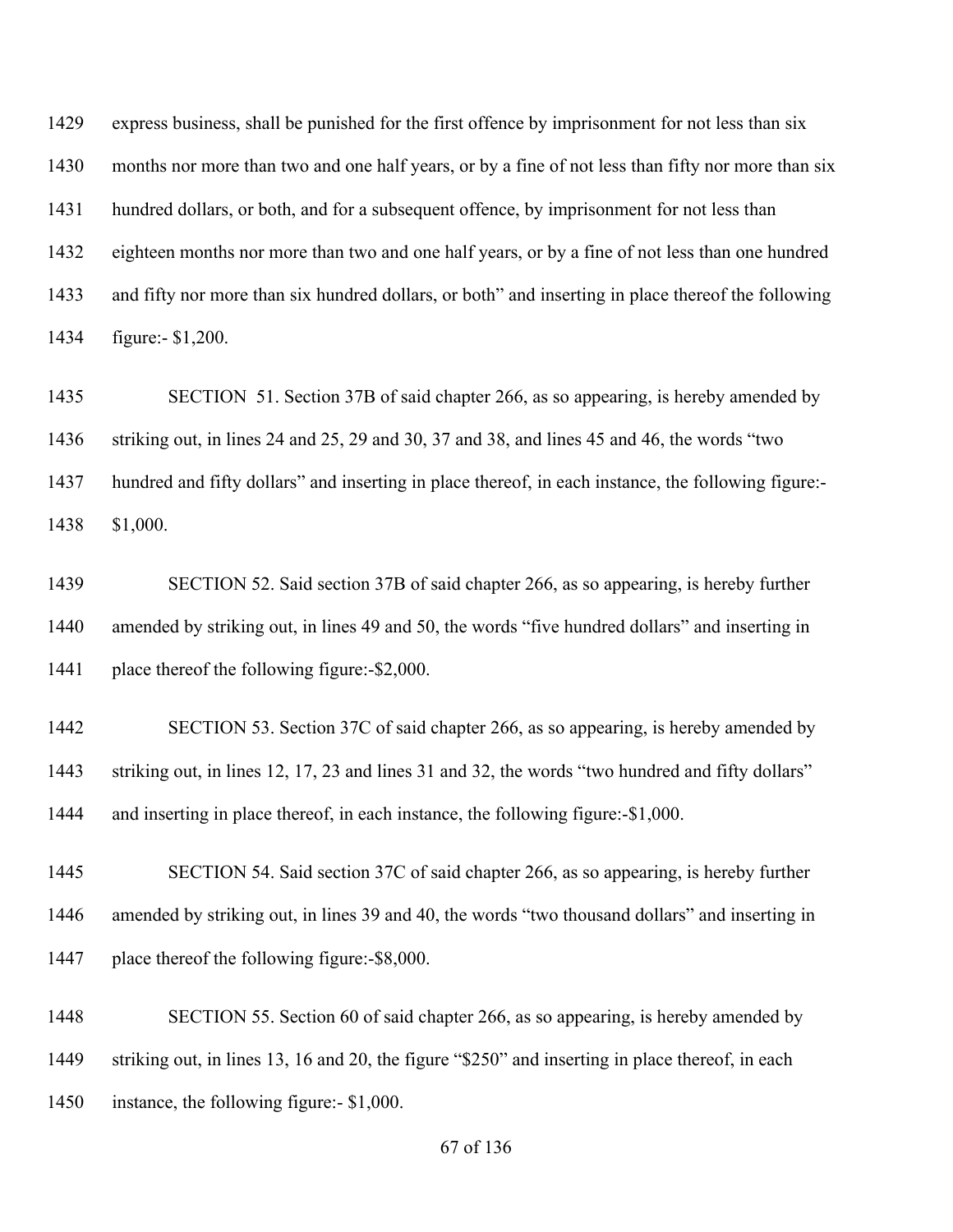SECTION 56. Said section 60 of said chapter 266, as so appearing, is hereby further amended by striking out, in line 15, the figure "\$1,000" and inserting in place thereof the following figure:- \$3,000.

 SECTION 57. The second paragraph of section 108 of said chapter 266, as so appearing, is hereby amended by striking out the third sentence and inserting in place thereof the following sentence:- If the defendant is indigent or if the court finds that ordering such restitution would cause a substantial financial hardship to the defendant or the defendant's immediate family or the defendant's dependents, the court may determine that the interests of the victim and of justice would not be served by ordering such restitution.

 SECTION 58. Said section 108 of said chapter 266, as so appearing, is hereby further amended by striking out, in lines 28 and 29, the words "an undue financial hardship on the defendant or his family" and inserting in place thereof the following words:- a substantial financial hardship on the defendant or the defendant's immediate family or the defendant's dependents.

 SECTION 59. Section 111B of said chapter 266, as so appearing, is hereby amended by striking out, in lines 45 to 47, inclusive, the words "impose an undue financial hardship on the defendant or his family, the court may modify the amount, time or method of payment, but may not grant complete remission from payment of restitution" and inserting in place thereof the 1469 following words:- cause a substantial financial hardship to the defendant or the defendant's immediate family or the defendant's dependents, the court may grant remission from any payment of restitution or modify the amount, time or method of payment.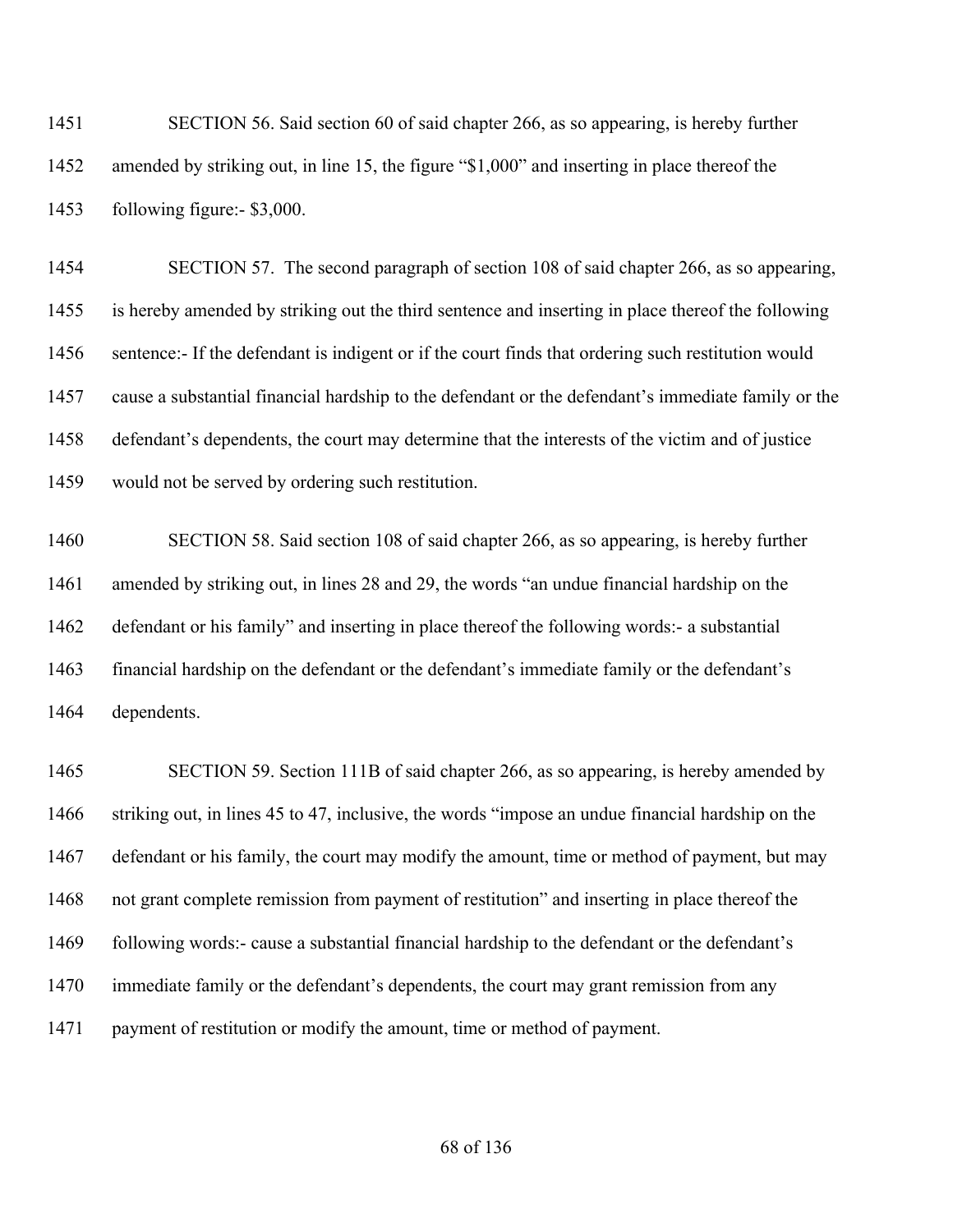SECTION 60. Section 126A of said chapter 266, as so appearing, is hereby amended by striking out the second paragraph.

 SECTION 61. Section 126B of said chapter 266, as so appearing, is hereby amended by striking out the second paragraph.

 SECTION 62. Section 127 of said chapter 266, as so appearing, is hereby amended by striking out, in line 13, the words "two hundred and fifty dollars" and inserting in place thereof 1478 the following figure:- \$1,000.

 SECTION 63. Section 14B of chapter 269 of the General Laws, as so appearing, is hereby amended by striking out subsection (b) and inserting in place thereof the following subsection:-

 (b) Upon any conviction under this section, the court shall conduct a hearing to ascertain 1483 the extent of costs incurred, and damages and financial loss sustained by any emergency response services provider as a result of the violation and shall order the defendant to make restitution to the emergency response services provider or providers for any such costs, damages or loss. The court shall consider the defendant's present and future ability to pay restitution in its determinations relative to the imposition of a fine. In determining the amount, time and method of payment of restitution, the court shall consider the defendant's employment status, earning ability, financial resources, living expenses, dependents, and any special circumstances that may have bearing on their ability to pay. The court may waive restitution or modify the amount, time or method of payment if such restitution payment would cause a substantial financial hardship to the defendant or the defendant's immediate family or the defendant's dependents.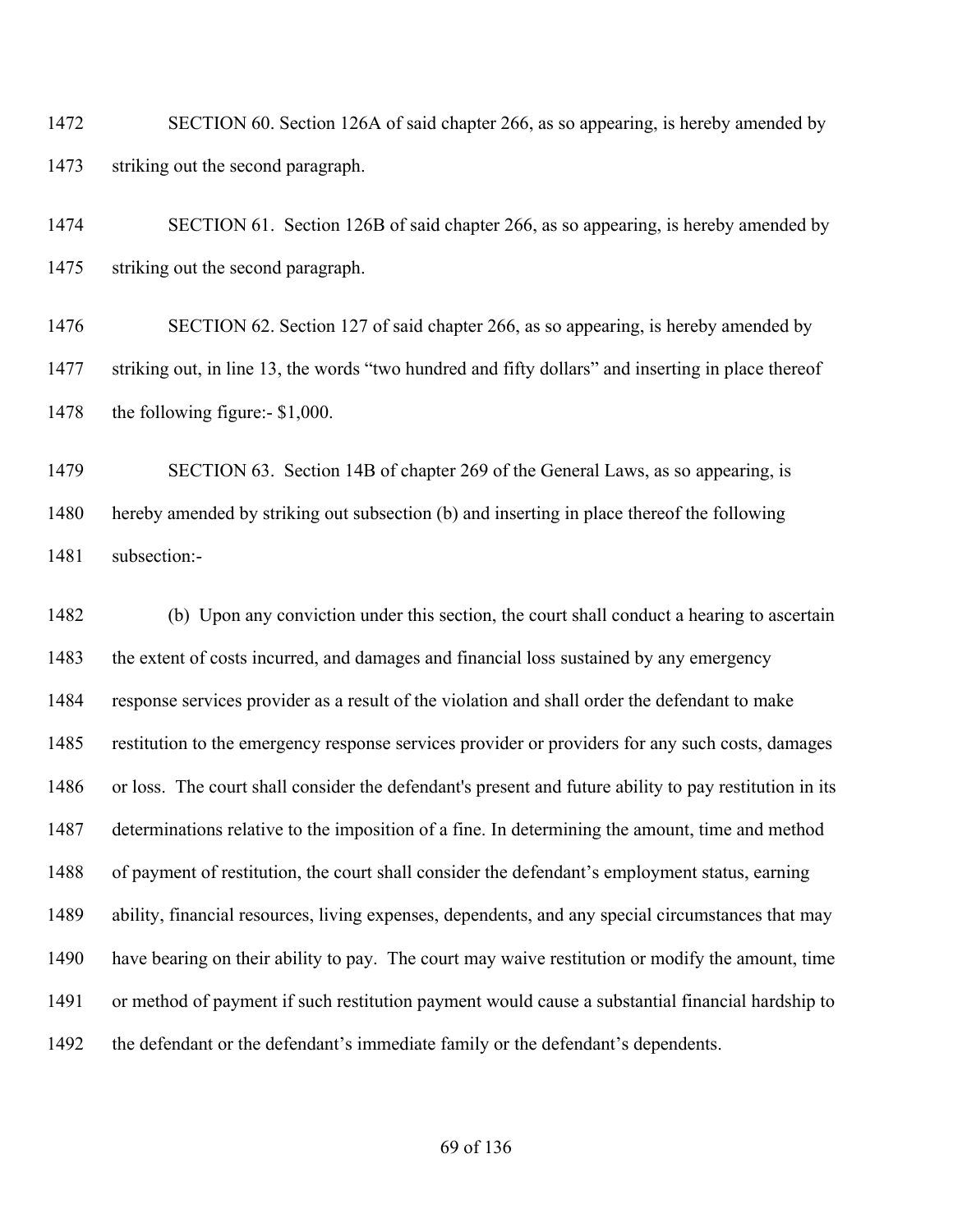| 1493 | SECTION 63A. Chapter 272 of the General Laws, as appearing in the 2016 Official                         |
|------|---------------------------------------------------------------------------------------------------------|
| 1494 | Edition, is hereby amended by inserting after section 106 the following section:-                       |
| 1495 | Section 107. The court shall transmit fines collected pursuant to section 8 and subsection              |
| 1496 | (b) and subsection (c) of section 53A to the state treasurer. The treasurer shall deposit such fines    |
| 1497 | into the Victims of Human Trafficking Trust Fund established pursuant to section 66A of chapter         |
| 1498 | 10.                                                                                                     |
| 1499 | SECTION 63B. Chapter 268 of the General Laws, as appearing in the 2016 Official                         |
| 1500 | Edition, is hereby amended by striking out section 13B, as so appearing, and inserting in place         |
| 1501 | thereof the following section:-                                                                         |
| 1502 | Section 13B.                                                                                            |
| 1503 | (1) Whoever, directly or indirectly, willfully                                                          |
| 1504 | (a) threatens, or attempts or causes physical injury, emotional injury, economic injury or              |
| 1505 | property damage to,                                                                                     |
| 1506 | (b) conveys a gift, offer or promise of anything of value to, or                                        |
| 1507 | (c) misleads, intimidates or harasses;                                                                  |
| 1508 | $(2)$ another person who is                                                                             |
| 1509 | (a) a witness or potential witness,                                                                     |
| 1510 | (b) a person who is or was aware of information, records, documents or objects that relate              |
| 1511 | to a violation of a criminal statute, or a violation of conditions of probation, parole, bail, or other |
| 1512 | court order,                                                                                            |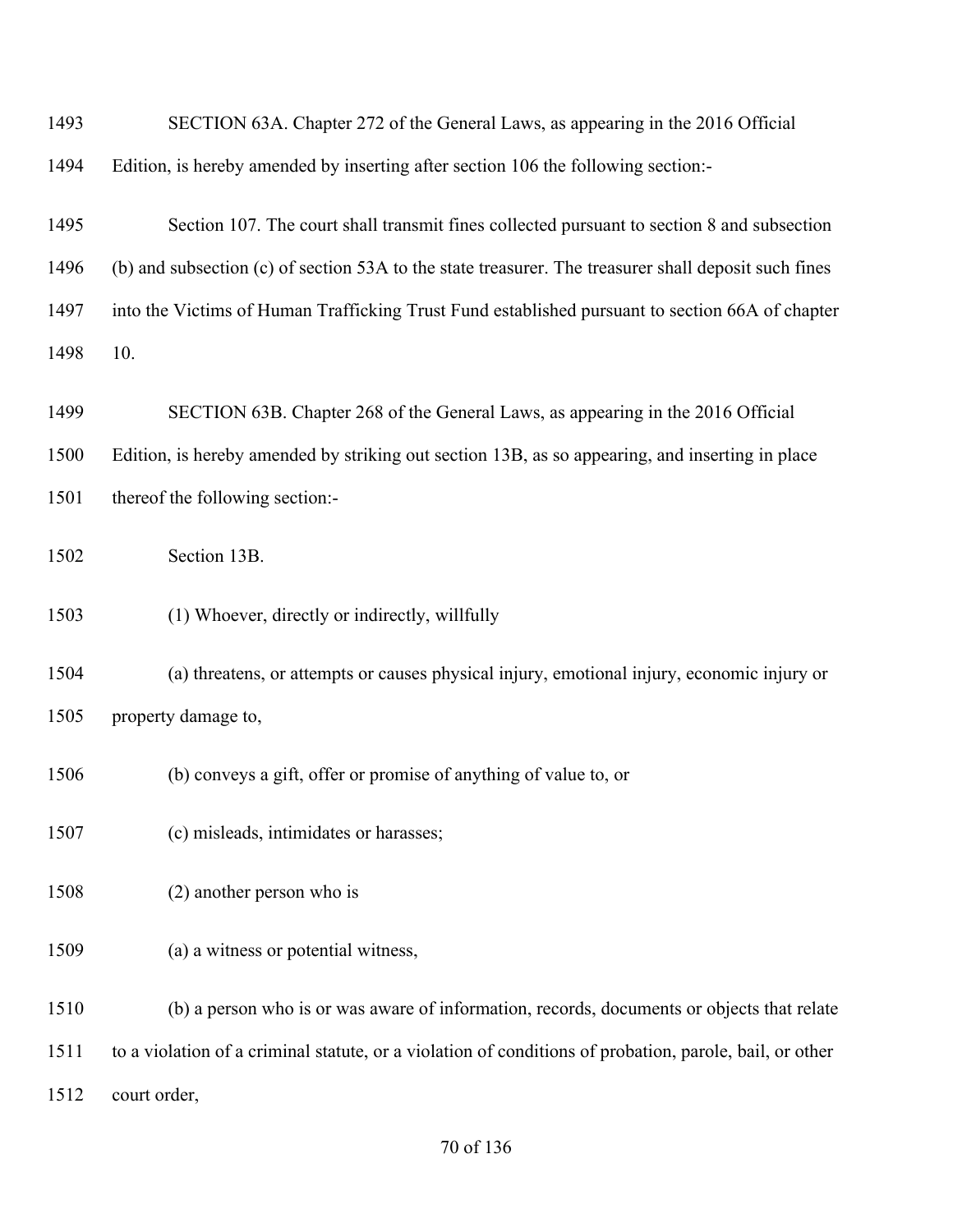(c) a judge, juror, grand juror, attorney, victim witness advocate, police officer, federal agent, investigator, clerk, court officer, court reporter, court interpreter, probation officer or parole officer,

 (d) a person who is or was attending, or had made known his or her intention to attend a 1517 proceeding described in subsection  $(3)(a)$ , or

1518 (e) a family member of a person described in subsections  $2(a)$  through  $2(d)$ ;

(3) with the intent to, or with reckless disregard that it may,

(a) impede, obstruct, delay, prevent or otherwise interfere with

 (i) a criminal investigation at any stage, a grand jury proceeding, a dangerousness hearing, a motion hearing, a trial or other criminal proceeding of any type, or a parole hearing, or parole violation proceeding, or probation violation proceeding; or

 (ii) an administrative hearing, or a probate and family proceeding, juvenile proceeding, housing proceeding, land proceeding, clerk's hearing, court-ordered mediation, or any other civil proceeding of any type; or

 (b) punish, harm or otherwise retaliate against any person described in subsection (2) for such person's or such person's family member's participation in any of the proceedings described in subsection (3)(a) shall be punished by imprisonment in the state prison for not more than ten years, or by imprisonment in the house of correction for not more than two and one half years, or by a fine of not less than \$1,000 nor more than \$5,000, or by both such fine and imprisonment; or, if the proceeding which the misconduct is directed at is the investigation or prosecution of a crime punishable by life imprisonment, or the parole of a person convicted of a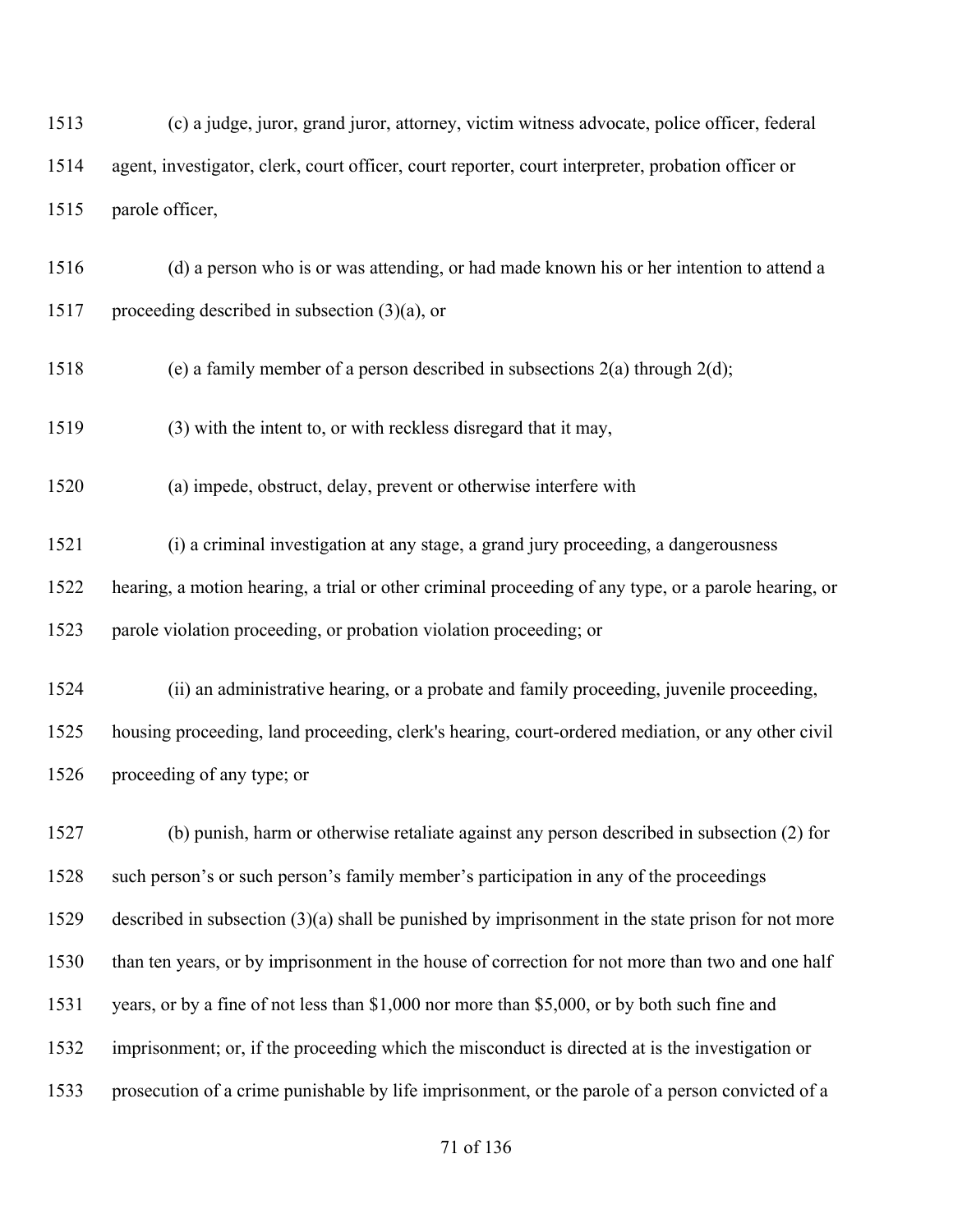crime punishable by life imprisonment, shall be punished by imprisonment in the state prison for life or for any term of years.

 (4) As used in this section, "investigator" shall mean an individual or group of individuals lawfully authorized by a department or agency of the federal government, or any political subdivision thereof, or a department or agency of the commonwealth, or any political subdivision thereof, to conduct or engage in an investigation of, prosecution for, or defense of a violation of the laws of the United States or of the commonwealth in the course of his official duties.

 (5) As used in this section, "harass" shall mean to engage in any act directed at a specific person or persons, which act seriously alarms or annoys such person or persons and would cause a reasonable person to suffer substantial emotional distress. Such act shall include, but not be limited to, an act conducted by mail or by use of a telephonic or telecommunication device or electronic communication device including but not limited to any device that transfers signs, signals, writing, images, sounds, data, or intelligence of any nature transmitted in whole or in part by a wire, radio, electromagnetic, photo-electronic or photo-optical system, including, but not limited to, electronic mail, internet communications, instant messages or facsimile communications.

 (6) A prosecution under this section may be brought in the county in which the criminal investigation, trial, or other proceeding is being conducted or took place, or in the county in which the alleged conduct constituting an offense occurred.

 SECTION 64. Chapter 274 of the General Laws is hereby amended by adding the following section:-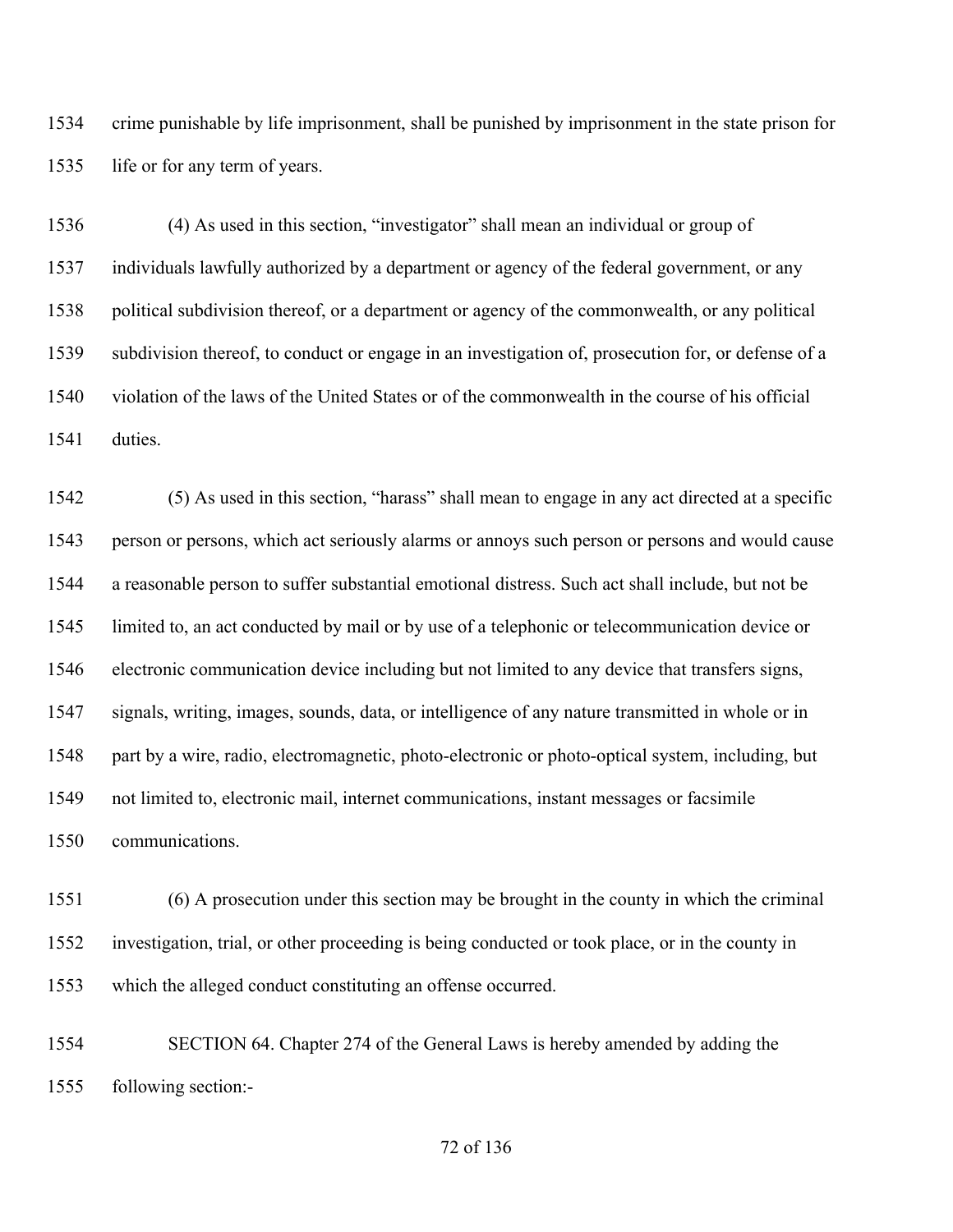Section 8. Whoever solicits, counsels, advises, or otherwise entices another to commit a crime that may be punished by imprisonment in the state prison, with the intent that the person, in fact, commit or procure the commitment of such crime shall, except as otherwise provided, be punished as follows:

 First, by imprisonment for not more than 20 years in the state prison or for not more than 2½ years in a jail or house of correction, or by a fine of not more than \$10,000, or by both such fine and imprisonment, if the intent of the solicitation, counsel, advice or enticement was for the person to commit a crime punishable by imprisonment for life.

 Second, by imprisonment for not more than 10 years in the state prison or for not more than 2½ years in a jail or house of correction, or by a fine of not more than \$10,000, or by both such fine and imprisonment, if the intent of the solicitation, counsel, advice or enticement was 1567 for the person to commit a crime punishable by imprisonment in the state prison for 10 years or more.

 Third, by imprisonment for not more than 5 years in the state prison or for not more than 2½ years in a jail or house of correction, or by a fine of not more than \$5,000, or by both such fine and imprisonment, if the intent of the solicitation, counsel, advice or enticement was for the person to commit a crime punishable by imprisonment in the state prison for 5 years or more.

 Fourth, by imprisonment for not more 2½ years in a jail or house of correction, or by a fine of not more than \$2,000, or by both such fine and imprisonment, if the intent of the solicitation, counsel, advice or enticement was for the person to commit a crime punishable by imprisonment in the state prison for less than 5 years.

## of 136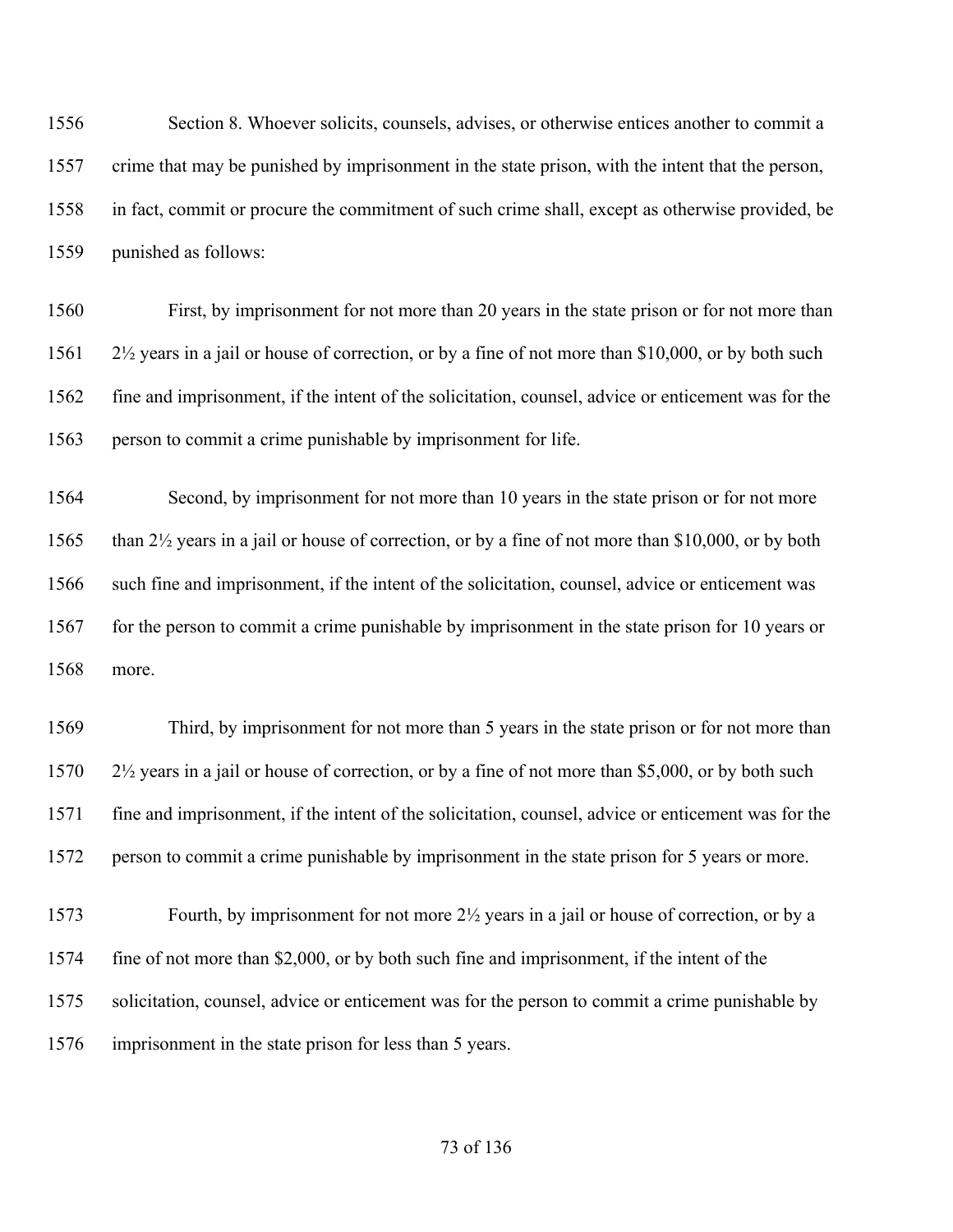If a person is convicted of solicitation, counsel, advice or enticement for which crime the penalty is expressly set forth in any other section of the General Laws, the provisions of this section shall not apply to said crime and the penalty in the applicable section of the General Laws shall be imposed pursuant to the provisions of such other section.

 SECTION 65. Section 30 of chapter 276 of the General Laws, as appearing in the 2016 Official Edition, is hereby amended by striking out, in lines 5 and 6, the words " upon a finding of good cause by the court the fee may be waived" and inserting in place thereof the following words:- the court may waive the fee upon a finding of good cause or upon a finding that such a fee would cause a substantial financial hardship to the person, the person's immediate family or the person's dependents.

 SECTION 66. Said section 30 of said chapter 276, as so appearing, is hereby further amended by inserting after the word "indigent", in line 11, the following words:- or that such fee would cause a substantial financial hardship to the person, the person's immediate family or the person's dependents.

 SECTION 67. Section 31 of said chapter 276, as so appearing, is hereby amended by inserting after the word "cause", in line 6, the following words:- or upon a finding that such an assessment would cause a substantial financial hardship to the person, the person's immediate family or the person's dependents.

 SECTION 68. Section 57 of said chapter 276, as so appearing, is hereby amended by inserting after the first sentence the following sentence:- Except in cases where the person is determined to pose a danger to the safety of any other person or the community under section 58A, bail shall be set in an amount no higher than what would reasonably assure the appearance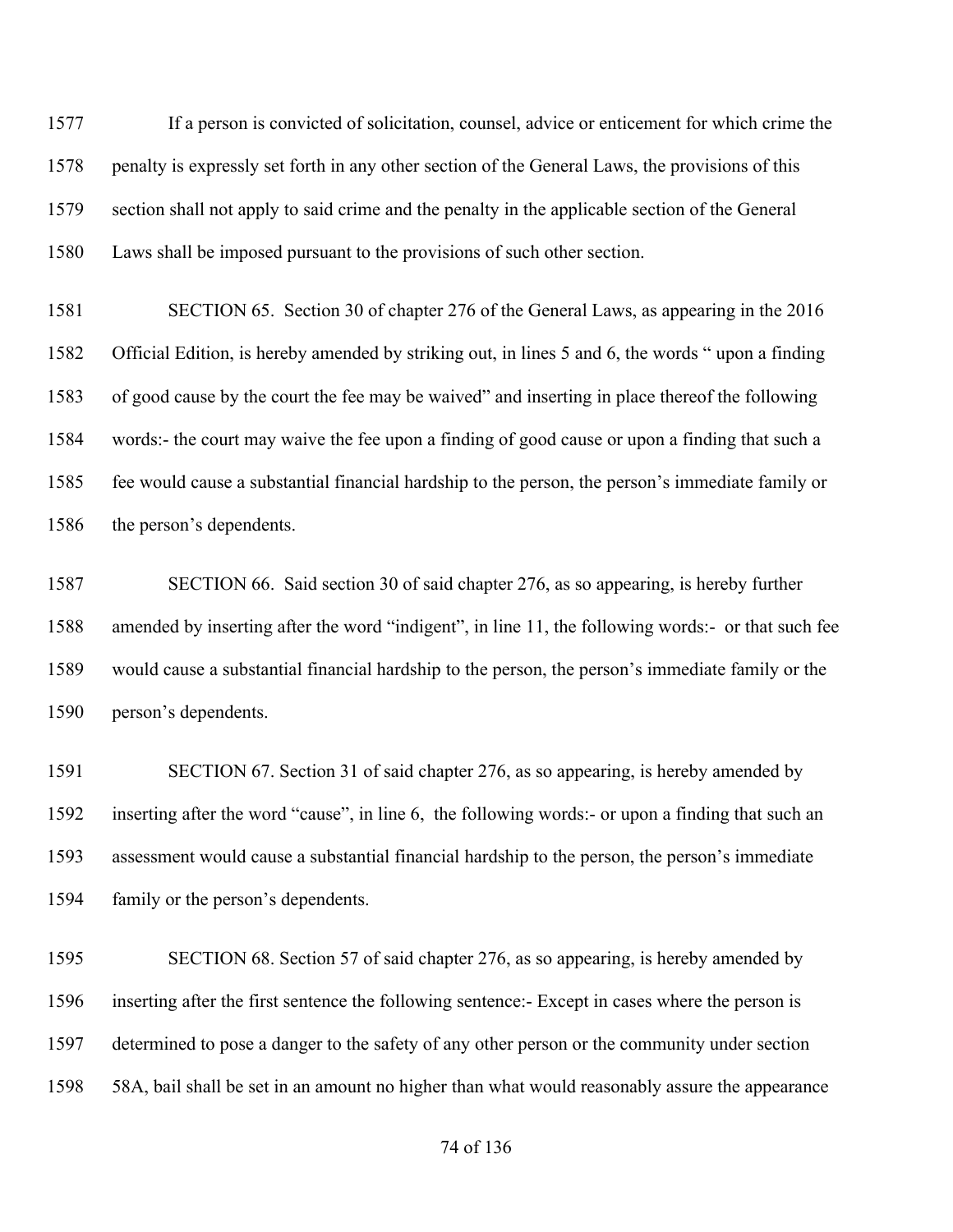| 1599 | of the person before the court after taking into account the person's financial resources;          |  |  |
|------|-----------------------------------------------------------------------------------------------------|--|--|
| 1600 | provided, however, that a higher bail may be set if neither alternative nonfinancial conditions nor |  |  |
| 1601 | a bail amount which the person could likely afford would adequately assure the person's             |  |  |
| 1602 | appearance before the court.                                                                        |  |  |
| 1603 | SECTION 69. Said section 57 of said chapter 276, as so appearing, is hereby further                 |  |  |
| 1604 | amended by inserting after the word "ties", in line 50, the following words:-, the person's         |  |  |
| 1605 | financial resources and financial ability to give bail.                                             |  |  |
| 1606 | SECTION 70. Said section 57 of said chapter 276, as so appearing, is hereby further                 |  |  |
| 1607 | amended by inserting after the second paragraph the following paragraph:-                           |  |  |
| 1608 | If bail is set at an amount that is likely to result in the person's long-term pretrial             |  |  |
| 1609 | detention because he or she lacks the financial resources to post said amount, an authorized        |  |  |
| 1610 | person setting bail must provide written or orally recorded findings of fact and a statement of     |  |  |
| 1611 | reasons as to why, under the relevant circumstances, neither alternative nonfinancial conditions    |  |  |
| 1612 | nor a bail amount that the person can afford will reasonably assure his or her appearance before    |  |  |
| 1613 | the court, and further, must explain how the bail amount was calculated.                            |  |  |
| 1614 | SECTION 71. Section 58 of said chapter 276, as so appearing, is hereby amended by                   |  |  |
| 1615 | inserting after the first sentence the following sentence:- Except in cases where the person is     |  |  |
| 1616 | determined to pose a danger to the safety of any other person or the community under section        |  |  |
| 1617 | 58A, bail shall be set in an amount no higher than what would reasonably assure the appearance      |  |  |
| 1618 | of the person before the court after taking into account the person's financial resources;          |  |  |
| 1619 | provided, however, that a higher bail may be set if neither alternative nonfinancial conditions nor |  |  |

# of 136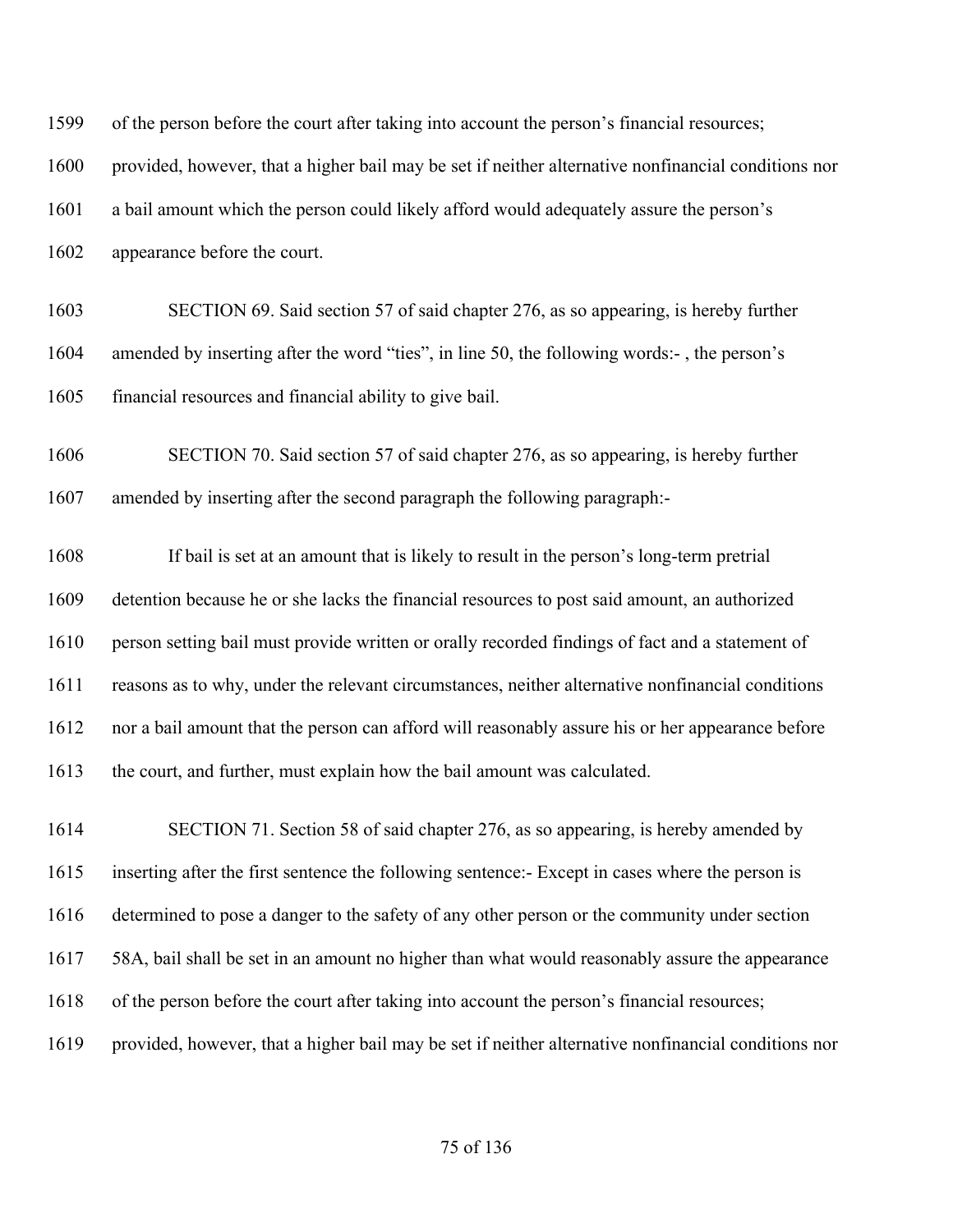a bail amount which the person could likely afford would adequately assure the person's appearance before the court.

 SECTION 72. Said section 58 of said chapter 276, as so appearing, is hereby further amended by inserting after the word "resources", in line 20, the following words:- and financial ability to give bail.

 SECTION 73. Said section 58 of said chapter 276, as so appearing, is hereby further amended by inserting after the first paragraph the following paragraph:-

 If bail is set at an amount that is likely to result in the person's long-term pretrial detention because he or she lacks the financial resources to post said amount, an authorized person setting bail must provide written or orally recorded findings of fact and a statement of reasons as to why, under the relevant circumstances, neither alternative nonfinancial conditions nor a bail amount that the person can afford will reasonably assure his or her appearance before 1632 the court, and further, must explain how the bail amount was calculated.

# SECTION 74. Section 87A of said chapter 276, as so appearing, is hereby amended by inserting after the fourth paragraph the following 2 paragraphs:-

 The court shall not assess said monthly probation fee or said administrative probation fee upon any person placed on supervised probation or administrative supervised probation after release from prison or a house of correction for said person's first 6 months of such probation if it determines, after a hearing and upon written findings, that said fees would constitute a substantial financial hardship to the person, the person's immediate family or dependents.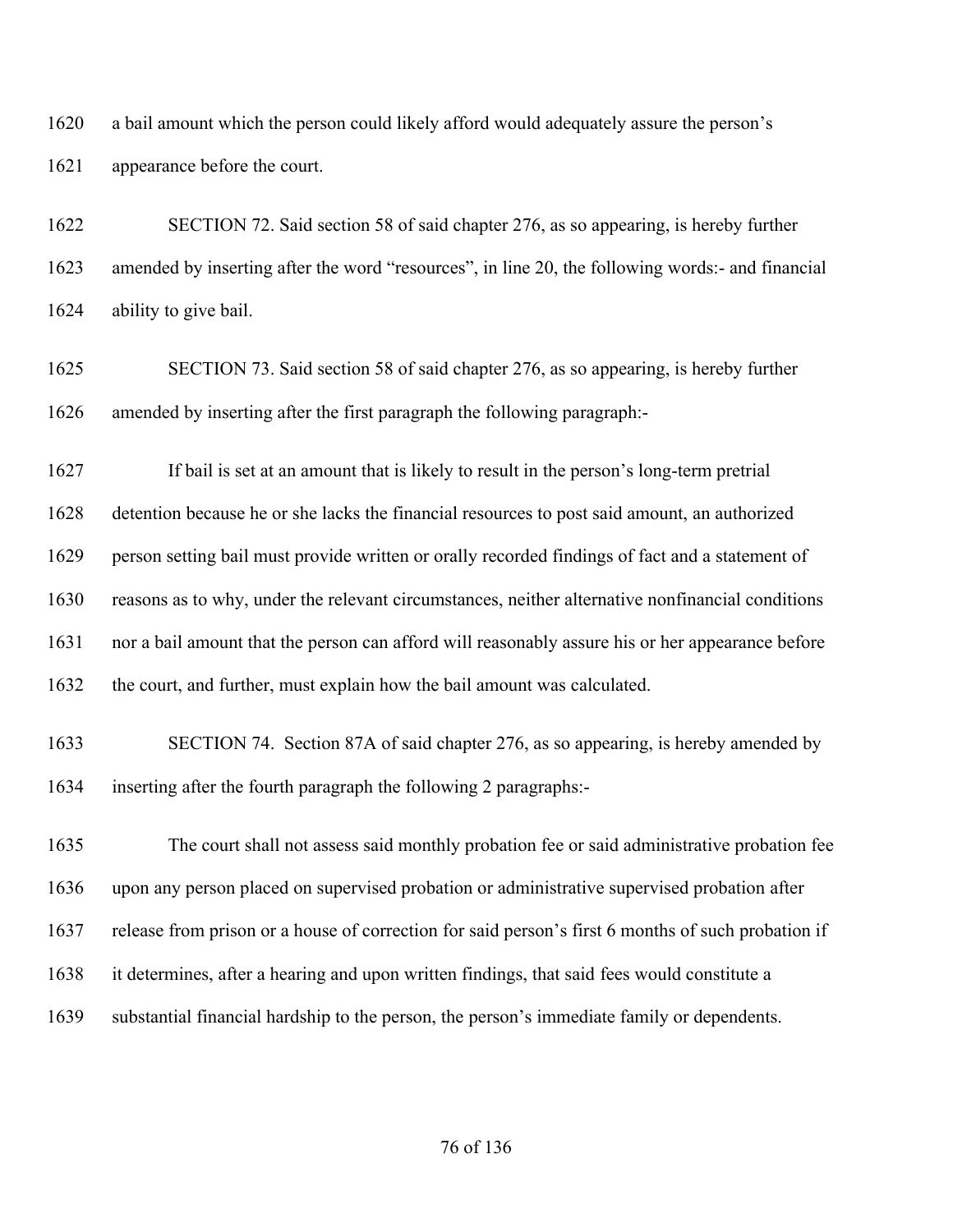If the court determines after said hearing and upon such written findings that said fees would constitute a substantial financial hardship to said person, the person's immediate family or dependents, the court shall waive payment of either or both said fees. No later than 6 months after the waiver, and every 6 months thereafter, the chief probation officer or the officer's designee shall conduct a further reassessment of the financial circumstances of said person to ensure that the person continues to meet the definition of substantial financial hardship. The chief probation officer or the officer's designee shall prepare, sign and file with the court a written report certifying that the person continues to meet, or no longer meets, the definition of substantial financial hardship. Upon receipt of the report, if such report certifies that the person no longer meets the definition of substantial financial hardship, the court shall hold a hearing, and shall revoke the waiver and impose either or both said fees if the court finds after said hearing that the person no longer meets the definition of substantial financial hardship.

 SECTION 74A. Section 58A of chapter 276 of the General Laws, as so appearing, is hereby amended by striking out, in lines 16 to 17, the words "third or subsequent conviction for a violation of section 24 of chapter 90", and inserting the words: "charge of a third or subsequent violation of section 24 of chapter 90 within 10 years of the previous conviction for such violation"

 SECTION 75. Said section 87A of said chapter 276, as so appearing, is hereby further amended by striking out, in lines 42 to 44, inclusive, the words "an undue hardship on said person or his family due to limited income, employment status, or any other factor" and inserting in place thereof the following words:- a substantial financial hardship for the person, the person's immediate family or dependents.

## of 136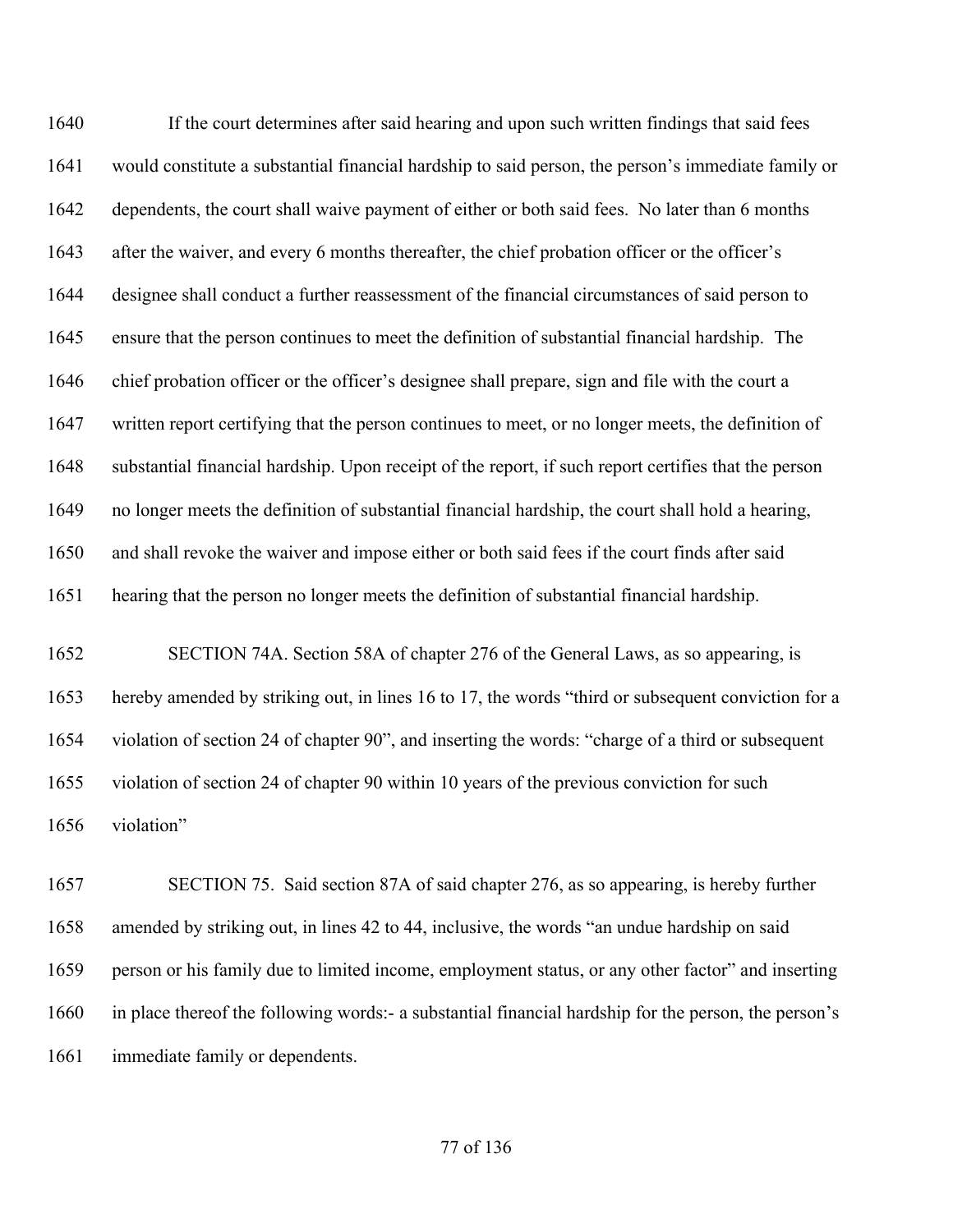| 1662 | SECTION 76. Said section 87A of said chapter 276, as so appearing, is hereby further                 |
|------|------------------------------------------------------------------------------------------------------|
| 1663 | amended by striking out, in line 45, the word "undue" and inserting in place thereof the             |
| 1664 | following words:- substantial financial.                                                             |
| 1665 | SECTION 77. The sixth paragraph of said section 87A of said chapter 276, as so                       |
| 1666 | appearing, is hereby amended by adding the following sentence:- Said person shall pay said           |
| 1667 | administrative victims service surcharge once each month during such time as said person             |
| 1668 | remains on administrative supervised probation.                                                      |
| 1669 | SECTION 78. The seventh paragraph of said section 87A of said chapter 276, as so                     |
| 1670 | appearing, is hereby amended by striking out the first sentence.                                     |
| 1671 | SECTION 79. Said section 87A of said chapter 276, as so appearing, is hereby further                 |
| 1672 | amended by striking out, in lines 86 to 88, inclusive, the words "an undue hardship on said          |
| 1673 | person or his family due to limited income, employment status, or any other factor" and inserting    |
| 1674 | in place thereof the following words:- a substantial financial hardship for the person, the person's |
|      |                                                                                                      |
| 1675 | immediate family or dependents.                                                                      |
| 1676 | SECTION 80. The third paragraph of section 92A of said chapter 276, as so appearing,                 |
| 1677 | is hereby amended by striking out the second sentence and inserting in place thereof the             |
| 1678 | following sentence:- If the court finds that the payment of restitution due will cause a substantial |

dependents, the court may grant remission from any payment of restitution, or modify the

amount, time or method of payment.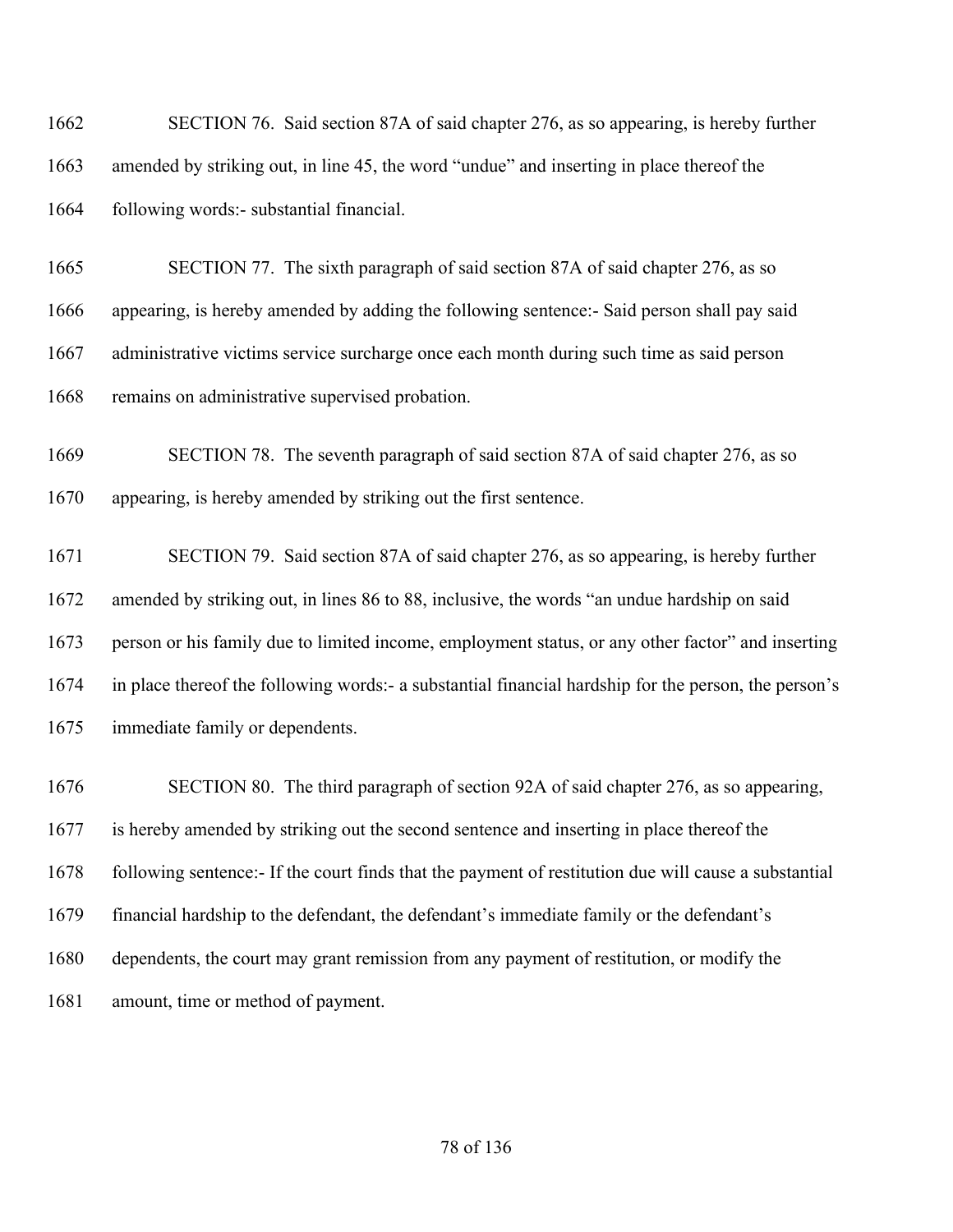SECTION 80A. There shall be a bail reform commission, referred to in this section as the commission. The commission shall evaluate policies and procedures related to the current bail 1684 system and recommend improvements or changes.

 The commission shall consist of 19 members, 2 of whom shall be members of the house of representatives appointed by the speaker of the house of representatives; 1 of whom shall be a member of the house of representatives appointed by the minority leader of the house of representatives; 2 of whom shall be members of the senate appointed by the president of the senate; 1 of whom shall be a member of the senate appointed by the minority leader of the senate; 1 of whom shall be the chief justice of the supreme judicial court, or a designee; 1 of whom shall be the chief justice of the superior court, or a designee; 1 of whom shall be the chief administrative justice of the district court, or a designee; 1 of whom shall be the commissioner of probation, or a designee; 1 of whom shall be the chief counsel of the committee for public counsel services, or a designee; 1 of whom shall be appointed by the ACLU of Massachusetts; 1 of whom shall be appointed by Massachusetts Association of Criminal Defense Lawyers; 1 of whom shall be the attorney general, or designee; 2 of whom shall be members of the Massachusetts District Attorneys Association, including 1 of whom shall be the President, or their designees, and; 1 of whom shall the governor, or designee.

 Members of the commission shall serve without compensation. The speaker of the house of representatives and the president of the Senate shall each appoint one co-chair of the commission from among its members.

 The commission shall report by December 1, 2018 to the governor, the house and senate chairs of the joint committee on the judiciary, the house and senate chairs of the joint committee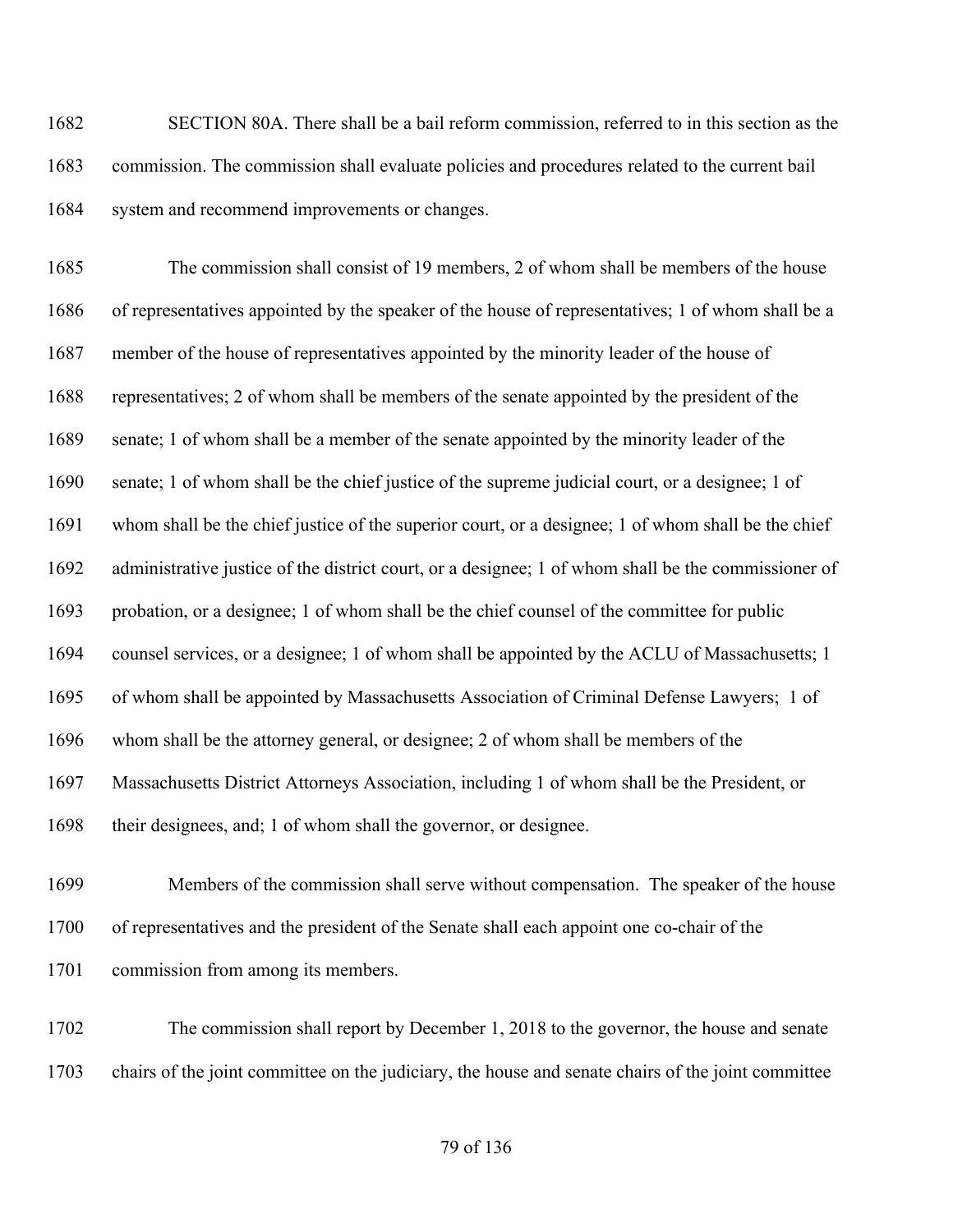on public safety band homeland security and the chief justice of the trial court regarding the following: (1) an evaluation of the potential to use risk assessment factors as part of the pretrial system regarding bail decisions, including the potential to use risk assessment factors to determine when defendants should be released with or without conditions without bail and when bail should be set; (2) an evaluation of the impact of eliminating cash bail and recommendations, if any, for doing so; (3) an evaluation of the setting of conditions on defendants when they are released with or without bail and if changes should be made to the setting of conditions; (4) evaluate any disparate impact on defendants because of gender, race, gender identity, or other protected class status in the pretrial system and recommend any changes that could be made to minimize any such impact that is found; and (5) any statutory changes concerning the pretrial system that the commission recommends.

 SECTION 81. Section 100A of said chapter 276, as so appearing, is hereby amended by striking out, in lines 9, 14 and 21 the figure "5" and inserting in place thereof, in each instance, the following figure:- 3.

 SECTION 82. Said section 100A of said chapter 276, as so appearing, is hereby further amended by striking out, in lines 12, 15 and 22 the figure "10" and inserting in place thereof, in each instance, the following figure:- 7.

 SECTION 83. Said section 100A of said chapter 276, as so appearing, is hereby further amended by inserting after the words "268A", in line 28, the following words- , except for convictions for resisting arrest.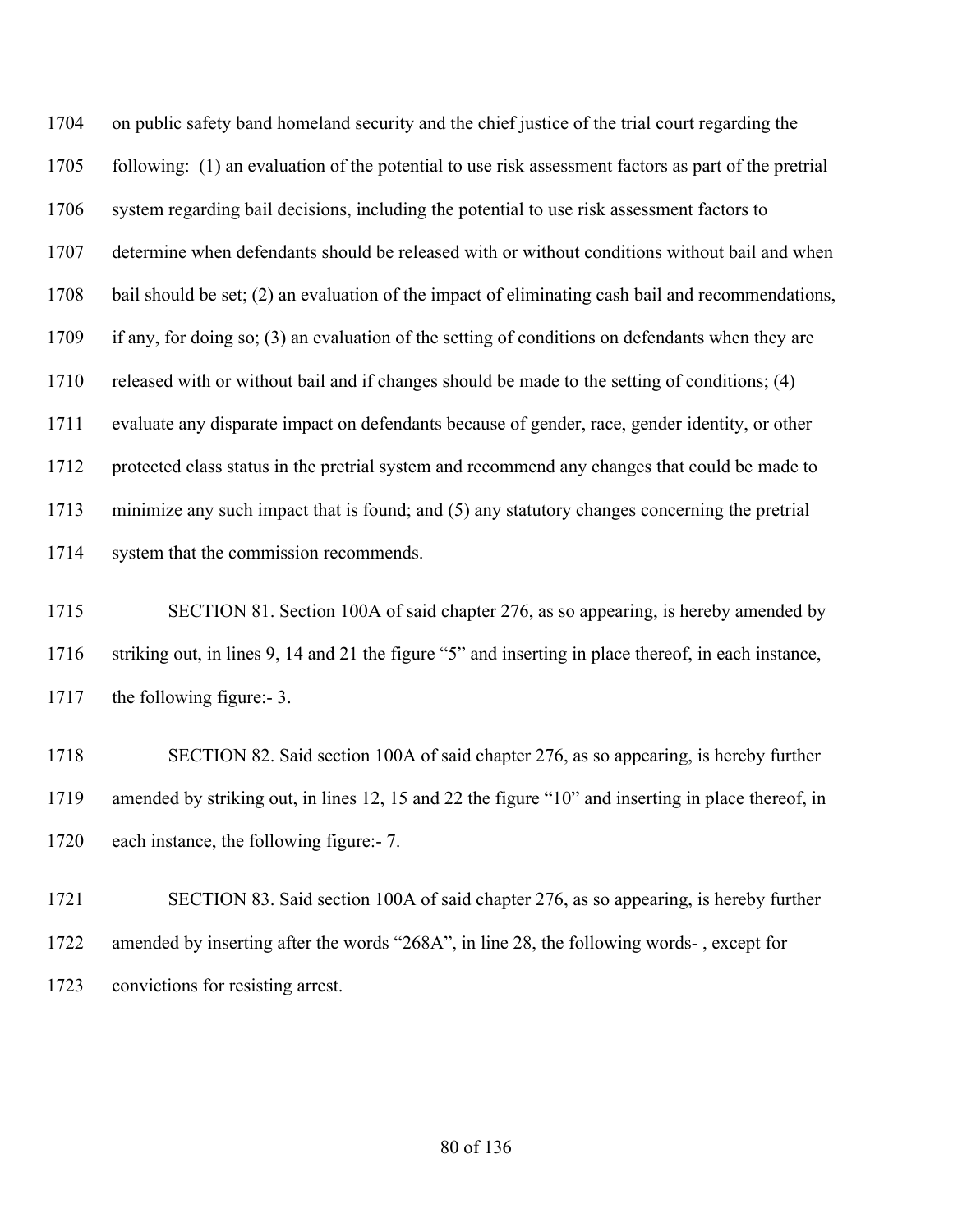SECTION 84. Said section 100A of said chapter 276, as so appearing, is hereby further 1725 amended by striking out the fifth paragraph and inserting in place thereof the following 2 paragraphs:-

 No county, municipal or state agency shall deny an application for a license to practice any trade or profession or an application for any occupational license solely because of the existence of a sealed record unless the county, municipal or state agency has conducted an adjudicatory proceeding pursuant to chapter 30A. A county, municipal or state agency denying an application for a license to practice any trade or profession or denying an application for any occupational license shall enter written findings as to the basis of its denial. A person whose application for a license to practice any trade or profession or for any occupational license has been denied solely because of the existence of a sealed record may appeal said denial pursuant to chapter 30A.

 An application for employment or housing which seeks information concerning prior arrests or convictions of the applicant shall include the following statement: "An applicant for employment or housing with a sealed record on file with the commissioner of probation may answer 'no record' with respect to an inquiry herein relative to prior arrests, criminal court appearances or convictions. An applicant for employment or housing with a sealed record on file with the commissioner of probation may answer 'no record' to an inquiry herein relative to prior arrests or criminal court appearances. In addition, any applicant for employment or housing may answer 'no record' with respect to any inquiry relative to prior arrests, court appearances or adjudications in all cases of delinquency or as a child in need of services which did not result in a complaint transferred to the superior court for criminal prosecution." The attorney general may enforce the provisions of this paragraph by a suit in equity commenced in the superior court.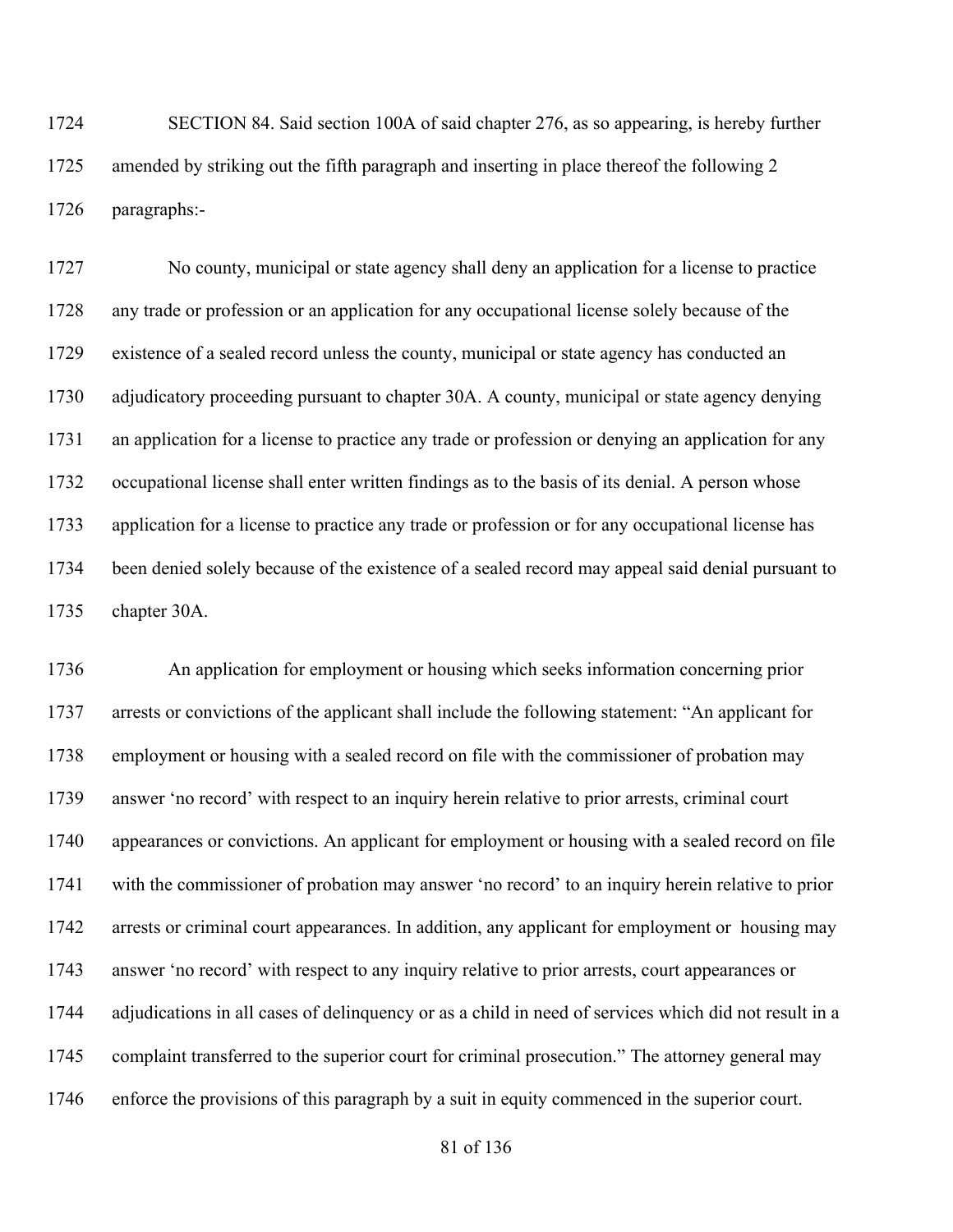| 1747 | SECTION 85. Section 100C of said chapter 276, as so appearing, is hereby amended by              |
|------|--------------------------------------------------------------------------------------------------|
| 1748 | striking out, in line 23, the words "used by an employer" and inserting in place thereof the     |
| 1749 | following words:-, housing or an occupational license.                                           |
| 1750 | SECTION 86. Said section 100C of said chapter 276, as so appearing, is hereby further            |
| 1751 | amended by inserting after the word "employment", in line 26, the following words:-, housing     |
| 1752 | or an occupational license.                                                                      |
| 1753 | SECTION 87. Chapter 276 of the General Laws is hereby amended by inserting after                 |
| 1754 | section 100D the following 17 sections:-                                                         |
| 1755 | Section 100E. As used in sections 100E through 100U of this chapter, the following               |
| 1756 | words shall, unless the context clearly requires otherwise, have the following meanings:-        |
| 1757 | "Attorney general", the attorney general of the commonwealth.                                    |
| 1758 | "Commissioner", the commissioner of probation.                                                   |
| 1759 | "Consumer reporting agency", any person or organization which, for monetary fees,                |
| 1760 | dues, or on a cooperative, not-for-profit basis, regularly engages in whole, or in part, in the  |
| 1761 | practice of assembling or evaluating criminal history, credit or other information on consumers  |
| 1762 | for the purpose of furnishing consumer reports to third parties, and which uses any means or     |
| 1763 | facility of interstate commerce for the purpose of preparing or furnishing consumer reports.     |
| 1764 | "County agency", any department or office of county government and any division,                 |
| 1765 | board, bureau, commission, institution, tribunal or other instrumentality thereof or thereunder. |
| 1766 | "Court", the trial court of the commonwealth established pursuant to section 1 of chapter        |
| 1767 | 211B and any departments or offices established within the trial court.                          |

of 136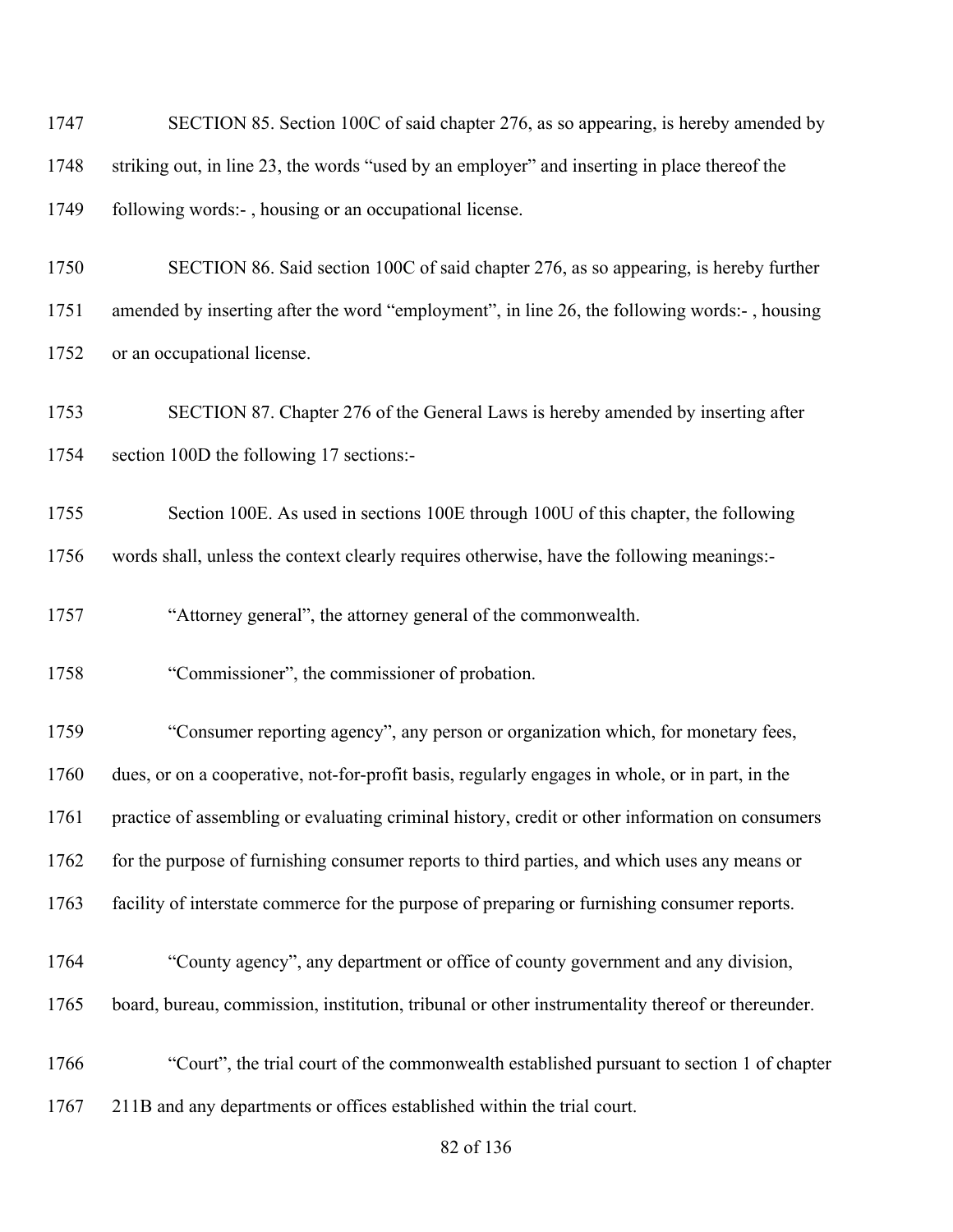| 1768 | "Criminal court appearance", an arraignment on, all pre-trial and other post arraignment          |
|------|---------------------------------------------------------------------------------------------------|
| 1769 | judicial proceedings related to and the disposition of, a criminal offense.                       |
| 1770 | "Criminal justice agencies", those agencies at all levels of government, which perform as         |
| 1771 | their principal function, activities relating to: (i) crime prevention, including research or the |
| 1772 | sponsorship of research; (ii) the apprehension, prosecution, adjudication, incarceration or       |
| 1773 | rehabilitation of criminal offenders; or (iii) the collection, storage, dissemination or usage of |
| 1774 | criminal offender record information.                                                             |
| 1775 | "Department", the department of criminal justice information services established                 |
| 1776 | pursuant to section 167A of chapter 6.                                                            |
| 1777 | "Disabled person", a person with an intellectual disability, as defined by section 1 of           |
| 1778 | chapter 123B, or who is otherwise mentally or physically disabled and, as a result of such mental |
| 1779 | or physical disability, is wholly or partially dependent on others to meet daily living needs.    |
| 1780 | "Disposition", the final conclusion of a charge during or after the initial criminal court        |
| 1781 | appearance or juvenile court appearance; provided, however, that disposition shall not include    |
| 1782 | criminal offenses for which the dispositions were: (i) not guilty; (ii) dismissed for want of     |
| 1783 | prosecution; (iii) dismissed at request of complainant; (iv) nol prossed; or (v) no bill.         |
| 1784 | "District attorney", the district attorney in the jurisdiction where the matter resulting in a    |
| 1785 | record that is the subject of a petition originated.                                              |
| 1786 | "Elderly person", a person who is 60 years of age or older.                                       |

# of 136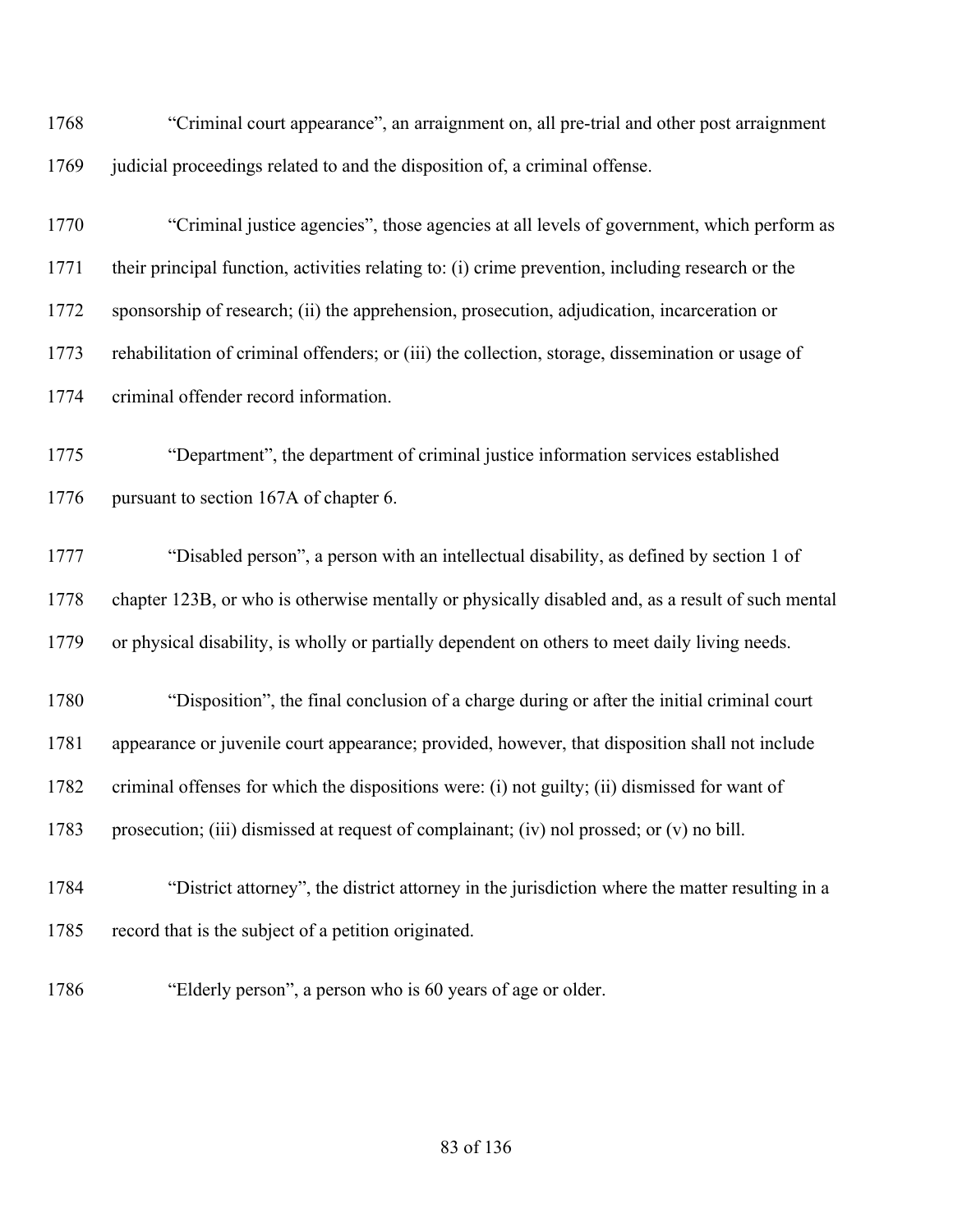| 1787 | "Expunge, expunged, or expungement", the permanent erasure or destruction of a record                |  |  |
|------|------------------------------------------------------------------------------------------------------|--|--|
| 1788 | so that the record is no longer accessible to, or maintained by, the court, any criminal justice     |  |  |
| 1789 | agencies or any other state agency, municipal agency or county agency.                               |  |  |
| 1790 | "Judicial proceedings", any proceedings before the court resulting in a record.                      |  |  |
| 1791 | "Juvenile court appearance", an arraignment on, all pre-trial and other post arraignment             |  |  |
| 1792 | judicial proceedings related to and the disposition of, an offense in the juvenile court.            |  |  |
| 1793 | "Municipal agency", any department or office of a city or town government and any                    |  |  |
| 1794 | council, division, board, bureau, commission, institution, tribunal or other instrumentality thereof |  |  |
| 1795 | or thereunder.                                                                                       |  |  |
| 1796 | "Offense", a violation of a criminal law for which a person has been charged and has                 |  |  |
| 1797 | made a criminal court appearance or a juvenile court appearance for which there is a disposition     |  |  |
| 1798 | and a record.                                                                                        |  |  |
| 1799 | "Office", the office of the commissioner of probation.                                               |  |  |
| 1800 | "Order", an order of expungement.                                                                    |  |  |
| 1801 | "Person", a natural person, corporation, association, partnership, or other legal entity.            |  |  |
| 1802 | "Petition", a petition to expunge a criminal record.                                                 |  |  |
| 1803 | "Petitioner", a natural person with a criminal record who has filed a petition.                      |  |  |
| 1804 | "Public records", shall have the same meaning as the definition of public records in                 |  |  |
| 1805 | clause twenty-sixth of section 7 of chapter 4.                                                       |  |  |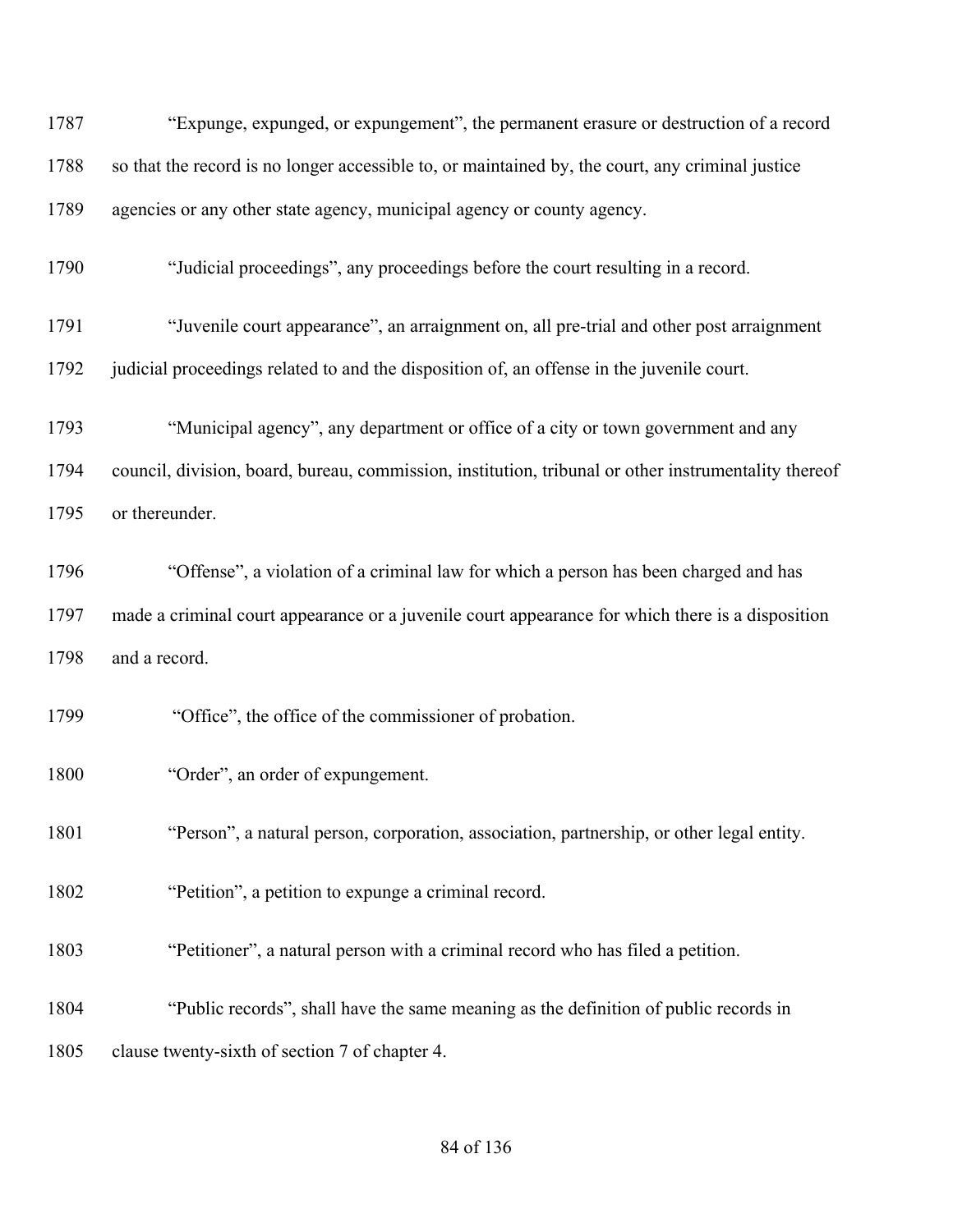"Record", public records including, without limitation, paper or electronic records or data in any communicable form compiled by, on file with or in the care custody or control of, without limitation, the court, the office, the department or criminal justice agencies, which concern a person and relate to the nature or disposition of an offense, including, without limitation, an arrest, a criminal court appearance, a juvenile court appearance, a pre-trial proceeding, other judicial proceedings, disposition, sentencing, incarceration, rehabilitation or release; provided, however, that the term record shall not include evaluative information, intelligence information or statistical and analytical reports and files in which persons are not directly or indirectly identifiable.

 "State agency", any department of state government including the executive, legislative or judicial, and all councils thereof and thereunder, and any division, board, bureau, commission, institution, tribunal or other instrumentality within such department, and any independent state authority, district, commission, instrumentality or agency, but not an agency of a county, city or town.

 Section 100F. (a) A petitioner who has a record as an adjudicated delinquent or adjudicated youthful offender may, on a form furnished by the commissioner and signed under the penalties of perjury, petition that the commissioner expunge the record. Upon receipt of a petition for an expungement, the commissioner shall certify whether the petitioner is eligible for an expungement under sections 100I and 100J. If the petitioner is not eligible for an expungement under sections 100I and 100J the commissioner shall, within 60 days of the request, deny the request in writing. If the petitioner is eligible for an expungement under sections 100I and 100J the commissioner shall, within 60 days of the petition, notify in writing the district attorney of the petition and that the petitioner is eligible for an expungement under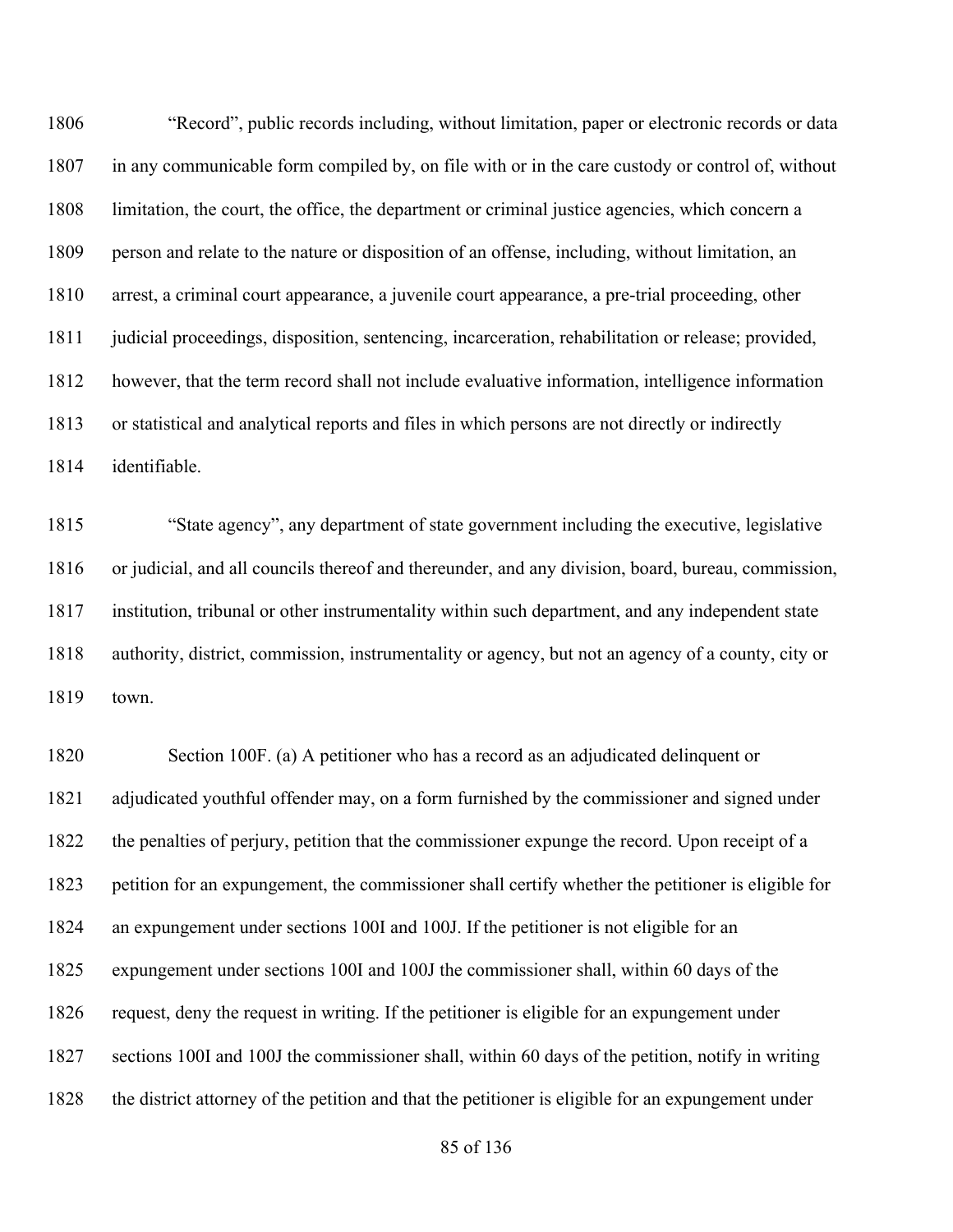sections100I and 100J. Within 60 days of receipt of notification from the commissioner of the filing of the petition and that petitioner is eligible for an expungement pursuant to sections 100I and 100J, the district attorney shall notify the commissioner in writing of their objections, if any, to the petition.

 (b) Upon receipt of a response from the district attorney, if any, or within 65 days of the commissioner's notification to the district attorney pursuant to subsection (a), whichever occurs first, the commissioner shall forthwith forward the petition, along with the objections of the district attorney, if any, to the court wherein the petitioner was adjudicated delinquent or adjudicated a youthful offender.

 (c) If the district attorney files an objection with the commissioner within 60 days of receipt of notification as provided in subsection (a) the court shall, within 21 days of receipt of the petition pursuant to subsection (b), conduct a hearing on the petition. The court shall have the discretion to grant or deny the petition based on what is in the best interests of justice and shall enter written findings as to the basis of its order. The court shall deny any petition that does not meet the requirements of sections 100I and 100J.

 (d) If the district attorney does not file an objection with the commissioner within 60 days of receipt of notification as provided in subsection (a) the court may approve the petition without a hearing. The court shall have the discretion to grant or deny the petition based on what is in the best interests of justice and shall enter written findings as to the basis of its order. The court shall deny any petition that does not meet the requirements of sections 100I and 100J.

 (e) The court shall forward an order for expungement pursuant to this section forthwith to the clerk of the court where the criminal record was created, to the commissioner and to the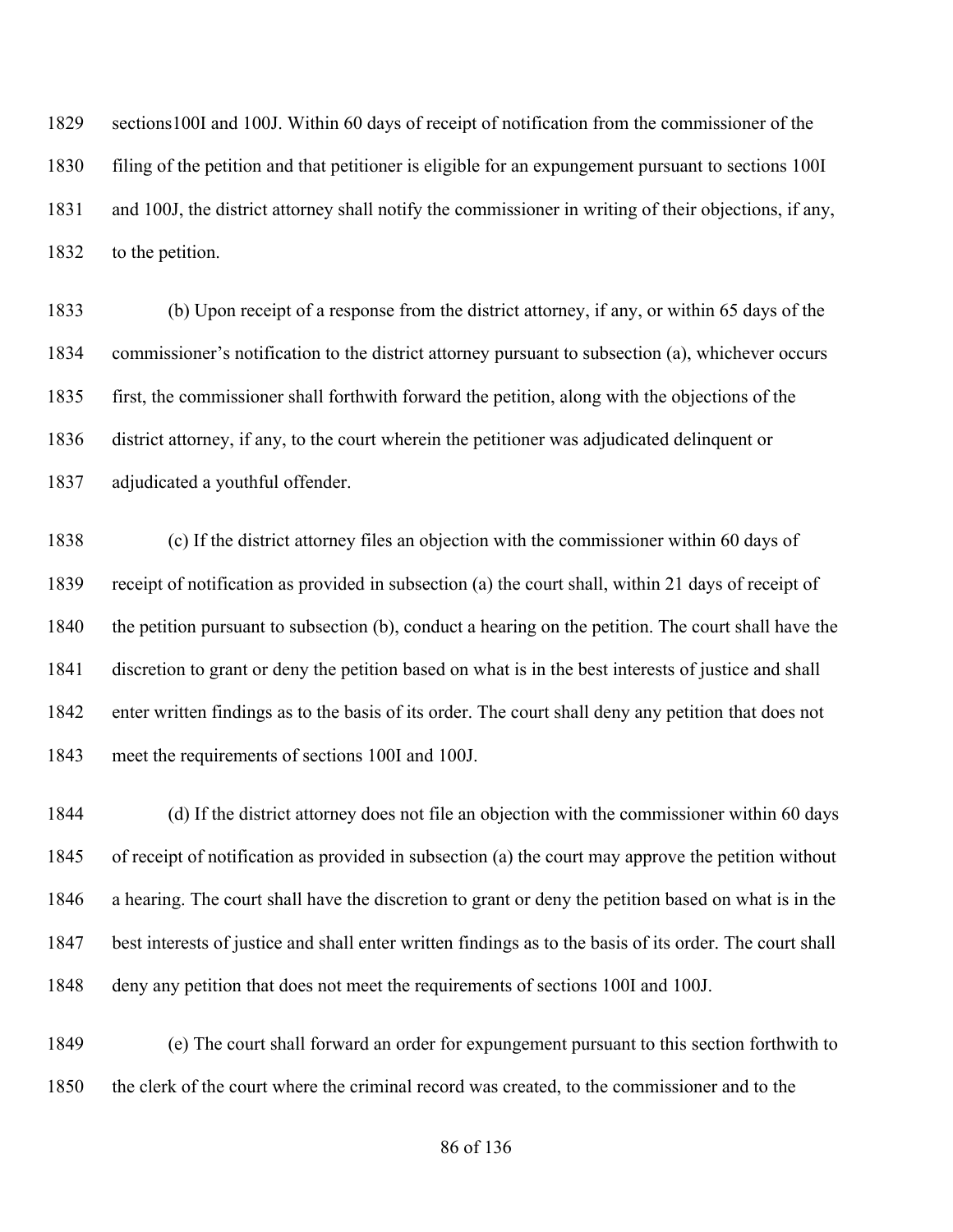commissioner of criminal justice information services appointed pursuant to section 167A of chapter 6.

 Section 100G. (a) A petitioner who has a record of conviction may, on a form furnished by the commissioner and signed under the penalties of perjury, petition that the commissioner expunge the record. Upon receipt of a petition, the commissioner shall certify whether the petitioner is eligible for an expungement under sections 100I and 100J. If the petitioner is not eligible for an expungement under sections 100I and100J the commissioner shall, within 60 days of the request, deny the request in writing. If the petitioner is eligible for an expungement under sections 100I and 100J the commissioner shall, within 60 days of the petition, notify in writing the district attorney of the petition and that the petitioner is eligible for an expungement under sections100I and 100J. Within 60 days of receipt of notification from the commissioner of the filing of the petition and that petitioner is eligible for an expungement pursuant to sections 100I and 100J, the district attorney shall notify the commissioner in writing of their objections, if any, 1864 to the petition for the expungement.

 (b) Upon receipt of a response from the district attorney, if any, or within 65 days of the commissioner's notification to the district attorney pursuant to subsection (a), whichever occurs first, the commissioner shall forthwith forward the petition, along with the objections of the district attorney, if any, to the court wherein the petitioner was convicted.

 (c) If the district attorney files an objection with the commissioner within 60 days of receipt of notification as provided in subsection (a) the court shall, within 21 days of receipt of the petition pursuant to subsection (b), conduct a hearing on the petition. The court shall have the discretion to grant or deny the petition based on what is in the best interests of justice and shall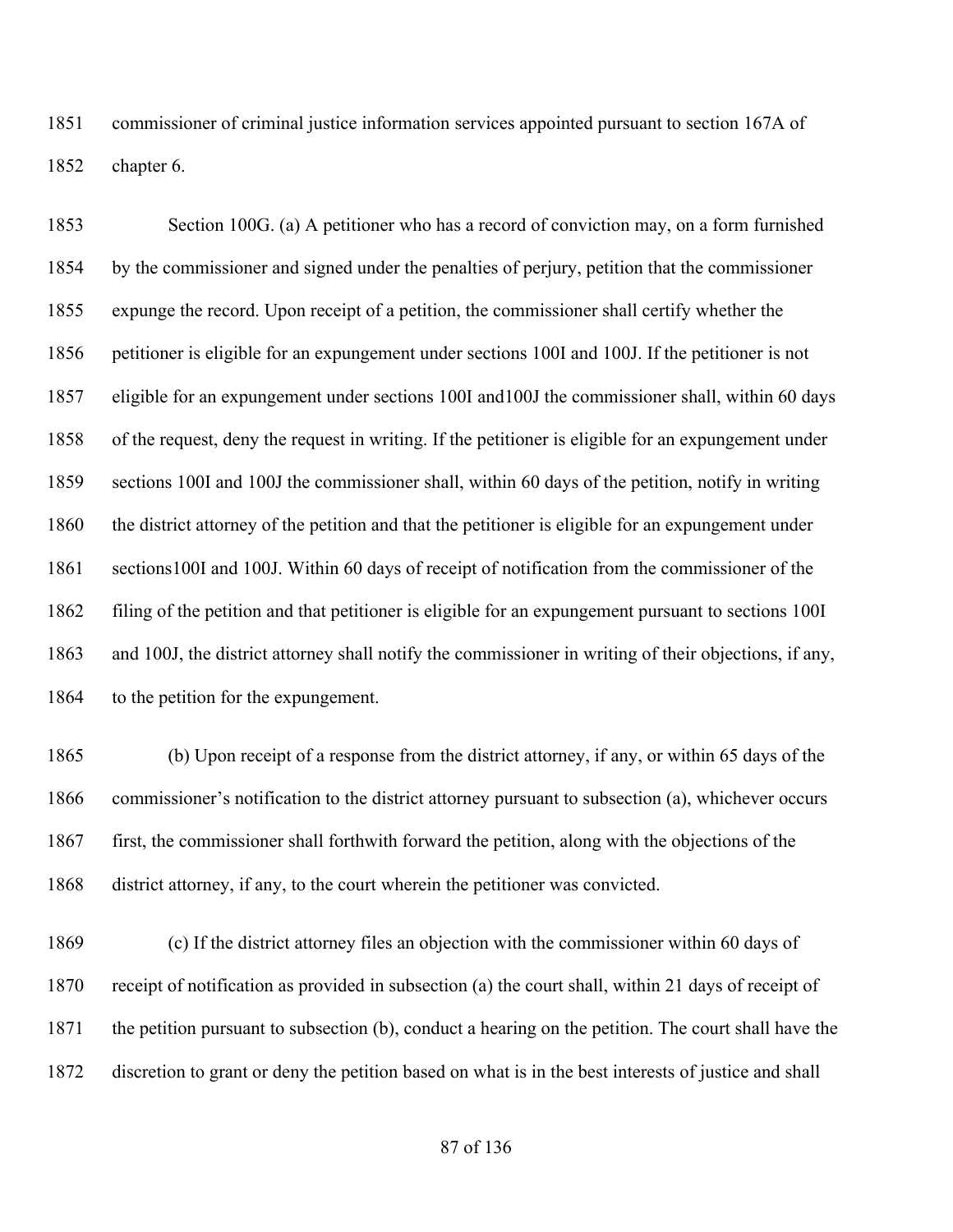enter written findings as to the basis of its order. The court shall deny any petition that does not meet the requirements of sections 100I and 100J.

 (d) If the district attorney does not file an objection with the commissioner within 60 days of receipt of notification as provided in subsection (a) the court may approve the petition without a hearing. The court shall have the discretion to grant or deny the petition based on what is in the best interests of justice and shall enter written findings as to the basis of its order. The court shall deny any petition that does not meet the requirements of sections 100I and 100J.

 (e) The court shall forward an order for expungement pursuant to this section forthwith to the clerk of the court where the criminal record was created, to the commissioner and to the commissioner of criminal justice information services appointed pursuant to section 167A of chapter 6.

 Section 100H. (a) A petitioner who has a record that does not include an adjudication as a delinquent, an adjudication as a youthful offender or a conviction may, on a form furnished by the commissioner and signed under the penalties of perjury, petition that the commissioner expunge the record. Upon receipt of a petition, the commissioner shall certify whether the petitioner is eligible for an expungement under sections 100I and 100J. If the petitioner is not eligible for an expungement under sections 100I and 100J the commissioner shall, within 30 days of the request, deny the request in writing. If the petitioner is eligible for an expungement under sections 100I and 100J the commissioner shall, within 30 days of the request, notify in writing the district attorney. Within 30 days of receipt of notification from the commissioner that the petitioner is eligible for an expungement pursuant to sections 100I and 100J, the district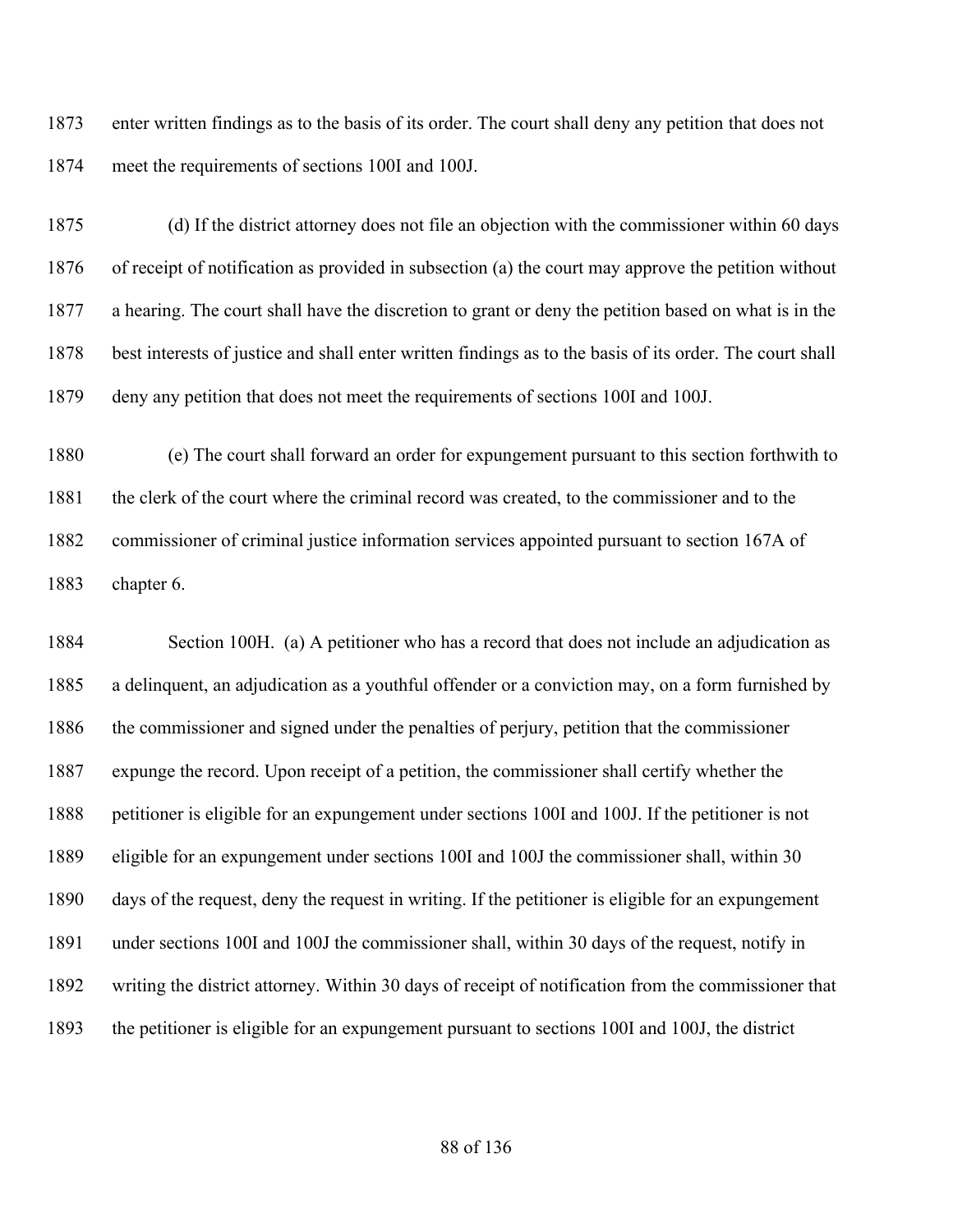attorney shall notify the commissioner in writing of their objections, if any, to the request for the expungement.

 (b) If the district attorney files an objection to the petition with the commissioner within 30 days of receipt of notification as provided in subsection (a) the court shall, within 21 days of receipt of the petition pursuant to subsection (b), conduct a hearing on the petition. The court shall have the discretion to grant or deny the petition based on what is in the best interests of justice and shall enter written findings as to the basis of its order. The court shall deny any petition that does not meet the requirements of sections 100I and 100J.

 (c) If the district attorney does not file an objection with the commissioner within 30 days of receipt of notification as provided in subsection (a) the court may approve the petition without a hearing. The court shall have the discretion to grant or deny the petition based on what is in the best interests of justice and shall enter written findings as to the basis of its order. The court shall deny any petition that does not meet the requirements of sections 100I and 100J.

 (d) The court shall forward an order for expungement pursuant to this section forthwith to the clerk of the court where the criminal record was created, to the commissioner and to the commissioner of criminal justice information services appointed pursuant to section 167A of chapter 6.

 Section 100I. (a) The commissioner shall certify that a petition filed pursuant to section 100F, section 100G or section 100H is eligible for expungement provided that:

 (1) the offense resulting in the record that is the subject of the petition is not a criminal offense included in section 100J;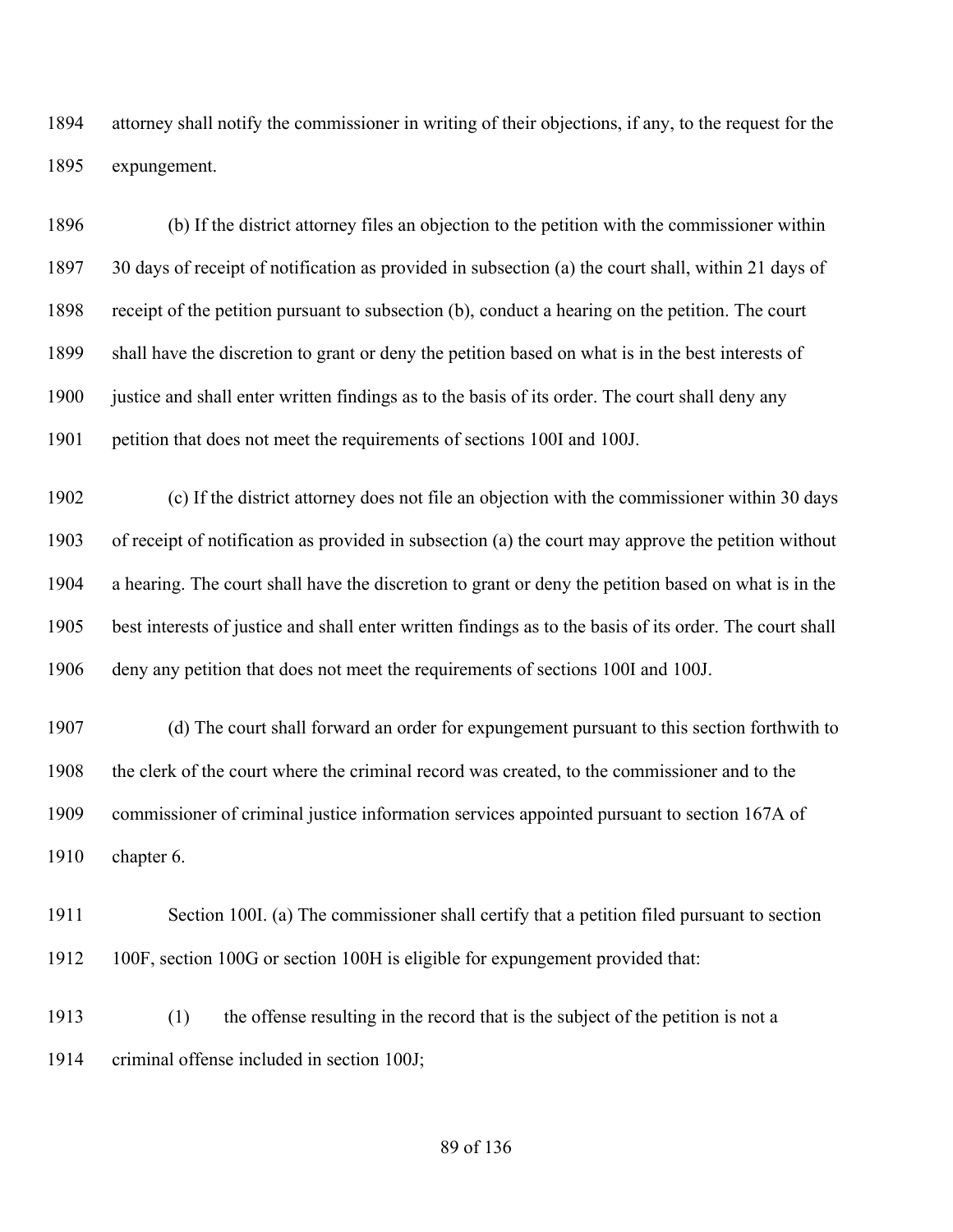(2) the offense that is the subject of the petition to expunge the record occurred before 1916 the petitioner's twenty-first birthday;

 (3) the offense that is the subject of the petition to expunge the record, including any period of incarceration, custody or probation, occurred not less than 7 years before the date on which the petition was filed if the offense that is the subject of the petition is a felony, and not less than 3 years before the date on which the petition was filed if the offense that is subject of 1921 the petition is a misdemeanor;

 (4) other than motor vehicle offenses in which the penalty does not exceed a fine of 1923 \$50 and the offense that is the subject of the petition to expunge, the petitioner does not have any other criminal court appearances, juvenile court appearances or dispositions on file with the commissioner;

 (5) other than motor vehicle offenses in which the penalty does not exceed a fine of 1927 \$50, the petitioner does not have any criminal court appearances, juvenile court appearances or dispositions on file in any other state, United States possession or in a court of federal jurisdiction; and

 (6) the petition includes a certification by the petitioner that, to the petitioner's knowledge, the petitioner is not currently the subject of an active criminal investigation by any criminal justice agency.

 Section 100J. (a) No criminal record, which includes a disposition related to the following offenses, shall be eligible for expungement pursuant to section 100F, section 100G or section 100H: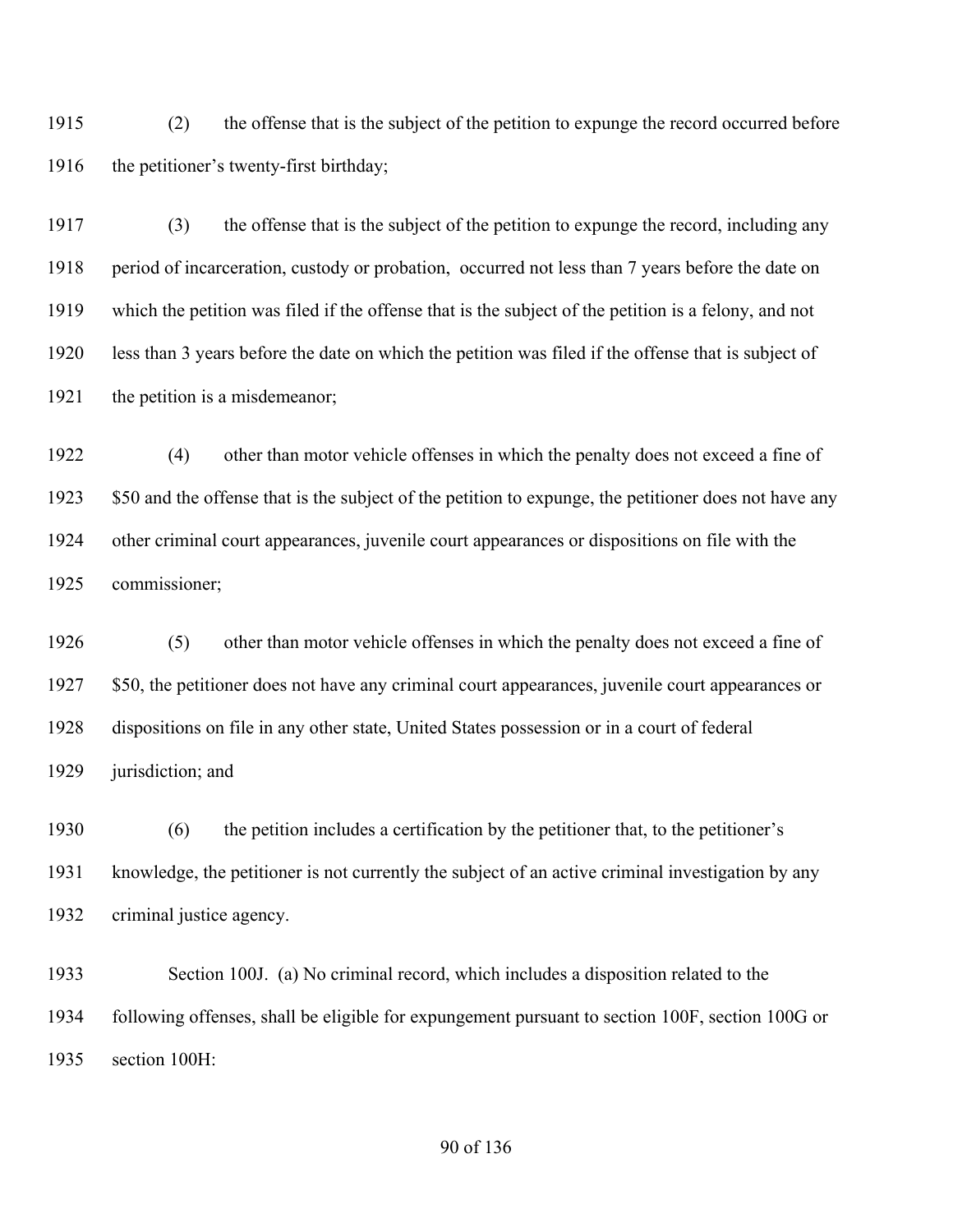| 1936 |           | (1)  | any offense resulting in death or serious bodily injury;                                      |
|------|-----------|------|-----------------------------------------------------------------------------------------------|
| 1937 |           | (2)  | any offense committed with the intent to cause death or serious bodily injury;                |
| 1938 |           | (3)  | any offense committed while armed with a dangerous weapon;                                    |
| 1939 |           | (4)  | any offense against an elderly person;                                                        |
| 1940 |           | (5)  | any offense against a disabled person;                                                        |
| 1941 |           | (6)  | any sex offense as defined in section 178C of chapter 6;                                      |
| 1942 |           | (7)  | any sex offense involving a child as defined in section 178C of chapter 6;                    |
| 1943 |           | (8)  | any sexually violent offense as defined in section 178C of chapter 6;                         |
| 1944 |           | (9)  | any offense in violation of section 24 of chapter 90;                                         |
| 1945 |           | (10) | any sexual offense as defined in section 1 of chapter 123A;                                   |
| 1946 |           | (11) | any offense in violation of sections 121 to 131Q of chapter 140;                              |
| 1947 |           | (12) | any offense in violation of an order issued pursuant to chapter 209A;                         |
| 1948 |           | (13) | any offense in violation of an order issued pursuant to chapter 258E;                         |
| 1949 |           | (14) | any offense in violation of paragraph $(a)$ , $(c)$ or $(d)$ of section 10 of chapter 269;    |
| 1950 | <b>or</b> |      |                                                                                               |
| 1951 |           | (15) | any offense in violation of section 10E of chapter 269.                                       |
| 1952 |           |      | Section 100K. (a) Notwithstanding the requirements of section 100I and section 100J, a        |
| 1953 |           |      | court may order the expungement of a record created as a result of criminal court appearance, |
|      |           |      |                                                                                               |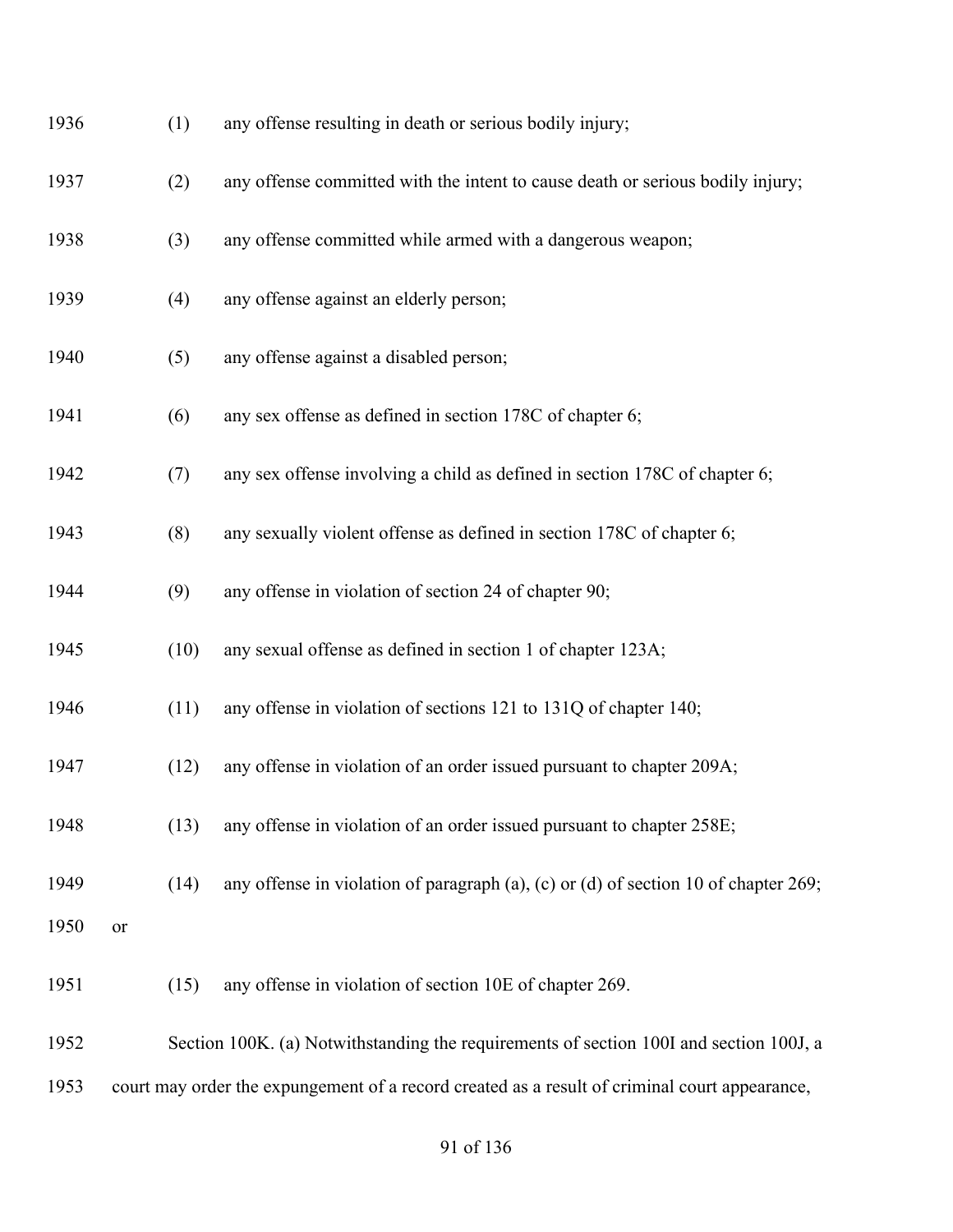juvenile court appearance or dispositions if the court determines that the record was created as a result of:

 (1) an offense the outcome of which was "not guilty", "dismissed for want of prosecution", "dismissed at request of complainant", "nol prossed", or "no bill";

 (2) an offense the disposition of which was a dismissal by the court after a conviction had been overturned by the appeals court;

(3) an offense the disposition of which was a dismissal with prejudice by the court;

 (4) false identification of the petitioner or the unauthorized use or theft of the petitioner's identity;

 (5) an offense at the time of the creation of the record which at the time of expungement is no longer a crime, except in cases where the elements of the original criminal offense continue to be a crime under a different designation.

- (6) demonstrable errors by law enforcement;
- (7) demonstrable errors by civilian or expert witnesses;
- (8) demonstrable errors by court employees; or
- (9) demonstrable fraud perpetrated upon the court.
- (b) The court shall have the discretion to order an expungement pursuant to this section
- based on what is in the best interests of justice. Prior to entering an order of expungement

pursuant to this section, the court shall hold a hearing if requested by the petitioner or the district

attorney. Upon an order of expungement, the court shall enter written findings of fact.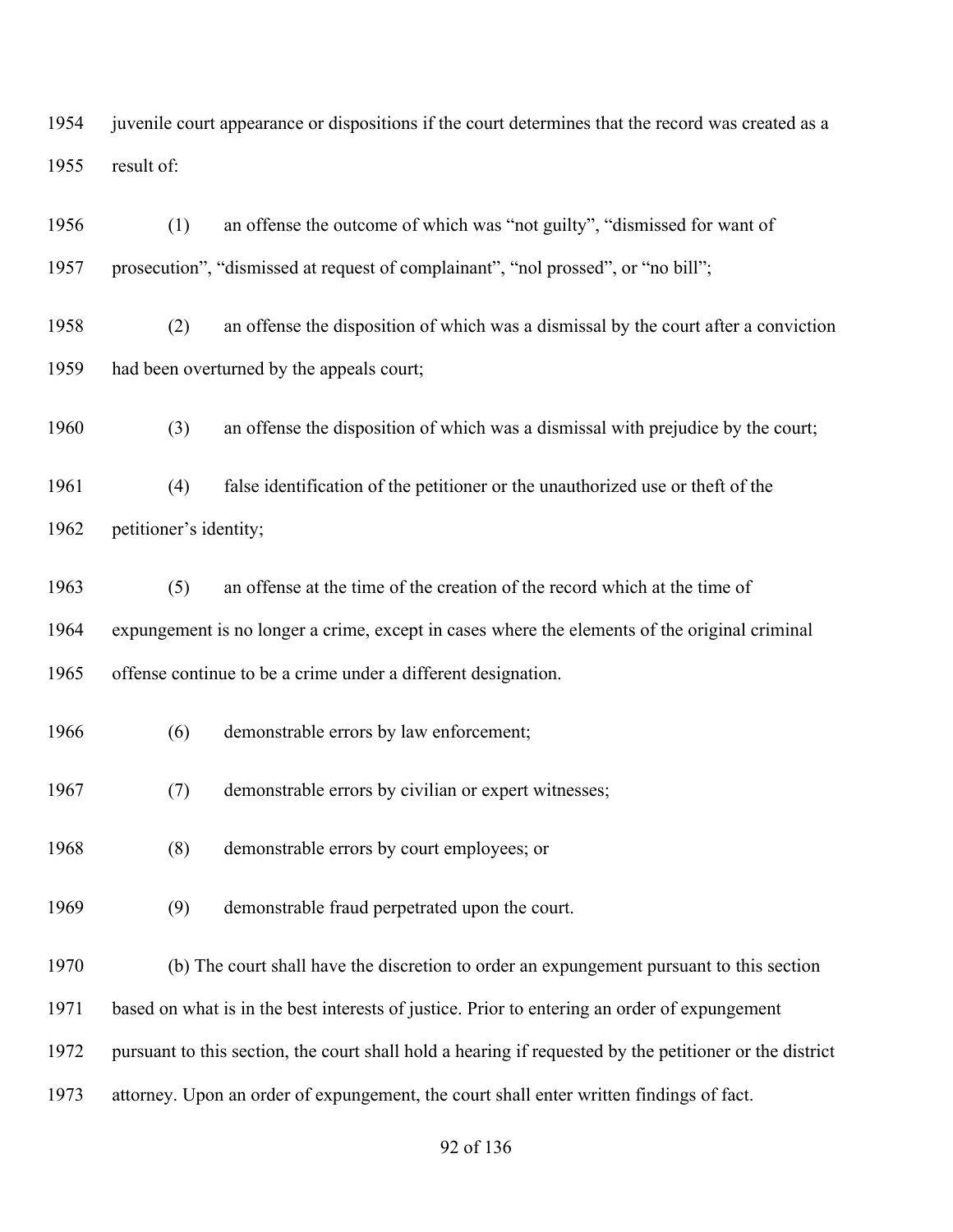| 1974 | (c) The court shall forward an order for expungement pursuant to this section forthwith to       |  |  |
|------|--------------------------------------------------------------------------------------------------|--|--|
| 1975 | the clerk of the court where the record was created, to the commissioner and to the commissioner |  |  |
| 1976 | of criminal justice information services appointed pursuant to section 167A of chapter 6.        |  |  |
| 1977 | Section 100L. (a) Upon receipt of an order by a court pursuant to section 100F, section          |  |  |
| 1978 | 100G, section 100H or section 100K the commissioner, the clerk of court where the record was     |  |  |
| 1979 | created and the commissioner of criminal justice information services appointed pursuant to      |  |  |
| 1980 | section 167A of chapter 6 shall:                                                                 |  |  |
| 1981 | (1)<br>expunge the record within the care, custody or control of the office, clerk's office      |  |  |
| 1982 | or department;                                                                                   |  |  |
| 1983 | (2)<br>order all criminal justice agencies to expunge the record within their care, custody      |  |  |
| 1984 | or control;                                                                                      |  |  |
| 1985 | (3)<br>order the attorney general to expunge the record within her care, custody or              |  |  |
| 1986 | control;                                                                                         |  |  |
| 1987 | order the chief of police and the district attorney to expunge the record within<br>(4)          |  |  |
| 1988 | their care, custody or control; and                                                              |  |  |
| 1989 | upon request of the petitioner who is the subject of the order, order any county<br>(5)          |  |  |
| 1990 | agency, municipal agency or state agency identified by said petitioner to expunge any records    |  |  |
| 1991 | within their care, custody or control that pertain to, or would otherwise identify, disclose or  |  |  |
| 1992 | reference the expunged record.                                                                   |  |  |
| 1993 | (b) Any criminal justice agencies receiving an order from the commissioner or the                |  |  |
| 1994 | commissioner of criminal justice information services appointed pursuant to section 167A of      |  |  |

of 136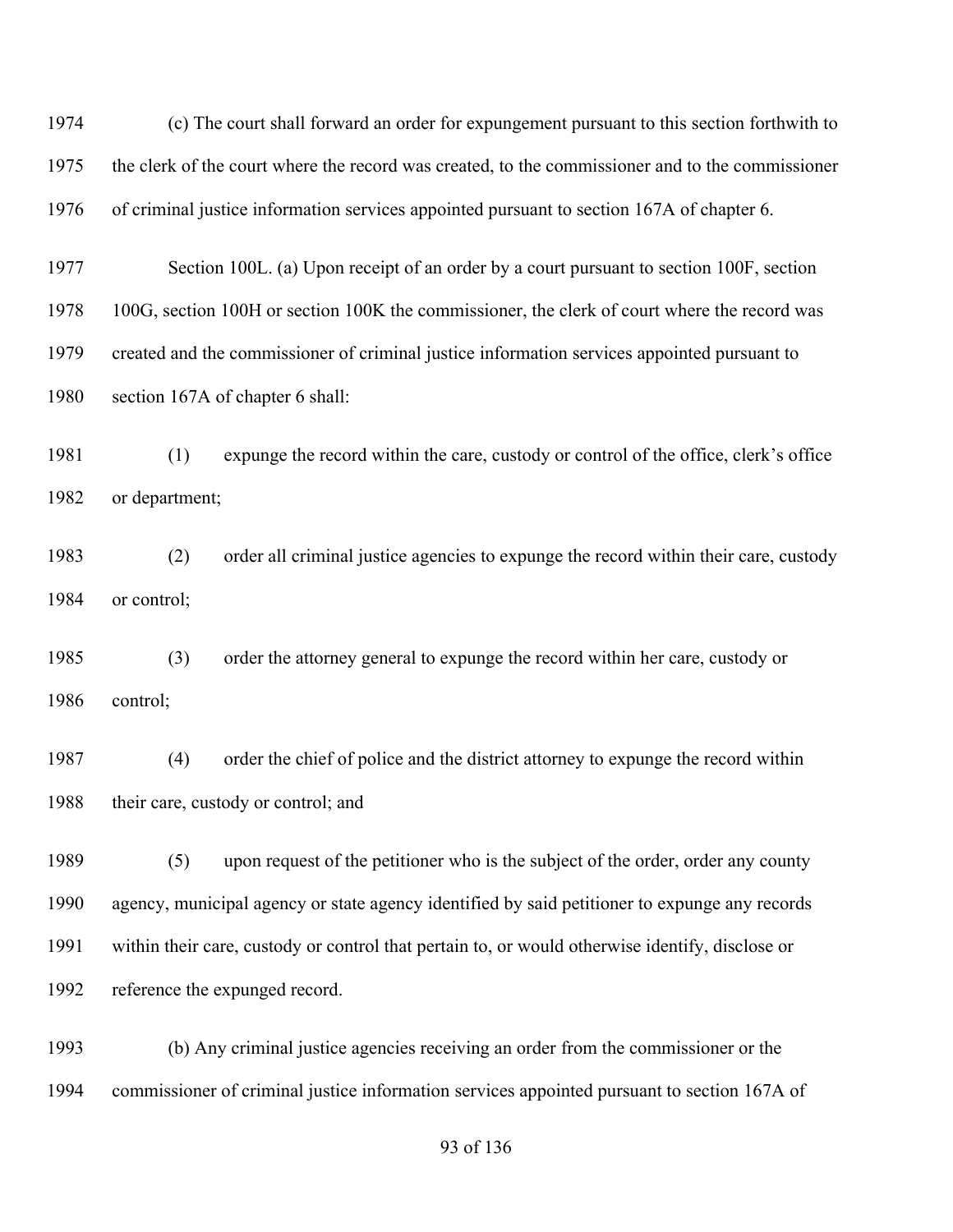chapter 6 pursuant to subsection (a), shall forthwith expunge any records within their care, custody or control. Upon receipt of the order all criminal justice agencies shall, upon inquiry from any party, including without limitation, criminal justice agencies, a county agency, a municipal agency or a state agency, inform said party that no record exists.

 (c) Upon receipt of an order from the commissioner or the commissioner of criminal 2000 justice information services appointed pursuant to section 167A of chapter 6 pursuant to subsection (a), the attorney general shall forthwith expunge any records within her care, custody or control. Upon receipt of the order the attorney general shall, upon inquiry from any party, including without limitation, criminal justice agencies, a county agency, a municipal agency or a state agency, inform said party that no record exists.

 (d) Any chief of police or district attorney receiving an order from the commissioner or the commissioner of criminal justice information services appointed pursuant to section 167A of chapter 6 pursuant to subsection (a), shall forthwith expunge any records within their care, custody or control. Upon receipt of the order all chiefs of police and district attorneys shall, upon inquiry from any party, including without limitation, criminal justice agencies, a county agency, a municipal agency or a state agency, inform said party that no record exists.

 (e) Any county agency, municipal agency or state agency receiving an order from the commissioner or the commissioner of criminal justice information services appointed pursuant to section 167A of chapter 6 pursuant to subsection (a), shall forthwith expunge any criminal records within their care, custody or control. Upon receipt of the order a county agency, a municipal agency or a state agency shall, upon inquiry from any party, including without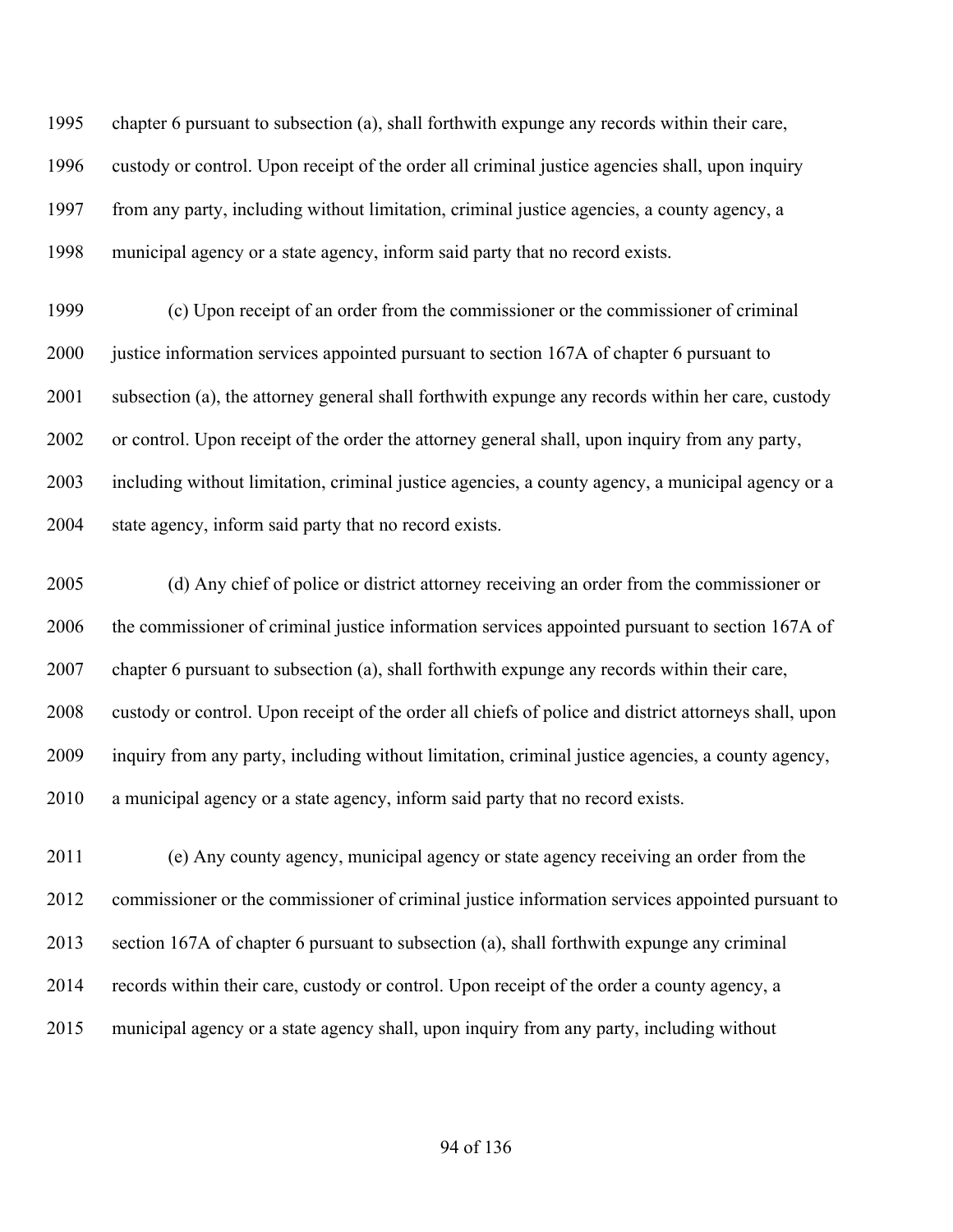limitation, criminal justice agencies, a county agency, a municipal agency or a state agency, inform said party that no record exists.

 Section 100M. No person whose record was expunged pursuant to section 100F, section 100G, section 100H or section 100K shall be held under any provision of any law to be guilty of perjury or otherwise giving a false statement by reason of the person's failure to recite or acknowledge such record, or portion thereof, in response to any inquiry made of him or her for any purpose.

 Section 100N. (a) A record expunged pursuant to section 100F, section 100G, section 100H or section 100K shall not operate to disqualify a person in any examination, appointment or application for employment with any county agency, municipal agency or state agency nor shall such expunged records be admissible in evidence or used in any way in any court proceedings or hearings before any boards or commissions or in determining suitability for the practice of any trade or profession requiring licensure. No county agency, municipal agency or state agency shall, directly or indirectly, when determining a person's eligibility for examination, appointment or employment with any county agency, municipal agency or state agency require the disclosure of a criminal record expunged pursuant to section 100F, section 100G, section 100H or section 100K. An applicant for examination, appointment or employment with any county agency, municipal agency or state agency whose record was expunged pursuant to section 100F, section 100G, section 100H or section 100K may answer 'no record' with respect to an inquiry herein relative to prior arrests, criminal court appearances, juvenile court appearances, adjudications, or convictions. An applicant for examination, appointment or employment with any county agency, municipal agency or state agency whose record was expunged pursuant to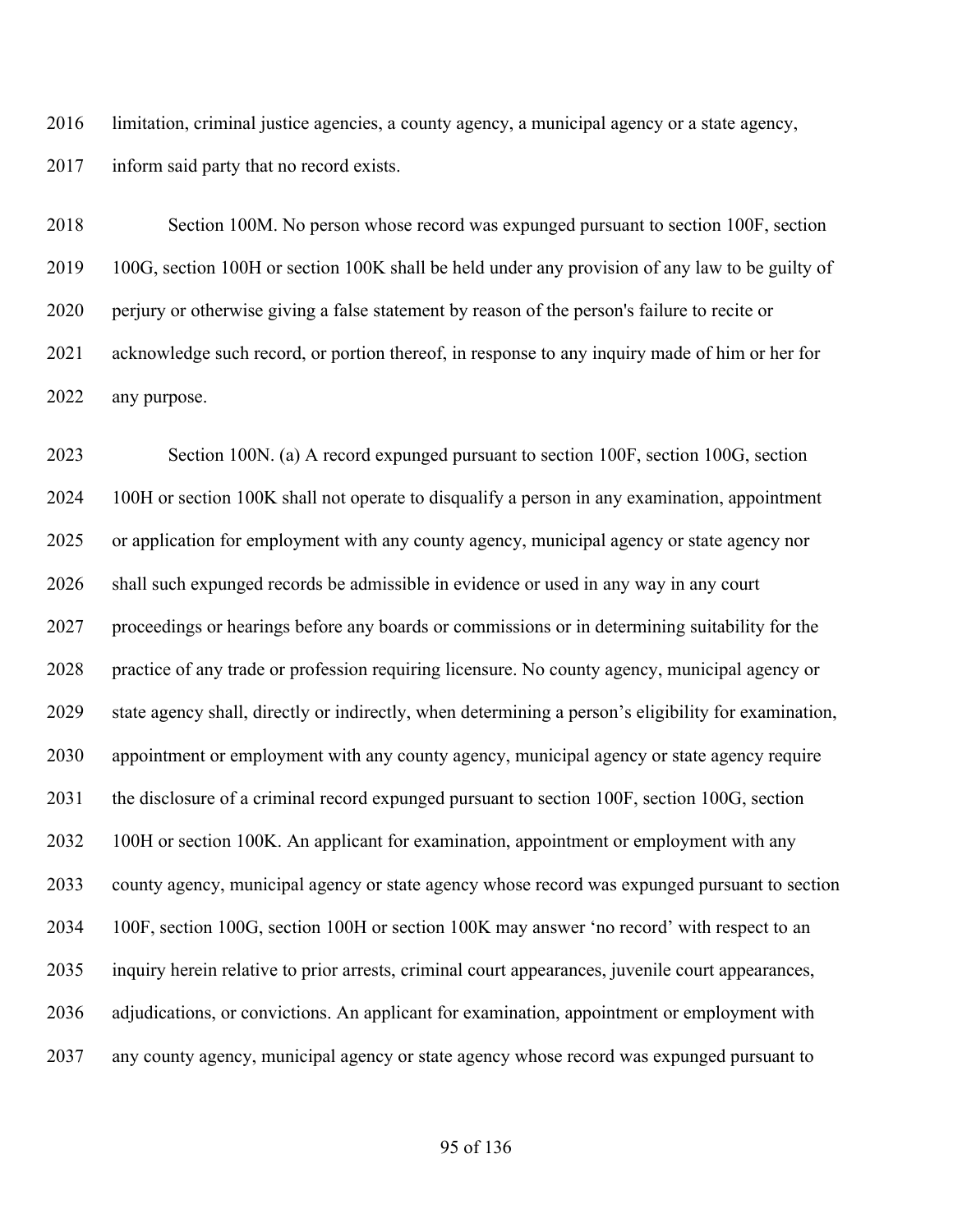section 100F, section 100G, section 100H or section 100K may answer 'no record' to an inquiry herein relative to prior arrests or criminal court appearances.

 (b) An application for employment used by any employer which seeks information concerning prior arrests or convictions of the applicant shall include the following statement: "An applicant for employment with a record expunged pursuant to section 100F, section 100G, section 100H or section 100K of chapter 276 of the General Laws may answer 'no record' with respect to an inquiry herein relative to prior arrests, criminal court appearances or convictions. An applicant for employment with a record expunged pursuant to section 100F, section 100G, section 100H or section 100K of chapter 276 of the General Laws may answer 'no record' to an inquiry herein relative to prior arrests, criminal court appearances, juvenile court appearances, adjudications or convictions.

 Section 100O. A petition for an expungement, any records related to a petition for an expungement, records related to judicial proceedings required to hear the petition for an expungement or an order of expungement pursuant to section 100F, section 100G, section 100H or section 100K shall not be a public records. Any information obtained by a county, municipal or state employee acting in their official capacity and related to a petition for or order for an expungement shall be confidential information. Within 60 days of ordering an expungement pursuant to section 100F, section 100G, section 100H or section 100K the court and the commissioner shall expunge all records of the petition, the order and any related proceedings within their care, custody or control.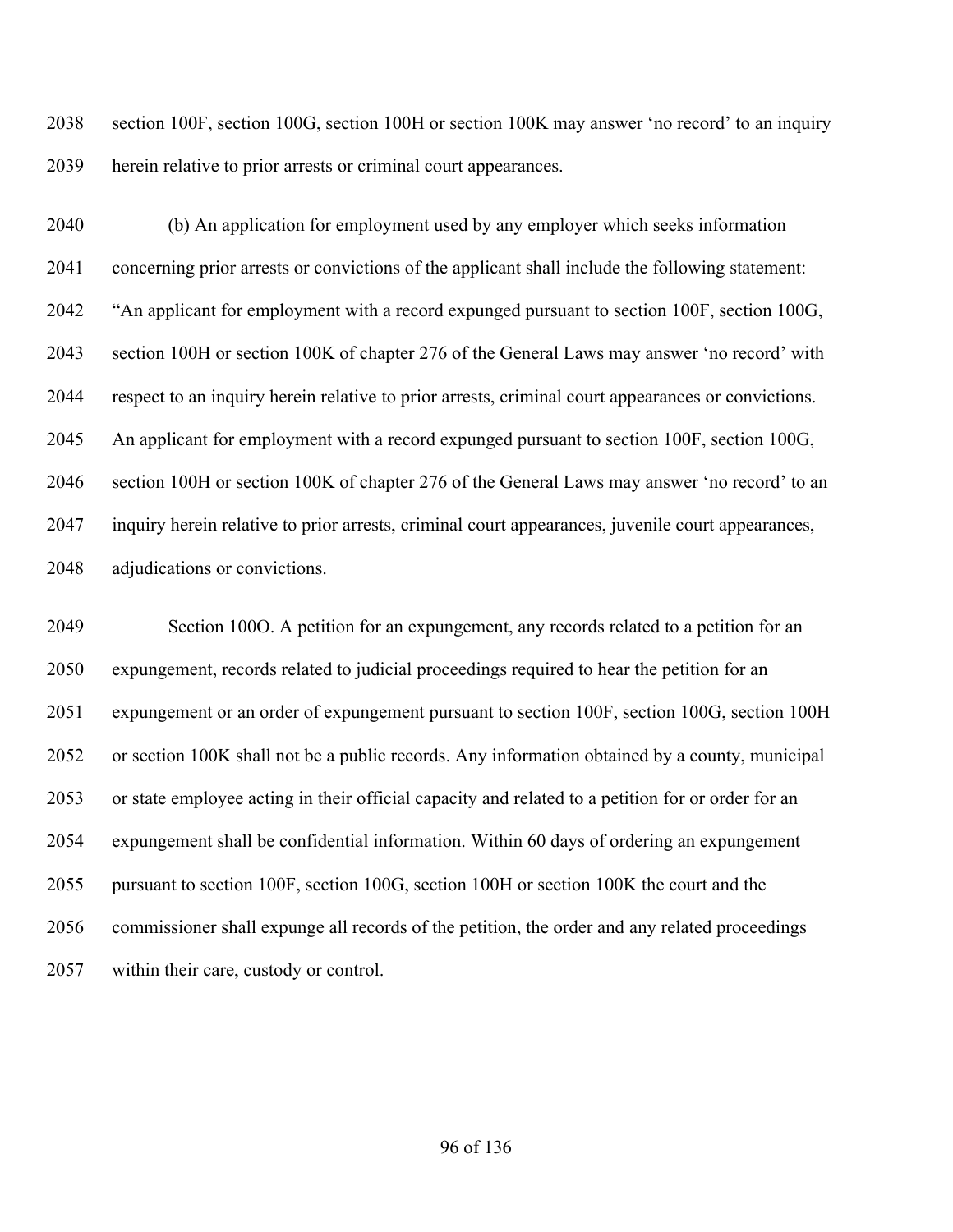Section 100P. The court shall exclude the general public from any judicial proceeding where the court will be hearing a petition for an expungement admitting only such persons as may have a direct interest in the case.

 Section 100Q. No person shall make records sealed pursuant to section 100A or section 100B or expunged pursuant to section 100F, section 100G, section 100H or section 100K available for inspection in any form by any person.

 Section 100R. It shall be a violation of public policy for a district attorney to make plea deal contingent on waiving a right to expunge.

 Section 100S. In a claim for negligence, an employer or landlord shall be presumed to have no notice or ability to know of a record that: (i) has been sealed or expunged; (ii) the employer is prohibited from inquiring about pursuant to subsection 9 of section 4 of chapter 151B; or (iii) concerns crimes that the department of criminal justice information services cannot lawfully disclose to an employer or landlord.

 Section 100T. Upon sealing a record pursuant to section 100A or section 100B or upon receipt of an order of expungement pursuant to section 100F, section 100G, section 100H or section 100K the commissioner shall notify the Federal Bureau of Investigation and the United States Department of Justice of said sealing or expungement and shall request said Federal Bureau of Investigation and the United States Department of Justice seal or expunge the record. Section 100U. The court, the office and the department may promulgate regulations for the administration and enforcement of sections 100E through 100T.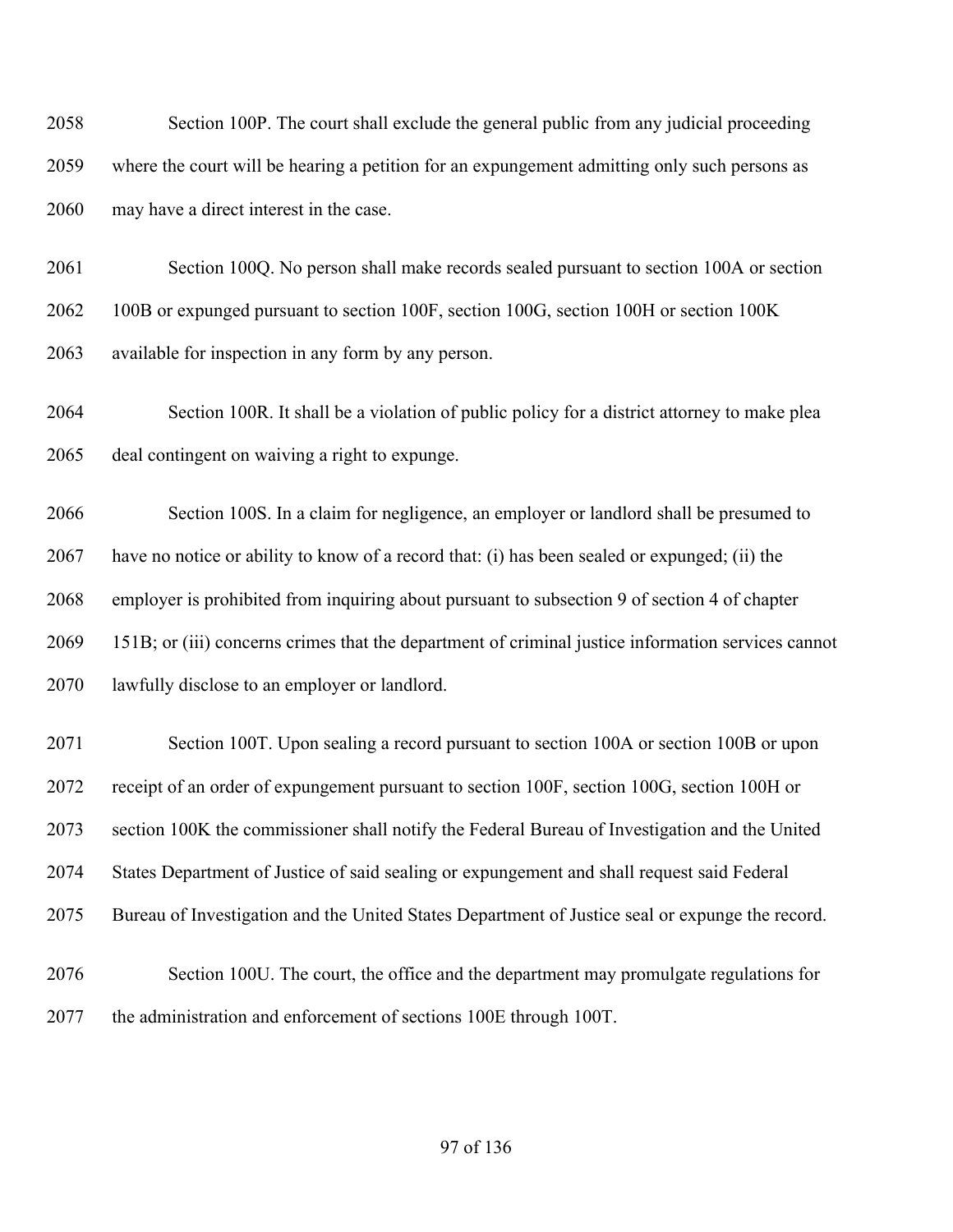| 2079 | striking out, in lines 20 and 21, the words "certified or approved by the commissioner of           |  |  |
|------|-----------------------------------------------------------------------------------------------------|--|--|
| 2080 | probation under the provisions of section eight,"                                                   |  |  |
| 2081 | SECTION 88. Section 2 of chapter 276A, as appearing in the 2016 Official Edition, is                |  |  |
| 2082 | hereby amended by striking out, in lines 6 and 7, inclusive, the words "who has reached the age     |  |  |
| 2083 | of 18 years but has not reached the age of twenty-two,".                                            |  |  |
| 2084 | SECTION 88A. Sections 8 and 9 of said chapter 276A are hereby repealed.                             |  |  |
| 2085 | SECTION 89. The General Laws are hereby amended by inserting after chapter 276A the                 |  |  |
| 2086 | following chapter:-                                                                                 |  |  |
| 2087 | CHAPTER 276B.                                                                                       |  |  |
| 2088 | RESTORATIVE JUSTICE.                                                                                |  |  |
| 2089 | Section 1. As used in this chapter the following words shall, unless the context clearly            |  |  |
| 2090 | requires otherwise, have the following meanings:-                                                   |  |  |
| 2091 | "Restorative justice", a voluntary process whereby the offenders, victims and members of            |  |  |
| 2092 | the community collectively identify and address harms, needs and obligations resulting from an      |  |  |
| 2093 | offense, in order to understand the impact of that offense. An offender shall accept responsibility |  |  |
| 2094 | for their actions and the program shall support the offender as they make repair to the victim or   |  |  |
| 2095 | community in which the harm occurred.                                                               |  |  |
| 2096 | "Community-based restorative justice program", a voluntary program established on                   |  |  |
| 2097 | restorative justice principles that engages parties to a crime or members of the community in       |  |  |

SECTION 87A. Section 1 of chapter 276A, as so appearing, is hereby amended by

order to develop a plan of repair that addresses the needs of the parties and the community.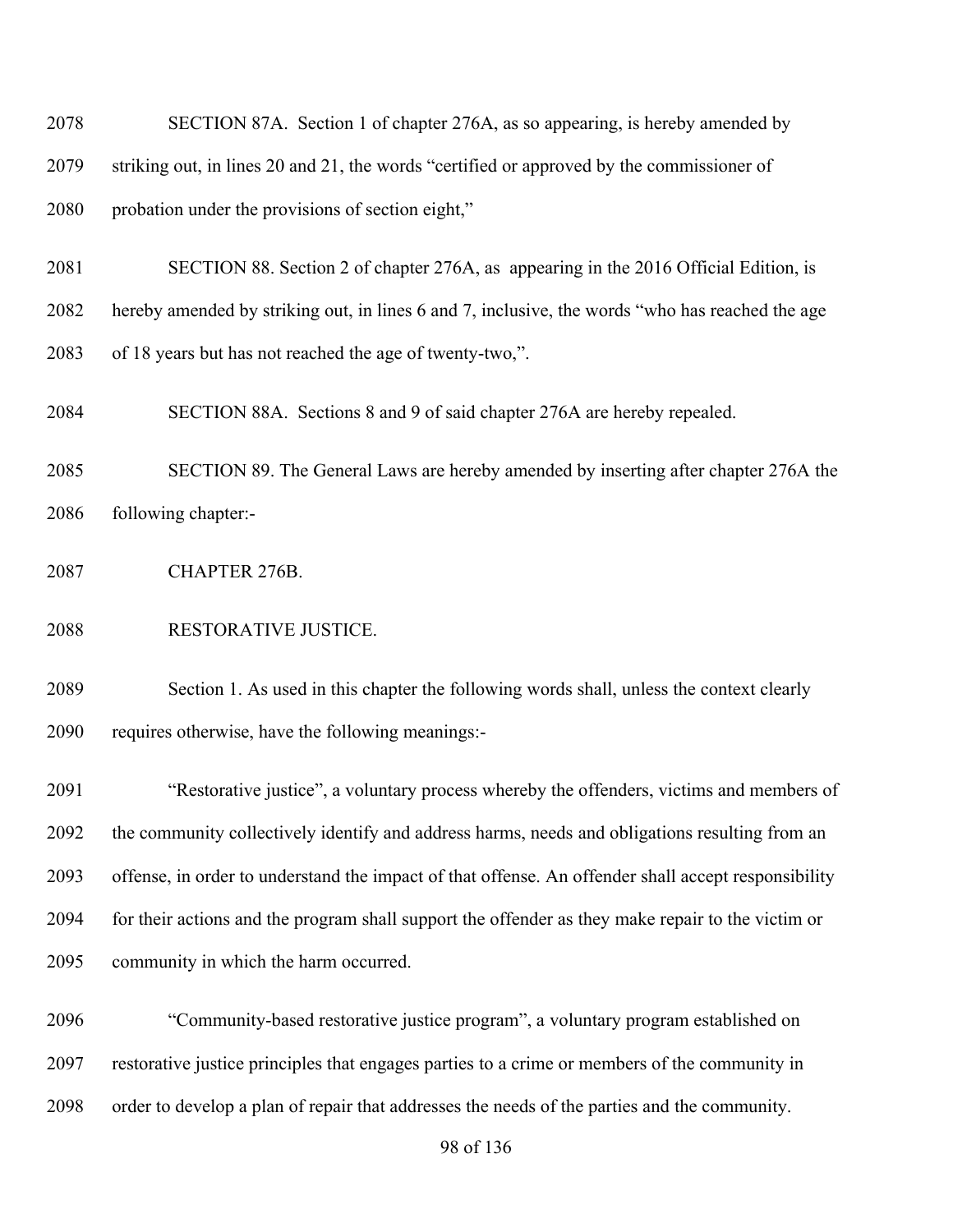Programs may include the parties to a case, their supporters, and community members or one-on-one dialogues between a victim and offender.

 Section 2. Participation in a community-based restorative justice program shall be voluntary and may be available to both a juvenile and adult defendant. A juvenile or adult defendant may be diverted to a community-based restorative justice program pre-arraignment or at any stage of a case with the consent of the district attorney and the victim. Restorative justice may be a final case disposition, with judicial approval. If a juvenile or adult defendant successfully completes the community-based restorative justice program, the charge shall be dismissed. If a juvenile or adult defendant does not successfully complete the program or is found to be in violation of program requirements, the case shall be returned to the court in which it was arraigned in order to commence with proceedings. Nothing in this chapter shall be construed to prohibit pre-arraignment law enforcement based programs.

 Section 3. A person shall not be eligible to participate in a community-based restorative justice program if that person is charged with: (i) a sexual offense as defined by section 1 of chapter 123A; (ii) an offense against a family or household member as defined by section 13M of chapter 265; or (iii) an offense resulting in serious bodily injury or death.

 Section 4. Participation in a community-based restorative justice program shall not be used as evidence or as an admission of guilt, delinquency or civil liability in current or subsequent legal proceedings against any participant. Any statement made by a juvenile or adult defendant during the course of an assignment to a community-based restorative justice program shall be confidential and shall not be subject to disclosure in any judicial or administrative proceeding; and no information obtained during the course of such assignment shall be used in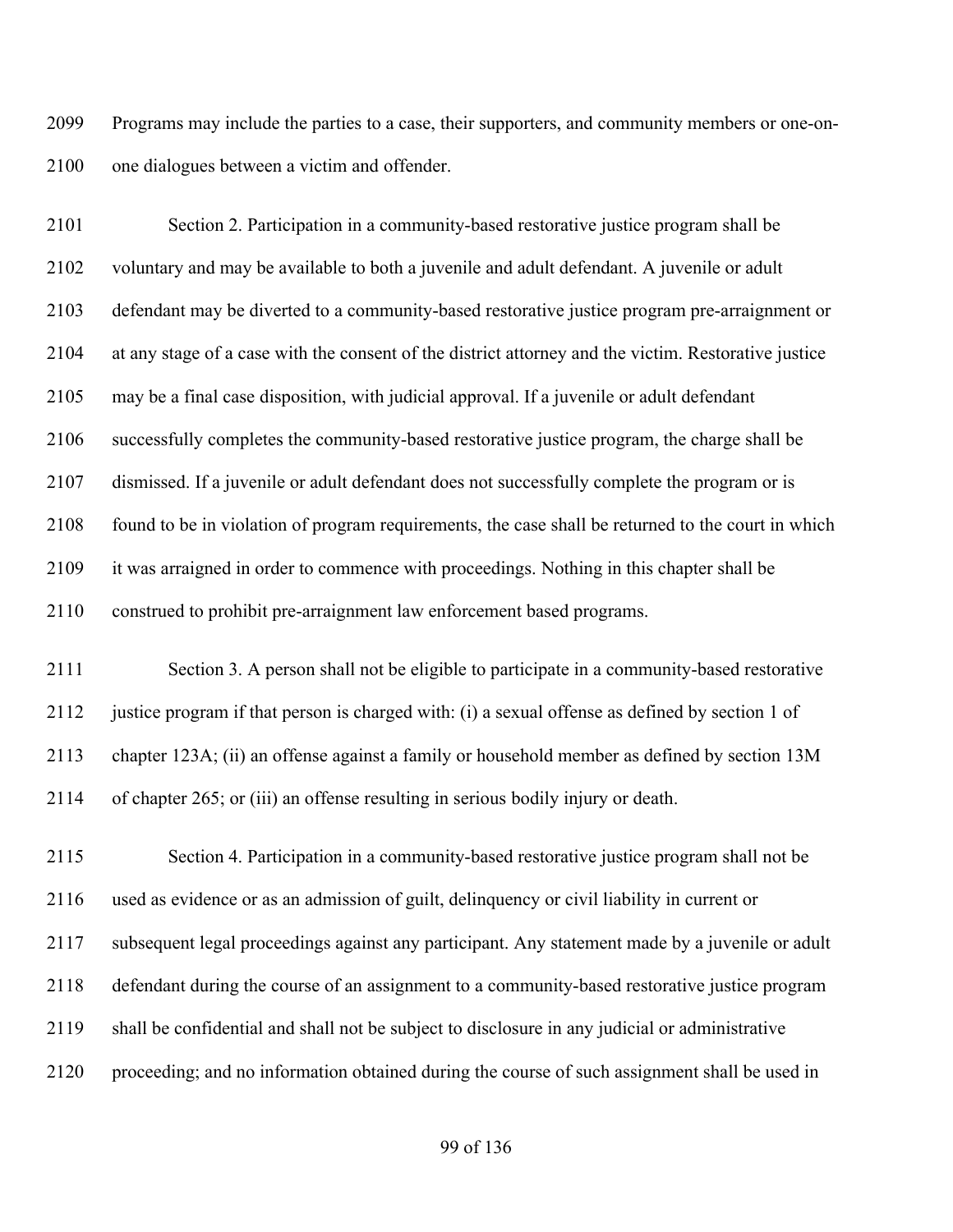| 2121 | any stage of a criminal investigation or prosecution, or civil or administrative proceeding;      |
|------|---------------------------------------------------------------------------------------------------|
| 2122 | provided, however, that nothing in this section shall preclude any evidence obtained through an   |
| 2123 | independent source or that would have been inevitably discovered by lawful means from being       |
| 2124 | admitted at such proceedings.                                                                     |
| 2125 | Section 5. (a) There shall be established a restorative justice advisory committee to             |
| 2126 | review community-based restorative justice programs. The advisory committee shall consist of      |
| 2127 | 17 members: 1 of whom shall be the secretary of public safety and security, or a designee, who    |
| 2128 | shall serve as chair; 1 of whom shall be the secretary of health and human services, or a         |
| 2129 | designee; 1 of whom shall be a member of the house of representatives appointed by the speaker;   |
| 2130 | 1 of whom shall be a member of the senate appointed by the senate president; 1 of whom shall be   |
| 2131 | the president of the Massachusetts district attorneys association, or a designee; 1 of whom shall |
| 2132 | be the chief counsel of the committee for public counsel services, or a designee; 1 of whom shall |
| 2133 | be the commissioner of probation, or a designee; 1 of whom shall be the president of the          |
| 2134 | Massachusetts chiefs of police association, or a designee; 1 of whom shall be the executive       |
| 2135 | director of the Massachusetts office for victim assistance, or a designee; 1 of whom shall be the |
| 2136 | executive director of the Massachusetts sheriff's association, or a designee; and 7 of whom shall |
| 2137 | be appointed by the governor, 2 of whom shall be a retired trial court judge and 5 of whom shall  |
| 2138 | be representatives of community-based restorative justice programs or a member of the public      |
| 2139 | with expertise in restorative justice. Each member of the advisory committee shall serve a 6-year |
| 2140 | term.                                                                                             |
|      |                                                                                                   |

 (b) The advisory committee may monitor and assist all community-based restorative justice programs to which a juvenile or adult defendant may be diverted pursuant to this chapter.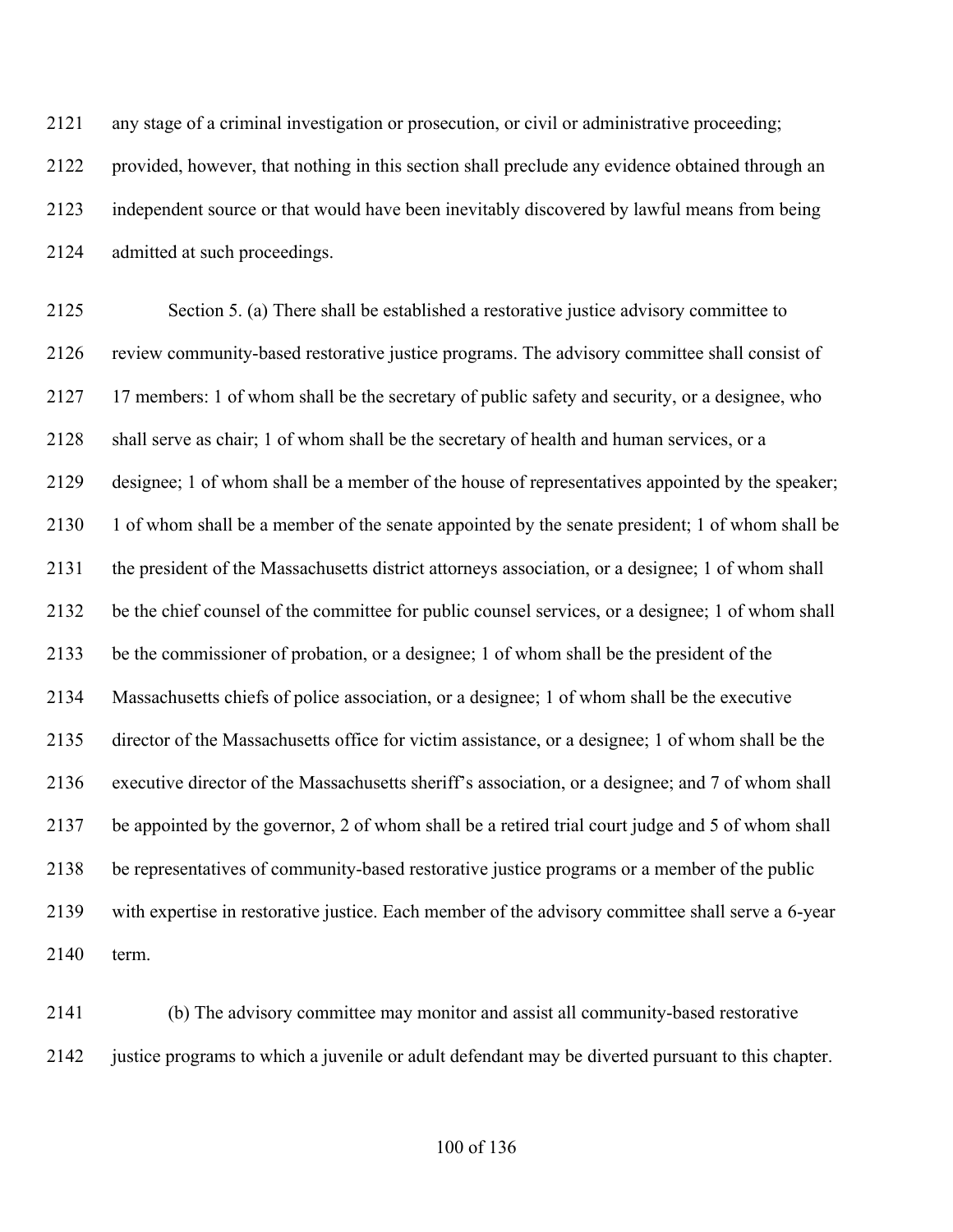(c) The advisory committee shall track the use of community-based restorative justice programs through a partnership with an educational institution and may make legislative, policy and regulatory recommendations to aid in the use of community-based restorative justice programs, including but not limited to: qualitative and quantitative outcomes for participants; recidivism rates of responsible parties; criteria for youth involvement and training; cost savings for the commonwealth; training guidelines for restorative justice facilitators; data on gender, racial socioeconomic and geographic disparities in the use of community-based restorative justice programs; guidelines for restorative justice best practices; and appropriate training for community-based restorative programs. (d) The advisory committee shall annually submit a report with findings and

 recommendations to the governor, the clerks of the house of representatives and senate, and the joint committees on the judiciary and public safety and homeland security annually, no later than December 31.

 SECTION 89A. Chapter 6 of the General Laws, as appearing in the 2016 Official Edition, is hereby amended by inserting, after section 116F, the following new section:-

 Section 116G. (a) As used in this section, "bias-free policing" shall mean decisions made by law enforcement officers that shall not consider a person's race, ethnicity, sex, gender identity, religion, mental or physical disability, immigration status or socioeconomic or professional level.

 (b) The municipal police training committee, in consultation with the executive office of public safety and security, shall establish and develop an in-service training program designed to train local law enforcement officials in the following areas: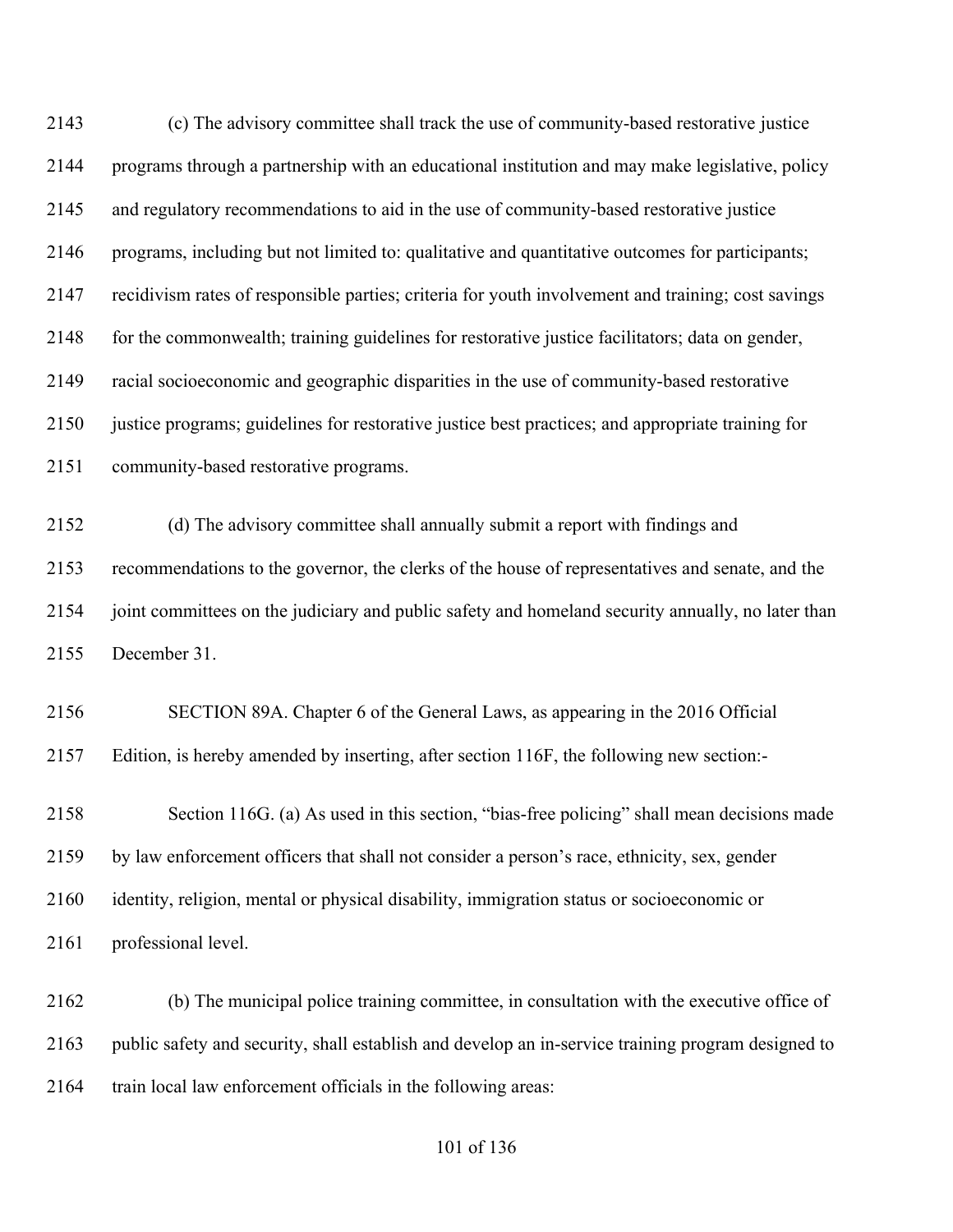(i) practices and procedures related to bias-free policing which shall include, but not be limited to, examining attitudes and stereotypes that affect the actions and decisions of law enforcement officers;

 (ii) practices and techniques for law enforcement officers in civilian interaction and to promote procedural justice, which shall emphasize de-escalation and disengagement tactics and techniques and procedures that build community trust and maintain community confidence; and

 (iii) handling mental health emergencies and complaints involving victims, witnesses or suspects with a mental illness or developmental disability, which shall include training related to common behaviors and actions exhibited by such individuals, strategies law enforcement officers may use for reducing or preventing the risk of harm and strategies that involve the least intrusive means of addressing such incidences and individuals while protecting the safety of the law enforcement officer and other persons; provided, however, that training presenters shall include certified mental health practitioners with expertise in the delivery of direct services to individuals experiencing mental health emergencies and victims, witnesses and suspects with a mental illness or developmental disability.

 (c) The committee shall determine training requirements and minimum standards of the program that all local law enforcement agencies throughout the commonwealth shall implement in their practices and training of law enforcement officials.

- SECTION 90. Section 70C of chapter 277 of the General Laws, as appearing in the 2016 Official Edition, is hereby amended by striking out, in line 8, the word ", chapter 119".
- SECTION 91. Section 1 of chapter 279 of the General Laws, as so appearing, is hereby amended by adding the following paragraph:-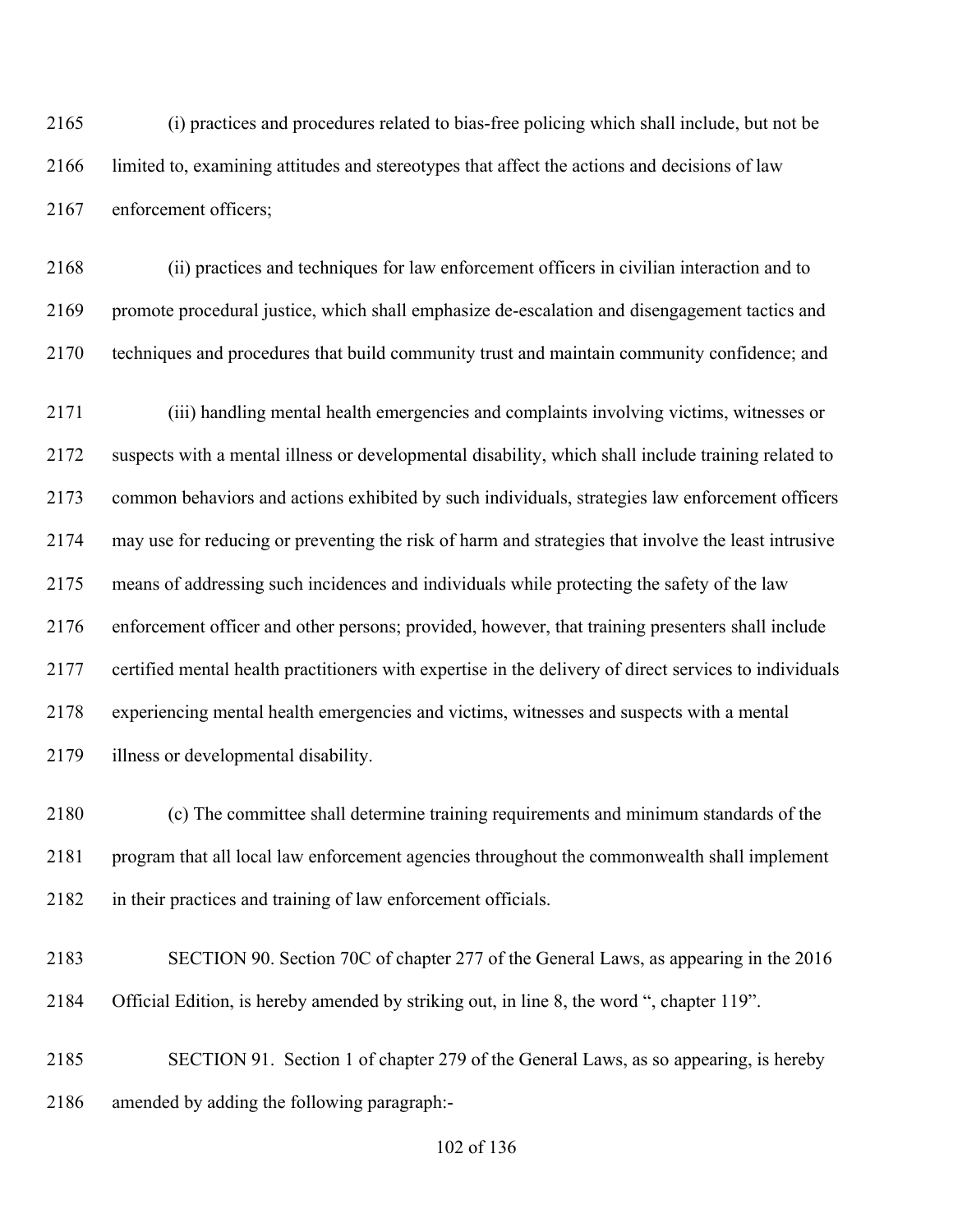When a person is sentenced to pay a fine of any amount, or is assessed fines, fees, costs, civil penalties, or other expenses at disposition of a case, the court shall inform that person that: (i) nonpayment of the fines, fees, costs, civil penalties or expenses may result in commitment to a correctional facility; (ii) payment must be made by a date certain; (iii) failure to appear at such date certain or failure to make the payment may result in the issuance of a default; and (iv) if an inability to pay exists as the result of a change in financial circumstances or for any other reason, the person has a right to address the court if the person alleges that such assessed fines, fees, costs, civil penalties or other expenses would cause a substantial financial hardship to the person, the person's immediate family or the person's dependents.

 SECTION 92. The second paragraph of section 6A of chapter 280 of the General Laws, as so appearing is hereby amended by striking out the second sentence and inserting in place thereof the following sentence:- The court or justice may waive all or any part of said cost assessment upon a finding that such payment would cause a substantial financial hardship to the person, the person's immediate family or the person's dependents.

 SECTION 93. The first paragraph of section 6B of said chapter 280, as so appearing, is hereby amended by striking out the fourth sentence and inserting in place thereof the following sentence:-The court or justice may waive all or any part of said assessment upon a finding that such payment would cause a substantial financial hardship to the person, the person's immediate family or the person's dependents.

 SECTION 94. The first paragraph of section 368 of chapter 26 of the acts of 2003 is hereby amended by striking out the fourth and fifth sentences and inserting in place thereof the 2208 following 2 sentences:- The parole board shall waive payment of said parole fee for the first 6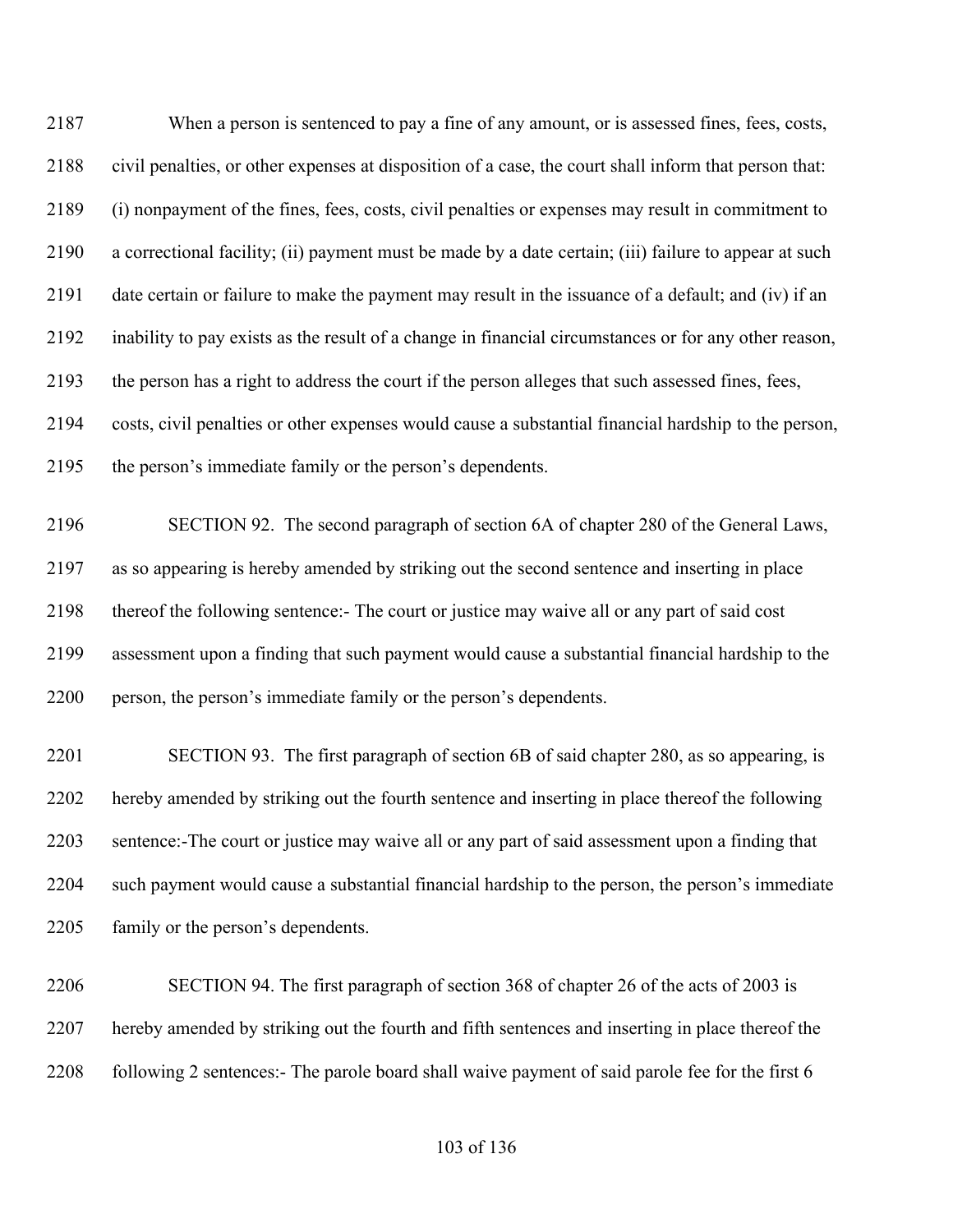months of parole if it determines that such payment would constitute a substantial financial hardship to said person or the person's immediate family or the person's dependents. Any such waiver so granted shall continue to be in effect during the period of time that said person is determined to be unable to pay the monthly parole fee.

 SECTION 95. The second paragraph of said section 368 of said chapter 26 is hereby amended by striking out the third and fourth sentences and inserting in place thereof the following 2 sentences:- The parole board shall waive payment of said surcharge for the first 6 months of parole if it determines that such payment would constitute a substantial financial hardship to said person or the person's immediate family or the person's dependents. Any such waiver so granted shall continue to be in effect during the period of time that said person is determined to be unable to pay the monthly parolee victim services surcharge.

 SECTION 96. Notwithstanding any special or general law to the contrary, there shall be a special commission established to conduct a study on the ability of a defendant to pay fines and fees. The commission shall consist of: commissioner of the department of probation, or designee; commissioner of the department of revenue, or designee; 1 member of the house of representatives to be appointed by the speaker of the house; 1 member of the house of representatives to be appointed by the minority leader of the house; 1 member of the senate to be appointed by the senate president; 1 member of the senate to be appointed by the senate minority leader; 1 member to be appointed by the parole board; 1 member to be appointed by the committee for public counsel services; and 1 member to be appointed by the executive director of the American Civil Liberties Union of Massachusetts, Inc.

That study shall include, but not be limited to: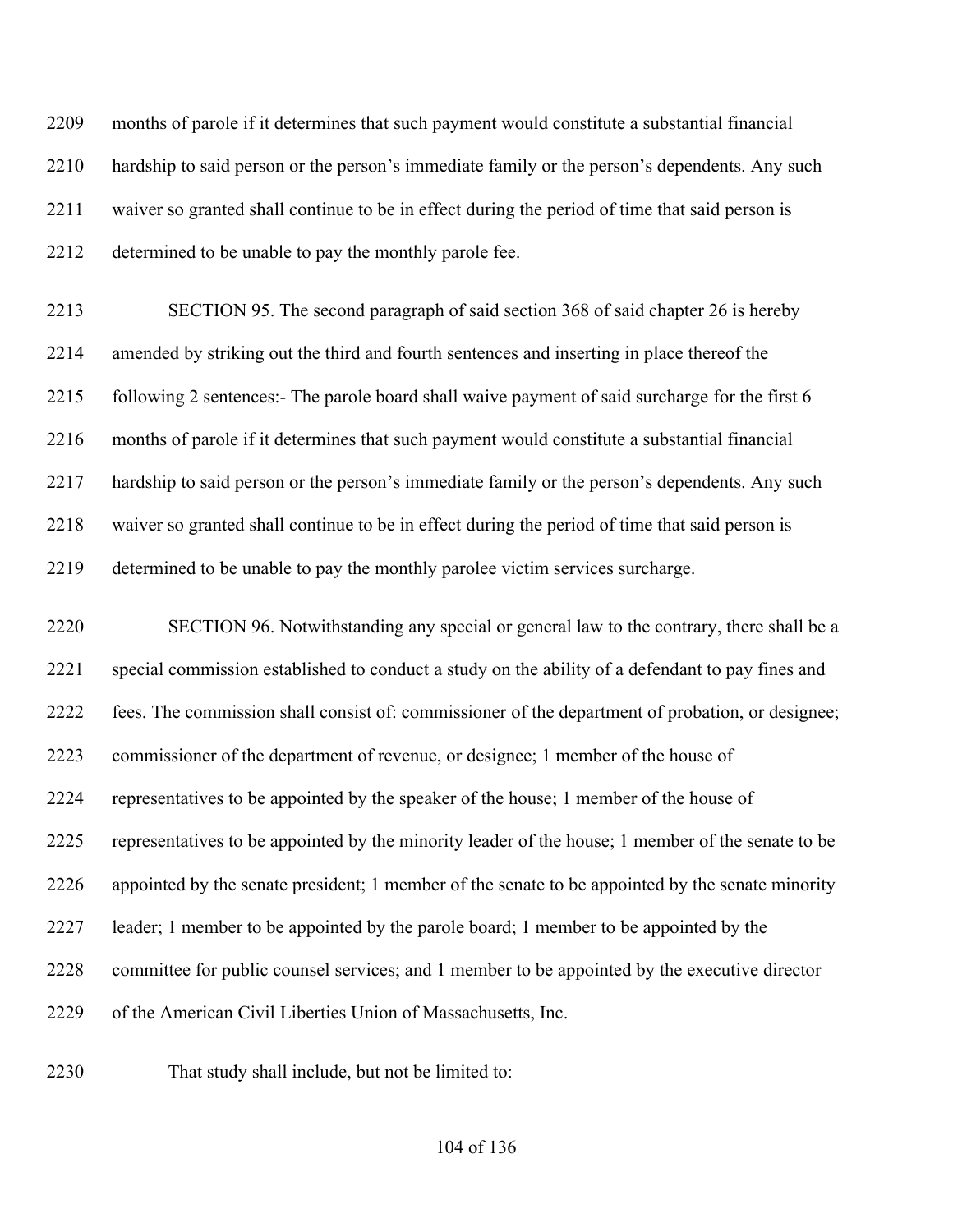(a) the establishment of a uniform definition and standards for evaluating indigency;

 (b) the establishment of a uniform definition and standards for evaluating a substantial financial hardship; and

 (c) the feasibility of enabling the department of probation and the parole board to access department of revenue records for the purposes of ascertaining whether a defendant is indigent or would suffer a substantial financial hardship if ordered to pay fines or fees.

 The department shall file the findings of its study by December 31, 2018, with the clerks of the house and the senate, who shall forward the report to the chairmen of the house committee on ways and means, the senate committee on ways and means, and the joint committee on the judiciary.

 SECTION 97. Notwithstanding any special or general law to the contrary, there shall be a special commission established to investigate and study the operation and management of the Massachusetts state police crime laboratory. The commission shall consist 11 members: 1 of whom shall be the secretary of public safety and security or the secretary's designee; 1 of whom shall be the secretary of health and human services or the secretary's designee; 1 of whom shall be a member of the house of representatives appointed by the speaker of the house; 1 member of the house of representatives to be appointed by the minority leader of the house; 1 of whom shall be a member of the senate appointed by the senate president; 1 member of the senate to be appointed by the senate minority leader; 1 of whom shall be a member appointed by the Massachusetts district attorney association; 1 of whom shall be a member appointed by the committee for public counsel services; 1 of whom shall be a member e appointed by the Massachusetts bar association; 1 person appointed by the governor who shall be a member of the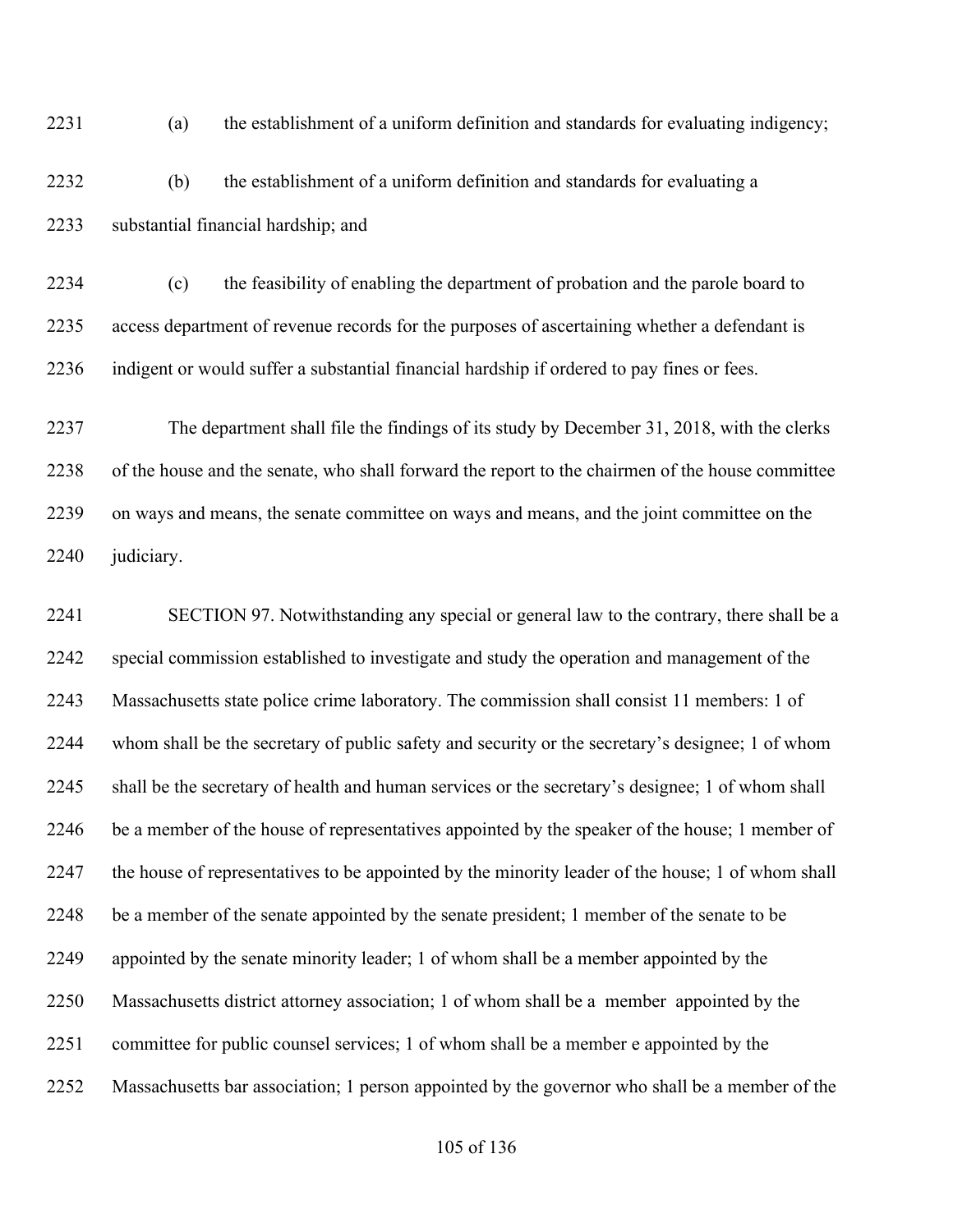| 2253 | public with expertise in scientific research on or technological development in testing          |                                                                                      |  |
|------|--------------------------------------------------------------------------------------------------|--------------------------------------------------------------------------------------|--|
| 2254 | capabilities of substances; 1 person appointed by the speaker of the house who shall be a member |                                                                                      |  |
| 2255 | of the public with expertise in scientific research on, or technological development in, testing |                                                                                      |  |
| 2256 | capabilities of substances; 1 person appointed by the senate president who shall be a member of  |                                                                                      |  |
| 2257 | the public with expertise in scientific research on or technological development in testing      |                                                                                      |  |
| 2258 | capabilities of substances; and 1 person appointed by the attorney general who shall be a member |                                                                                      |  |
| 2259 | of the public with expertise in social welfare or social justice.                                |                                                                                      |  |
| 2260 |                                                                                                  | The investigation shall include, but not be limited to:                              |  |
| 2261 | (a)                                                                                              | evaluating the capabilities of the crime laboratory and its ability to process       |  |
| 2262 |                                                                                                  | evidence necessary to comply with the Massachusetts general laws;                    |  |
| 2263 | (b)                                                                                              | establishing professional qualifications necessary to serve as the head of the crime |  |
| 2264 | laboratory;                                                                                      |                                                                                      |  |
| 2265 | (c)                                                                                              | determining the proper entity to oversee the crime laboratory and whether it         |  |
| 2266 | would be appropriate to transfer such oversight to another executive agency or to an independent |                                                                                      |  |
| 2267 | executive director;                                                                              |                                                                                      |  |
| 2268 | (d)                                                                                              | the feasibility of creating a board to select an independent executive director of   |  |
| 2269 | the crime laboratory;                                                                            |                                                                                      |  |

 (e) setting term limits and reappointment standards applicable to the head of the crime laboratory.

 The commission shall file the findings of its study by December 31, 2018, with the clerks of the house and the senate, who shall forward the report to the chairmen of the house committee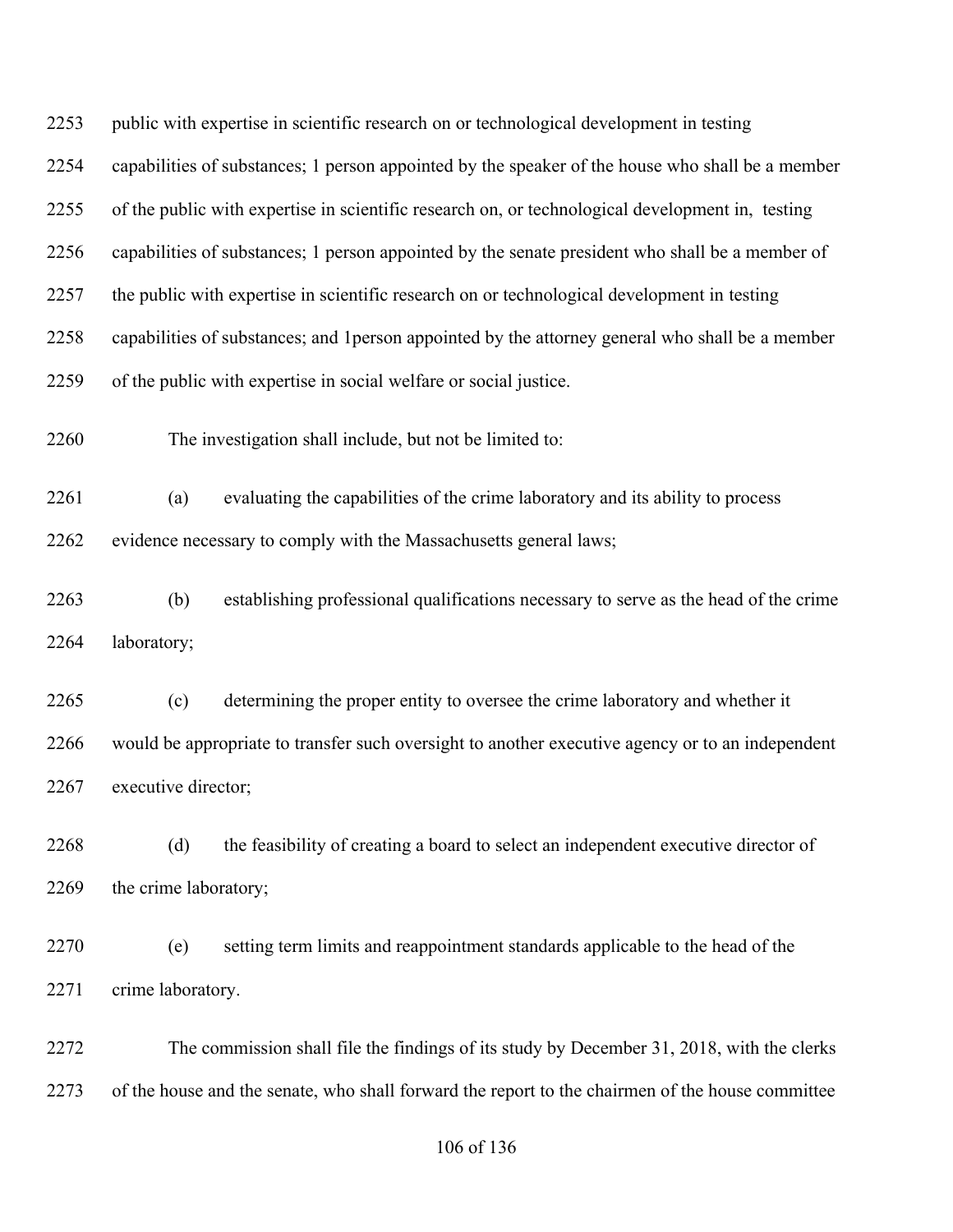on ways and means, the senate committee on ways and means, and the joint committee on the judiciary.

 SECTION 97A. Notwithstanding any special or general law to the contrary, there shall be a special commission established to investigate and study the integrity of forensic analysis performed in state and municipal laboratories. The commission shall consist of 11 members who shall be appointed by the governor as follows: 1 of whom shall have expertise in forensic science; 1 of whom shall have expertise in cognitive bias; 1 of whom shall work in academia in a research field adjacent to forensic science; 1 of whom shall have expertise in statistics; 1 of whom shall have expertise in forensic laboratory management; 1 of whom shall have expertise in clinical quality management; 1 of whom shall be nominated by the Massachusetts District Attorneys Association; 1 of whom shall be nominated by the Attorney General of Massachusetts, who shall serve as chair; 1 of whom shall be nominated by the Committee of Public Counsel Services; 1 of whom shall be nominated by the Massachusetts Association of Criminal Defense Lawyers; and 1 of whom shall be nominated by the New England Innocence Project. No member, other than those nominated by the Massachusetts District Attorneys Association, the Attorney General of Massachusetts, the Committee of Public Council Services or the New England Innocence Project shall be employed by or affiliated with any state or municipal forensic laboratory throughout the term of membership.

The investigation shall include, but not be limited to:

 (a) evaluating the manner in which forensic laboratories report professional negligence or misconduct;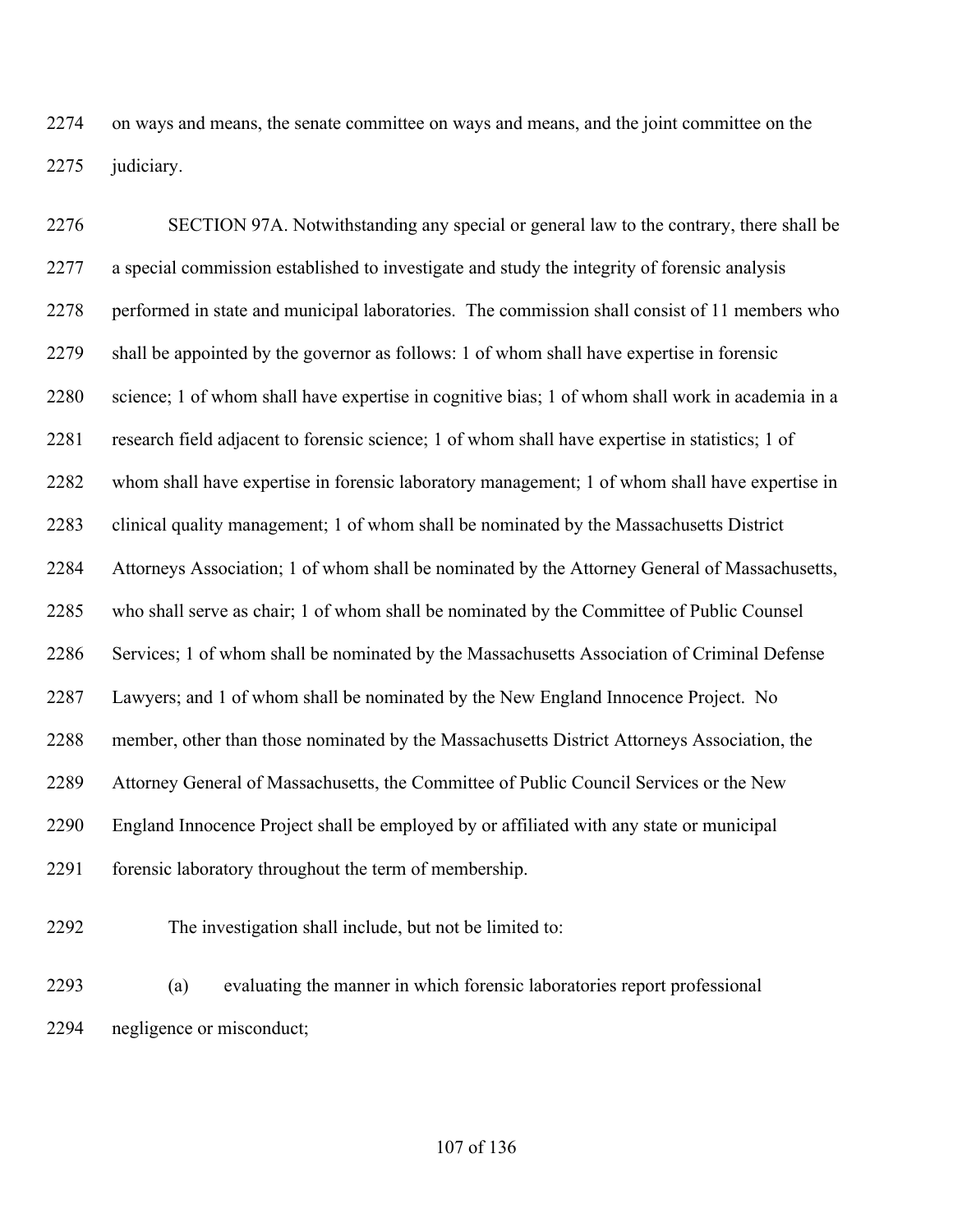(b) identifying professional negligence or misconduct that could affect the integrity or results of forensic analysis;

(c) evaluating laboratory accreditation and professional licensing processes;

 (d) identifying measures to improve the quality of forensic analysis performed in laboratories; and

(e) recommending improvements to education and training in forensic science.

 The commission shall file the findings of its study by December 31, 2018, with the clerks of the house and the senate, who shall forward the report to the chairmen of the house committee on ways and means, the senate committee on ways and means, and the joint committee on the judiciary.

 SECTION 98. All appointments to the advisory committee established pursuant to section 5 of chapter 276B of the General Laws shall be made not later than October 1, 2018 and the first meeting of the advisory committee shall be held not later than December 1, 2018.

 SECTION 99. All appointments to the juvenile justice policy and data commission established pursuant to section 86 of chapter 119 of the General Laws shall be made not less than 90 days after the enactment of this legislation.

 SECTION 100. All reports established pursuant to subsection (e) of section 41 of chapter 127 of the General Laws shall be filed beginning July 1, 2019.

 SECTION 101. Notwithstanding any general or special law to the contrary, any person who has failed to provide a DNA sample as required by section 3 of the chapter 22E of the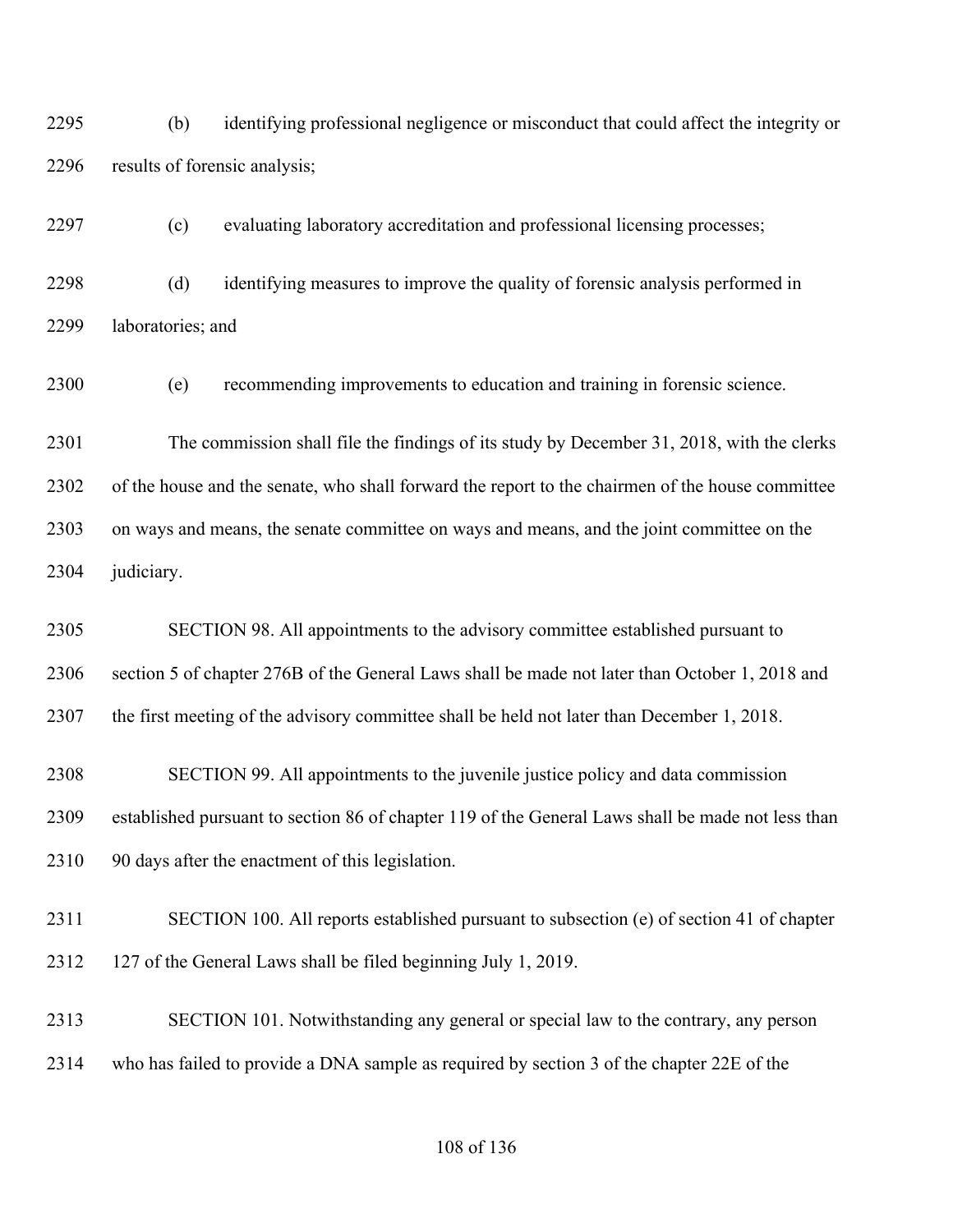| 2315 | General Laws shall not be subject to section 11 of said chapter 22E; provided said person        |
|------|--------------------------------------------------------------------------------------------------|
| 2316 | provides the required DNA sample within 6 months of the effective date of this act.              |
| 2317 | SECTION 102. Section 7 shall take effect 6 months after the effective date of this act.          |
| 2318 | SECTION 103. Sections 13, 14, 15, 16 and 20 shall apply to convictions occurring on or           |
| 2319 | after the effective date of this act.                                                            |
| 2320 | SECTION 104. Section 87 shall take effect 6 months after the effective date of this act.         |
| 2321 | SECTION 105. Section 101 of this act is hereby repealed.                                         |
| 2322 | SECTION 106. Section 105 of this act shall take effect 6 months after the effective date         |
| 2323 | of this act.                                                                                     |
| 2324 | SECTION 107. Notwithstanding any general or special law to the contrary, there shall be          |
| 2325 | established a panel on justice-involved women to review and report on the impact of this act and |
| 2326 | other criminal statutes on women in the Commonwealth and make recommendations on gender-         |
| 2327 | responsive and trauma-informed approaches to address the pre-trial, incarceration, and           |
| 2328 | rehabilitation needs of justice-involved women. The task force shall review and consider         |
| 2329 | improvements including, but not limited to, family visitation policies, available reproductive   |
|      |                                                                                                  |

- health care, gender-specific pre-trial services and programming offered within correctional
- institutions, and post-release transitional assistance and supports for women.

 Said panel shall be chaired by the commissioner of the department of corrections or a designee, and shall consist of the commissioner of the department of children and families or a designee, the commissioner of the department of mental health or a designee, the commissioner of the department of public health or a designee, the commissioner of the office of probation, a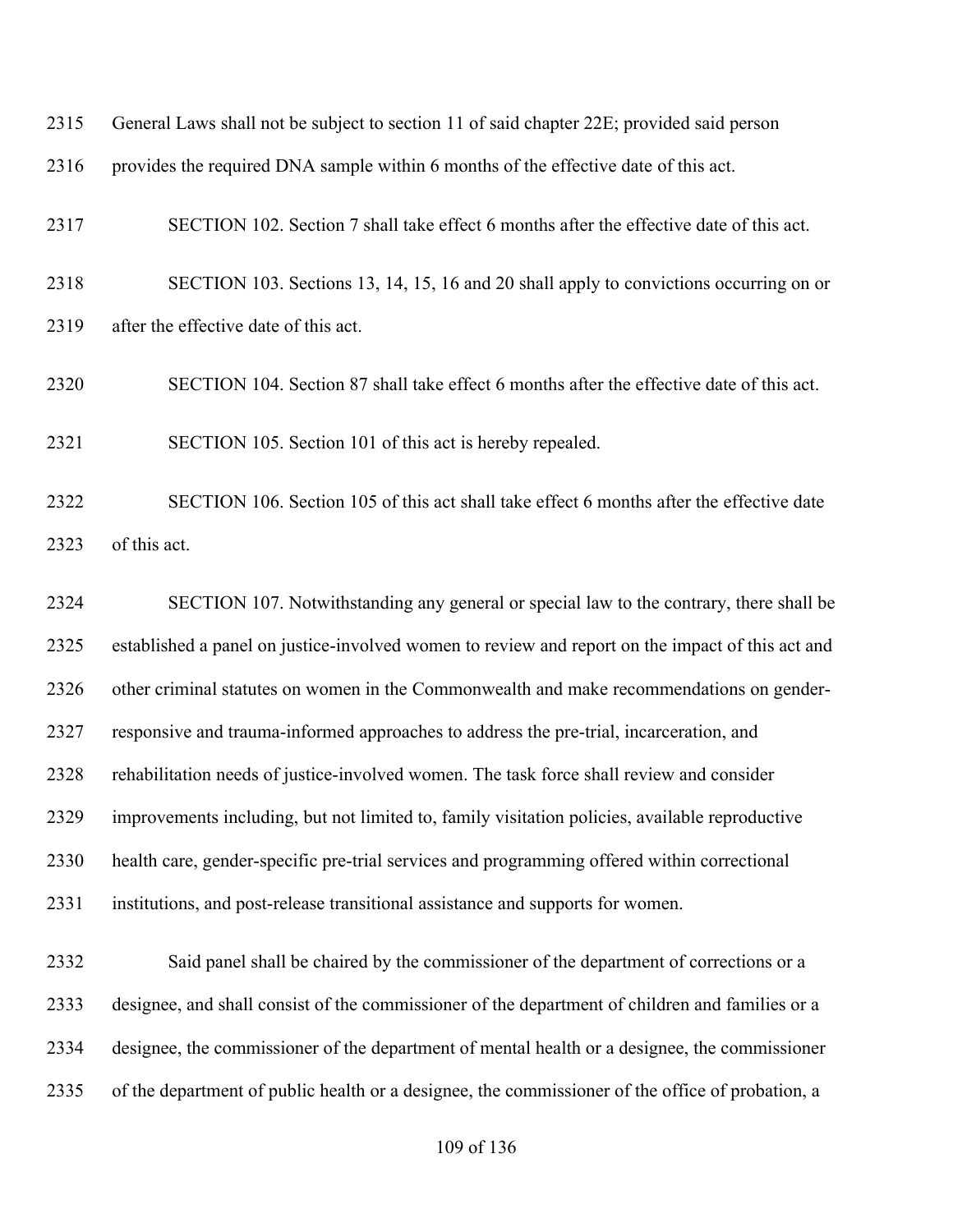member of the house of representatives appointed by the speaker of the house, a member of the senate appointed by the senate president, a member of the Massachusetts' sheriffs association, and persons representing justice-involved women, re-entry programs, trauma-informed programs and training, domestic violence prevention, and an individual who has been formally incarcerated. Members of the board shall be appointed no later than 60 days after enactment of this act. The policy review panel shall meet at least 2 times annually and review reports, data and other information related to justice-involved women in the Commonwealth. The panel shall annually, on or before December 31st, issue a report of its review and recommendations to the chairs of the joint committee on the judiciary, house and senate clerks, and the Chairs of the Women's Caucus Task Force on Justice Involved Women. SECTION 108. Chapter 94C, section 32E of the General Laws is hereby amended by inserting, after subsection (c) (4), the following section:- (5) Any persons found guilty of trafficking heroin or fentanyl that results in the death of the user is to be punished by the terms set forth in Chapter 265, Section 13 of the Massachusetts General Laws. SECTION 109. Notwithstanding any general or special law to the contrary, the provisions of section 108 shall not take effect until such time as the executive office for administration and finance, in conjunction with the executive office of public safety and security, has furnished a study of the legislation's impact on public safety and its impact on the economy

- of the commonwealth and its municipalities, including, but not limited to, a distributional
- analysis of the impact to taxpayers of varying income levels, the current practice of other states,
- anticipated changes in employment levels and other ancillary economic activity to the joint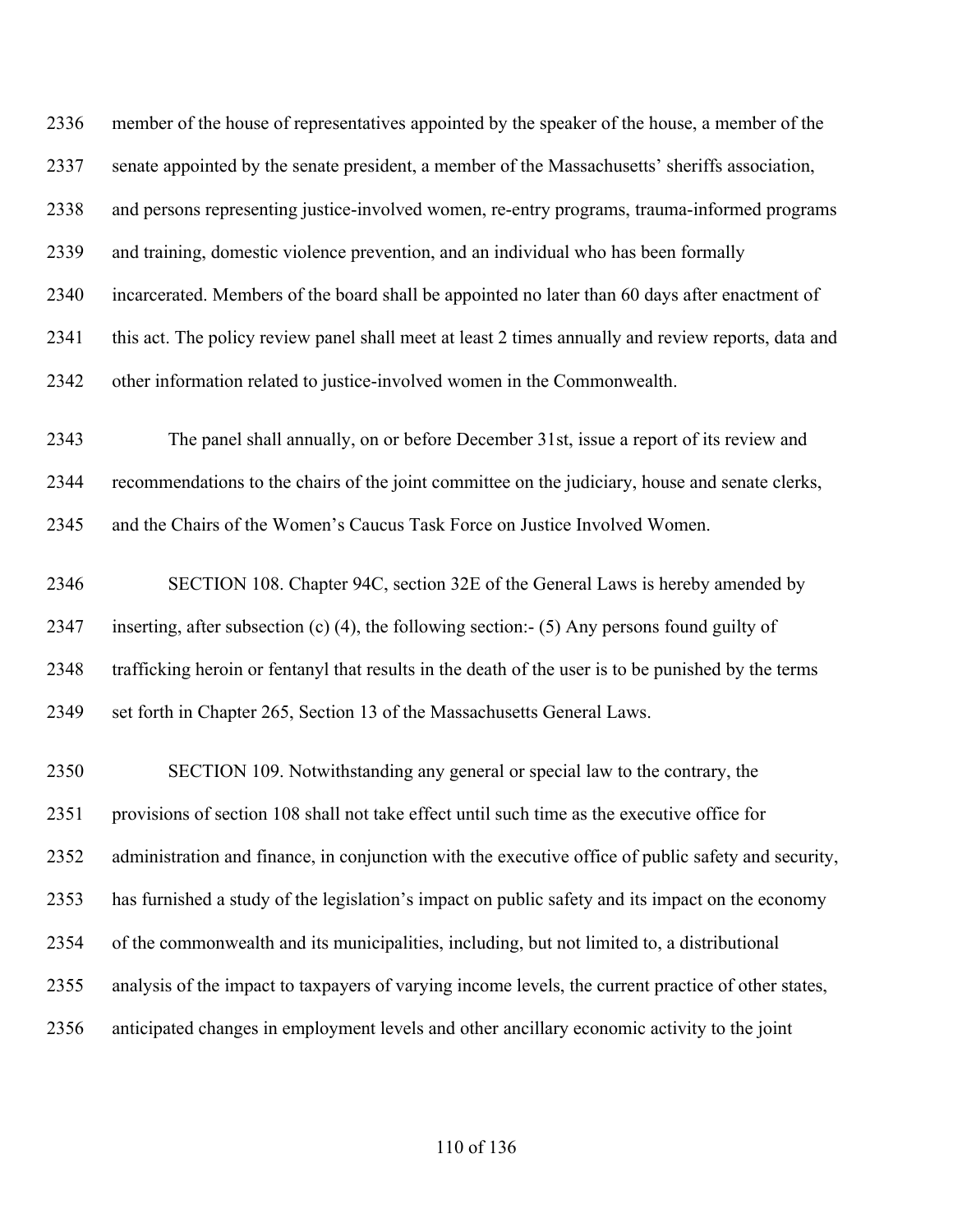committee on public safety and homeland security, and until legislation has been filed and enacted pursuant to Part 2, Chap. 1, Sec. 1, Art. II of the Constitution.

 SECTION 110. Section 26 of Chapter 218 of the General Laws, as appearing in the 2016 Official Edition, is hereby amended by striking out, in line 18, the words "thirteen K" and inserting in place thereof the following two figures:- 13D, 13K.

 SECTION 111. Section 13D of Chapter 265 of the General Laws, as so appearing, is hereby amended by adding the following paragraph:-

 Whoever commits an assault and battery upon a police officer when such person is engaged in the performance of his duties at the time of such assault and battery, causing serious bodily injury, shall be punished by a term of imprisonment in the state prison for not less than 1 2367 year nor more than 10 years, or house of correction for not less than 1 year nor more than 2  $\frac{1}{2}$  years. No sentence imposed under the provisions of this section shall be for less than a mandatory minimum term of imprisonment of one year and a fine of not less than \$500 nor more than \$10,000 may be imposed but not in lieu of the mandatory minimum term of imprisonment. A prosecution commenced under this paragraph shall not be placed on file or continued without a finding and a sentence imposed upon a person convicted of violating this paragraph shall not be suspended or reduced, nor shall such person be eligible for probation, parole, work release, furlough or receive any deduction from his sentence for good conduct until such person shall have served said mandatory minimum term of imprisonment.

 SECTION 112. The secretary of elder affairs and the secretary of the executive office of public safety and security, in consultation with the Attorney General, the Massachusetts chapter of AARP, the Massachusetts chapter of the National Academy of Elder Law Attorneys, and a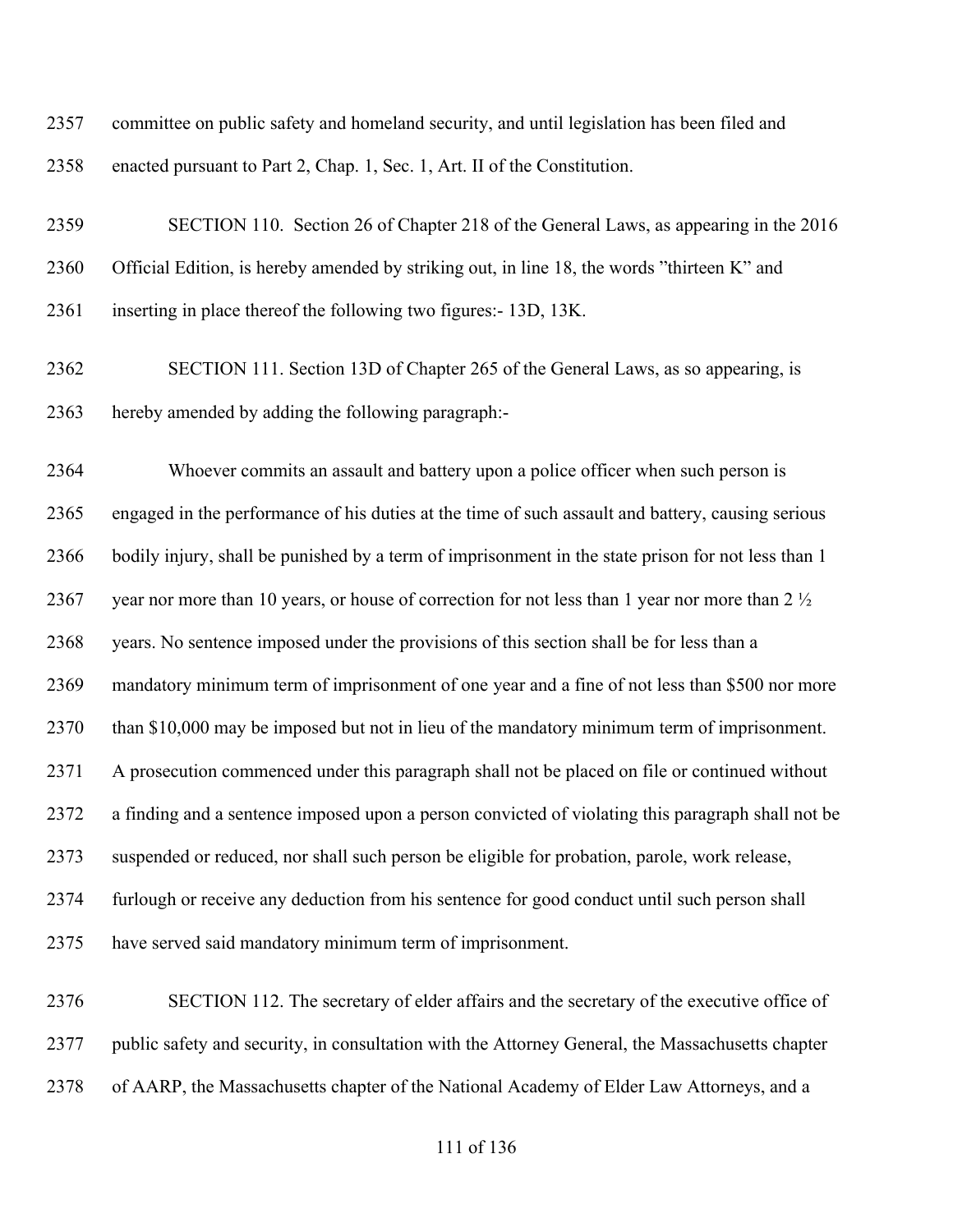representative from an Aging Services Access Point, shall report to the general court on elder protection laws in the commonwealth. The report shall include, but not be limited to: (i) the effectiveness of existing elder protection laws; (ii) the preservation of the autonomy of elders in the context of elder protection laws; (iii) additional legislative or regulatory changes that would further strengthen elder protection laws; and (iv) opportunities presented by the Elder Abuse Prevention and Prosecution Act, Public Law No. 115-70. The report shall be submitted with drafts of any recommended legislation to the clerks of the house of representatives and the senate and the chairs of the joint committee on elder affairs and the joint committee on the judiciary not later than July 31, 2018.

 SECTION 113. Notwithstanding any special or general law to the contrary, there shall be a special commission established to investigate and study the statutory authority, operations, and training of constables. The commission shall consist 11 members: 1 of whom shall be the secretary of public safety and security or the secretary's designee; 1 of whom shall be a member of the Massachusetts trial court; 1 of whom shall be a member of the house of representatives appointed by the speaker of the house; 1 of whom shall be a member of the senate appointed by the senate president; 1 of whom shall be a member appointed by the Massachusetts district attorney association; 1 of whom shall be a member appointed by the Massachusetts sheriffs association; 1 of whom shall be a member e appointed by the Massachusetts bar association; 1 of whom shall be a member appointed by the Massachusetts chiefs of police association; 1 of whom shall be a member appointed by the Massachusetts constables coalition; 1 of whom shall be a member appointed by the Massachusetts bay constables association; 1 person appointed by the governor who shall be a member of the public with experience in civil process.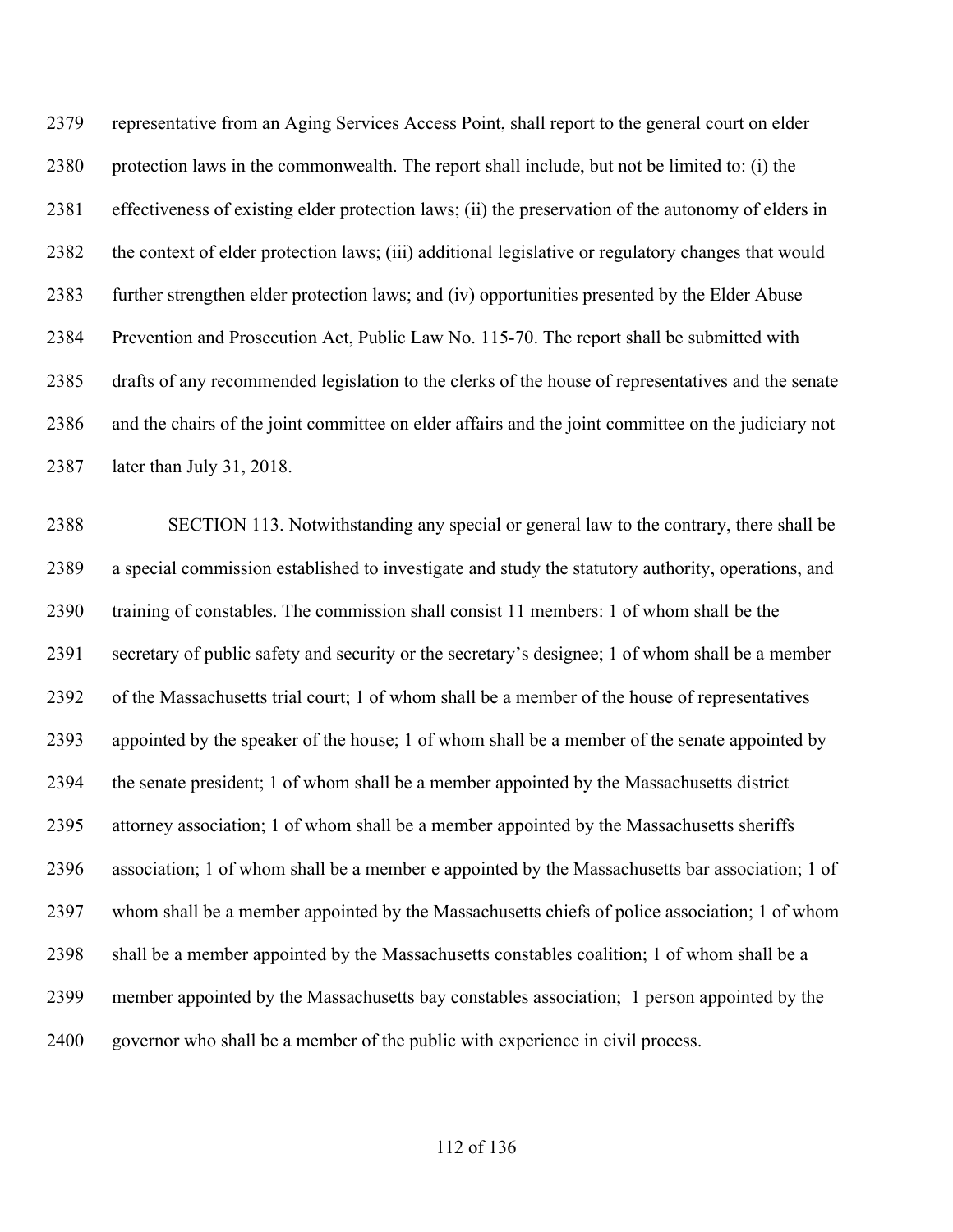The commission shall file the findings of its study by May 31, 2018, with the clerks of the house and the senate, who shall forward the report to the chairmen of the house committee on ways and means, the senate committee on ways and means, and the joint committee on the judiciary.

 SECTION 114. Section 18 3/4 of chapter 6A of the General Laws, as appearing in the 2016 Official Edition, is hereby amended by adding the following subsection:-

 (11) to create a uniform booklet of informational material, which shall be provided to persons, including juvenile offenders, committed to the custody of the department of correction and the sheriffs upon their release from a correctional facility. The booklet shall contain, at a minimum: (i) a summary of how and by whom the committed person's criminal offender record information may be accessed and distributed pursuant to sections 167 to 178B, inclusive, of chapter 6; (ii) an explanation of the process for filing a complaint with the department of criminal justice information services regarding the content of, dissemination of or access to criminal offender record information; (iii) an explanation of the right to have certain records sealed pursuant to section 100A of chapter 276 and a step by step explanation of the process for sealing such records; (iv) an explanation of the duration of criminal offender record information; (v) contact information for relevant employees and offices of the department; (vi) a list of websites with important background on, and explanations of, criminal offender record information; and (vi) a list of answers to frequently asked questions about criminal offender record information.

 SECTION 115. Section 172A of chapter 6 of the General Laws, as appearing in the 2016 2422 Official Edition, is hereby amended by inserting after the figure "18031(i)", in line 9, the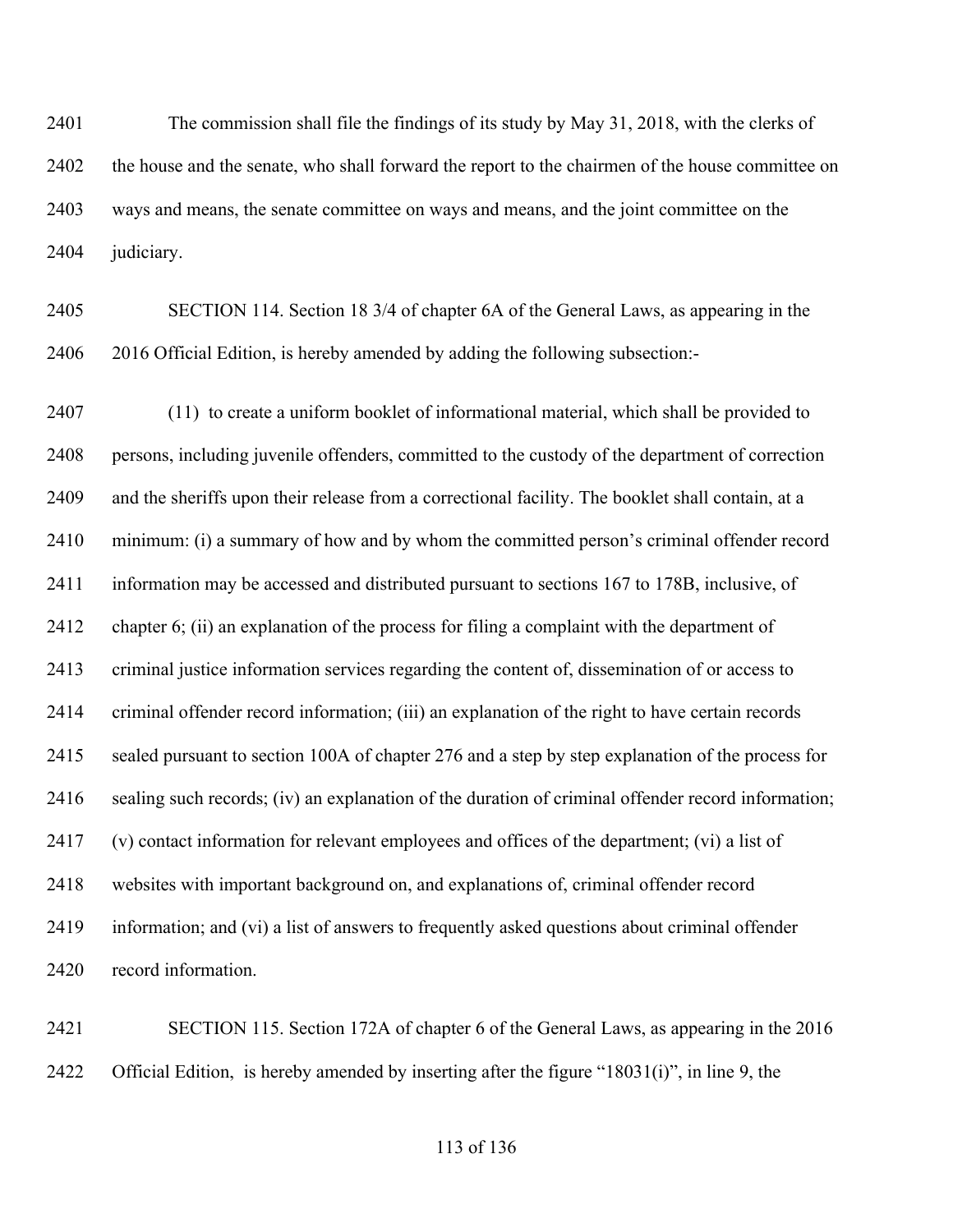following words:- , or veterans organizations requesting information relative to employees,

volunteers and veterans that such organizations shall provide housing for.

 SECTION 116. "Section 34A of chapter 268 of the General Laws, as appearing in the 2012 Official Edition, is hereby amended by striking out the first sentence and inserting in place thereof the following sentence:- Whoever knowingly and willfully furnishes a false name, Social Security number, date of birth, home address, mailing address or phone number, or other information as may be requested for the purposes of establishing the person's identity, to a law enforcement officer or law enforcement official following an arrest shall be punished by a fine of not more than \$1,000 or by imprisonment in a house of correction for not more than 1 year or by both such fine and imprisonment.

 SECTION 117. Said chapter 6 of the General Laws, as so appearing in the 2016 Official Edition, is hereby further amended by inserting after section 172M the following section:-

 Section 172N. State and political subdivision licensing authorities shall provide in the licensing requirements for a professional license a list of the specific criminal convictions that are directly related to the duties and responsibilities for the licensed occupation that would disqualify an applicant from eligibility for a license. For the purposes of this section, "licensing authority" shall include an agency, examining board, credentialing board, or other office or commission with the authority to impose occupational fees or licensing requirements on a profession.

 SECTION 118. Section 37E of said chapter 266, as appearing in the 2016 Official Edition, is hereby amended by inserting after subsection (c) the following subsection:-

## of 136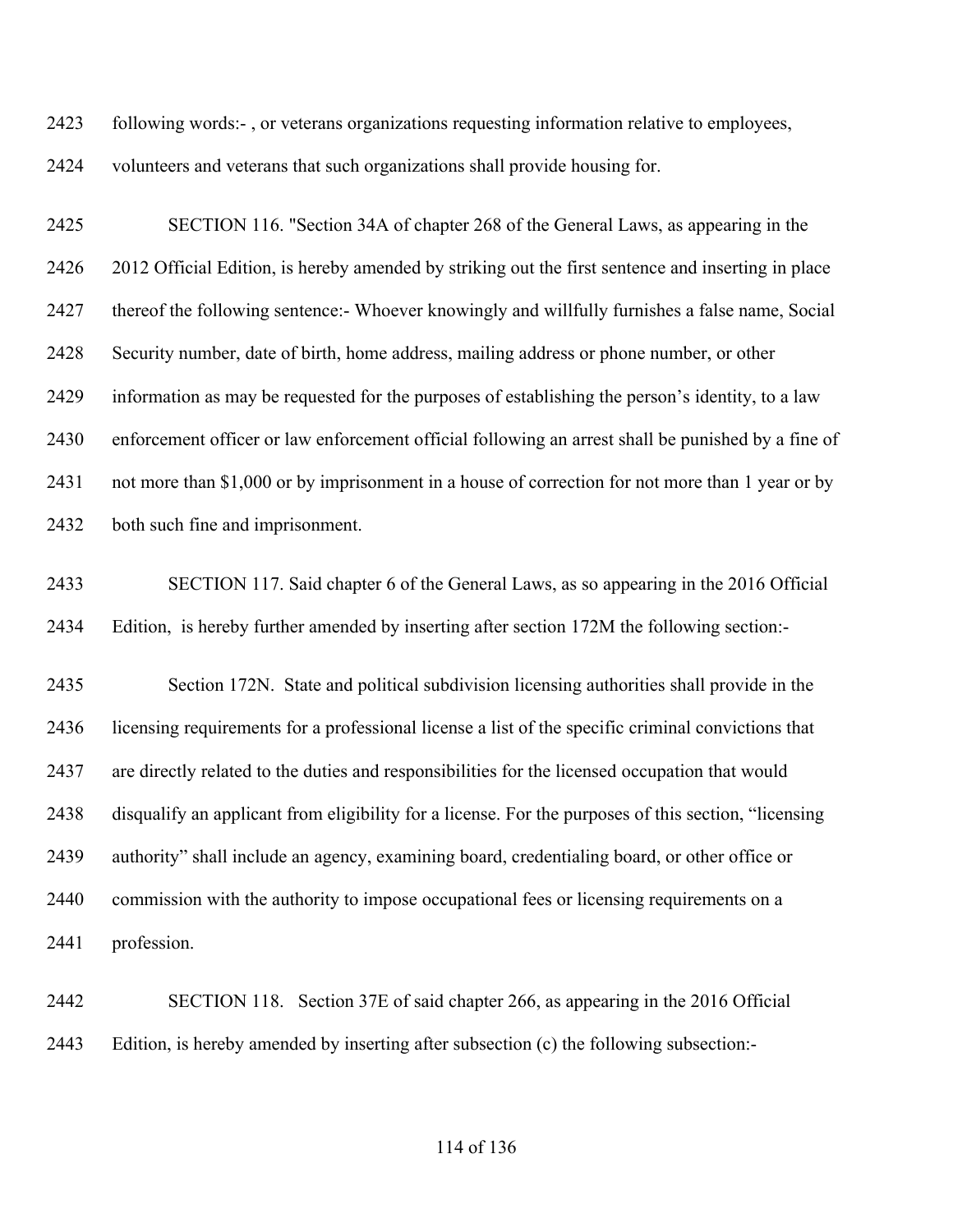$\left(c \frac{1}{2}\right)$  Whoever possesses a tool, instrument or other article adapted, designed or commonly used for accessing a person's financial services account number or code, savings account number or code, checking account number or code, brokerage account number or code, credit card account number or code, debit card number or code, automated teller machine number or code, personal identification number, mother's maiden name, computer system password, electronic signature or unique biometric data that is a fingerprint, voice print, retinal image or iris image of another person under circumstances evincing an intent to use or knowledge that some person intends to use the same in the commission of larceny shall be guilty of identity fraud and shall be punished by a fine of not more than \$5,000 or imprisonment in a house of correction for not more than 2 1/2 years, or by both such fine and imprisonment. SECTION 119. Section 8A of chapter 90 of the General Laws, as so appearing, is hereby amended by striking out, in line 33, the words "of the vapors of glue" and inserting in place thereof the following words:- "from smelling or inhaling the fumes of any substance having the

property of releasing toxic vapors as defined in section 18 of chapter 270".

2458 SECTION 120. Section 8A  $\frac{1}{2}$  of said chapter 90, as so appearing, is hereby amended by striking out, in lines 29 and 30, the words "the vapors of glue" and inserting in place thereof the 2460 following words:- "from smelling or inhaling the fumes of any substance having the property of releasing toxic vapors as defined in section 18 of chapter 270."

 SECTION 121. Section 21 of said chapter 90, as so appearing, is hereby amended by striking out, in line 27, the words "under the influence of the vapors of glue" and inserting in place thereof the following words:- "while under the influence from smelling or inhaling the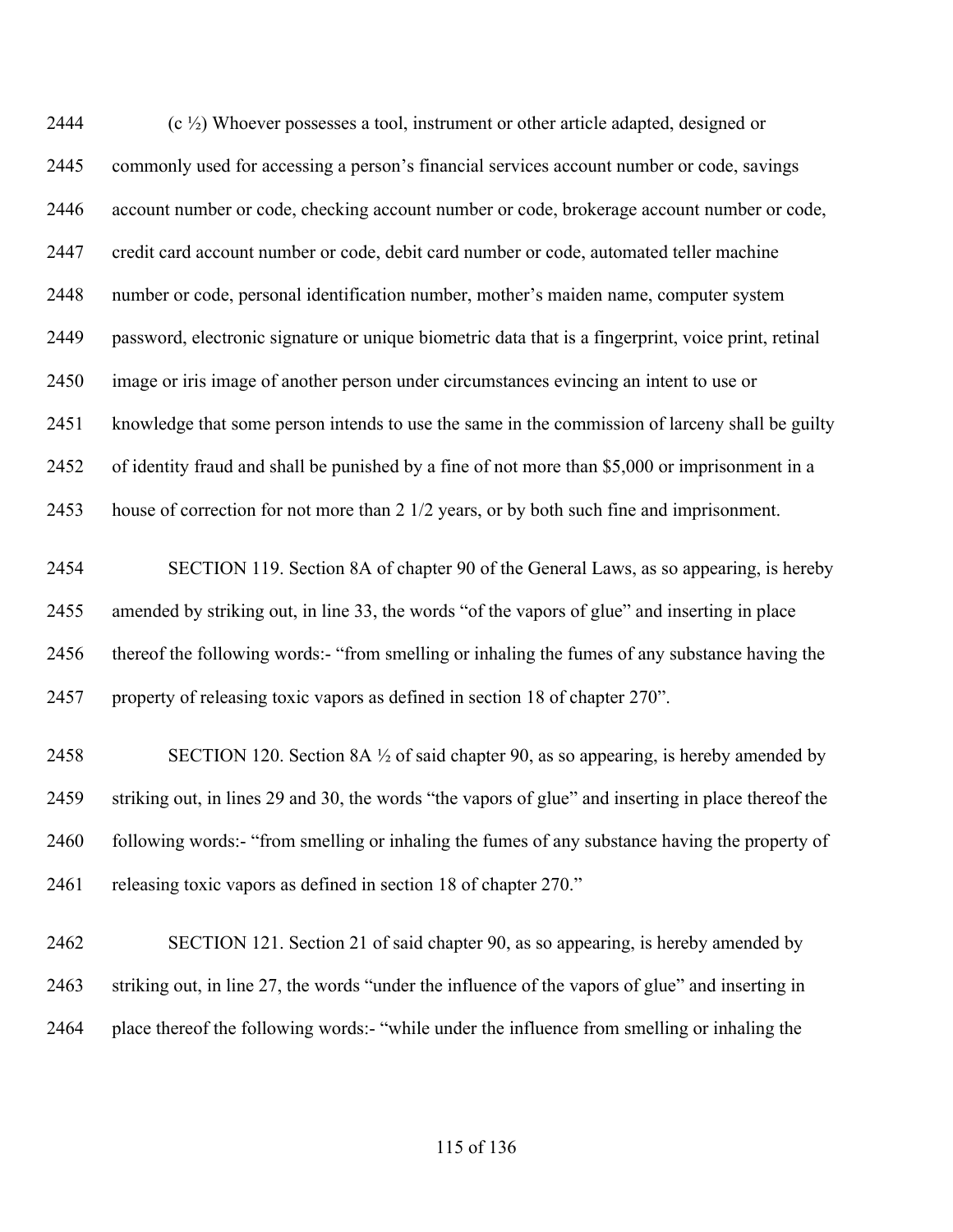fumes of any substance having the property of releasing toxic vapors as defined in section 18 of chapter 270.";

 SECTION 122. Section 24 of said chapter 90, as so appearing, is hereby amended by striking out, in lines 8 and 759, the words "the vapors of glue" and inserting in place thereof, in each instance, the following words:- "while under the influence from smelling or inhaling the fumes of any substance having the property of releasing toxic vapors as defined in section 18 of chapter 270.

 SECTION 123. Section 24D of said chapter 90, as so appearing, is hereby amended by striking out, in lines 4 and in lines 17 and 18, the words "the vapors of glue" and inserting in place thereof, in each instance, the following words:- "while under the influence from smelling or inhaling the fumes of any substance having the property of releasing toxic vapors as defined in section 18 of chapter 270.

 SECTION 124. Section 24G of said chapter 90, as so appearing, is hereby amended by striking out, in lines 8 and 43, the words "vapors of glue" and inserting in place thereof, in each instance, the following words:- while under the influence from smelling or inhaling the fumes of any substance having the property of releasing toxic vapors as defined in section 18 of chapter 270.

 SECTION 125. Section 24L of said chapter 90, as so appearing, is hereby amended by striking out, in lines 8 and 43, the words "vapors of glue" and inserting in place thereof, in each instance, the following words:- while under the influence from smelling or inhaling the fumes of any substance having the property of releasing toxic vapors as defined in section 18 of chapter 270.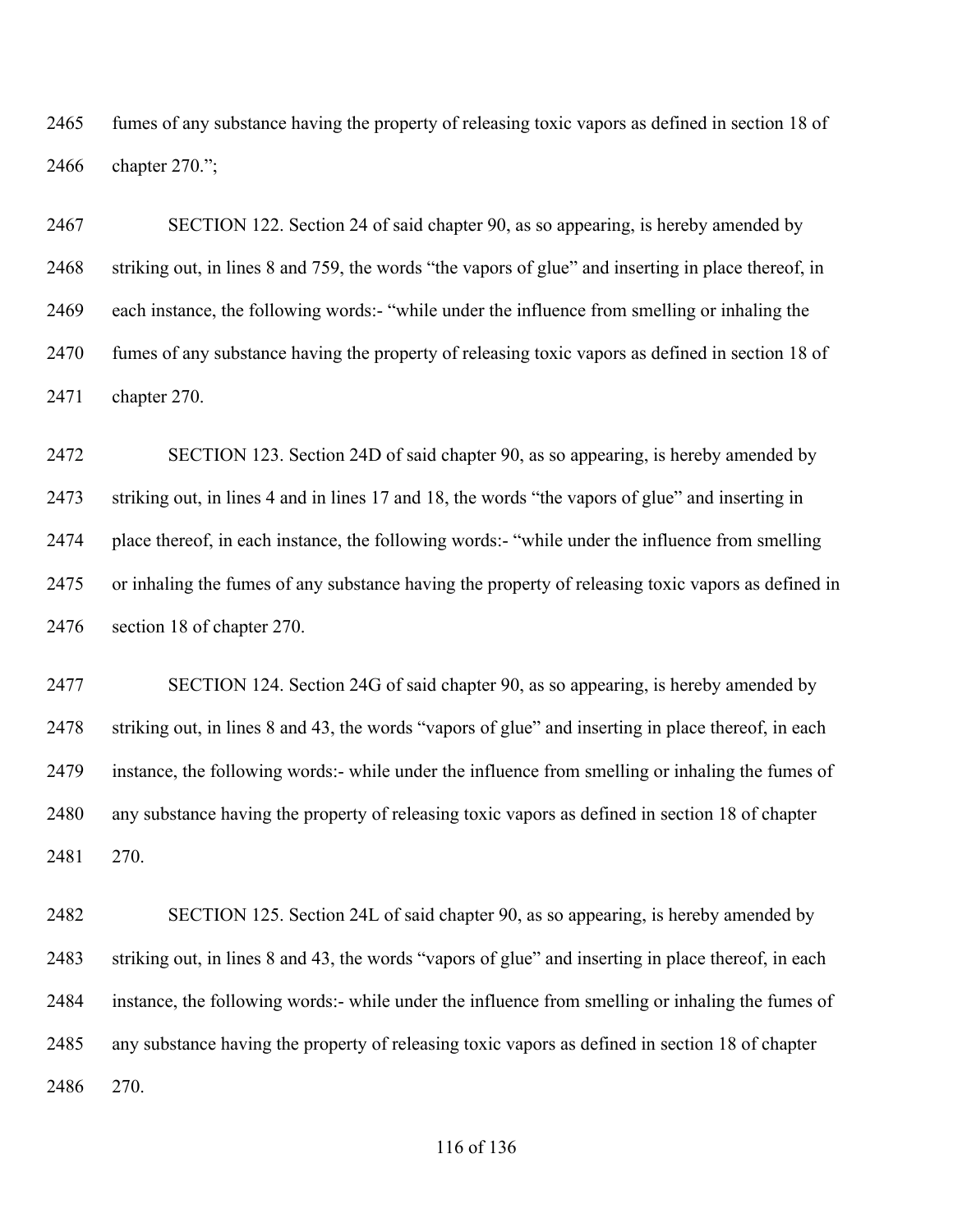SECTION 126. Section 8 of chapter 90B of the General Laws, as so appearing, is hereby amended by striking out, in lines 6 and 508, the words "the vapors of glue" and inserting in place thereof, in each instance, the following words:- from smelling or inhaling the fumes of any substance having the property of releasing toxic vapors as defined in section 18 of chapter 270.

 SECTION 127. Section 8A of said chapter 90B, as so appearing, is hereby amended by striking out, in lines 5 and 6, the words "the vapors of glue" and inserting in place thereof the following words:- from smelling or inhaling the fumes of any substance having the property of releasing toxic vapors as defined in section 18 of chapter 270.

 SECTION 128. Said section 8A of said chapter 90B, as so appearing, is hereby further amended by striking out, in line 36, the words "vapors of glue" and inserting in place thereof the following words:- from smelling or inhaling the fumes of any substance having the property of releasing toxic vapors as defined in section 18 of chapter 270.

 SECTION 129. Section 8B of said chapter 90B, as so appearing, is hereby amended by striking out, in lines 5 and 6 and 38 and 39, the words "the vapors of glue" and inserting in place 2501 thereof, in each instance, the following words:- from smelling or inhaling the fumes of any substance having the property of releasing toxic vapors as defined in section 18 of chapter 270.

 SECTION 130. Section 26A of said chapter 90B, as so appearing, is hereby amended by striking out, in line 8 and 17, the words "the vapors of glue" and inserting in place thereof, in each instance, the following words:- from smelling or inhaling the fumes of any substance having the property of releasing toxic vapors as defined in section 18 of chapter 270.

 SECTION 131. Section 10H of said chapter 269, as so appearing, is hereby amended by striking out, in line 7, the words "the vapors of glue" and inserting in place thereof the following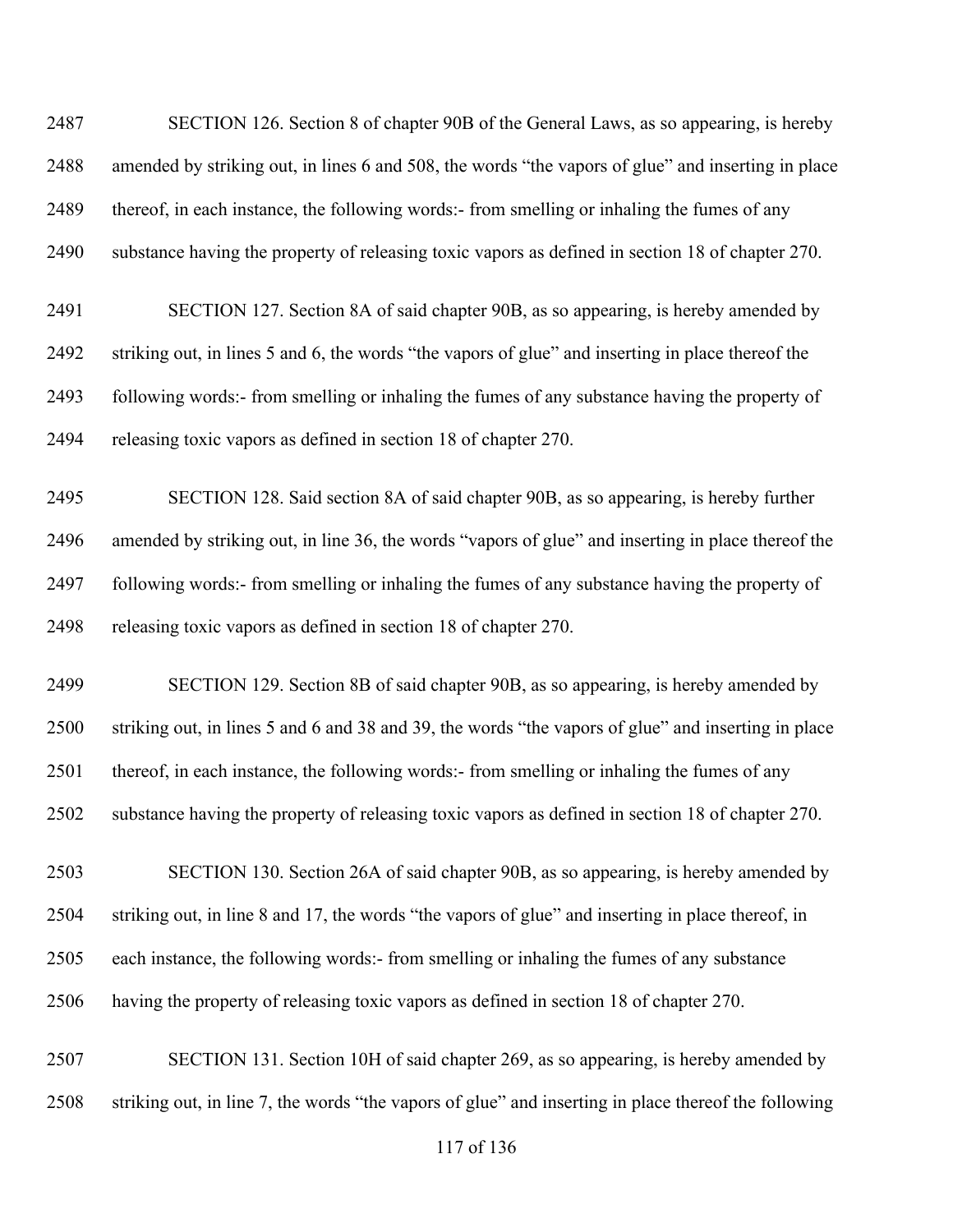words:- from smelling or inhaling the fumes of any substance having the property of releasing toxic vapors as defined in section 18 of chapter 270.

 SECTION 132. Said section 2 of said chapter 258C, as so appearing, is hereby further amended by striking out, in line 27, the word "shall" and inserting in place thereof the following word:- may.

 SECTION 133. Subsection (e) of said section 2 of said chapter 258C, as so appearing, is hereby amended by inserting after the second sentence the following sentence:- In the event of a victim's death by homicide, an award may be reduced except the costs for appropriate and modest funeral, burial or cremation services shall be paid by the fund.

 SECTION 134. Section 14B of chapter 269 of the General Laws, as appearing in the 2014 Official Edition, is hereby amended by adding after paragraph (b) the following paragraph:—

 (c) whoever makes or causes to be made 3 or more non-emergency calls as determined by the PSAP shall be punished by a fine of not more than 250 dollars. Whoever commits a subsequent violation of this section shall be punished by a fine of not less than 500 dollars.

 SECTION 135. The department of correction, in consultation with the department of telecommunications and cable shall study and report on: (i) the cost of local and long distance telephone service provided to prisoners in department of correction facilities and county houses of correction; (ii) a comparison of the rates with comparable residential telephone service; and (iii) information relative to commissions and revenue collected as part of telephone services provided to prisoners in department of correction facilities and county houses of correction. The report shall be filed with the house and senate chairs of the joint committee on the judiciary, the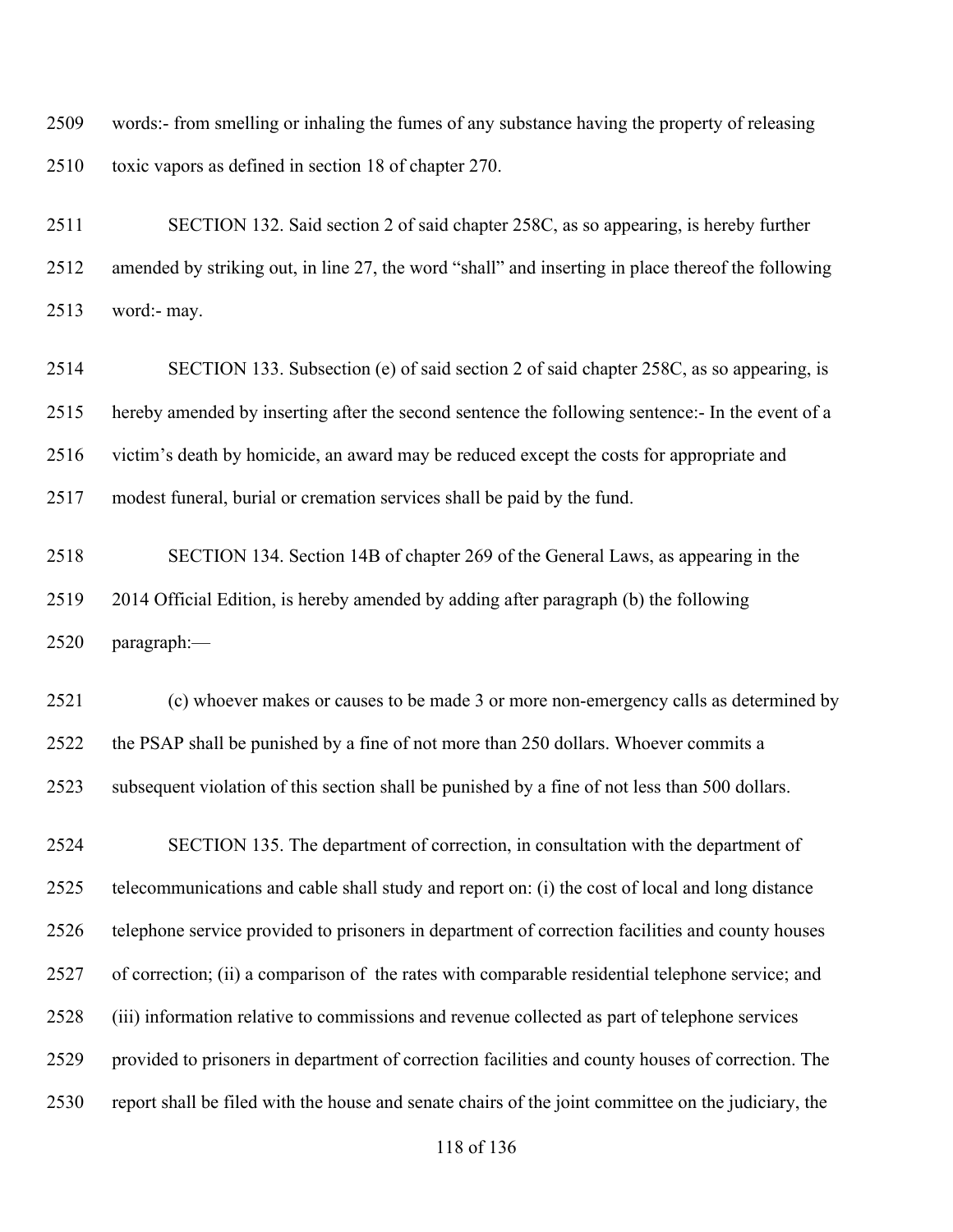house and senate chairs of the joint committee on public safety and security, and the house and senate chairs of the joint committee on telecommunications, utilities and energy on or before July 1, 2018.

 SECTION 136. Chapter 6A of the General Laws, as appearing in the 2016 Official Edition, is hereby amended by inserting after section 18V the following section:-

 Section 18W. (a) There shall be within the executive office of public safety and security a statewide sexual assault evidence kit tracking system. The secretary of public safety and security, hereinafter referred to as the secretary, shall convene a multidisciplinary task force composed of members that include law enforcement professionals, crime lab personnel, prosecutors, victim advocates, victim attorneys, survivors, and sexual assault nurse examiners or sexual assault forensic examiners to help develop recommendations for a tracking system and identify funding sources. The secretary may contract with state or non-state entities including, but not limited to, private software and technology providers, for the creation, operation, and maintenance of the system. A sexual assault evidence kit shall include the standardized kit for the collection and preservation of evidence in sexual assault or rape cases as designed by the municipal police training committee pursuant to section 97B of chapter 41.

(b) The statewide sexual assault evidence kit tracking system shall:

 (i) track the location and status of sexual assault evidence kits throughout the criminal justice process, including; (1) the initial collection in examinations performed at hospitals or medical facilities, (2) receipt and storage at a governmental entity, including a local law enforcement agency, the department of state police, a district attorney's office or any other official body of the commonwealth or of a county, city or town, (3) a hospital or medical facility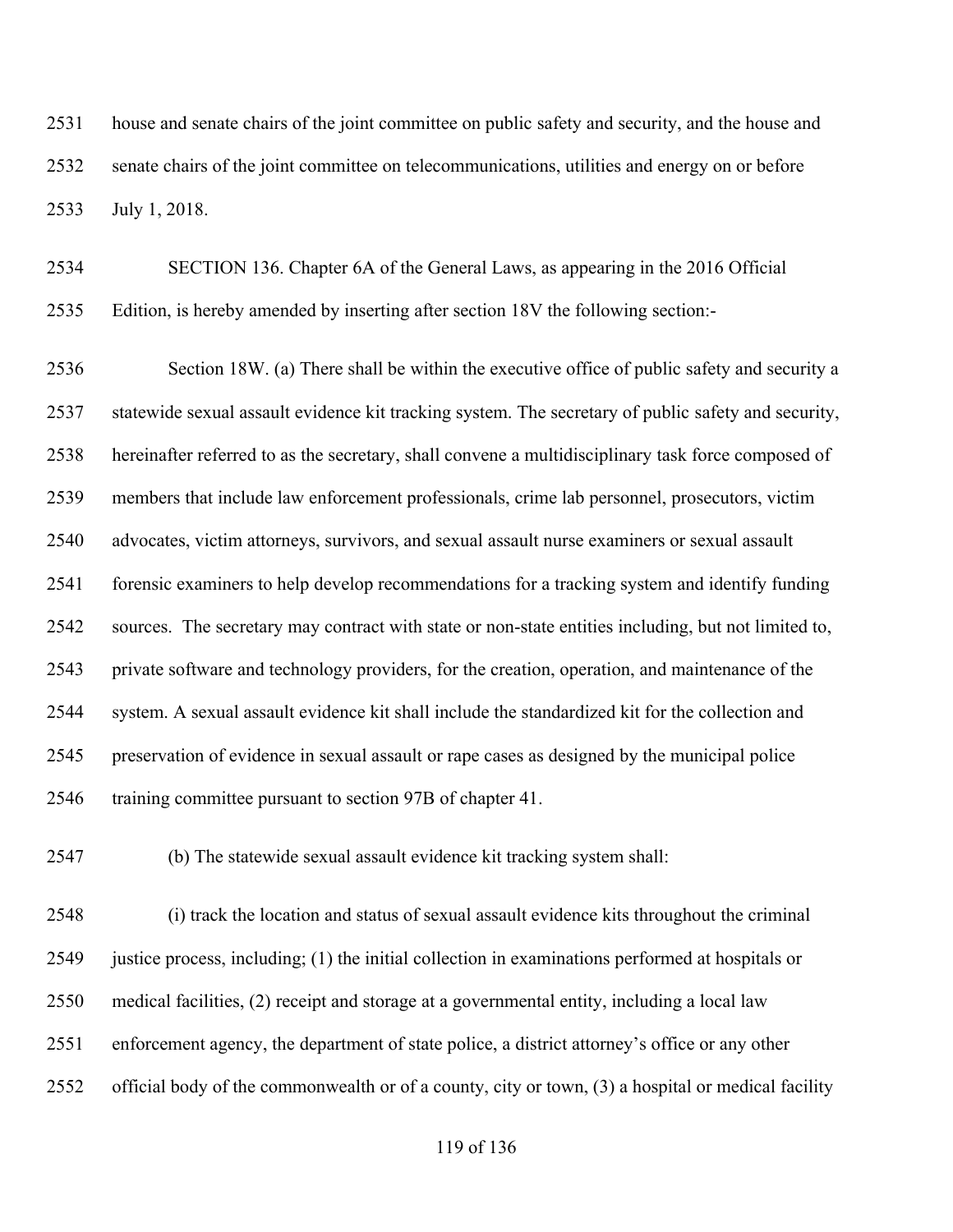| 2553 | that is in possession of forensic evidence pursuant to section 97B, (4) receipt and analysis at      |
|------|------------------------------------------------------------------------------------------------------|
| 2554 | forensic laboratories, and (5) storage and any destruction after completion of analysis;             |
| 2555 | (ii) allow hospitals or medical facilities performing sexual assault forensic examinations,          |
| 2556 | law enforcement agencies, prosecutors, the crime laboratory within the department of state           |
| 2557 | police, the crime laboratory within the Boston police department, and other entities in the          |
| 2558 | custody of sexual assault kits to update and track the status and location of sexual assault kits;   |
| 2559 | (iii) allow victims of sexual assault to anonymously track and receive updates regarding             |
| 2560 | the status of their sexual assault kits; and                                                         |
| 2561 | (iv) use electronic technology or technologies allowing continuous access.                           |
| 2562 | (c) The secretary may use a phased implementation process in order to launch the system              |
| 2563 | and facilitate entry and use of the system for required participants. The secretary may phase        |
| 2564 | initial participation according to region, volume or other appropriate classifications. All entities |
| 2565 | in the custody of sexual assault evidence kits shall fully participate in the system no later than   |
| 2566 | December 1, 2019.                                                                                    |
| 2567 | (d) The secretary shall submit a report on the current status and plan for launching the             |
| 2568 | system, including the plan for phased implementation, to the general court's joint committee on      |
| 2569 | the judiciary, and the governor no later than June 30, 2018.                                         |

 (e) For the purpose of reports under this section, a sexual assault evidence kit shall be assigned to the jurisdiction associated with the law enforcement agency anticipated to receive the sexual assault evidence kit or otherwise in the custody of the sexual assault evidence kit.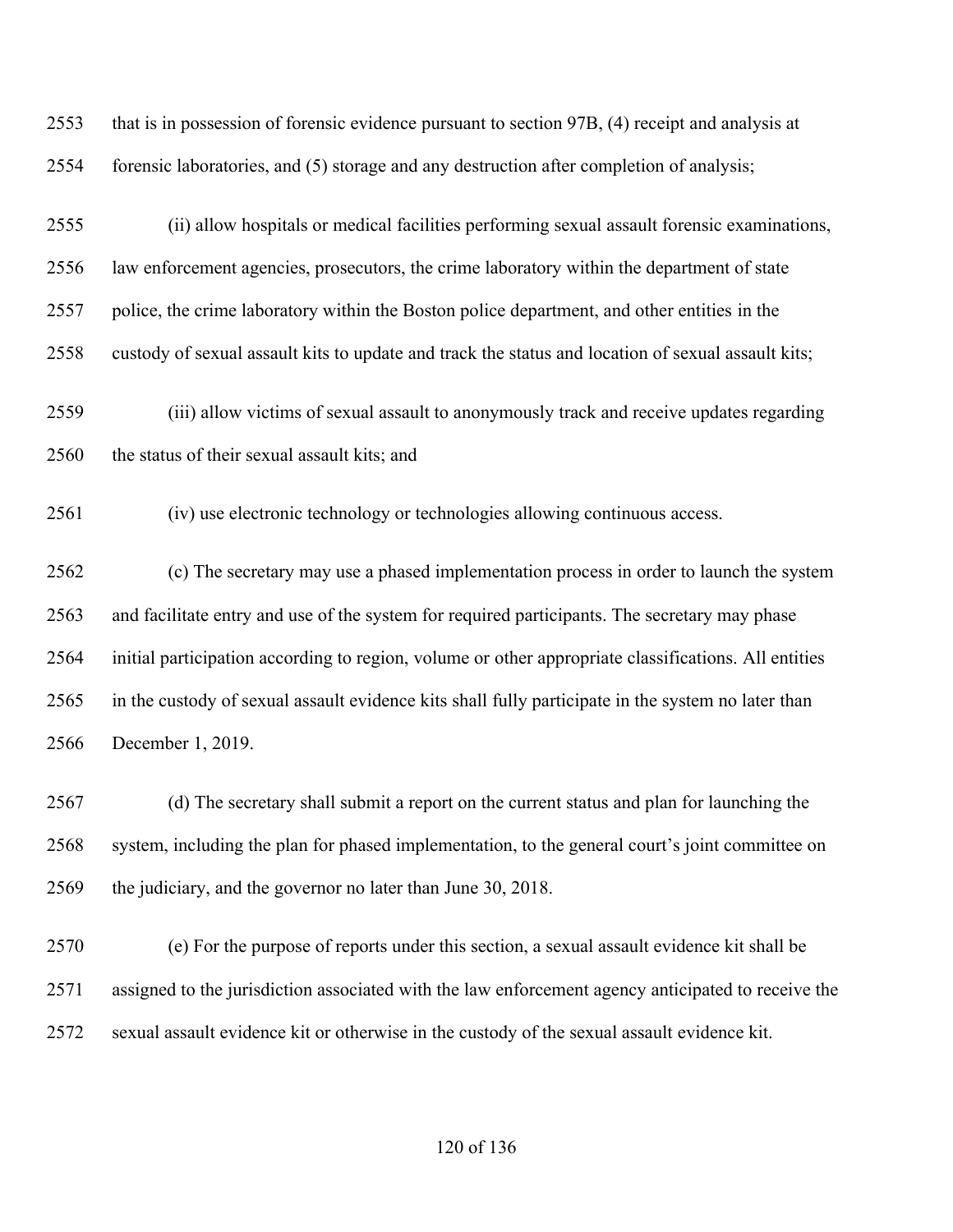(f) Any public agency or entity, including its officials and employees, and any hospital and its employees providing services to victims of sexual assault may not be held civilly liable for damages arising from any release of information or the failure to release information related to the statewide sexual assault evidence kit tracking system, so long as the release was without gross negligence.

 (g) Local law enforcement agencies shall participate in the statewide sexual assault evidence kit tracking system established in this section for the purpose of tracking the status of all sexual assault evidence kits in the custody of local law enforcement agencies and other entities contracting with local law enforcement agencies. Local law enforcement agencies shall begin full participation in the system according to the implementation schedule established by the secretary, but not later than one year from the effective date of this act.

 (h) The director of the crime laboratory within the department of state police shall participate in the statewide sexual assault evidence kit tracking system established in this section 2586 for the purpose of tracking the status of all sexual assault evidence kits in the custody of the department of state police and other entities contracting with the department of state police. The department of state police shall begin full participation in the system according to the implementation schedule established by the secretary, but not later than one year from the effective date of this act.

 (i) A hospital or medical facility licensed pursuant to chapter 111 shall participate in the statewide sexual assault evidence kit tracking system established in this section for the purpose of tracking the status of all sexual assault evidence kits collected by or in the custody of hospitals and other entities contracting with hospitals. Hospitals shall begin full participation in the system

## of 136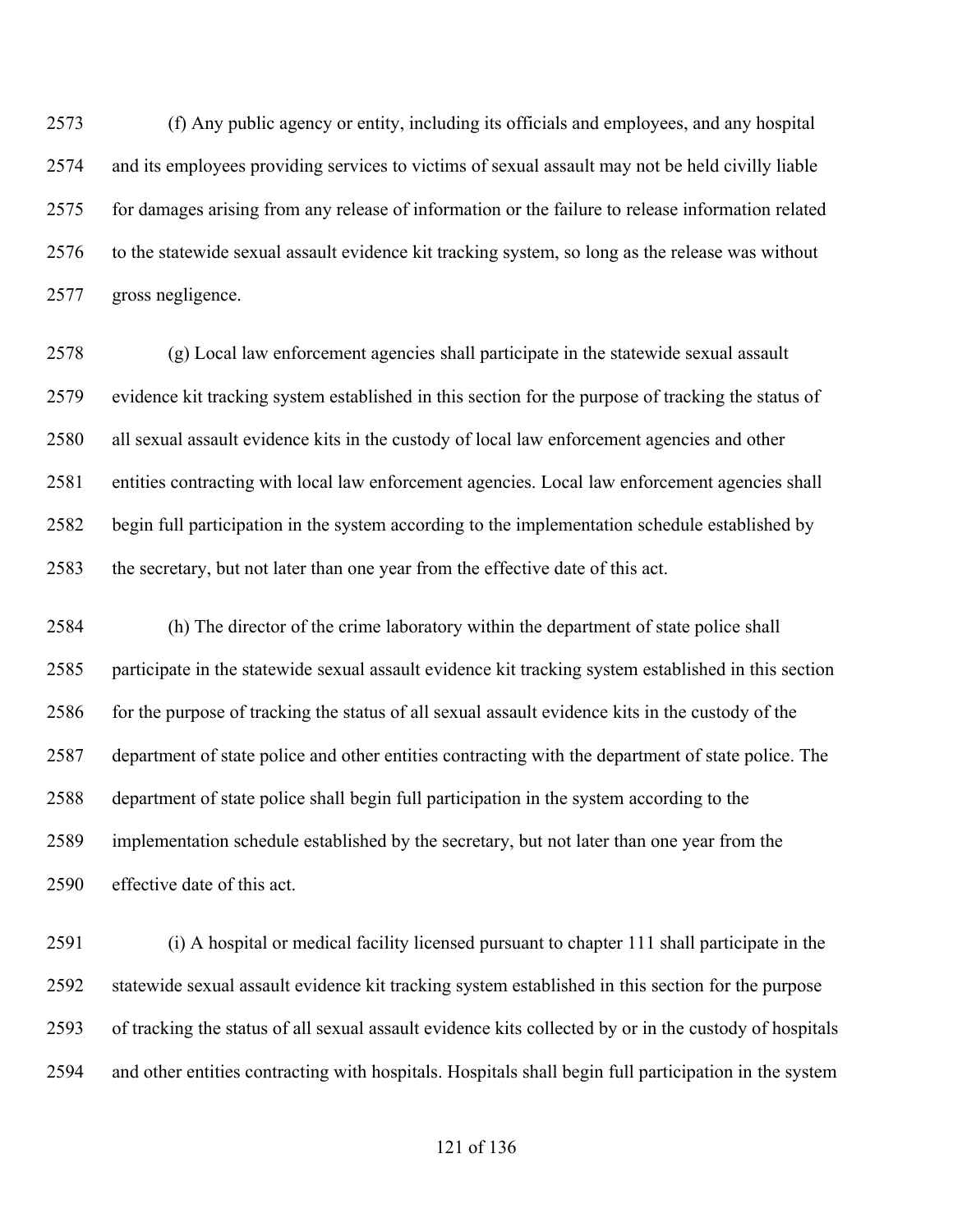according to the implementation schedule established by the secretary, but not later than one year 2596 from the effective date of this act.

 (j) District attorney offices shall participate in the statewide sexual assault evidence kit tracking system established in this section for the purpose of tracking the status of all sexual assault evidence kits. District attorney offices shall begin full participation in the system according to the implementation schedule established by the secretary.

 (k) A victim connected to a sexual assault evidence kit must be provided notice, in writing, by the executive office of public safety and security, 60 days prior to the planned destruction of such sexual assault evidence kit.

 Section 18X. Annually, on or before September 1st, the following reports regarding the previous fiscal year, shall be submitted to the executive office of public safety and security by law enforcement agencies, medical facilities, crime laboratories, and any other facilities that receive, maintain, store, or preserve sexual assault evidence kits:

- A. total number of all kits containing forensic samples collected or received
- B. for each kit:

2610 a. date of collection or receipt;

- b. category of the kit:
- i. sexual assault was reported to law enforcement,
- ii. victim chose not to file a report with law enforcement (non-investigatory);
- c. status of the kit: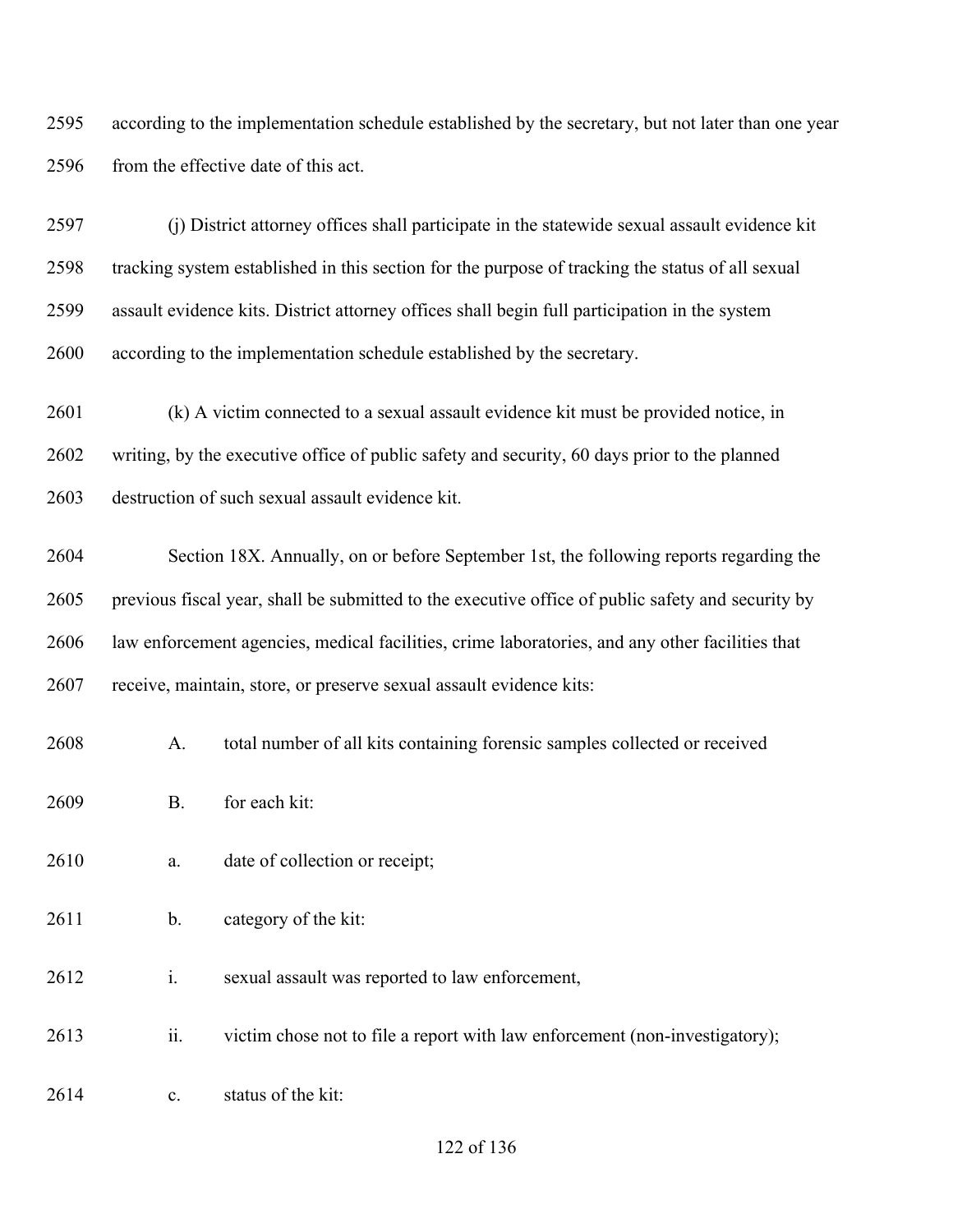i. medical facilities: date the kit was collected, date the kit was reported to law enforcement, and date the kit was picked up by law enforcement; ii. law enforcement: date the kit was picked up from a medical facility and date the 2618 kit was delivered to the crime laboratory; 2619 1. For kits belonging to another jurisdiction: the date that the jurisdiction was notified and the date it was picked up; iii. crime laboratories: date the kit was received, from which agency the kit was received, date the kit was tested, date the resulting information was entered into CODIS and the state DNA databases, and all reasons a kit was not tested or a DNA profile was not created. C. total number of all kits remaining in possession of the medical facility, law enforcement, or laboratory, and all reasons for any kit in possession for more than 30 days. D. total number of kits destroyed by medical facilities, law enforcement, or laboratories, and reason for destruction. E. The executive office of public safety and security shall compile the information in a summary report that includes a list of all agencies or facilities that failed to participate in the audit. The annual summary report shall be made publicly available on the executive office of public safety and security's website, and shall be submitted to the Governor, the Attorney General, and legislative leadership. This annual report can obtain information from the tracking system established in section

18W and additional means, such as manual counts and review of records such as case files.

## of 136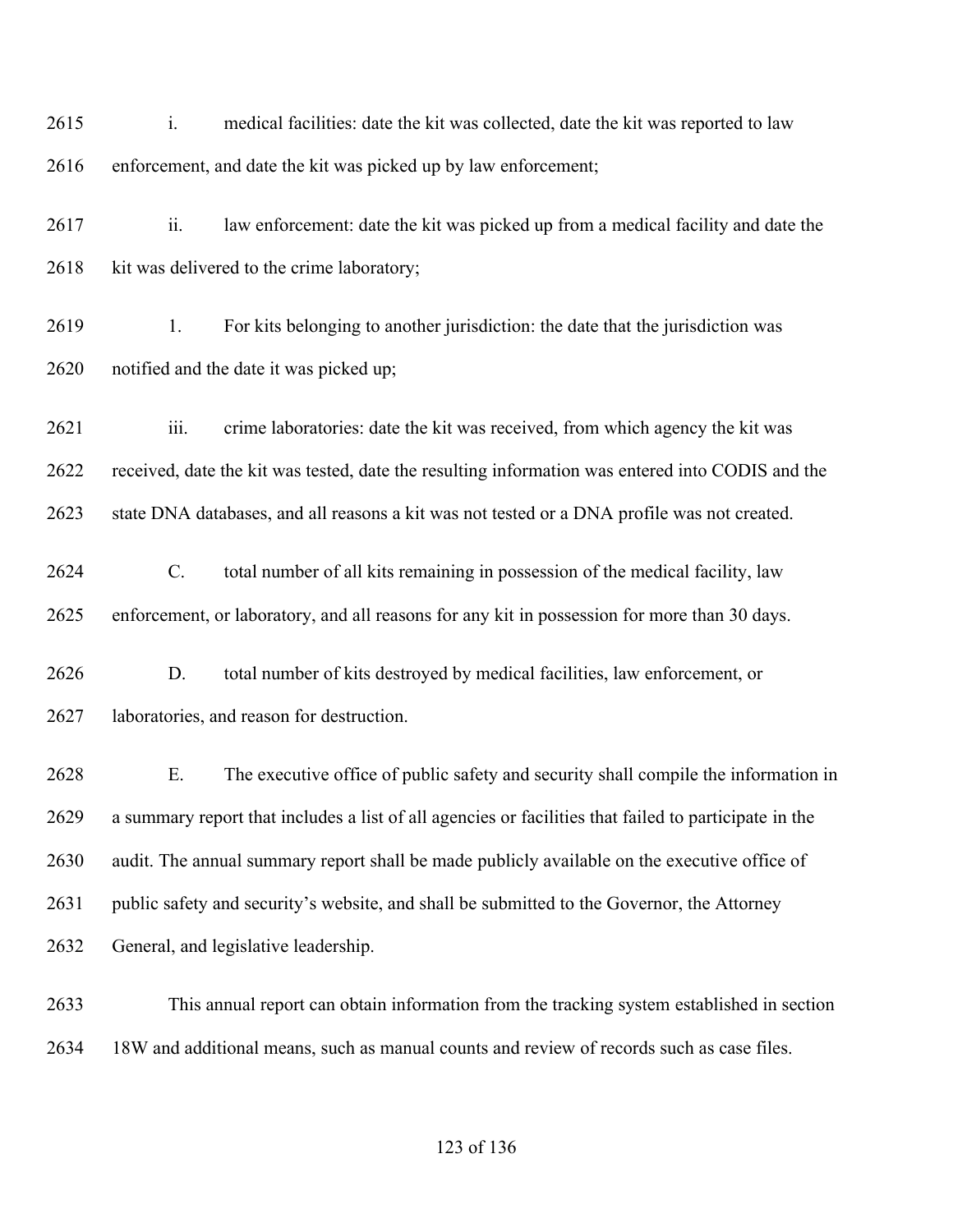SECTION 137. Section 97B of chapter 41 of the General Laws, as appearing in the 2016 Official Edition, is hereby amended by striking in line, 41, the words "15 years" and inserting in place thereof, the words, "50 years".

 SECTION 138. Chapter 41 of the General Laws, as appearing in the 2016 Official Edition, is hereby amended by inserting after section 97B, the following new section:—

 Section 97B ½. (a) Any hospital licensed pursuant to chapter 111 and all other medical facilities that conduct medical forensic examinations shall notify a local law enforcement agency at the time the evidence is obtained and no later than 24 hours after the collection of a new sexual assault evidence kit.

(a) Local law enforcement agencies shall:

 (1) Take possession of the sexual assault evidence kit from hospitals and other medical facilities that conduct medical forensic examinations within 3 business days of notification.

 (2) Submit new sexual assault evidence kits to the crime laboratory within the department of the state police or the crime laboratory within the Boston police department within 7 business days of taking possession, except that non-investigatory sexual assault evidence kits associated with a victim who has not yet filed a report with law enforcement shall not be subject to the 7 day requirement. Non-investigatory kits shall be safely stored by law enforcement in a manner that preserves evidence for a duration of 50 years or the statute of limitations, whichever is longer.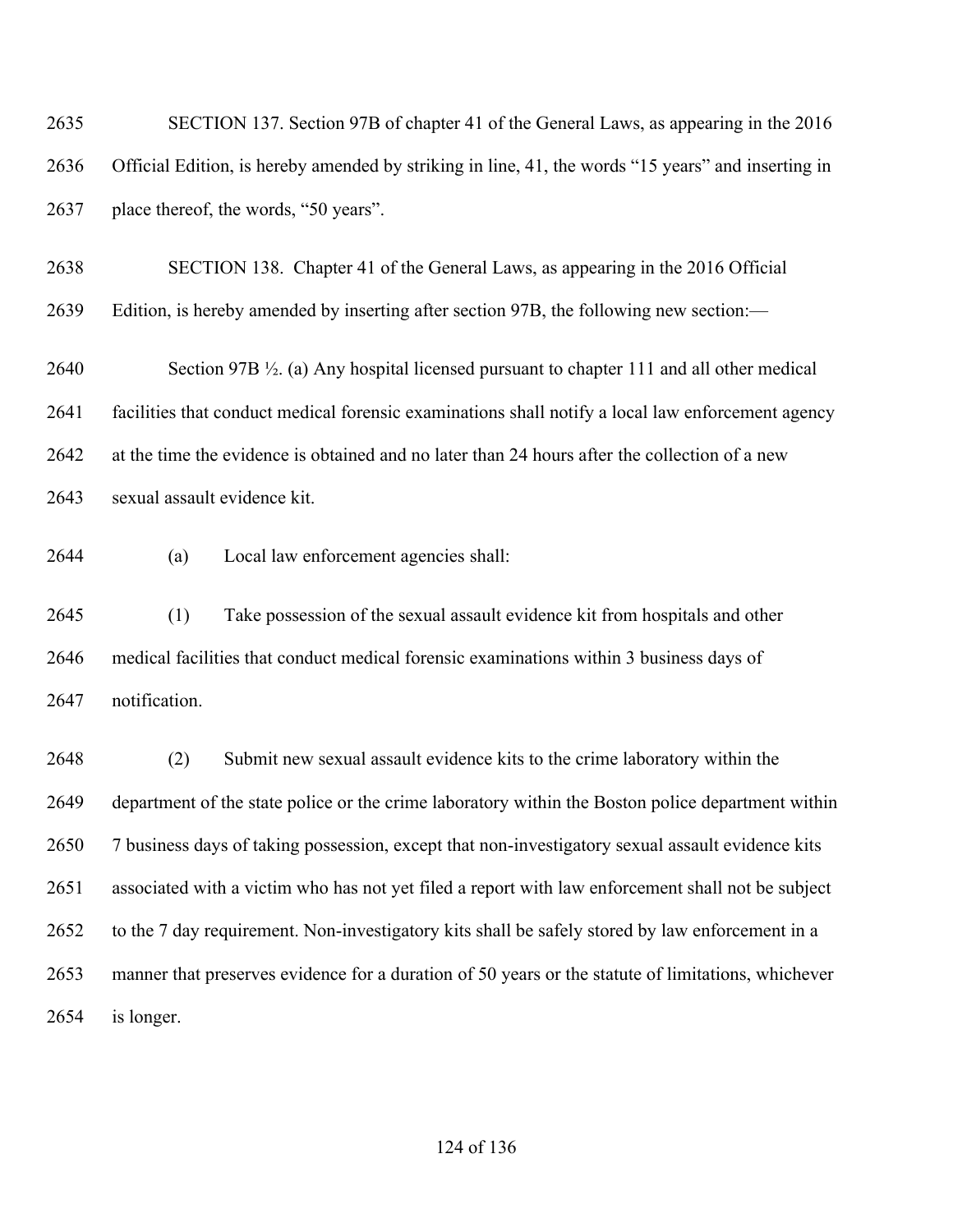(b) The crime laboratory within the department of the state police shall test all sexual assault evidence kits within 30 days of receipt from local law enforcement.

 (c) In cases where testing results in a DNA profile, the crime laboratory shall enter 2658 the full profile into CODIS and the state DNA database.

 (d) Each sexual assault evidence kit should be entered into the statewide sexual assault evidence kit tracking system pursuant to section 18X of chapter 6A.

 SECTION 139. Notwithstanding any special or general law to the contrary, within 180 days of the enactment of this act, all previously unsubmitted sexual assault evidence kits containing forensic samples collected during a medical forensic exam in medical facilities or other facilities that collect kits, shall be submitted to law enforcement. Non-investigatory kits shall be safely stored by a governmental entity in a manner that preserves evidence for a duration of 50 years or the statute of limitations, whichever is longer. Non-investigatory kits shall not be transferred to the crime laboratory. Within 180 days of enactment, each law enforcement agency shall submit all previously unsubmitted sexual assault evidence kits, including those past the state of limitations, to the crime laboratory within the department of the state police. The crime 2670 laboratory within the department of the state police or an accredited private crime laboratory designated by the secretary of public safety and security shall test all previously unsubmitted sexual assault kits within180 days of receipt from local law enforcement. In cases where testing results in a DNA profile, the crime laboratory shall enter the full profile into CODIS and the state DNA database.

 SECTION 140. No later than December 1, 2019, the executive office of public safety and security shall ensure that statewide policies and procedures for law enforcement shall be adopted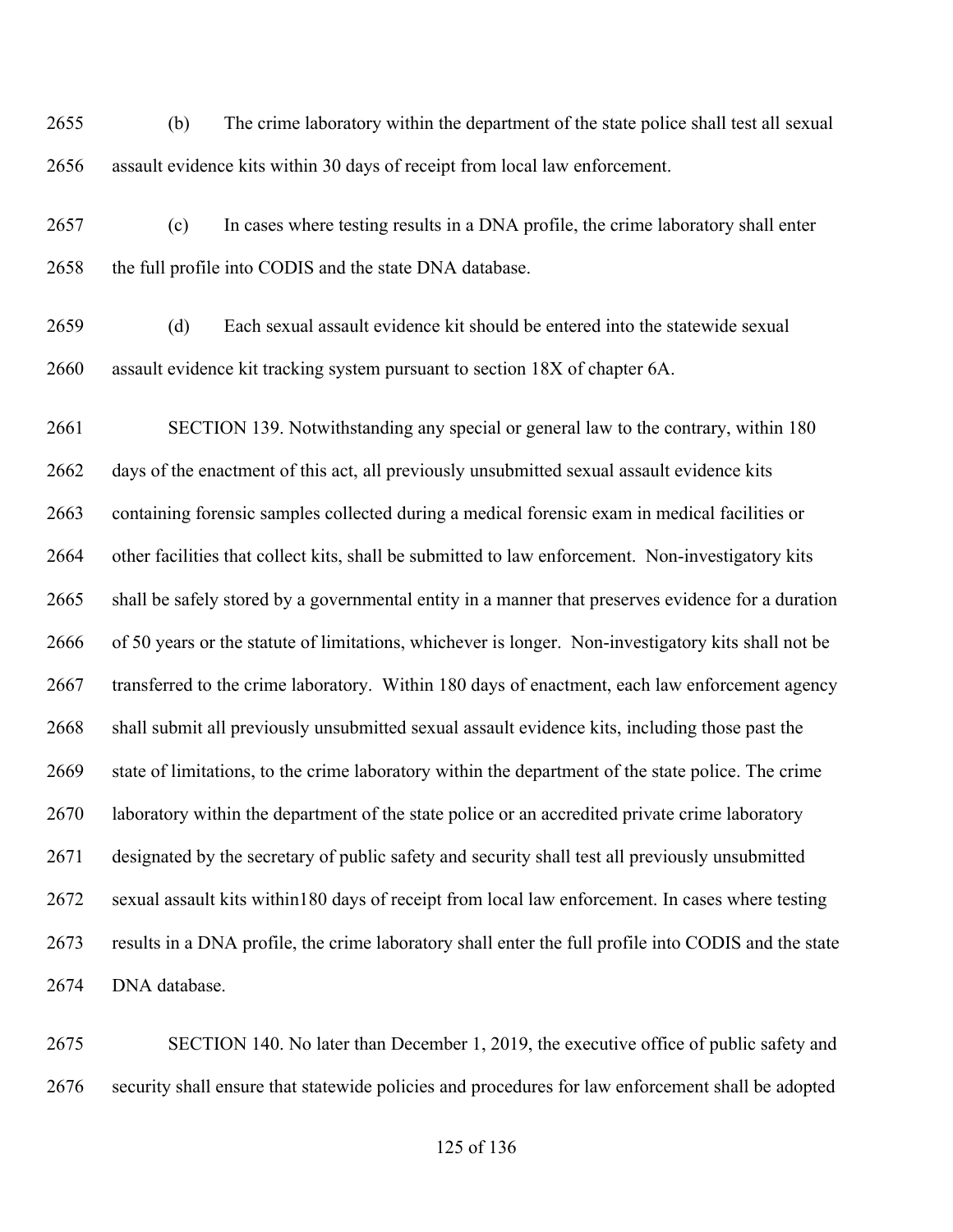concerning contact with victims and notification concerning sexual assault evidence kits. The policies and procedures shall be evidence-based and survivor-focused and shall require:

 A. Each agency to designate at least one person, who is trained in trauma and victim response, to receive all inquiries concerning sexual assault evidence kits and to serve as a liaison between the agency and the victim.

 B. Victims of sexual assault be provided with the contact information for the designated liaison(s) at the time that a sexual assault evidence kit is collected.

 In advance or at the time of the medical forensic examination or law enforcement interview, medical professionals, victim advocates, law enforcement officers, and district attorneys shall provide victims of sexual assault with a physical document developed by the executive office of public safety and security identifying their rights under law.

Under this section all victims of sexual assault shall have the right to:

 C. Consult with a sexual assault victim advocate who has confidentiality and privilege; waiving the right to a victim advocate in one instance does not negate this right. The medical facility, law enforcement officer, and prosecutor shall inform the victim of this right prior to commencement of a medical forensic examination or law enforcement interview, and shall not continue unless such right is knowingly and voluntarily waived.

 D. Information, upon request, of the location, testing date and testing results of a kit, whether a DNA sample was obtained from the kit, whether or not there are matches to DNA profiles in state and federal databases and the estimated destruction date for the kit, if applicable, in a manner of communication designated by the victim.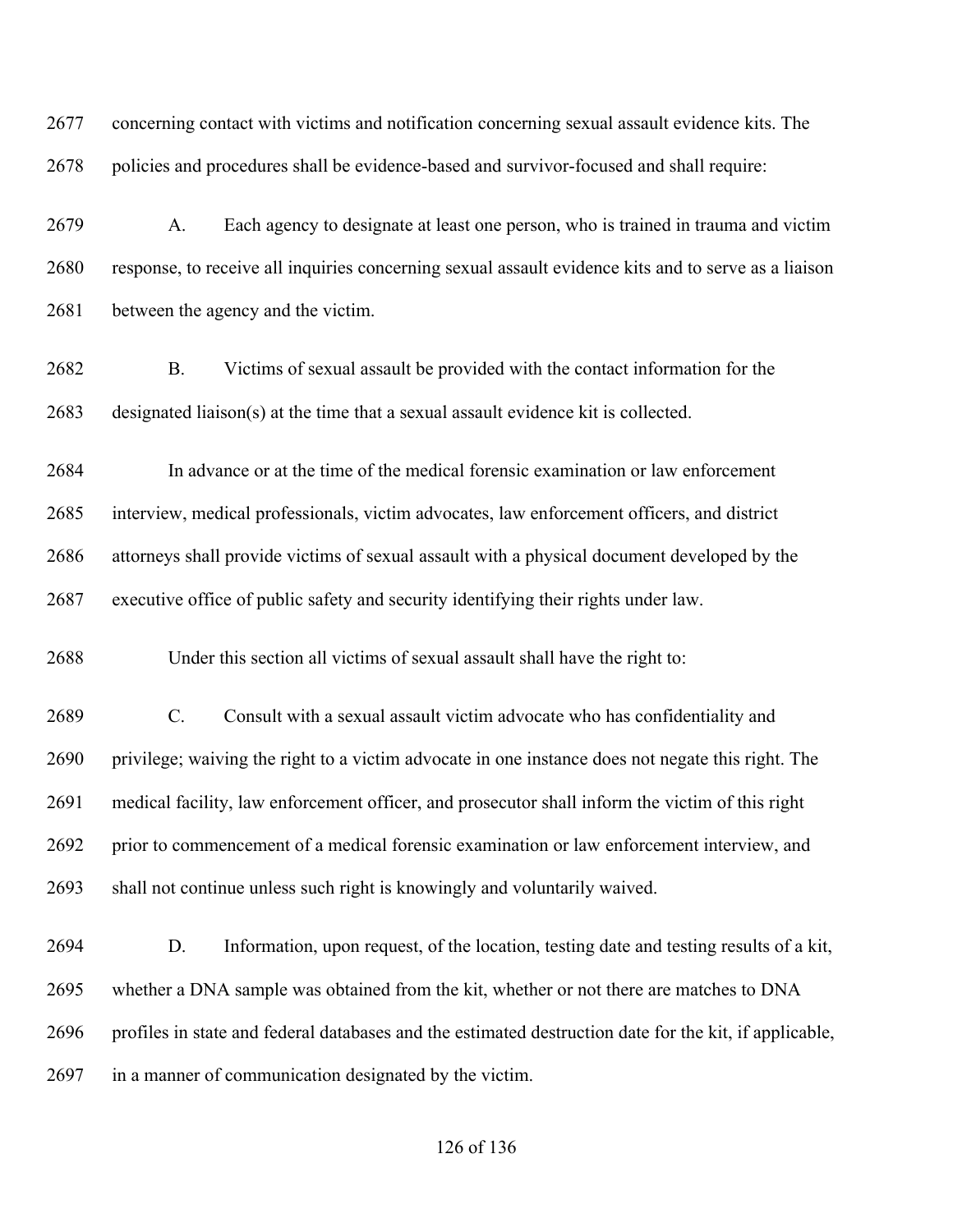E. Be informed when there is any change in the status of their case, including if the case has been closed or reopening of the case.

 F. Designate a person of the victim's choosing to act as a recipient of the information 2701 provided under this subsection.

 G. Be informed about how to file a report with law enforcement and have their sexual assault evidence kit tested in the future, if the victim chose not to file a report or have the 2704 kit tested at the time the kit was collected.

H. Be informed about the right to apply for victim compensation.

SECTION 141. Notwithstanding any general or special law to the contrary, the

multidisciplinary task force established by section 136 of this act shall consider available funding

opportunities, including, but not limited to the following grant programs: Bureau of Justice

Sexual Assault Kit Initiative (SAKI) grant program; the Sexual Assault Forensic Evidence-

Inventory, Tracking and Reporting Program (SAFE-ITR) grant; the DNA Capacity Enhancement

and Backlog Reduction (Debbie Smith) grant; the Edward Byrne Memorial Justice Assistance

Grant (JAG) Program; and the Victims of Crime Act Victim Assistance grant. The

multidisciplinary task force shall also investigate opportunities to utilize software from outside

jurisdictions, including, but not limited to the Idaho State Police and the city of Portland,

Oregon's free tracking software.

 SECTION 142. There shall be a special commission to study the prevention of suicide among correction officers in Massachusetts correctional facilities. The commission shall consist of the secretary of the executive office of public safety or the secretary's designee who shall serve as chair; the commissioner of the department of correction or the commissioner's designee;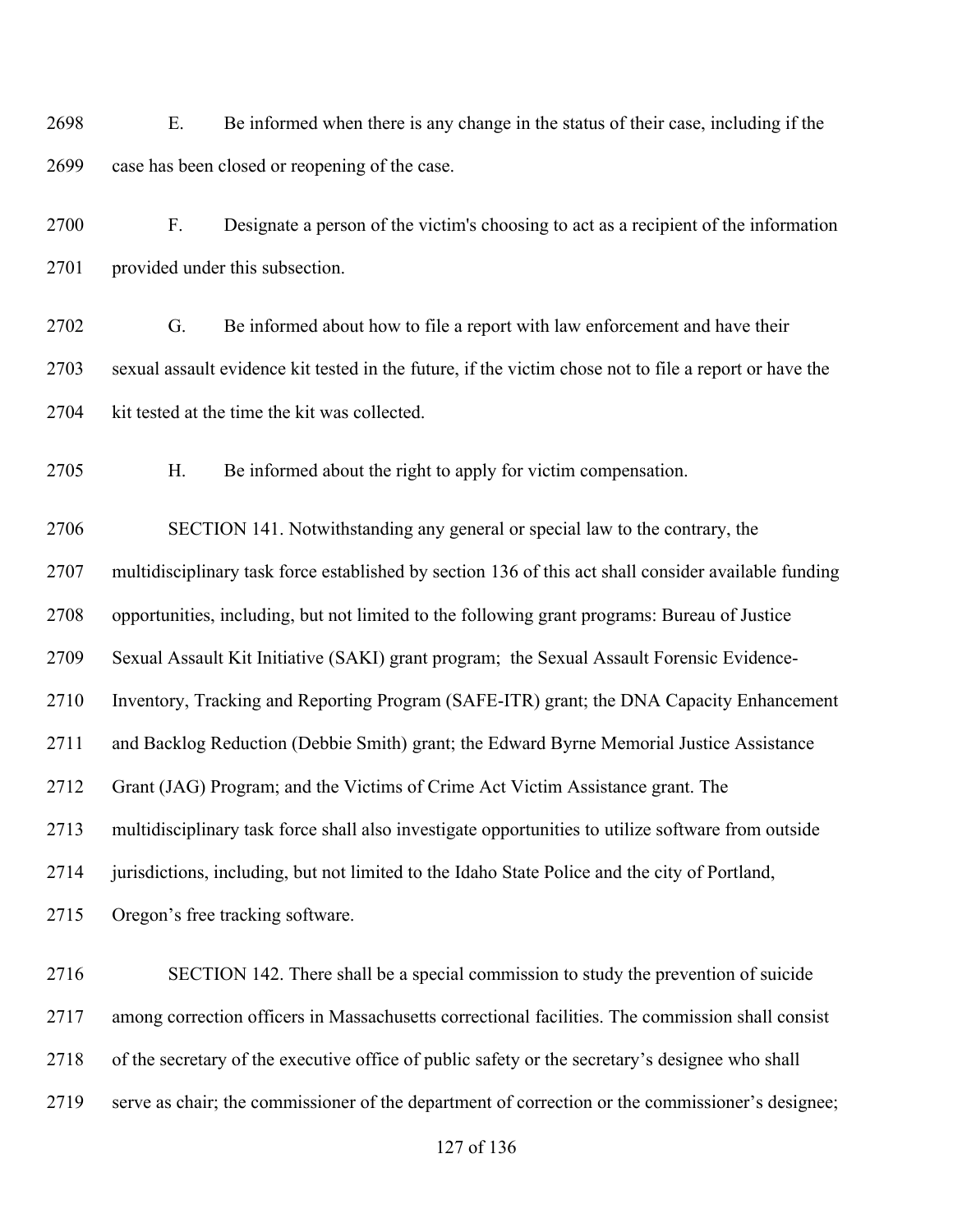the commissioner of the department of public health or the commissioner's designee; the commissioner of the department of mental health or the commissioner's designee; one person appointed by the speaker of the house of representatives; one person appointed by the minority leader in the house of representatives; one person appointed by the president of the senate; one 2724 person appointed by the minority leader of the senate; one person appointed by the president of the Massachusetts correction officers federated union or their designee; one person appointed by the president of the Massachusetts Psychological Society or their designee; one person appointed by the president of the new England police benevolent association or their designee; 2 persons to be appointed by the governor; 1 of whom shall be a representative of an organization that specializes in suicide prevention; 1 of whom shall be a representative of an organization that represents Massachusetts sheriffs. Each member shall serve without compensation.

 The commission shall review the state of suicide prevention programs in Massachusetts' correctional facilities and develop model plans, recommend program changes, highlight budget priorities and recommend best practices that could be utilized to reduce instances of correction officer suicide, and attempted suicide. The commission shall: (i) examine and evaluate the state of jail and prison suicide prevention policies in the commonwealth; (ii) examine and evaluate suicide prevention training for correctional facility staff in the commonwealth; (iii) provide recommendations for improving suicide identification and intervention for correctional facility staff in the commonwealth; (iv) develop recommendations for the provision of mental health counseling services to correction officers that have a need for such services; (v) examine ways in which correctional facilities can reduce stress, anxiety, and depression among correction officers; and (vi) examine training programs for incoming correction officers and develop recommendations for programs to include a discussion of mental preparedness.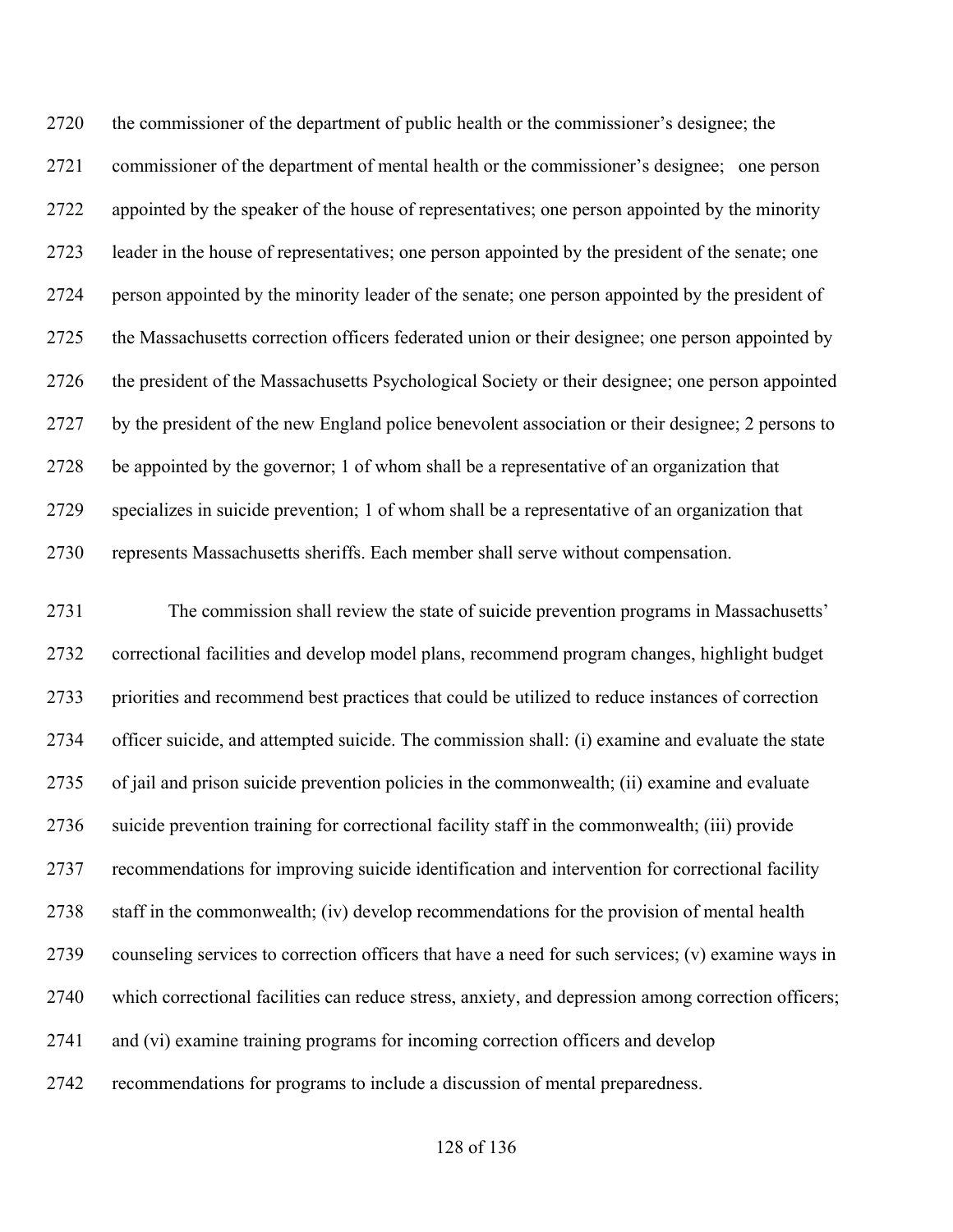The commission may hold public hearings to assist in the collection and evaluation of data and testimony.

 The commission shall submit its findings and recommendations relative to suicide prevention, together with drafts of legislation necessary to carry those recommendations into effect, by filing the same with the clerks of the house of representatives and senate, the house and senate committees on ways and means, the joint committee on public safety and homeland security, and the joint committee on mental health and substance abuse not later than September 30, 2018.

 SECTION 143. Section 1 of Chapter 127 of the General Laws, as appearing in the 2016 Official Edition, is hereby amended by inserting before the definition of "Commissioner" the following definition:

 "Behavioral health counseling," any non-pharmacological intervention carried out by a qualified behavioral health professional in a therapeutic context at an individual, family, or group level. Interventions may include structured, professionally administered interventions delivered in person or interventions delivered remotely via telemedicine.

 SECTION 144. Section 1 of said chapter 127, as so appearing, is hereby amended by inserting after the definition of "Parole board" the following definition:

 "Qualified addiction specialist," a treatment provider who is a physician licensed by the board of registration of medicine, a licensed advanced practice registered nurse, or a licensed physician assistant, and who has a minimum of 6 months experience treating individuals with substance use disorder or is a licensed DATA-waiver practitioner under the federal Comprehensive Addiction and Recovery Act of 2016, Public Law 114-198.

of 136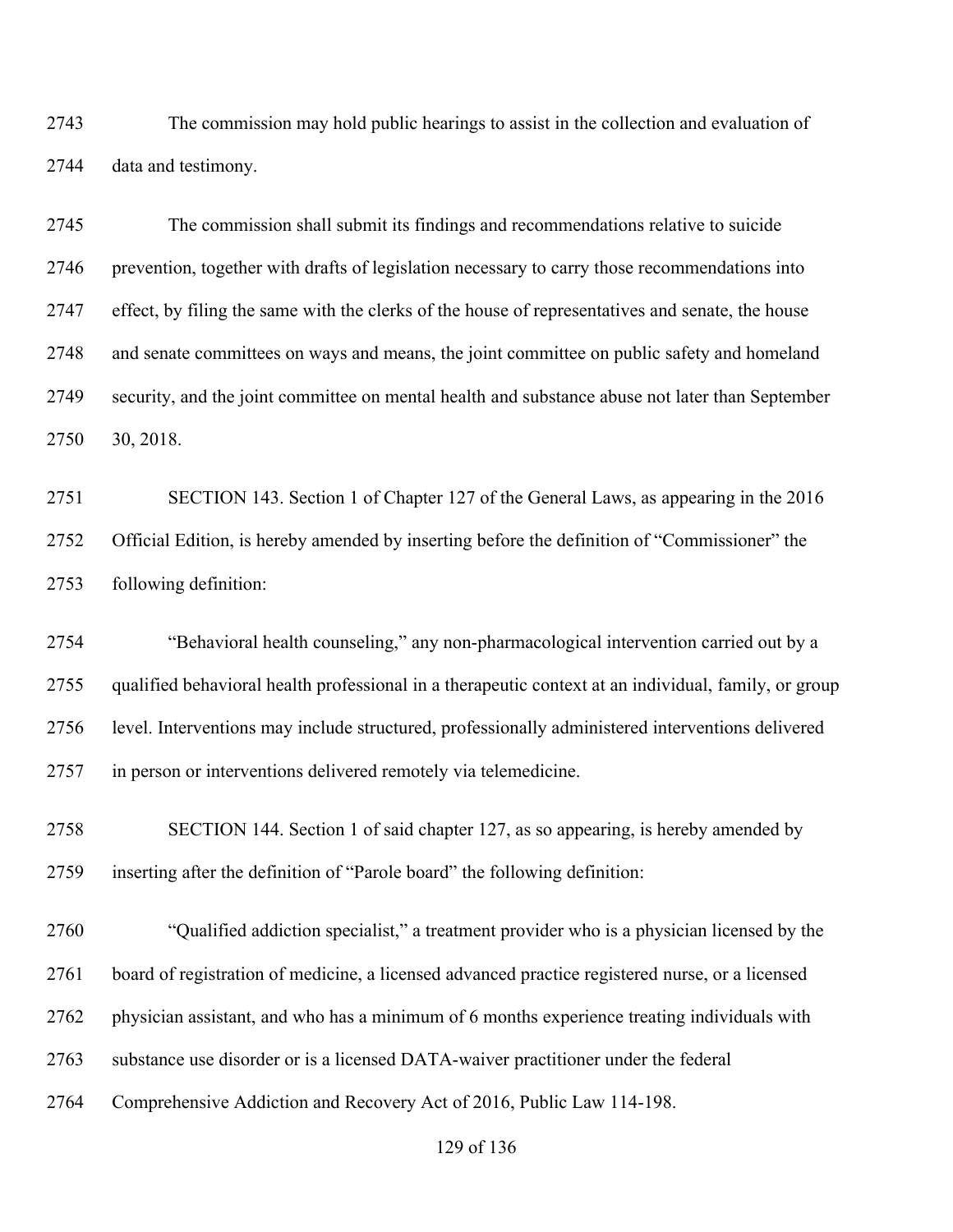SECTION 145. Section 16 of said chapter 127, as so appearing, is hereby amended by inserting at the end thereof the following new paragraph:-

 The superintendents of the correctional institutions of the commonwealth, and the keepers and superintendents of jails and houses of correction shall also cause an examination for drug use disorder to be made by a qualified addiction specialist of each inmate in their respective institutions committed for a term of thirty days' imprisonment or more; provided, that if an inmate is diagnosed with drug use disorder, the report of such examination shall include a determination of whether or not opioid substitution or medication assisted treatment for opioid addiction are appropriate for the inmate; and provided further, that this requirement may be satisfied by relying on the report of an examination made pursuant to section 10 of chapter 111E, if said report includes a determination of whether or not opioid substitution or medication assisted treatment for opioid addiction are appropriate for the inmate.

 SECTION 146. Chapter 127, as so appearing, is hereby amended by inserting after section 224 the following section:―

 Section 224A. The commissioner of correction, in consultation with the Department of Public Health, Bureau of Substance Addiction Services, shall develop criteria for the selection of houses of correction and state prisons to participate in a pilot program to investigate the broader provision of opioid substitution therapies for addiction in correction facilities, and shall select houses of correction and state prisons to participate in said pilot program according to these criteria. Selected facilities shall maintain or provide for the capacity to possess, dispense, and administer all drugs approved by the federal Food and Drug Administration for use in opioid substitution therapy for addiction, and shall make such treatment available to any inmate for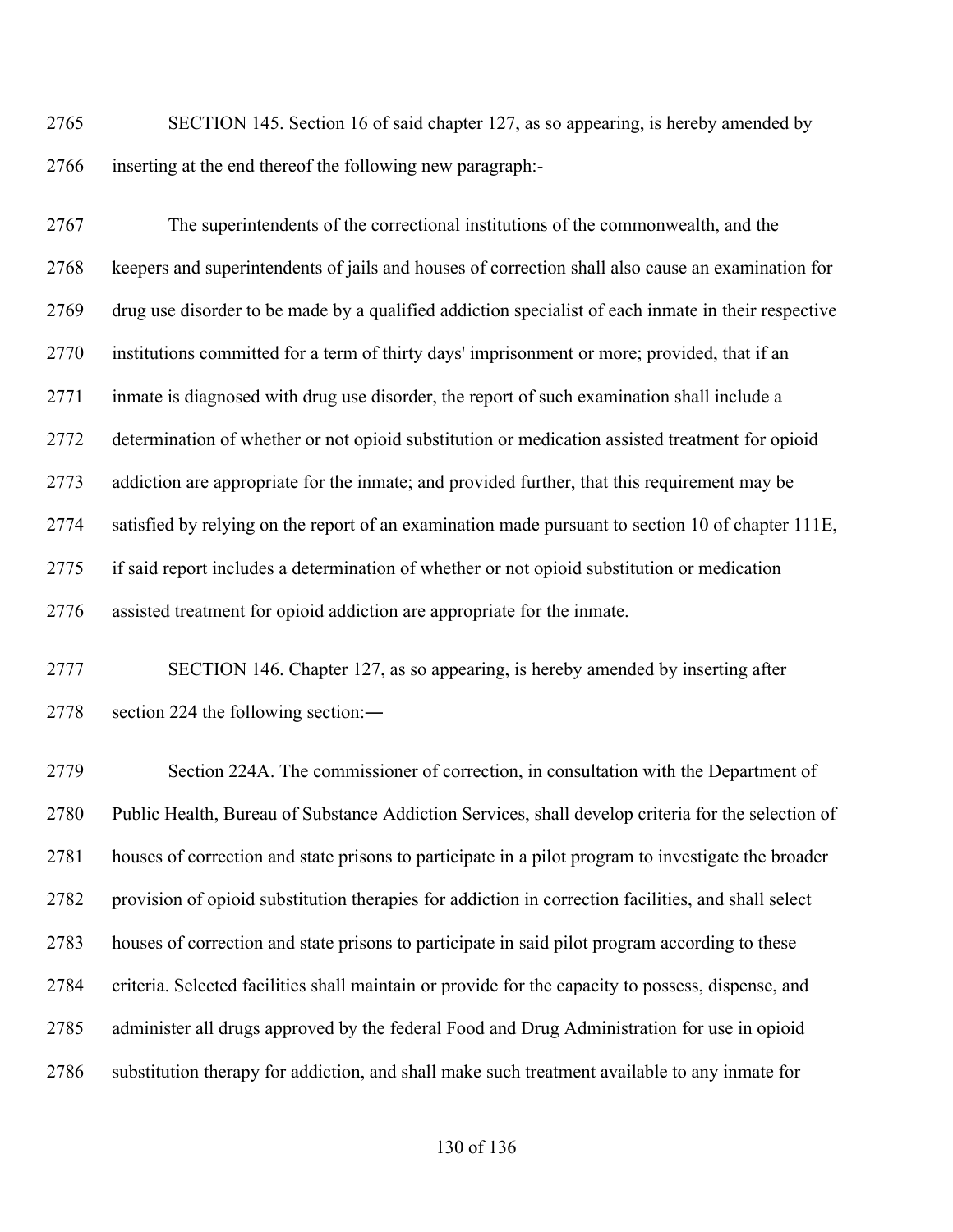whom such treatment is found to be appropriate pursuant to section 16. Treatment established under this section shall include behavioral health counseling for individuals diagnosed with drug use disorder and said counseling services shall be consistent with current therapeutic standards for these therapies in a community setting. A facility selected under this section shall not be required to maintain or provide an opioid substitution therapy that is not included in the MassHealth drug list and is not a MassHealth covered benefit. A facility must ensure access to a qualified addiction specialist who is a licensed DATA-waiver practitioner under the federal Comprehensive Addiction and Recovery Act of 2016, Public Law 114-198.

 The pilot shall also ensure that an inmate receiving opioid substitution or medication assisted treatment for opioid addiction immediately preceding their incarceration, shall continue the treatment unless the inmate voluntarily discontinues the treatment or unless an addiction specialist, as defined in chapter 111E of the General Laws, determines that the treatment is no longer appropriate.

 Not later than November 1, 2018, and by November 1 of each subsequent year that the pilot program is in place, selected facilities shall report to the commissioner of correction the following information: (i) the cost of the pilot program to the facility related; (ii) the type and prevalence of opioid substitutions and medication assisted treatments provided through the pilot program; (iii) the number of inmates who continued to receive the same opioid substitution or medication assisted treatment as they received prior to incarceration; (iv) the number of inmates who voluntarily discontinued the opioid substitution or medication assisted treatment that they received prior to incarceration; (v) the number of inmates who discontinued the opioid substitution or medication assisted treatment that they received prior to incarceration due to a determination by an addiction specialist; (vi) a review of the facility's practices related to opioid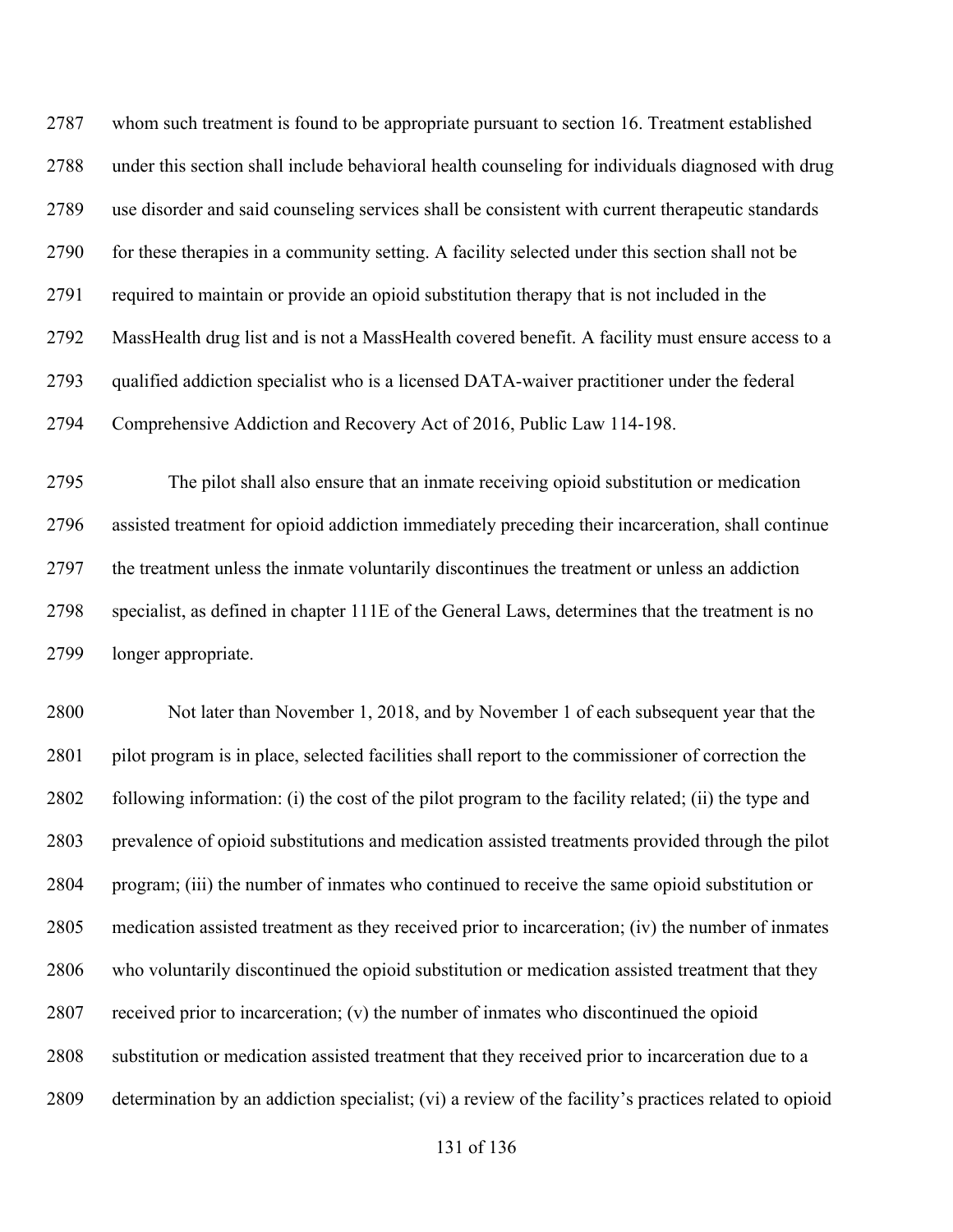substitution and medication assisted treatment prior to inclusion in the pilot program; and (vii) any other information requested by the department of correction related to the administration of 2812 the pilot program.

 The department of correction, in consultation with the department of public health, shall provide a report of the findings collected from selected facilities to the chairs of the joint committee on mental health and substance abuse and the house and senate committees on ways and means not later than January 1 of each year of the pilot program detailing: (i) the cost of the pilot program in the prior year; (ii) the projected cost associated with expanding the pilot program to additional houses of correction and correctional institutions for the coming year of the pilot program based on prior year costs; (iii) the type and prevalence of opioid substitutions and medication assisted treatments provided through the pilot program; (v) a summary of changes to facility practices related to opioid substitution and medication assisted treatment related to the pilot program; and (v) the aggregated results of: (A) the number of inmates who continued to receive the same opioid substitution or medication assisted treatment as they received prior to incarceration; (B) the number of inmates who voluntarily discontinued the opioid substitution or medication assisted treatment that they received prior to incarceration; and (C) the number of inmates who discontinued the opioid substitution or medication assisted treatment that they received prior to incarceration due to a determination by an addiction specialist.

 The department of correction shall select facilities for participation in the pilot program in the following manner: (i) for the first year, the Massachusetts alcohol and substance abuse center and at least 2 houses of correction and 2 state prisons shall be included in the pilot program; (ii) for the second year, at least 30 per cent of houses of correction and state prisons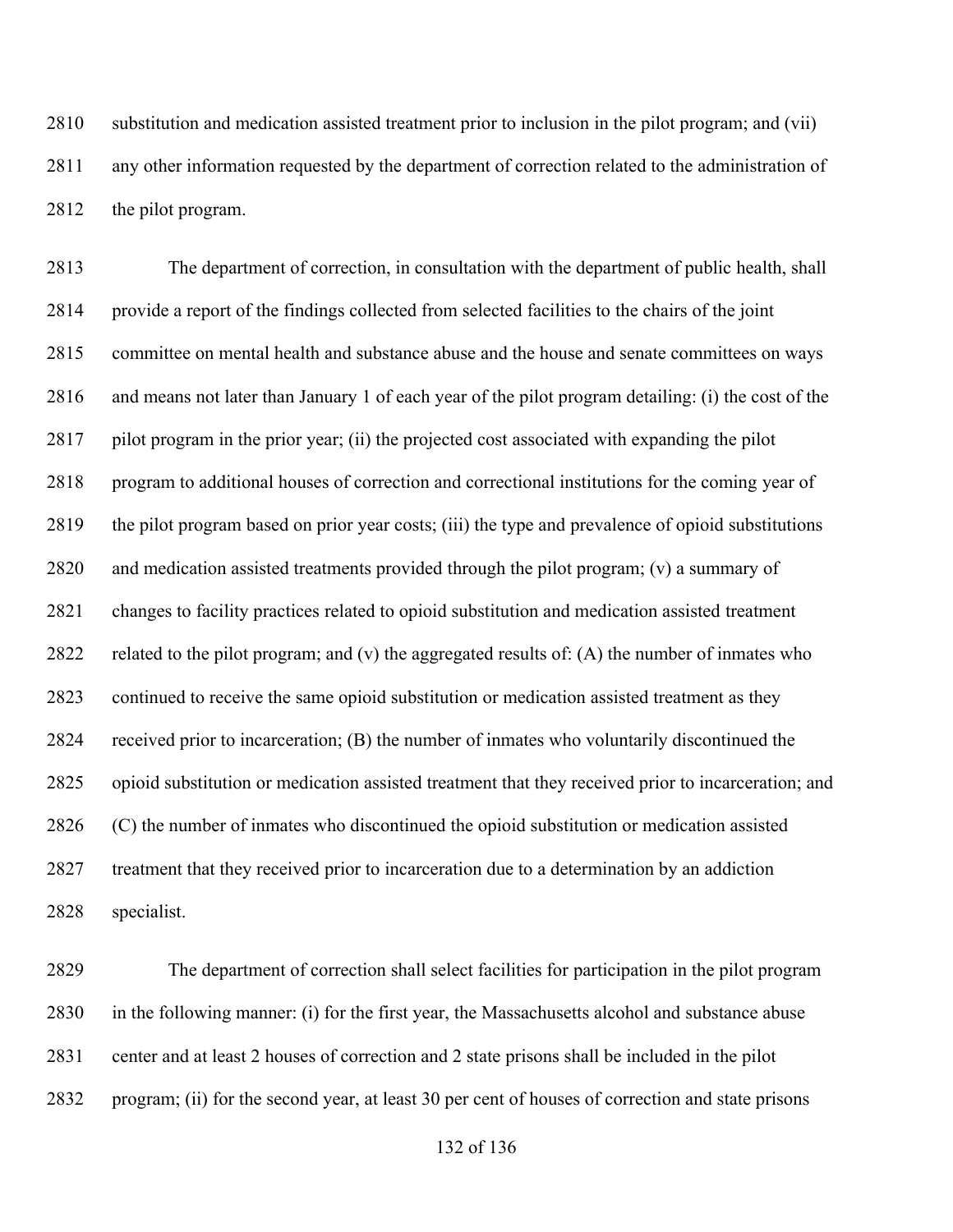shall be included in the pilot program; (iii) for the third year, at least 60 per cent of houses of correction and state prisons shall be included in the pilot program; and (iv) for the fourth year, all houses of correction and state prisons shall be included in the pilot program. SECTION 147. Said 119 is hereby further amended by adding the following section:- Section 86. (a) For the purposes of this section the following words shall have the following meanings unless the context clearly requires otherwise: "Juvenile", a person appearing before a division of the juvenile court department who is subject to a delinquency, child requiring assistance or care and protection case or a person under 2841 the age of 21 in a youthful offender case. "Restraints", devices that limit voluntary physical movement of an individual, including leg irons and shackles, which have been approved by the trial court department. (b) A juvenile shall not be placed in restraints during court proceedings and any restraints shall be removed prior to the appearance of a juvenile before the court at any stage of a proceeding unless the justice presiding in the courtroom issues an order and makes specific findings on the record that: (i) restraints are necessary because there is reason to believe that a juvenile presents an immediate and credible risk of escape that cannot be curtailed by other means; (ii) a juvenile poses a threat to the juvenile's own safety or to the safety of others; or (iii) restraints are reasonably necessary to maintain order in the courtroom. (c) The court officer charged with custody of a juvenile shall report any security concern to the presiding justice. On the issue of courtroom or courthouse security, the presiding justice

## of 136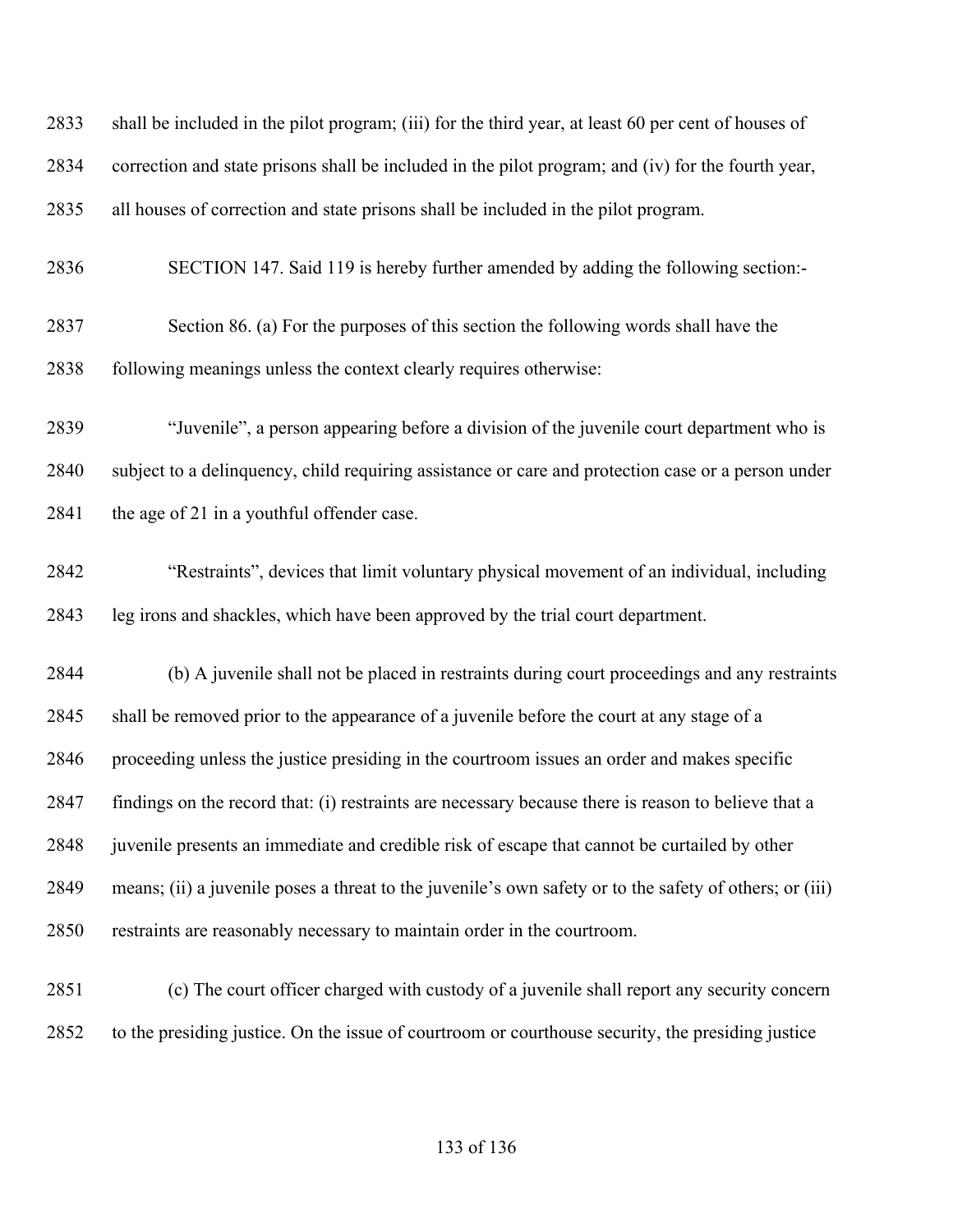may receive information from the court officer charged with custody of a juvenile, a probation officer or any other source determined by the court to be credible.

 The authority to use restraints shall reside solely within the discretion of the presiding justice at the time that a juvenile appears before the court. A juvenile court justice shall not impose a blanket policy to maintain restraints on all juveniles or a specific category of juveniles who appear before the court.

 SECTION 148. Chapter 127 of the General Laws is hereby amended by inserting after section 36B the following section:-

 Section 36C. A correctional institution, jail, or house of correction shall not prohibit, eliminate, or unreasonably limit in-person visitation of inmates; or coerce, compel, or otherwise pressure an inmate to forego or limit in-person visitation. For the purposes of this section, an unreasonable limit shall include, but not be limited to, providing an eligible inmate fewer than 2 opportunities for in-person visitation during any 7-day period.

 A correctional institution, jail, or house of correction may use video or other types of electronic devices for inmate communication with visitors; provided that such communications shall be in addition to, and may not replace, in-person visitation, as prescribed in this section.

 A correctional institution, jail, or house of correction may charge a fee for video visitation communication for inmate communications not occurring on site; provided, however, 2871 that the fee shall not exceed the operating cost of the communication. Fees collected in excess of operating costs shall be allocated to the fund established under chapter 258C.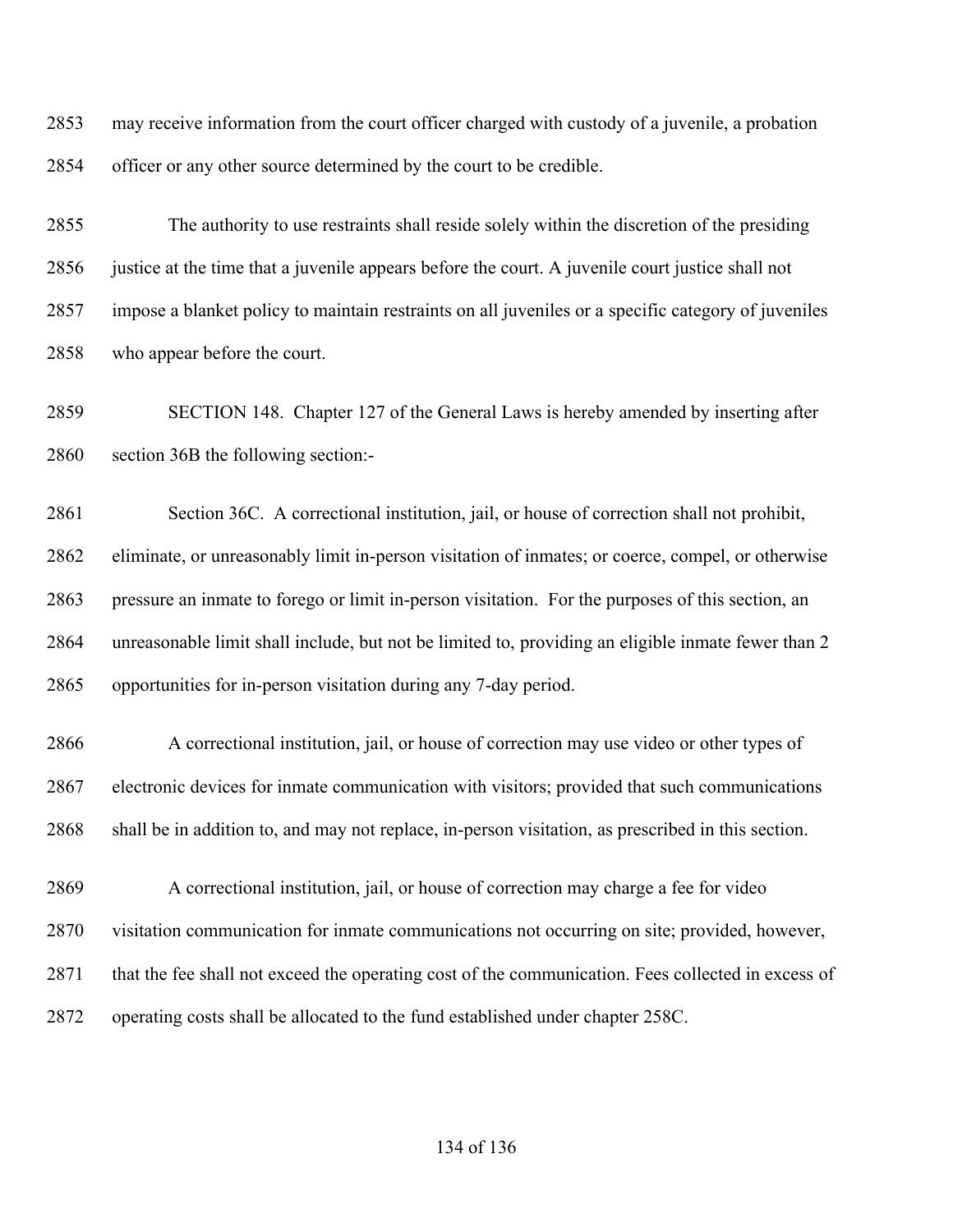Nothing in this section shall prohibit the temporary suspension of visitation privileges for good cause including, but not limited to, misbehavior or during a bonafide emergency.

 SECTION 149. Sections 40 and 41 of this act shall take effect 6 months after the effective date of this act.

 SECTION 150. Section 2 of Chapter 258C of the General Laws, as appearing in the 2014 Official Edition, is hereby amended by inserting after the word "crime", in line 11, the following words:- ; "provided, however, that a claimant who was a victim under the age of criminal majority shall not be required to file such report within 5 days.

 SECTION 151. Section 178Q of chapter 6 of the General Laws, as appearing in the 2016 Official Edition, is hereby amended by inserting at the end thereof, the following:- The sex offender registry board shall, within 60 days of initial sex offender registration and annual sex offender registration, report to the department of revenue, the department of transitional assistance and the registry of motor vehicles the amount of any sex offender registration fee owed by the sex offender. The department of revenue shall intercept payment of such fee from tax refunds due to persons who owe all or a portion of such fee. The registry of motor vehicles shall not issue or renew a person's driver's license or motor vehicle registration for any vehicle subsequently purchased by such person until it receives notification from the sex offender registry board that the fee has been collected.

 SECTION 152. Sections 84 and 87 of this act shall take effect 6 months after the effective date of this act.

 SECTION 153. Sections 81, 82, 83, 84, 85 and 86 of this act shall take effect 6 months after the effective date of this act.